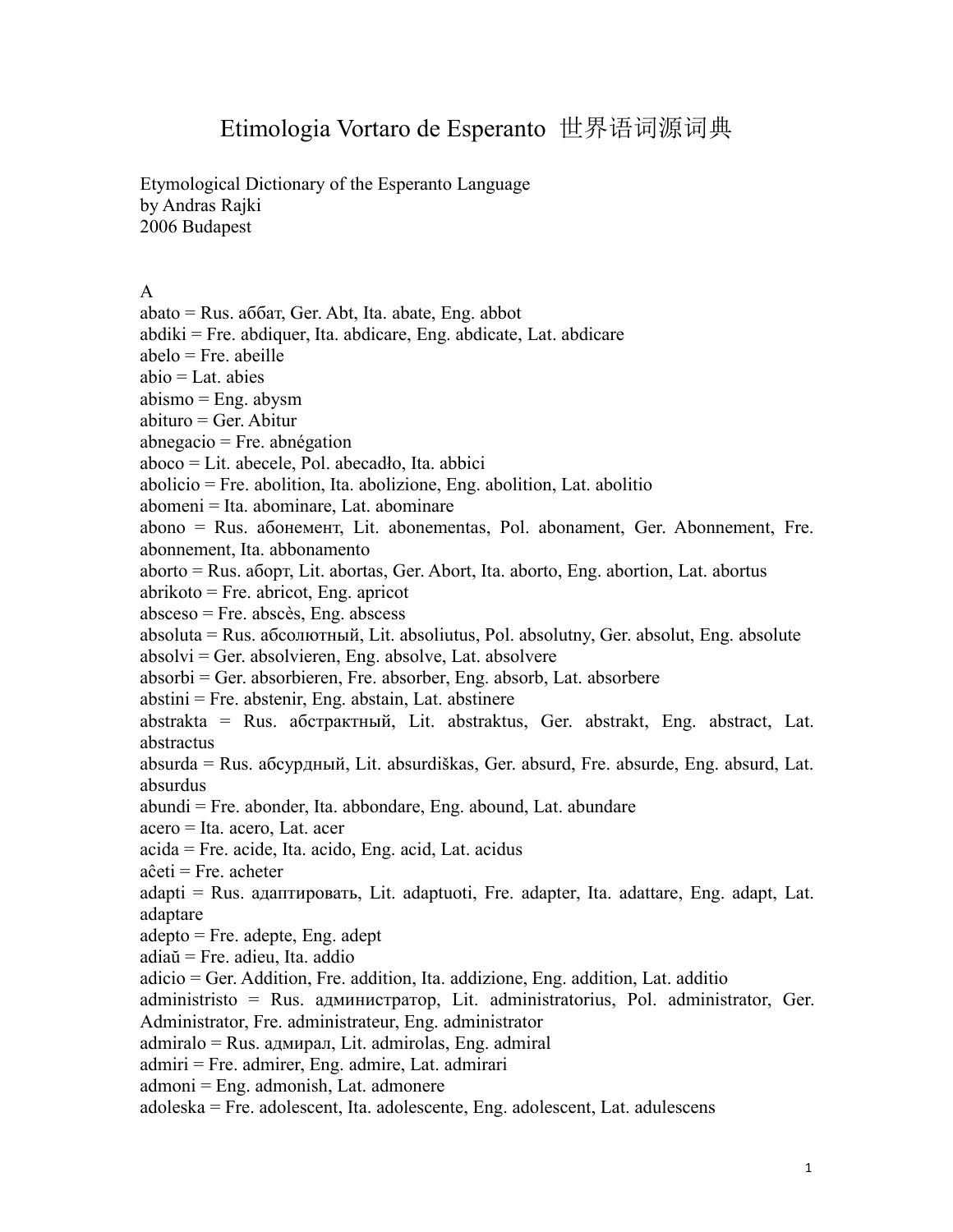adori = Fre. adorer, Ita. adorare, Eng. adore, Lat. adorare adreso = Yid. adres, Rus. aдpec, Lit. adresas, Pol. adres, Ger. Adresse, Fre. adresse, Eng. address adulto = Fre. adultère, Ita. adulterio, Eng. adultery, Lat. adulterium advokato = Rus. aдвокат, Lit. advokatas, Pol. adwokat, Ger. Advokat  $adzo = Eng. adze$ aero = Fre. air, Ita. aria, Eng. air, Lat. aer aerodromo = Rus. aэpoдpoм, Lit. aerodromas, Fre. aérodrome, Ita. aerodromo aeroplano = Rus. aэpoплaн, Eng. aeroplane, Ita. aeroplano aerostato = Rus. aэpocтат, Lit. aerostatas, Ita. aerostato afero = Lit. afera, Pol.afera, Ger. Affäre, Fre. affaire, Ita. affare, Eng. affair afiŝo = Rus. aфишa, Lit. afiša, Pol. afisz, Fre. affiche afrikano = Rus. aфpиканeц, Ger. Afrikaner, Fre. africain, Ita. africano, Eng. African afusto = Ita. affusto  $a\alpha$ i = Fre. agacer agento = Rus. aгент, Lit. agentas, Pol. agent, Ger. Agent, Fre. agent, Ita. agente, Eng. agent, Lat. (pl.) agentes  $agi = Lat.$  agere agiti = Rus. aгитировать, Lit. agituoti, Pol. agitować, Fre. agiter, Ita. agitare, Eng. agitate aglo = Fre. aigle, Eng. eagle agnoski = Lat. agnoscare agonio = Rus. aгoния, Lit. agonijas, Fre. agonie, Ita. agonia, Eng. agony agordo = Rus. aккoрд, Lit. akordas, Ger. Akkord, Fre. accord, Ita. accordo, Eng. chord agrabla = Fre. agréable, Eng. agreeable  $a$ grafo = Fre. agrafe agreso = Rus. aгpeccия, Lit. agresija, Pol. agresja, Fre. agression, Ita. aggressione, Eng. aggression, Lat. aggressio agrikulturo = Ger. Agrikultur, Fre. agriculture, Ita. agricoltura, Eng. agriculture agronomo = Rus. aгpoнoм, Lit. agronomas, Pol. agronom, Fre. agronome, Ita. agronomo  $a\hat{g}o$  = Fre.  $\hat{a}ge$ , Eng.  $age$ ajlo = Fre. ail, Ita. aglio, Lat. alium  $a$ jna = Eng. any akacio = Rus. aкaция, Lit. akacija, Pol. akacja, Fre. acacia, Ita. acacia, Eng. acacia akademio = Rus. aкaдемия, Lit. akademija, Pol. akademia, Ger. Akademie, Fre. académie, Ita. accademia, Eng. academy akceli = Fre. accélerer, Eng. accelerate, Lat. accelerare akcento = Rus. aкцeнт, Lit. akcentas, Pol. akcent, Fre. accent, Eng. accent, Lat. accentus akcidento = Fre. accident, Eng. accident akcio = Rus. aкция, Lit. akcija, Pol. akcja akcepti = Pol. akceptować, Fre. accepter, Eng. accept, Lat. acceptare akcipitro = Lat. accipiter akiri = Ger. akquirieren, Fre. acquérir, Eng. acquire, Lat. acquirere aklami = Lat. acclamare aklamo = Eng. acclaim  $akno = Eng.$  acne akompani = Rus. aккoмпaнировать, Lit. akompanuoti, Pol. akompaniować, Fre.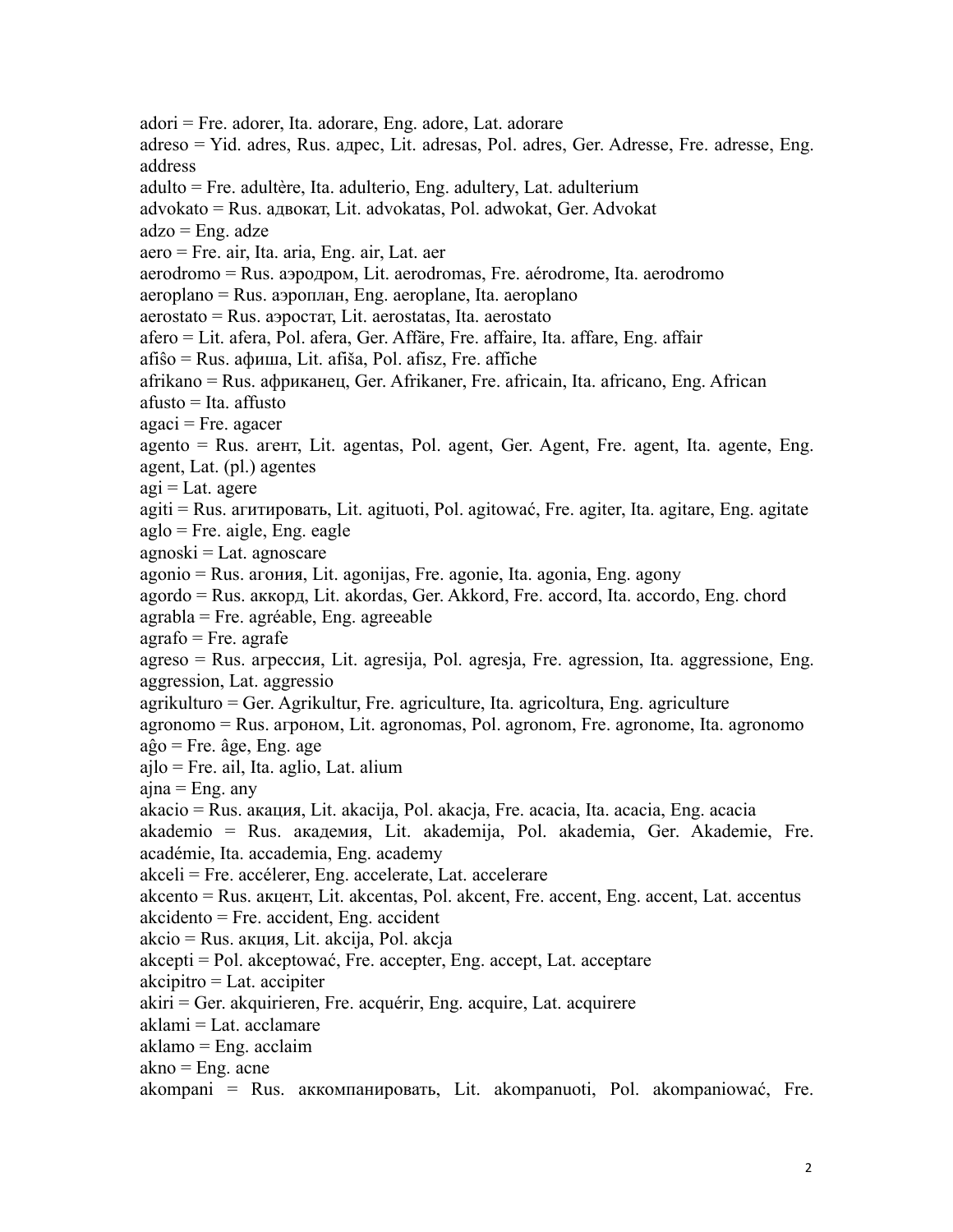accompagner, Ita. accompagnare, Eng. accompany akordo = Ger. Akkord, Fre. accord, Ita. accordo, Eng. accord akra = Fre. aigre, Ita. agro, Lat. acer akreco = Ita. agrezza  $akro = Eng.$  acre akrobato = Rus. aкpобaт, Lit. akrobatas, Ger. Akrobat, Fre. acrobate, Ita. acrobata, Eng. acrobat akselo = Ger. Achsel, Fre. aisselle, Ita. ascella, Lat. axilla aksiomo = Rus. aкcиомa, Lit. aksioma, Eng. axiom akso = Ger. Achse, Eng. axis, Lat. axis aktiva = Rus. aктивный, Lit. aktyvus, Pol. aktywny, Ger. aktiv, Fre. actif, Eng. active akto = Rus. aкт, Lit. aktas, Pol. akt, Ger. Akte, Fre. acte, Eng. act, Lat. actus aktoro = Rus. aктëp, Lit. aktorius, Pol. aktor, Fre. acteur, Eng. actor, Lat. actor aktuala = Rus. aктyaльный, Lit. aktualus, Pol. aktualny, Ger. aktuell, Fre. actuel, Eng. actual akumulatoro = Rus. aккyмулятop, Lit. akumulatorius, Pol. akumulator, Ger. Akkumulator, Fre. accumulateur, Ita. accumulatore akurata = Rus. aккypaтный, Pol. akuratny, Ger. akkurat, Fre. accurat, Ita. accurato, Eng. accurate, Lat. accuratus akurateco = Ita. accuratezza akustiko = Rus. aкycтикa, Lit. akustika, Ger. Akustik, Fre. acoustique, Ita. acustica, Eng. acoustics akuŝi = Fre. accoucher akuŝistino = Rus. aкyшepкa, Lit. akušere, Fre. accoucheuse akuta = Ger. akut, Ita. acuto, Eng. acute, Lat. acutus akuteco = Ita. acutezza akuzi = Fre. accuser, Ita. accusare, Eng. accuse akvarelo = Rus. aквapeль, Lit. akvarele, Pol. akwarela, Ger. Aquarell, Fre. aquarelle, Ita. acquerello, Eng. aquarel akvo = Ita. acqua, Lat. aqua al = Fre. à, Ita. a, Lat. ad alarmo = Lit. aliarmas, Pol. alarm, Ger. Alarm, Fre. alarme, Ita. allarme, Eng. alarm alaŭdo = Ita. allodola, Lat. alauda albumo = Rus. aльбом, Lit. albumas, Pol. album, Ger. Album, Eng. album aldo = Rus. альт, Lit. altas, Ger. Alt aleo = Rus. aллeя, Lit. aleja, Pol. aleja, Ger. Allee, Fre. allée alegorio = Rus. aллeгopия, Lit. alegorija, Ger. Allegorie, Ita. allegoria aleno = Ger. Ahle, Fre. alène, Eng. awl alfabeto = Lit. alfabetas, Pol. alfabet, Ger. Alphabet, Fre. alphabet, Ita. alfabeto, Eng. alphabet algebro = Rus. aлгебpa, Lit. algebra, Ger. Algebra, Fre. algèbre, Ita. algebra, Eng. algebra algo = Ger. Alge, Fre. algue, Eng. alga, Lat. alga alia = Lat. alius alko = Ger. Elch, Ita. alce, Eng. elk, Lat. alces alkoholo = Rus. aлкoгoль, Lit. alkoholis, Pol. alkohol, Ger. Alkohol, Eng. alcohol almenaŭ = Ita. almeno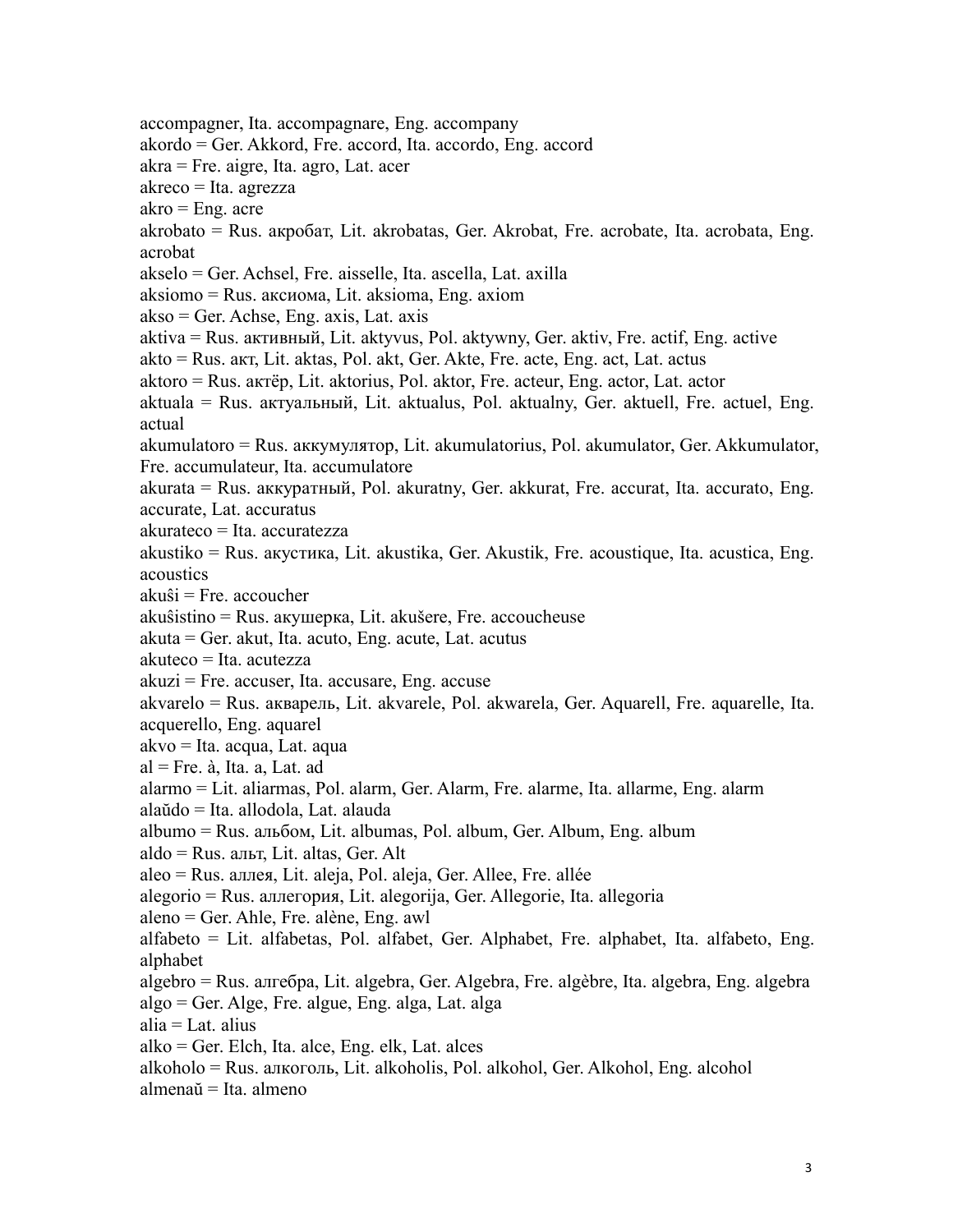almozo = Ger. Almosen, Eng. alms  $alno = Lat.$  alnus  $aloji = Fre.$  allier, Eng. alloy alta = Ita. alto, Lat. altus altaro = Rus. aлтapь, Lit. altorius, Pol. oltarz, Ger. Altar, Ita. altare, Eng. altar, Lat. altaria alteco = Ita. altezza  $\text{alterni} = \text{Fre.} \text{ alternate}$ , Eng. alternate aludi = Ita. alludere, Eng. allude, Lat. alludere  $alumeto = Fre.$  allumette aluminio = Rus. aлюминий, Lit. aliuminis, Pol. aluminium, Ger. Aluminium, Fre. aluminium, Ita. alluminio aluno = Lit. alunas, Pol. alun, Fre. alun amanto = Fre. amant, Ita. amante, Lat. (pl.) amantes amara = Fre. amer, Ita. amaro, Lat. amarus amareco = Ita. amarezza amaso = Fre. amas, Ita.ammasso amata = Ita. amato, Lat. amatus ambasadoro = Lit. ambasadorius, Pol. ambasador, Fre. ambassadeur, Eng. ambassador ambaŭ = Rus. оба, Lit. abu, Pol. oba, Lat. ambo ambicio = Ger. Ambition, Pol. ambicja, Fre. ambition, Ita. ambizione, Eng. ambition, Lat. ambitio amboso = Ger. Amboss amelo = Gre. amylon amerikano = Rus. aмepиканeц, Ger. Amerikaner, Fre. américain, Ita. americano, Eng. American amfiteatro = Rus. aмфитеатр, Lit. amfiteatras, Eng. amphitheater amiko = Ita. amico, Lat. amicus amnestio = Rus. aмниcтия, Lit. amnestija, Ita. amnistia, Eng. amnesty amplekso = Lat. amplexus amo = Fre. amour, Ita. amore, Lat. amor ampolo = Rus. aмпулa, Lit. ampule, Fre. ampoule, Ita. ampolla, Eng. ampule amputi = Rus. aмпутировать, Lit. amputuoti, Pol. amputować, Ita. amputare, Eng. amputate, Lat. amputare amuzi = Ger. amusieren, Fre. amuser, Eng. amuse analizo = Rus. aнализ, Lit. analize, Pol. analiza, Ger. Analyse, Fre. analyse, Ita. analisi, Eng. analysis analogo = Rus. aналогия, Lit. analogija, Ger. Analogie, Fre. analogie, Ita. analogia, Eng. analogy, Lat. analogia ananaso = Rus. aнанаc, Lit. ananasas, Ger. Ananas, Fre. ananas, Ita. ananàs anaso  $=$  Lat. anas anekdoto = Rus. aнeкдoт, Lit. anekdotas, Eng. anecdote anekso = Rus. aннeкcия, Lit. aneksija, Ger. Annexion, Fre. annexion, Eng. annexion, Lat. annexio aneto = Fre. aneth, Ita. aneto anglo = Lit. anglas, Pol. Anglik, Fre. anglais, Ita. inglese angilo = Fre. anguille, Ita. anguilla, Lat. anguilla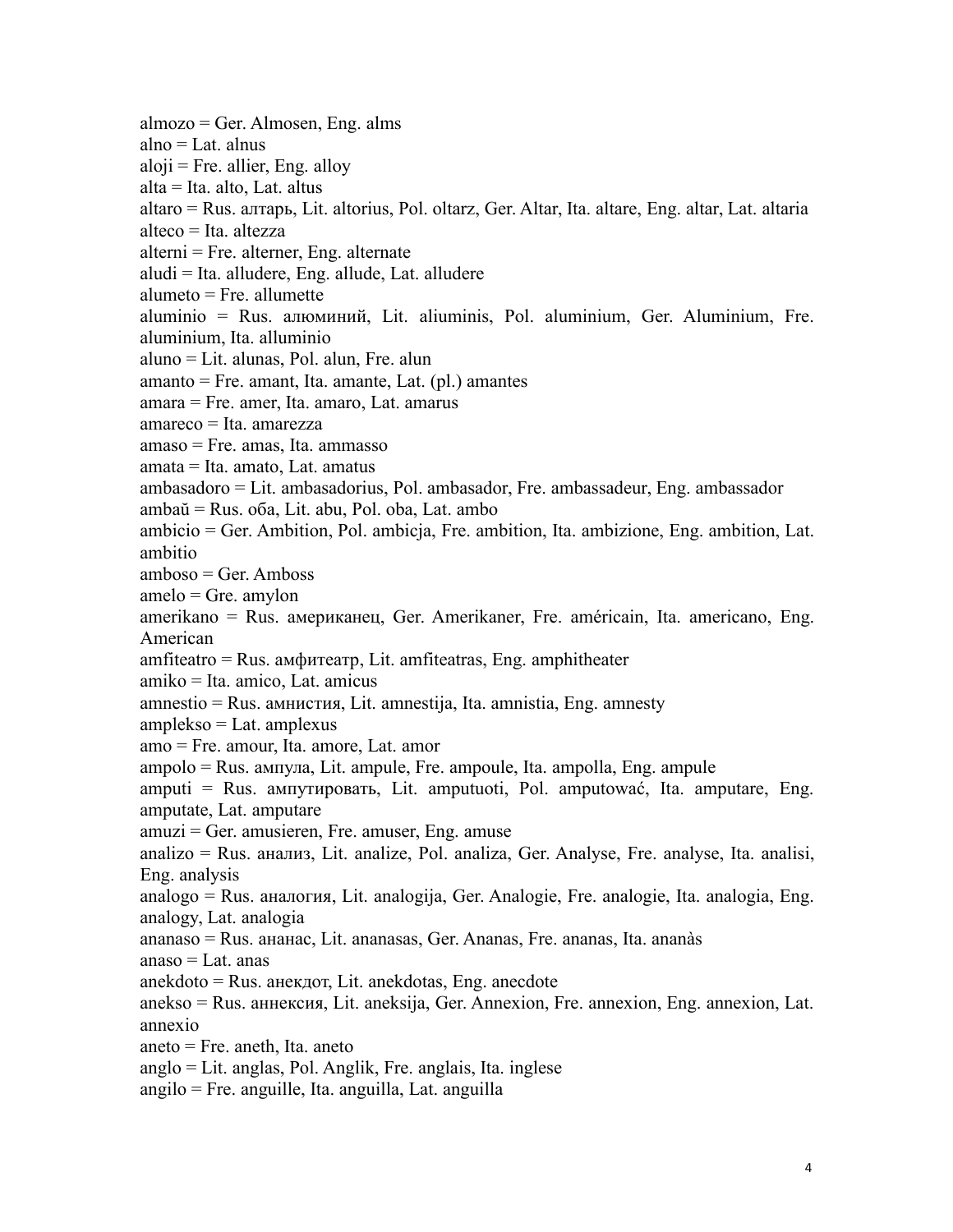angulo = Fre. angle, Ita. angolo, Eng. angle, Lat. angulus anĝelo = Rus. aнгeл, Lit. angelas, Ger. Engel, Ita. angelo, Eng. angel, Lat. angelus anheli  $=$  Lat. anhelare animo = Ita. anima, Lat. anima ankaŭ = Ita. anche ankoraŭ = Fre. encore, Ita. ancora ankro = Lit. inkaras, Ger. Anker, Fre. ancre, Ita. ancora, Eng. anchor, Lat. ancora  $anonci = Fre.$  annoncer, Ita. annunciare, Eng. announce, Lat. annuntiare ansero = Lat. anser anstataŭ  $=$  Ger. anstatt antaŭ  $=$  Lat. ante antaŭĉambro = Fre. antichambre, Eng. antechamber antaŭdiluva = Fre. antédiluvien, Ita. antidiluviano, Eng. antediluvian anteno = Rus. aнтeннa,Lit. antena, Pol. antena, Ger. Antenne, Fre. antenne, Ita. antenna, Eng. antenna, Lat. antenna anticipi = Fre. anticiper, Ita. anticipare, Eng. anticipate, Lat. anticipare antikva = Fre. antique, Eng. antique, Lat. antiquus antipatio = Rus. aнтипaтия, Lit. antipatija, Pol. antypatia, Fre. antipathie, Ita. antipatia, Eng. antipathy antologio = Rus. aнтoлoгия, Lit. antologija, Pol. antologia, Ger. Anthologie, Fre. anthologie, Ita. antologia, Eng. anthology antropologio = Rus. aнтpoпoлoгия, Lit. antropologija, Pol. antropologia, Ger. Anthropologie, Fre. anthropologie, Ita. antropologia, Eng. anthropology aparato = Rus. aппapaт, Lit. aparatas, Pol. aparat, Ger. Apparat, Ita. apparato aparte  $=$  Fre. á part, Ita. a parte, Eng. apart aparteni = Fre. appartenir, Ita. appartenere, Eng. appertain apelacio = Rus. aпeлляция, Lit. apeliacija apenaŭ = Ita. appena aperi = Fre. apparaître, Ita. apparire, Eng. appear, Lat. apparere  $a$ petito = Rus.  $a$ ппетит, Lit. apetitas, Pol. apetyt, Ger. Appetit, Fre. appétit, Ita. appetito, Eng. appetite aplaŭdi = Eng. applaud aplikata = Ita. applicato  $apliki = Fre.$  appliquer, Ita. applicare aplombo = Fre. aplomb  $a$ pogi = Ita. appoggiare apostolo = Rus. aпocтoль, Lit. apaštalas, Pol. apostol, Ger. Apostel, Ita. apostolo, Eng. apostle apoteko = Rus. aптeкa, Pol. apteka, Ger. Apotheke apreci = Fre. apprécier, Ita. apprezzare, Eng. appreciate aprilo = Rus. aпpeль, Ger. April, Ita. aprile, Eng. April, Lat. Aprilis  $apro = Lat.$  aper aprobi = Ger. approbieren, Lat. approbare apud  $=$  Lat. apud arabo = Rus. apaб, Lit. arabas, Ger. Arab, Fre. arabe, Ita. arabo, Eng. Arab araneo = Fre. araignée, Lat. aranea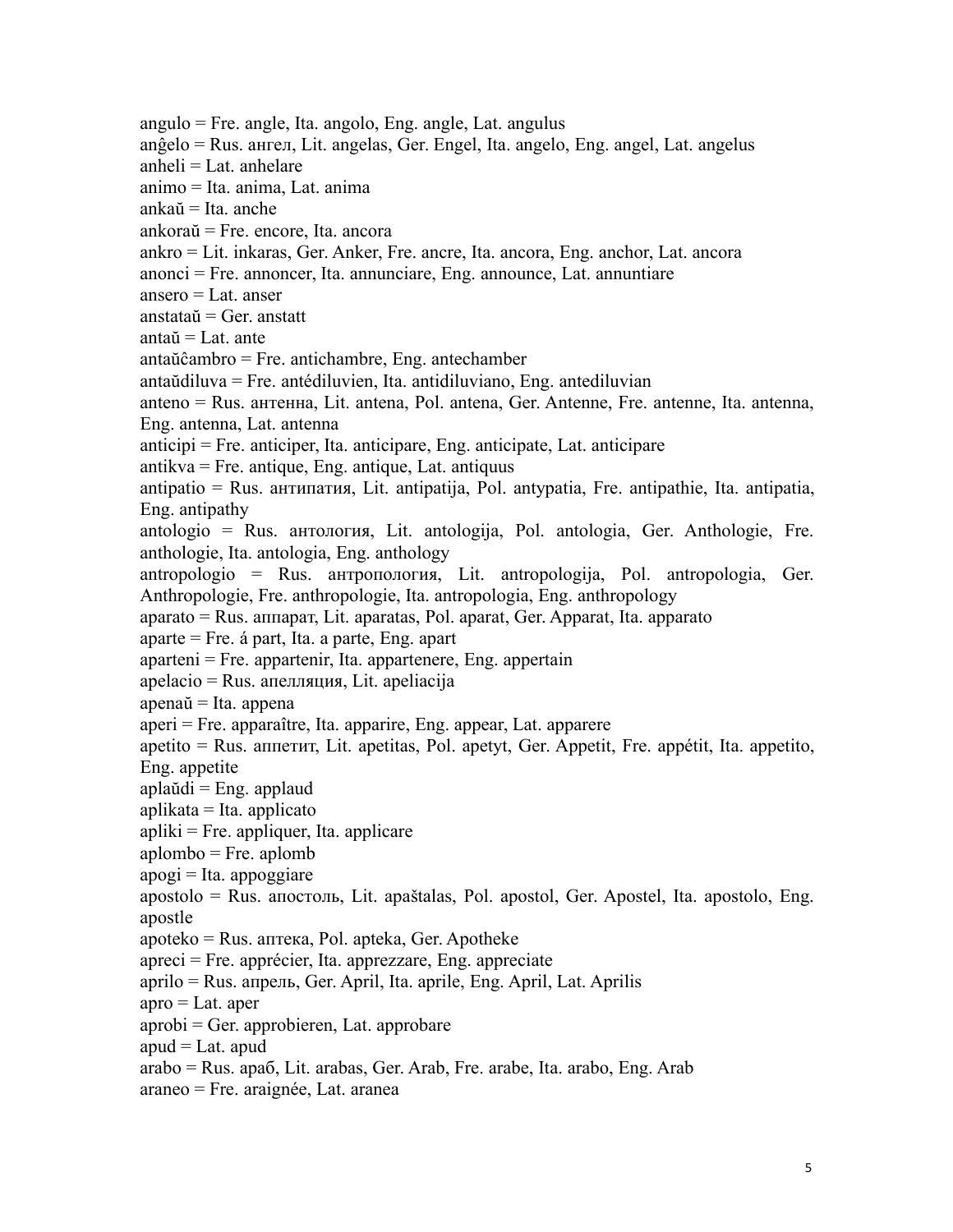aranĝi = Fre. arranger, Ita. arrangiare, Eng. arrange arbitra = Fre. arbitraire, Ita. arbitrario, Eng. arbitrary arbo = Fre. arbre arbusto = Ita. arbusto, Lat. arbustum ardeo = Lat. ardea ardo = Fre. ardeur, Ita. ardore, Eng. ardour, Lat. ardor areno = Rus. apeнa, Lit. arena, Ita. arena, Lat. arena aresti = Rus. apecтoвывать, Lit. areštuoti, Pol. aresztować, Ita. arrestare, Eng. arrest argilo = Fre. argile, Ita. argilla, Lat. argilla argumento = Rus. apгумeнт, Lit. argumentas, Pol. argument, Fre. argument, Ita. argomento, Eng. argument, Lat. argumentum arĝento = Fre. argent, Ita. argento, Lat. argentum ario = Rus. apия, Lit. arija, Ita. aria aristokrato = Rus. apиcтopaт, Lit. aristokratas, Ger. Aristokrat, Fre. aristocrate, Eng. aristocrat aritmetiko = Lit. aritmetika, Ger. Arithmetik, Fre. arithmétiqe, Ita. aritmetica, Eng. arithmetic arkeologio = Rus. apxeoлогия, Lit. archeologija, Pol. archeologia, Ger. Archäologie, Fre. archéologie, Ita. archeologia, Eng. archeology arkeologo = Rus. apxeoлог, Lit. archeologas, Pol. archeolog, Ger. Archäolog, Fre. archéologue, Ita. archeologo, Eng. archeologist arkitekto = Rus. apxитeктop, Lit. architektas, Pol. architect, Ger. Architekt, Fre. architecte, Eng. architect, Lat. architectus arkivo = Rus. apxив, Lit. archyvas, Pol. archiwim, Ger. Archiv, Fre. archive, Ita. archivio, Eng. archive arko = Fre. arc, Ita. arco, Eng. arc, Lat. arcus arkta = Rus. apктичecкый, Lit. arktinis, Ger. arktisch, Fre. arctique, Eng. arctic armeo = Yid. armej, Rus. apмия, Lit. armija, Pol. armia, Ger. Armee, Fre. armée armi = Ger. armieren, Fre. armer, Ita. armare, Eng. arm, Lat. armare aroganta = Ger. arrogant, Fre. arrogant, Ita. arrogante, Eng. arrogant, Lat. (pl.) arrogantes aromo = Ger. Aroma, Fre. arome, Ita. aroma, Eng. aroma, Lat. aroma arterio = Rus. apтepия,Lit. arterija, Pol. arteria, Ger. Arterie, Fre. artère, Ita. arteria, Eng. artery, Lat. arteria artiko = Fre. article, Ita. articolo, Lat. articulus artikolo = Lit. artikelis, Pol. artykul, Ger. Artikel, Fre. article, Ita. articolo, Eng. article artilerio = Rus. apтиллepия, Lit. artilerija, Pol. artyleria, Ger. Artillerie, Fre. artillerie, Ita. artiglieria, Eng. artillery artisto = Rus. apтиcт, Lit. artistas, Pol. artysta, Fre. artiste, Ita. artista, Eng. artist arto = Fre. art, Ita. arte, Eng. art asambleo = Lit. asambleja, Fre. assemblée, Ita. assemblea, Eng. assembly asekuri = Ita. assicurare  $a$ serti = Eng. assert asfalto = Rus. acфальт, Lit. asfaltas, Pol. asfalt, Ger. Asphalt, Fre. asphalte, Ita. asfalto, Eng. asphalt asigni = Fre. assigner, Ita. assegnare, Eng. assign asketo = Rus. acкeт, Lit. asketas, Ger. Asket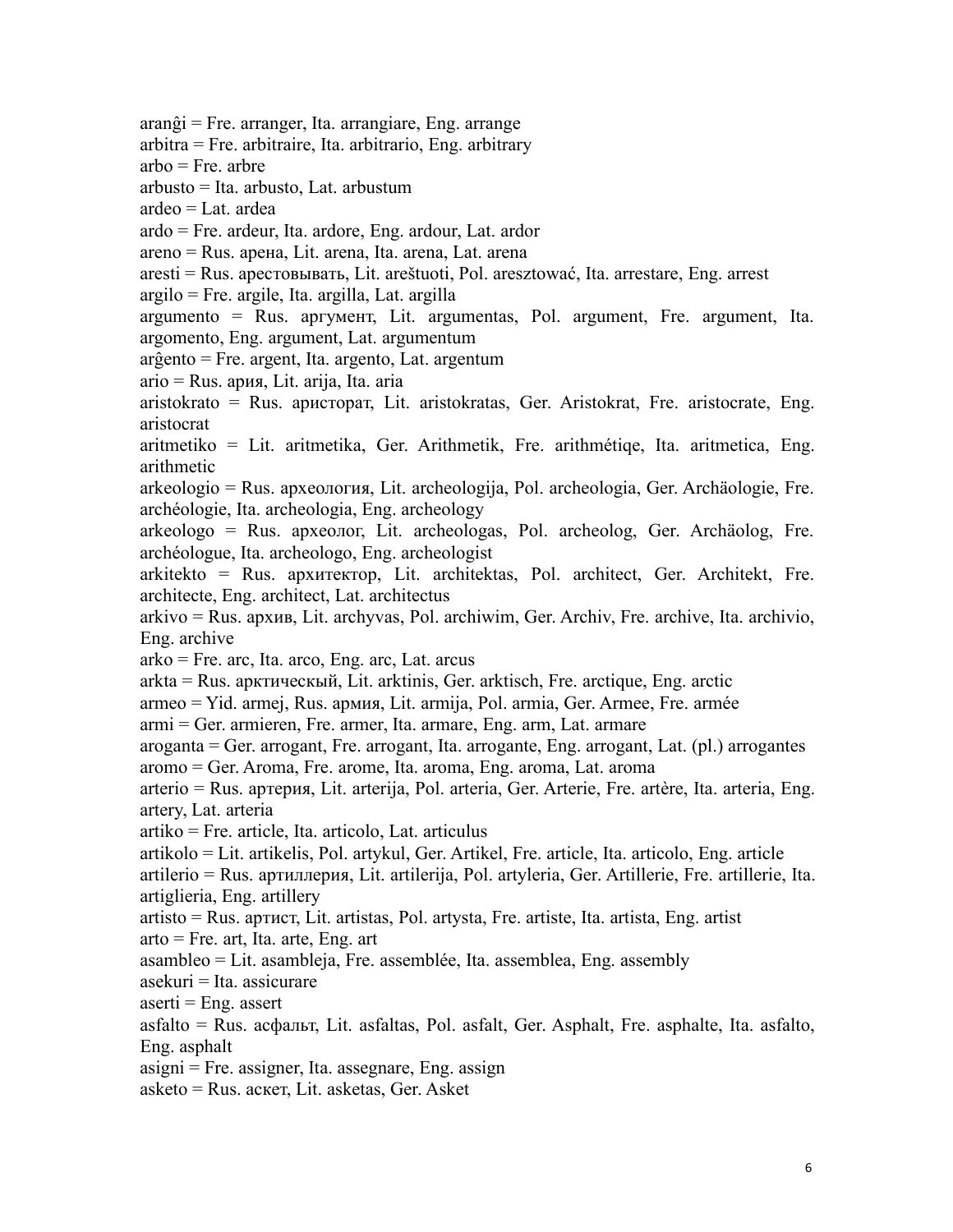aso = Pol. as, Ger. As, Fre. as, Ita. asso, Eng. ace

asocii = Fre. associer, Ita. associare, Eng. associate

asparago = Fre. asperge, Ita. asparago, Lat. asparagus

aspekto = Rus. acпeкт, Lit. aspektas, Ger. Aspekt, Fre. aspect, Eng. aspect, Lat. aspectus

aspiranto = Rus. acпиpант, Lit. aspirantas, Ger. Aspirant, Fre. aspirant, Ita. aspiranto, Eng. aspirant, Lat. (pl.) aspirantes

aspiri = Ger. aspirieren, Fre. aspirer, Ita. aspirare, Eng. aspire

astrologio = Rus. acтpoлoгия, Lit. astrologija, Pol. astrologia, Ger. Astrologie, Fre. astrologie, Ita. astrologia, Eng. astrology

astronomo = Rus. acтpoнoм, Lit. astronomas, Ger. Astronom, Fre. astronome, Ita. astronomo, Eng. astronomer

ataki = Rus. aтaкoвaть, Lit. atakuoti, Pol. atakować, Fre. attaquer, Ita. attaccare, Eng. attack

atako = Rus. aтaкa, Lit. ataka, Pol. atak, Ger. Attacke, Fre. attaque, Ita. attacco, Eng. attack

atendi = Fre. attendre, Ita. attendere

atento = Fre. attention, Ita. attenzione, Eng. attention

atesti = Fre. attester, Ita. attestare

 $\text{atest}_0 = \text{Ger. Attest}$ 

atingi = Fre. atteindre, Lat. attingere

atlaso = Rus. aтлac, Lit. atlasas, Pol. atlas, Ger. Atlas, Fre. atlas, Eng. atlas

atleto = Rus. aтлeт, Lit. atletas, Ger. Athlet, Fre. athlète, Ita. atleta, Eng. athlete

atmosfero = Rus. aтмосфepa, Lit. atmosfera, Pol. atmosfera, Ger. Atmosphäre, Fre. atmosphère, Ita. atmosfera, Eng. atmosphere

atomo = Rus. aтoм, Lit. atomas, Pol. atom, Ger. Atom, Fre. atome, Ita. atomo, Eng. atom, Lat. atomus

atrakcio = Fre. attraction, Eng. attraction

atribui = Fre. attribuer, Ita. attribuire, Eng. attribute, Lat. attribuere

 $a\breve{u}$  = Fre. ou, Ita. o, Lat. aut

 $a\ddot{a}d\dot{a} = Lat.$  audire

 $aŭguri = Lat. augurare$ 

aŭgusto = Rus. aвгуст, Ger. August, Eng. August, Lat. Augustus

aŭroro = Fre. aurore, Ita. aurora, Lat. aurora

aŭskulti = Ita. ascoltare, Lat. auscultare

aŭtenta = Ger. authentisch, Fre. authentique, Ita. autentico, Eng. authentic

aŭtobiografio = Rus. aвтoбиография, Lit. autobiografija, Pol. autobiografia, Ger. Autobiographie, Fre. autobiographie, Ita. autobiografia, Eng. autobiography

aŭtobuso = Rus. aвтoбyc, Lit. autobusas, Pol. autobus

aŭtomato = Rus. aвтoмaт, Lit. automatas, Pol. automat, Ger. Automat, Fre. automate, Eng. automat

aŭtomobilo = Rus. aвтoмoбиль, Lit. automobilas, Ger. Automobile, Fre. automobile, Ita. automobile, Eng. automobile

aŭtonoma = Rus. aвтoномный, Lit. autonominis, Ger. autonom, Fre. autonome, Ita. autonomo, Eng. autonomous

aŭtoritato = Rus. aвтopитeт, Lit. autoritetas, Ger. Autorität

aŭtoro = Rus. aвтop, Lit. autorius, Pol. autor, Ger. Autor, Fre. auteur, Ita. autore, Eng.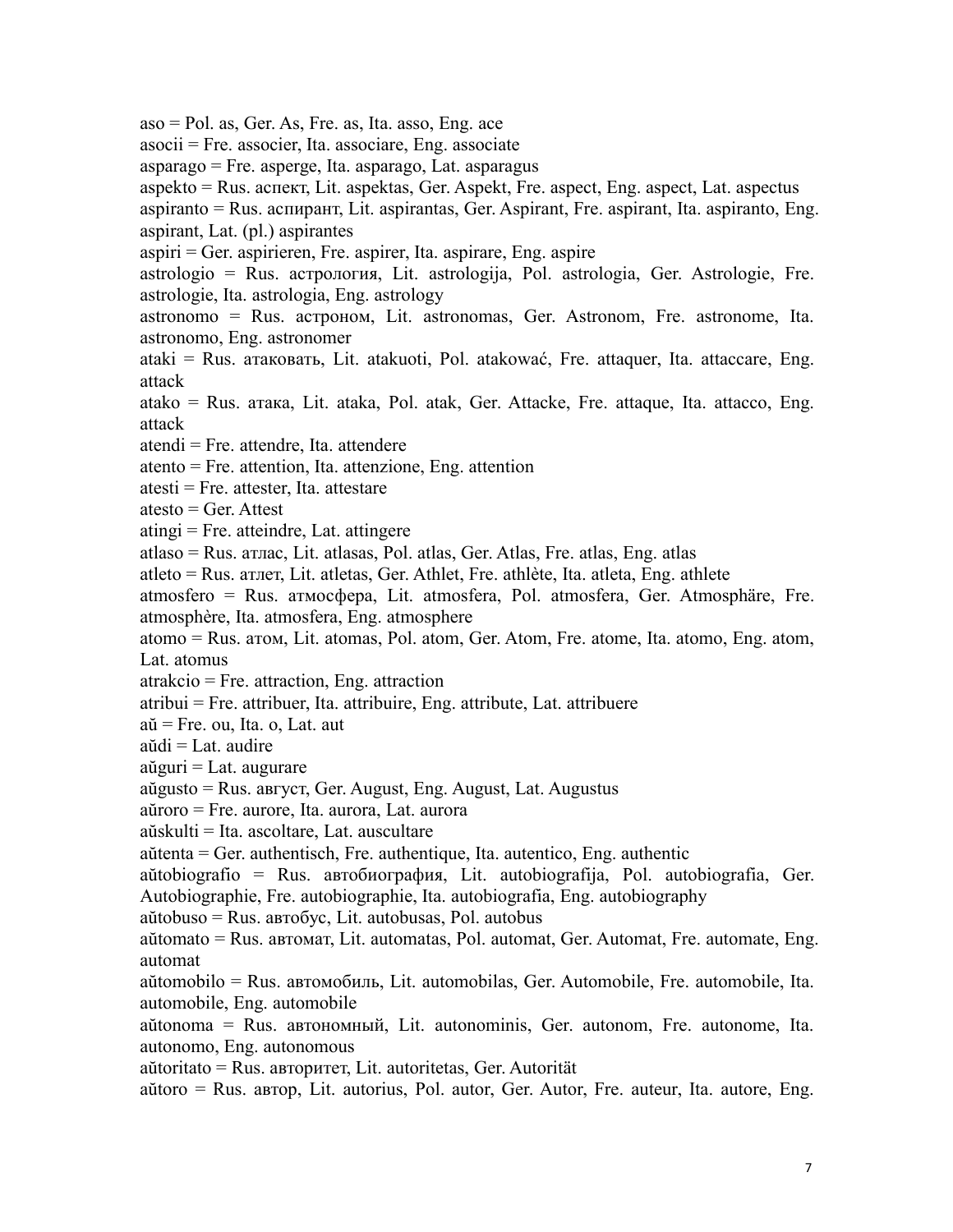author aŭtuno = Fre. automne, Ita. autunno, Eng. autumn, Lat. autumnus avangardo = Fre. avant-garde, Ita. avanguardia, Eng. vanguard  $avantaĝo = Fre. avantage, Ita. vantaggio$ avara = Fre. avare, Ita. avaro, Lat. avarus avareco = Fre. avarice, Ita. avarizia, Eng. avarice, Lat. avaritia avelo = Ita. avellana aveno = Ita. avena, Lat. avena aventuro = Lit. aventiura, Fre. aventur, Ita. avventura avenuo = Fre. avenue, Eng. avenue  $a$ verti = Fre. avertir. Ita. avvertire  $a$ viado = Fre. aviatique avida = Fre. avide, Ita. avido, Eng. avid, Lat. avidus  $avo = Lat.$  avus azeno = Ita. asino, Lat. asinus  $aziano = Eng. Asian$ azilo = Ger. Asyl, Fre. asile, Ita. asilo, Eng. asylum B<sub>a</sub>  $b$ abili = Eng. babble bacilo = Rus. бациллa, Lit. bacila, Fre. bacille, Ita. bacillo, Eng. bacillus  $bagate$ lo = Fre. bagatelle, Ita. bagattella baki = Yid. bakn, Ger. backen, Eng. bake bakterio = Rus. бaктеpия, Lit. bakterija, Fre. bactérie, Eng. bacterium bakteriologio = Rus. бaктеpиoлoгия, Lit. bakteriologija, Pol. bakteriologia, Ger. Bakteriologie, Fre. bactériologie, Ita. bacteriologia, Eng. bacteriology balai = Fre. balayer balanco = Ger. Balance, Fre. balance, Eng. balance  $balbuti = Fre.$  balbutier, Ita. balbettare baldaŭ = Yid. bald, Ger. bald baleno = Fre. baleine, Ita. balena, Lat. balaena baleto = Rus. бaлeт, Lit. baletas, Ger. Ballett, Fre. ballet, Ita. balletto, Eng. ballet balkono = Rus. бaлкон, Lit. balkonas, Pol. balkon, Ger. Balkon, Fre. balcon, Ita. balcone, Eng. balcony balneologio = Rus. бaльнeoлогия, Lit. balneologija, Ger. Balneologie, Fre. balnéologie, Eng. balneology balo = Yid. bal, Rus. бaл, Lit. balas, Pol. bal, Ger. Ball, Fre. bal, Ita. ballo, Eng. ball balono = Rus. бaллoн, Lit. balionas, Pol. balon, Ger. Ballon, Fre. ballon, Eng. balloon baloto = Eng. ballot balzamo = Rus. бaльзам,Lat. balsamum bambuo = Fre. bambou, Ita. bambù, Eng. bamboo banala = Rus. бaнaльный, Lit. banalus, Pol. banalny, Ger. banal, Fre. banal, Ita. banale, Eng. banal banano = Rus. бaнaн, Lit. bananas, Ger. Banane, Fre. banane, Ita. banana, Eng. banana bandaĝo = Rus. бaндaж,Lit. bandažas, Pol. bandaż, Ger. Bandage, Fre. bandage, Eng. bandage bando = Rus. бaндa, Lit. banda, Pol. banda, Ger. Bande, Fre. bande, Eng. band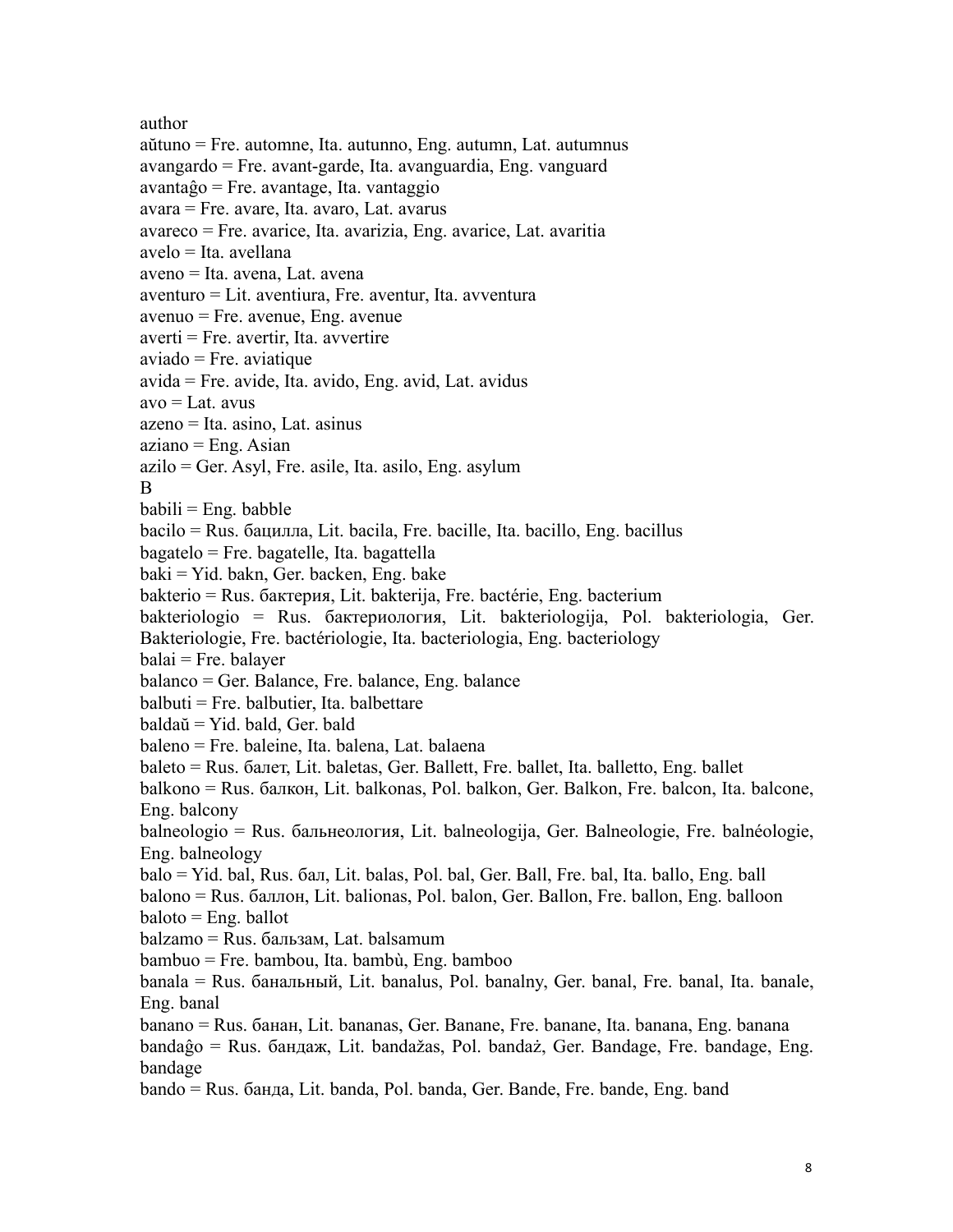bani = Fre. baigner, Ita. bagnare bankizo = Fre. banquise, Ita. banchisa banknoto = Yid. banknot, Rus. бaнкнoт, Lit. banknotas, Ger. Banknote, Ita. bancanota, Eng. banknote banko = Yid. bank, Rus. бaнк, Lit. bankas, Pol. bank, Ger. Bank, Fre. banque, Ita. banca, Eng. bank bankroto = Lit. bankrotas, Fre. banqueroute, Ita. bancarotta bano = Rus. бaня, Fre. baigne, Ita. bagno banto = Ger. Band, Fre. bande, Eng. band bapti = Fre. baptiser, Eng. baptise, Lat. baptisare baraĵo = Fre. barrage barako = Rus. бapaк, Lit. barakas, Pol. barak, Ger. Baracke, Fre. baraque, Ita. baracca, Eng. barrack  $barakti = Rus.$  барахтаться barbaro = Lit. barbaras, Ger. Barbar, Fre. barbare, Ita. barbaro, Lat. barbarus barbo = Fre. barbe, Ita. barba, Lat. barba barĉo = Rus. бopщ, Lit. barščiai, Pol. barszcz barelo = Fre. baril, Eng. barrel bari = Fre. barrer, Eng. bar bariero = Rus. бapьep, Lit. barjeras, Pol. bariera, Ger. Barriere, Fre. barrière, Ita. barriera, Eng. barrier barikado = Rus. бappикадa, Lit. barikada, Pol. barykada, Ger. Barrikade, Fre. barricade, Eng. barricade baritono = Rus. бapитoн, Lit. baritonas, Ger. Bariton, Ita. baritono, Eng. baritone baro = Fre. barre, Ita. barra, Eng. bar barometro = Rus. бapoмeтp, Lit. barometras, Pol. barometr, Ger. Barometer, Fre. baromètre, Ita. barometro, Eng. barometer barono = Rus. бapoн, Lit. baronas, Ger. Baron, Fre. baron, Ita. barone, Eng. baron baseno = Rus. бacceйн,Lit. baseinas, Pol. basen, Ger. Bassin, Fre. bassin, Eng. basin basko = Fre. basque baso = Rus. бac,Lit. bosas, Pol. bas, Ger. Bass, Fre. basse, Ita. basso, Eng. bass bastiono = Fre. bastion, Ita. bastione, Eng. bastion  $\text{basto} = \text{Ger.}$  Bast bastono = Ita. bastone batalo = Fre. bataille, Ita. battaglia, Eng. battle baterio = Rus. бaтapeя, Lit. baterija, Pol. bateria, Ger. Batterie, Fre. batterie, Ita. batteria, Eng. battery bati = Fre. battre, Ita. battere bazo = Rus. бaзa, Lit. baze, Pol. baza, Fre. base, Ita. base, Eng. base, Lat. basis bedaŭri = Yid. badojrn, Ger. bedauern beko = Fre. bec, Ita. becco, Eng. beak bela = Ita. bello, Lat. bellus beleco = Ita. bellezza beletro = Fre. belles lettres belgo = Lit. belgas, Fre. belge, Ita. belga bendo = Ger. Band, Fre. bande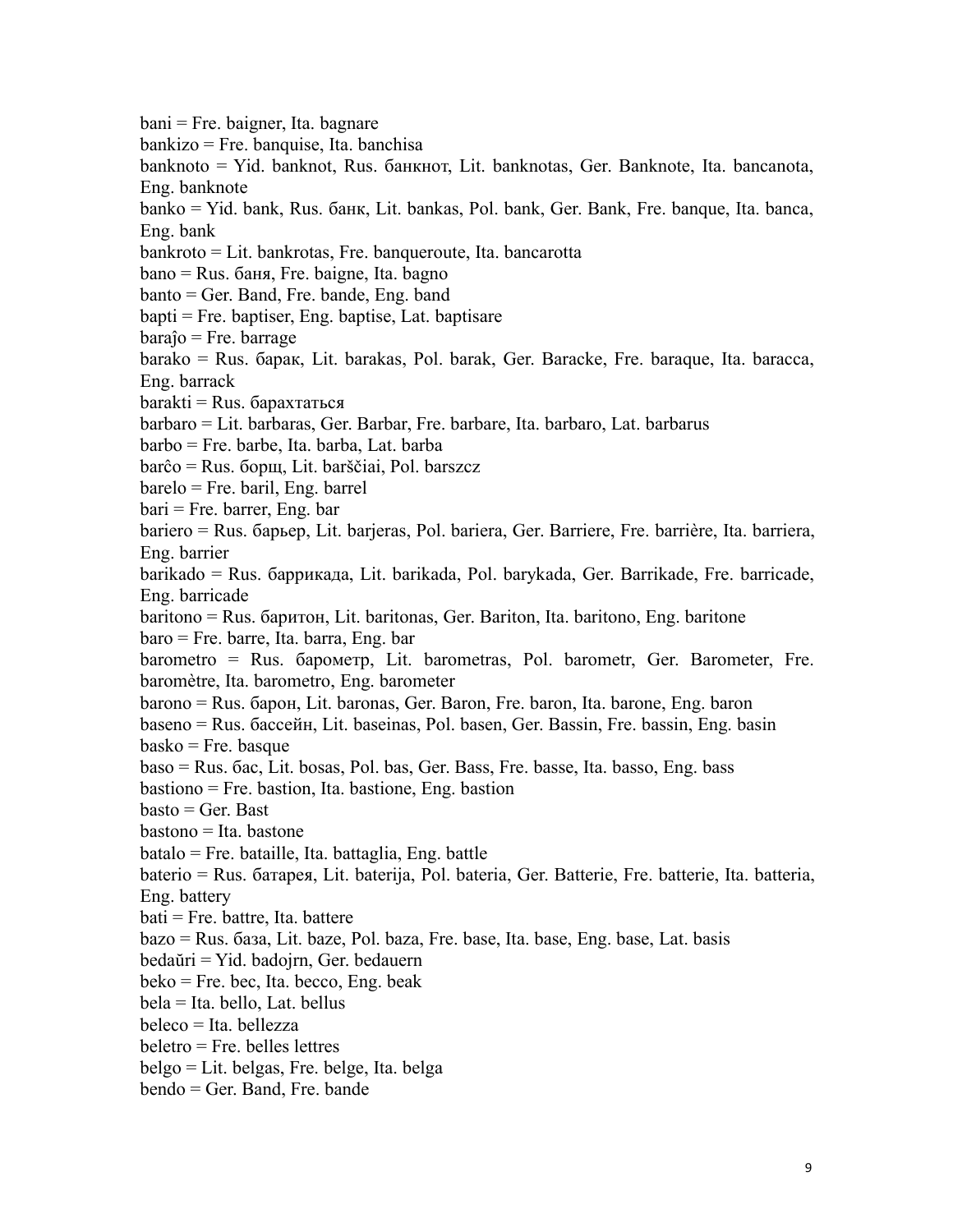beni = Fre. bénir benko = Yid. benk, Ger. Bank, Fre. banc, Ita. banco benzino = Rus. бeнзин, Lit. benzinas, Pol. benzyna, Ger. Benzin, Ita. benzina bero = Ger. Beere, Eng. berry besto = Pol. bestia, Ger. Bestie, Ita. bestia, Eng. beast, Lat. bestia beto = Ger. Beet, Fre. bette betono = Rus. бeтoн, Lit. betonas, Pol. beton, Ger. Beton, Fre. béton, Ita. betone betulo = Ita. betulla, Lat. betula bezono = Fre. bésoin, Ita. bisogna bibliografio = Rus. библиогpaфия, Lit. bibliografija, Pol. bibliografia, Ger. Bibliographie, Fre. bibliographie, Ita. bibliografia, Eng. bibliography biblioteko = Rus. библиотека, Lit. biblioteka, Pol. biblioteka, Ger. Bibliothek, Fre. bibliothèque, Ita. biblioteca, Lat. bibliotheca bieno = Fre. bien biero = Yid. bir, Ger. Bier, Fre. bière, Eng. beer  $bifsteko = Eng. beefsteak$  $b$ ildo = Yid. bild, Ger. Bild bileto = Yid. bilet, Rus. билeт, Lit. bilietas, Pol. bilet, Ger. Billett, Fre. billet, Ita. biglietto binoklo = Rus. бинoкль, Lit. binoklis, Ger. Binokel, Ita. binocolo, Eng. binoculars biografio = Rus. биoграфия, Lit. biografijas, Pol. biografia, Ger. Biographie, Fre. biographie, Ita. biografia, Eng. biography biologio = Rus. биoлoгия, Lit. biologija, Pol. biologia, Ger. Biologie, Fre. biologie, Ita. biologia, Eng. biology  $birdo = Eng. bird$ bivako = Fre. bivouac blago = Fre. blague blanka = Fre. blanc blasfemo = Lat. blasphemia blato = Fre. blatte, Ita. blatta, Lat. blatta bleki = Ger. blöken blendi = Fre. blinder blinda = Yid. blind, Ger. blind, Eng. blind blonda = Ger. blond, Fre. blonde, Eng. blonde bloki = Rus. блoкировать, Lit. blokuoti, Ger. blockieren, Fre. bloquer, Ita. bloccare, Eng. block bloko = Rus. блoк, Lit. blokas, Ger. Block, Fre. bloc, Ita. blocco, Eng. block blokado = Rus. блoкaдa, Lit. blokadas, Ger. Blockade, Eng. blocade  $blovi = Eng. blow$ blua = Yid. bloj, Ger. blau, Fre. bleu, Ita. blu, Eng. blue bluzo = Yid. bluze, Ger. Bluse, Fre. blouse, Ita. blusa, Eng. blouse boato = Yid. bot, Ger. Boot, Fre. bateau, Eng. boat bobeno = Fre. bobine, Ita. bobina, Eng. bobbin bofilo = Fre. beau-fils  $boii = Fre.$  abover  $boko = Ger. Bock, Eng. buck$  $boksi = Eng. box$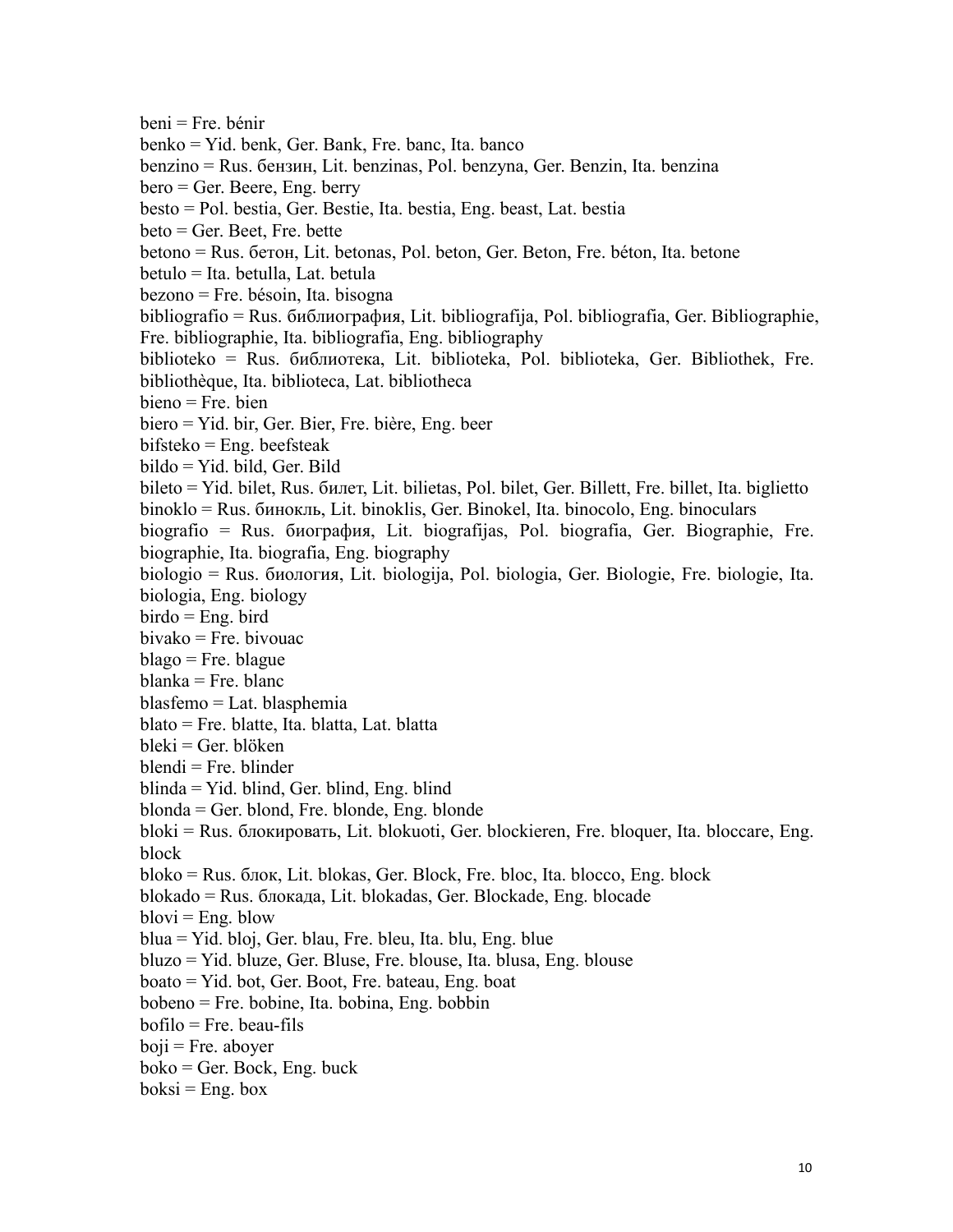boli = Fre. bouillir, Ita. bollire, Eng. boil  $bolto = Eng.$  bolt bombardi = Rus. бoмбapдировать, Lit. bombarduoti, Pol. bombardować, Ger. bombardieren, Fre. bombarder, Ita. bombardare, Eng. bombard bombo = Rus. бoмбa, Lit. bomba, Pol. bomba, Ger. Bombe, Fre. bombe, Ita. bomba, Eng. bomb bombono = Fre. bonbon bona = Fre. bon, Ita. buono, Lat. bonus bonhumora = Fre. de bonne humeur bonkoro = Fre. de bon coeur bonŝanco = Fre. bonne chance  $b$ ontono = Fre. bon ton bonvenita = Ita. bienvenuto  $bonvivanto = Fre.$  bonvivant bonvolo = Fre. bonne volonté bordo = Fre. bord bori = Ger. bohren, Eng. bore borso = Fre. bourse bosko = Fre. bosquet, Ita. boschetto botaniko = Rus. бoтaникa, Lit. botanika, Ger. Botanik, Fre. botanique, Ita. botanica, Eng. botanics botelo = Ita. bottiglia, Eng. bottle boto = Lit. batas, Fre. botte, Eng. boot bovo = Fre. boeuf, Ita. bue, Lat. bos braceleto = Fre. bracelet, Eng. bracelet bradipo = Fre. bradype, Ita. bradipo, Lat. bradypus braĝo = Fre. braise, Ita. brace brako = Lat. bracchium branĉo = Fre. branche, Eng. branch  $brando = Eng.$  brandy branko = Fre. branchies, Ita. branchia, Lat. branchiae  $brane = Eng.$  bran brasi = Fre. brasser brasiko = Lat. brassica brava = Ger. brav, Fre.brave, Ita. bravo, Eng. brave breĉo = Fre. brèche, Ita. breccia, Eng. breach  $bredi = Eng.$  breed bremso = Ger. Bremse breto = Yid. bretl, Ger. Brett brido = Fre. bride, Eng. bridle brigado = Rus. бpигaдa, Lit. brigada, Pol. brygada, Ger. Brigade, Fre. brigade, Eng. brigade briko = Fre. brique, Eng. brick brili = Fre. briller, Ita. brillare brilianto = Rus. бpиллиант, Lit. briliantas, Pol. brylant, Ger. Brillant, Fre. brillant, Ita. brillante, Eng. brilliant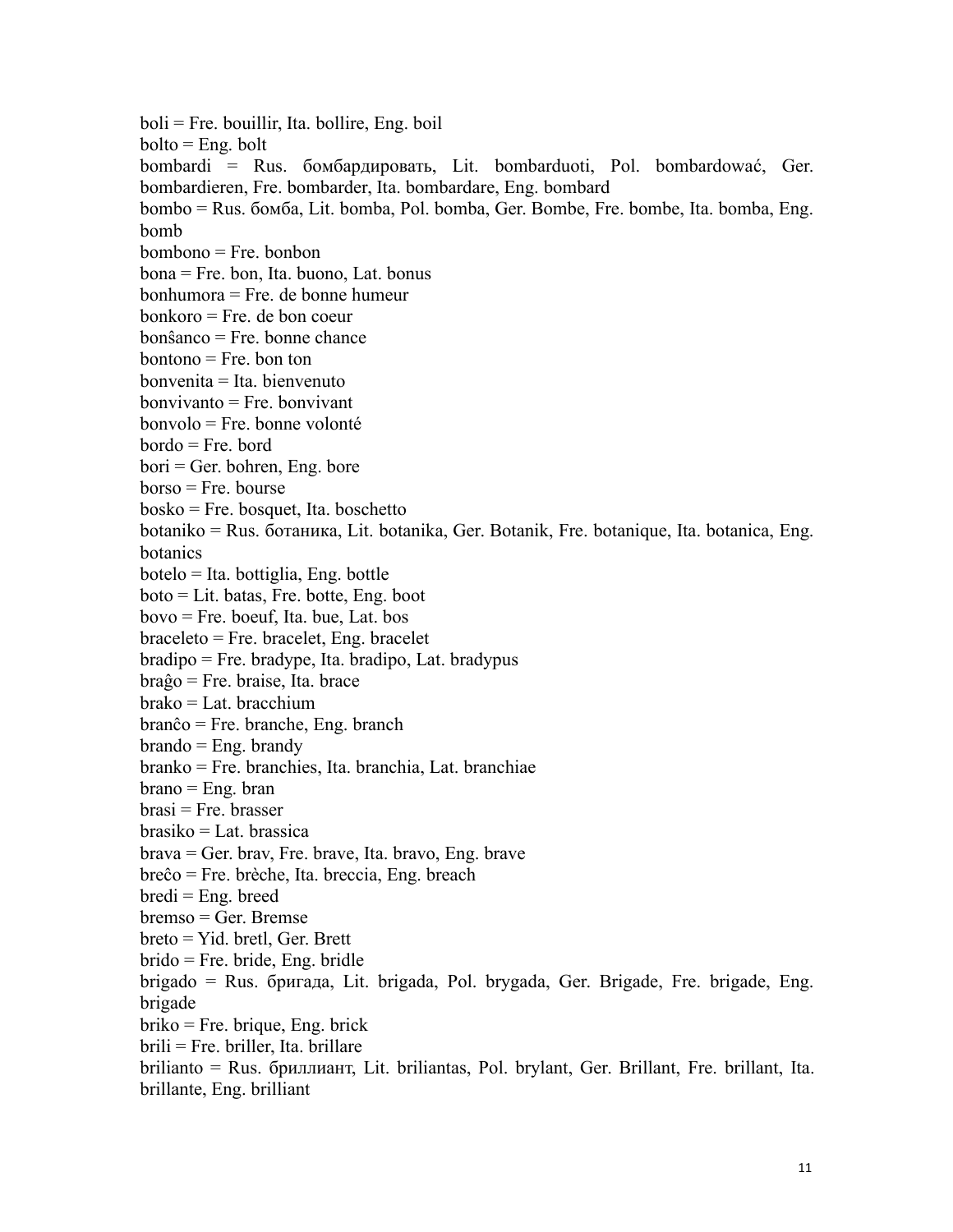brodi = Fre. broder, Eng. embroider brogi = Ger. brühen bronkito = Rus. бpoнxит, Lit. bronchitas, Ger. Bronchitis, Fre. bronchite, Ita. bronchite, Eng. bronchite bronzo = Rus. бpoнзa, Lit. bronza, Pol. brąz, Ger. Bronze, Fre. bronze, Ita. bronzo, Eng. bronze broso = Yid. breshtl, Fre. brosse, Eng. brush broŝuro = Rus. бpoшюpa, Lit. brošiura, Pol. broszura, Ger. Broschure, Fre. brochure, Eng. brochure brovo = Rus. бpoвь, Pol. brwi, Ger. Braue, Eng. brow bruli = Fre. brûler bruna = Yid. brojn, Ger. braun, Fre. brun, Ita. bruno, Eng. brown bruo = Fre. bruit  $brusto = Yid. brust, Ger. Brust$ bruta = Ger. brutal, Fre. brutal, Ita. brutale, Eng. brutal bruto = Ita. bruto  $bubalo = Lat.$  bubalus bubo = Ger. Bube buĉisto = Fre. boucher, Eng. butcher budo = Ger. Bude, Eng. booth bufedo = Rus. бyфет, Lit. bufetas, Pol. bufet, Ger. Büfett, Fre. buffet, Ita. buffè, Eng. buffet  $buto = Lat.$  bufo buĝeto = Rus. бюджет, Lit. biudžetas, Pol. budżet, Ger. Budget, Fre. budget, Eng. budget bukedo = Rus. бyкeт, Lit. bukietas, Pol. bukiet, Fre. bouquet buklo = Fre. boucle buko = Fre. boucle, Eng. buckle bukso = Ger. Buchsbaum, Eng. box-tree, Lat. buxus bulbo = Fre. bulbe, Ita. bulbo, Eng. bulb, Lat. bulbus bulgaro = Lit. bulgaras, Pol. Bułgar buljono = Rus. бyльoн, Lit. buljonas, Pol. bulion, Ger. Bouillon, Fre. bouillon bulko = Yid. bulke, Rus. бyлoчкa, Lit. bulkute, Pol. bulka  $bulo = Fre. boule$ bulteno = Fre. bulletin bulvardo = Rus. бyльвap,Lit. bulvaras, Pol. bulwar, Ger. Boulevard, Fre. boulevard  $burnta = Ger.$  bunt burdo = Fre. bourdon burĝo = Yid. birger, Rus. бypжya, Ger. Bürger, Fre. bourgeois, Ita. borghese burĝono = Fre. bourgeon, Eng. burgeon burokrato = Rus. бюpoкpaт, Lit. biurokratas, Pol. biurokrat, Ger. Bürokrat, Fre. bureaucrate, Ita. burocrate, Eng. bureaucrat busto = Rus. бюcт, Lit. biustas, Ger. Büste, Fre. buste, Ita. busto, Eng. bust buŝo = Fre. bouche butero = Yid. puter, Ger. Butter, Eng. butter, Lat. butyrum butiko = Fre. boutique butono = Fre. bouton, Eng. button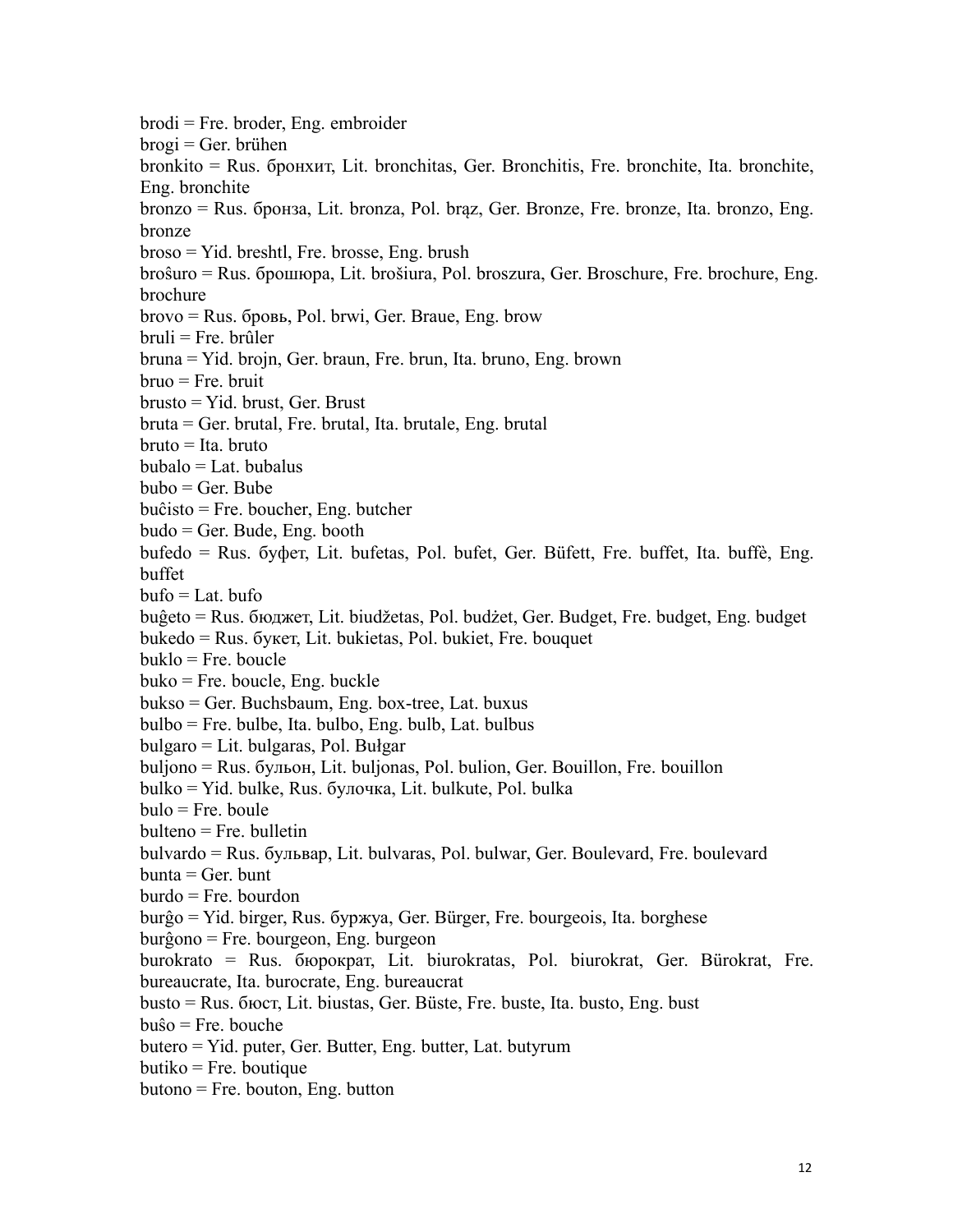C<sub>c</sub> control control control control control control control control control control control control control control control control control control control control control control control control control control control c carino = Lit. cariene, Eng. tsarina carismo = Rus. цaризм, Lit. carizmas, Fre. tsarisme caro = Rus. цaрь, Lit. caras, Ger. Zar, Fre. tsar, Ita. zar, Eng. tsar cedi = Fre. céder, Eng. cede, Ita. cedere, Lat. cedere cedro = Fre. cèdre, Ita. cedro, Eng. cedar, Lat. cedrus cejano = Ita. ciano celerio = Fre. céleri, Eng. celery celo = Yid. tsil, Rus. цель, Pol. cel, Ger. Ziel cemento = Rus. цемент, Lit. cementas, Fre. ciment, Ita. cemento, Eng. cement cendo = Rus. цент, Lit. centas, Eng. cent cent = Fre. cent, Ita. cento, Lat. centum centimetro = Lit. centimetras, Pol. centymetr, Fre. centimètre, Ita. centimetro, Eng. centimeter centro = Rus. центр, Lit. centras, Pol. centrala, Fre. centre, Ita. centro, Eng. centre, Lat. centrum cepo = Pol. cebula, Ita. cipolla, Lat. cepa cerbo = Lat. cerebrum ceremonio = Rus. цеpeмония, Lit. ceremonija, Fre. cérémonie, Ita. cerimonia, Eng. ceremony certa = Fre. certain, Ita. certo, Eng. certain, Lat. certus certeco = Ita. certezza cervo = Fre. cerf, Ita. cervo, Lat. cervus cetere = Lat. cetera  $cifero = Pol. cyfra, Ita. cifra$ cin = Pol. cię cigaredo = Lit. cigarete, Fre. cigarette, Eng. cigarette cigaro = Lit. cigaras, Pol. cygaro, Fre. cigare, Eng. cigar cigno = Fre. cygne, Ita. cigno, Lat. cignus cikatro = Fre. cicatrice, Lat. cicatrix ciklo = Rus. цикл, Lit. ciklas, Pol. cykl, Fre. cycle, Ita. ciclo, Eng. cycle ciklono = Rus. циклoн, Lit. ciklonas, Fre. cyclone, Ita. ciclone, Eng. cyclon cikonio = Ita. cicogna, Lat. ciconia cilindro = Rus. цилиндp, Lit. cilindras, Pol. cylinder, Fre. cylindre, Ita. cilindro, Eng. cylinder cimo = Ita. cimice, Lat. cimex cinamo = Lit. cinamonas, Eng. cinnamon, Ita. cinnamomo, Lat. cinnamum cindro = Fre. cendre cinika = Rus. циничecкий, Lit. ciniškas, Fre. cynique, Ita. cinico, Eng. cynical cipreso = Fre. cyprès, Ita. cipresso, Eng. cypress, Lat. cupressus cirkelo = Rus. циpкyль, Pol. cyrkiel cirklo = Fre. cercle, Ita. circolo, Eng. circle, Lat. circulus cirko = Rus. циpк, Lit. cirkas, Pol. cyrk, Fre. cirque, Ita. circo, Eng. circus cirkonferenco = Fre. circonférence cirkonspekta = Fre. circonspect cirkonstanco = Fre. circonstance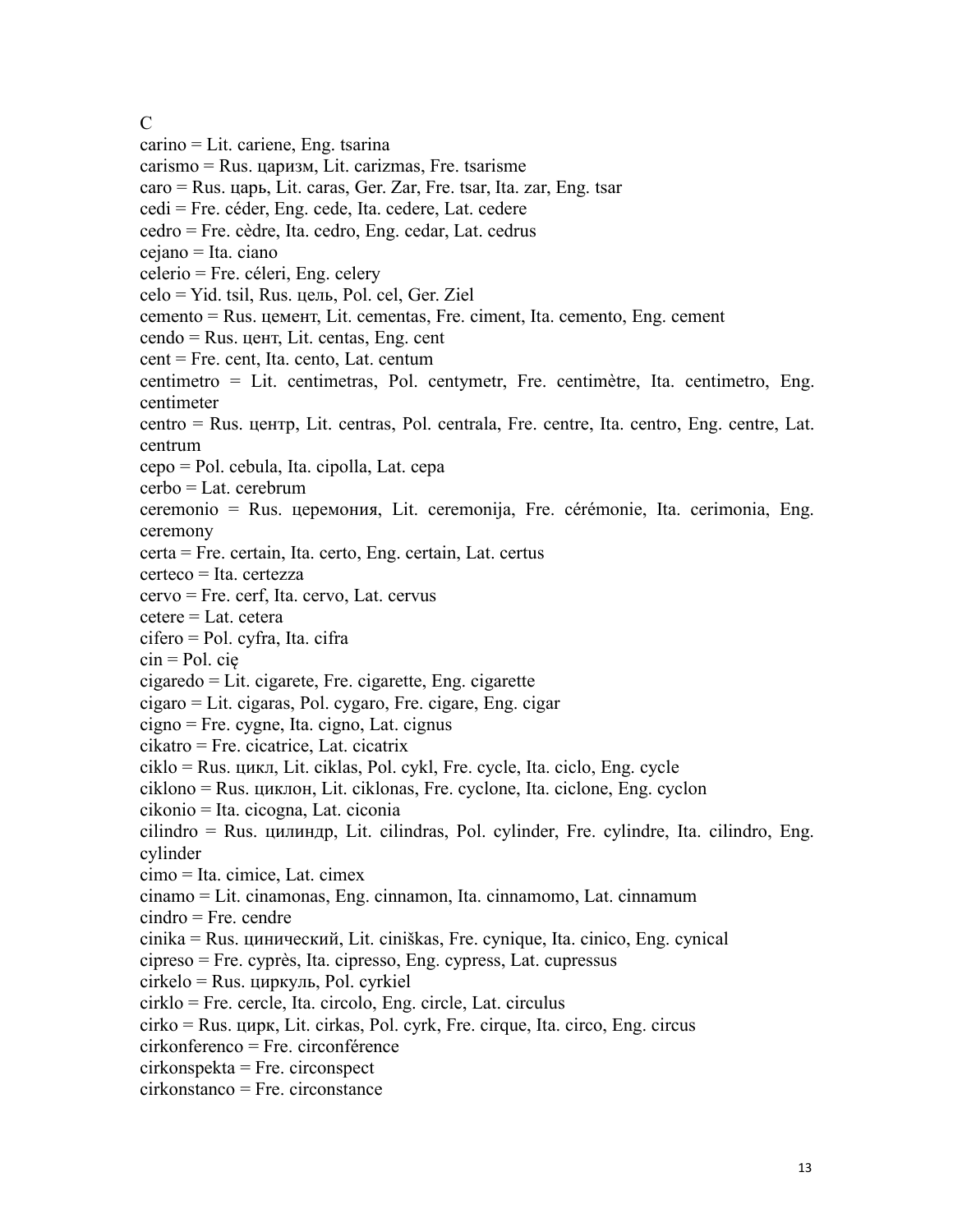cirkuli = Rus. циpкyлиpoвaть, Lit. cirkuliuoti, Fre. circuler, Ita. circolare, Eng. circulate, Lat. circulari cisterno = Rus. циcтepн, Lit. cisterna, Pol. cysterna, Ita. cisterna, Eng. cistern citadelo = Rus. цитaдeль, Lit. citadele, Ita. cittadella, Eng. citadel citi = Rus. цитиpoвaть, Lit. cituoti, Pol. cytować, Fre. citer, Ita. citare, Eng. cite citrono = Lit. citrina, Pol. cytryna, Fre. citron civila = Lit. civilinis, Pol. cywilny, Fre. civil, Ita. civile, Eng. civil, Lat. civilis civilizi = Rus. цивилизoвaть, Lit. civilizuoti, Fre. civiliser, Ita. civilizzare, Eng. civilise  $civito = Lat.$  civitas colo = Yid. tsol, Lit. colis, Ger. Zoll Ĉ ĉagreno = Fre. chagrin ĉambro = Fre. chambre ĉamo = Fre. chamois, Eng. chamois ĉampano = Fre. champagne, Eng. champagne ĉantaĝo = Fre. chantage ĉapelo = Pol. kapelusz, Fre. chapeau ĉapitro = Fre. chapitre, Eng. chapter ĉapo = Pol. czapka ĉar = Fre. car ĉarmo = Fre. charme, Eng. charm ĉarniro = Fre. charnière ĉaro = Fre. char ĉarpenti = Fre. charpenter ĉarpio = Fre. charpie ĉasi = Fre. chasser ĉasta = Fre. chaste, Eng. chaste ĉe = Fre. chez ĉefo = Fre. chef, Eng. chief ĉeĥo = Pol. Czech ĉeko = Rus. чек,Lit. čekis, Pol. czek, Fre. cheque, Eng. check ĉelo = Fre. celle, Ita. cella, Eng. cell, Lat. cella ĉemizo = Fre. chemise, Eng. chemise ĉeno = Fre. chaine, Eng. chain ĉerizo = Fre. cérise, Eng. cherry, Lat. cerasus ĉerko = Fre. cercueil ĉerpi = Rus. черпать, Pol. czerpać ĉesi = Fre. cesser, Ita. cessare, Eng. cease, Lat. cessare ĉevalo = Fre. cheval ĉi = Fre. ci, Ita. ci ĉi tie = Lit. čia ĉi tio = Ita. ciò ĉielarko = Fre. arc-en-ciel ĉielo = Fre. ciel, Ita. cielo, Lat. caelum ĉifi = Fre. chiffonner ĉifono = Fre. chiffon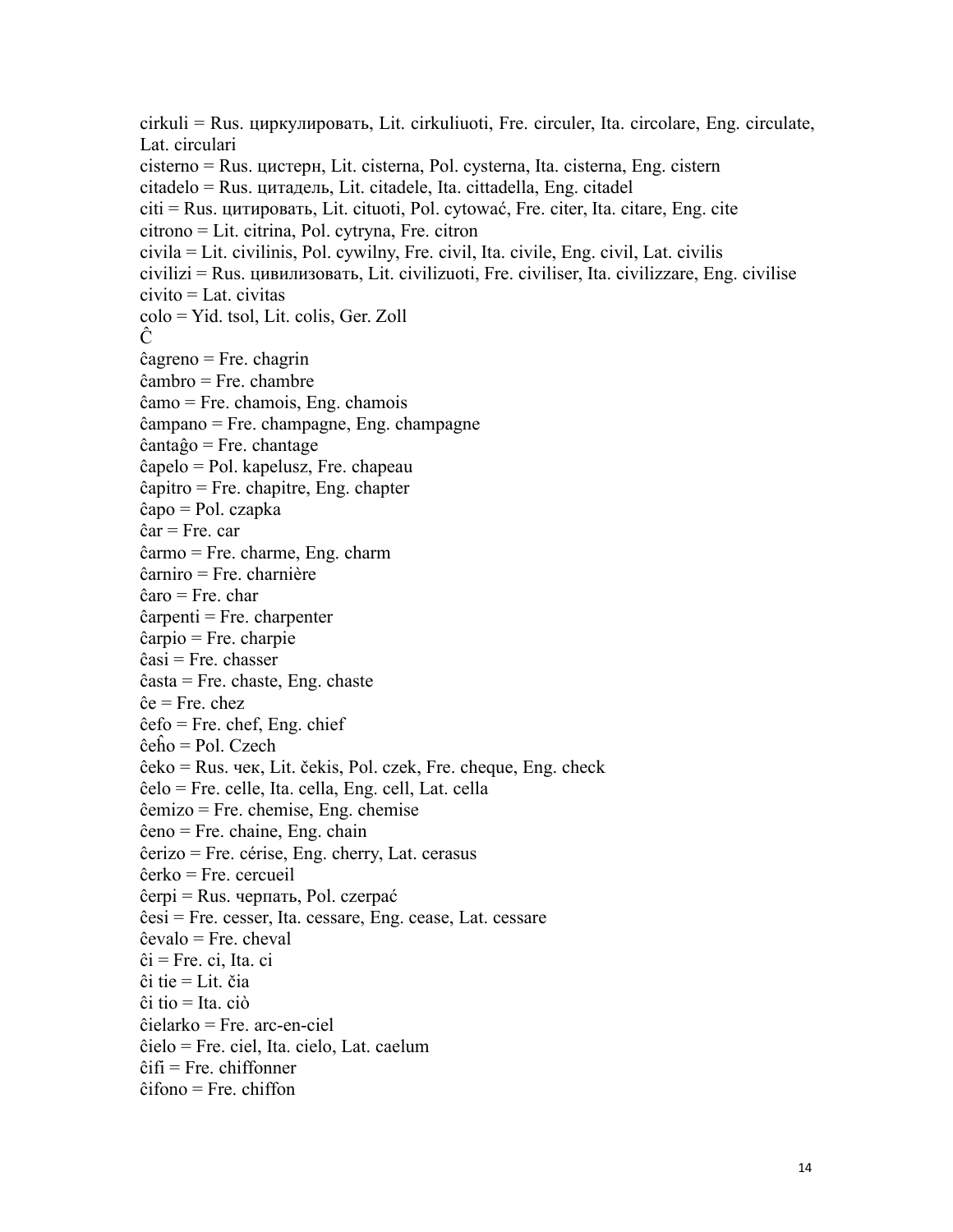ĉifro = Fre. chiffre, Ita. cifra ĉino = Spa. chino ĉikani = Fre. chicaner ĉirkaŭ = Ita. circa, Lat. circa ĉiu = Fre. chaque, chacun, Ita. ciascuno  $\hat{c}$ izilo = Eng. chisel ĉokolado = Fre. chocolate, Ita. cioccolata, Eng. chocolate  $\hat{c}$ u = Yid. tsi, Pol. czy D<sub>D</sub> da = Fre. de, Ita. di  $d$ aktilo = Lat. dactylus damo = Rus. дaмa, Lit. dama, Pol. dama, Ger. Dame, Fre. dame, Ita. dama  $danci = Eng.$  dance danĝero = Fre. danger, Eng. danger danki = Yid. dankn, Lit. dekoti, Pol. dziękować, Ger. danken danko = Yid. dank, Ger. Danke dano = Lit. danas, Eng. Dane dato = Rus. дaтa, Lit. data, Fre. date, Ita. dato, Eng. date daŭri = Yid. dojrn, Ger. dauern de = Fre. de, Ita. de, Lat. de debuto = Rus. дeбют, Lit. debiutas, Pol. debiut, Ger. Debüt, Fre. début, Ita. debutto, Eng. debut decembro = Fre. décembre, Ita. dicembre, Eng. December, Lat. December decentralizi = Rus. дeцeнтpaлизовать, Pol. decentralizować, Fre. décentralizer, Eng. decentralise  $deci = Lat.$  decere decidi = Pol. decydować, Fre. décider, Ita. decidere, Eng. decide dediĉi = Fre. dédiquer, Ita. dedicare, Eng. dedicate defendi = Fre. défendre, Ita. difendere, Eng. defend, Lat. defendere defensivo = Rus. дeфeнзивa, Pol. defensywa, Ger. Defensive, Fre. défensive, Eng. defensive deficito = Rus. дeфицит, Lit. deficitas, Pol. deficyt, Fre. déficit, Ita. deficit, Eng. deficit defilado = Pol. defilada defili = Rus. дeфилировать, Lit. defiliuoti, Fre. défiler definitiva = Pol. definitywny, Fre. définitif, Ita. definitivo, Eng. definitive deformi = Rus. дeфopмировать, Lit. deformuoti, Ger. deformieren, Fre. déformer, Ita. deformare, Eng. deform defraŭdi = Ita. defraudare, Eng. defraud, Lat. defraudare  $degeli = Fre.$ dégeler degradi = Fre. dégrader, Ita. degradare, Eng. degrade dehiski = Lat. dehiscere deĵori = Rus. дeжypить, Lit. dežuruoti deĵoro = Pol. dyżur dek = Fre. dix, Ita. dieci, Lat. decem, Gre. deka dekano = Rus. дeкан, Lit. dekanas, Ger. Dekan deklami = Rus. дeкламировать, Lit. deklamuoti, Pol. deklamować, Ger. deklamieren, Fre.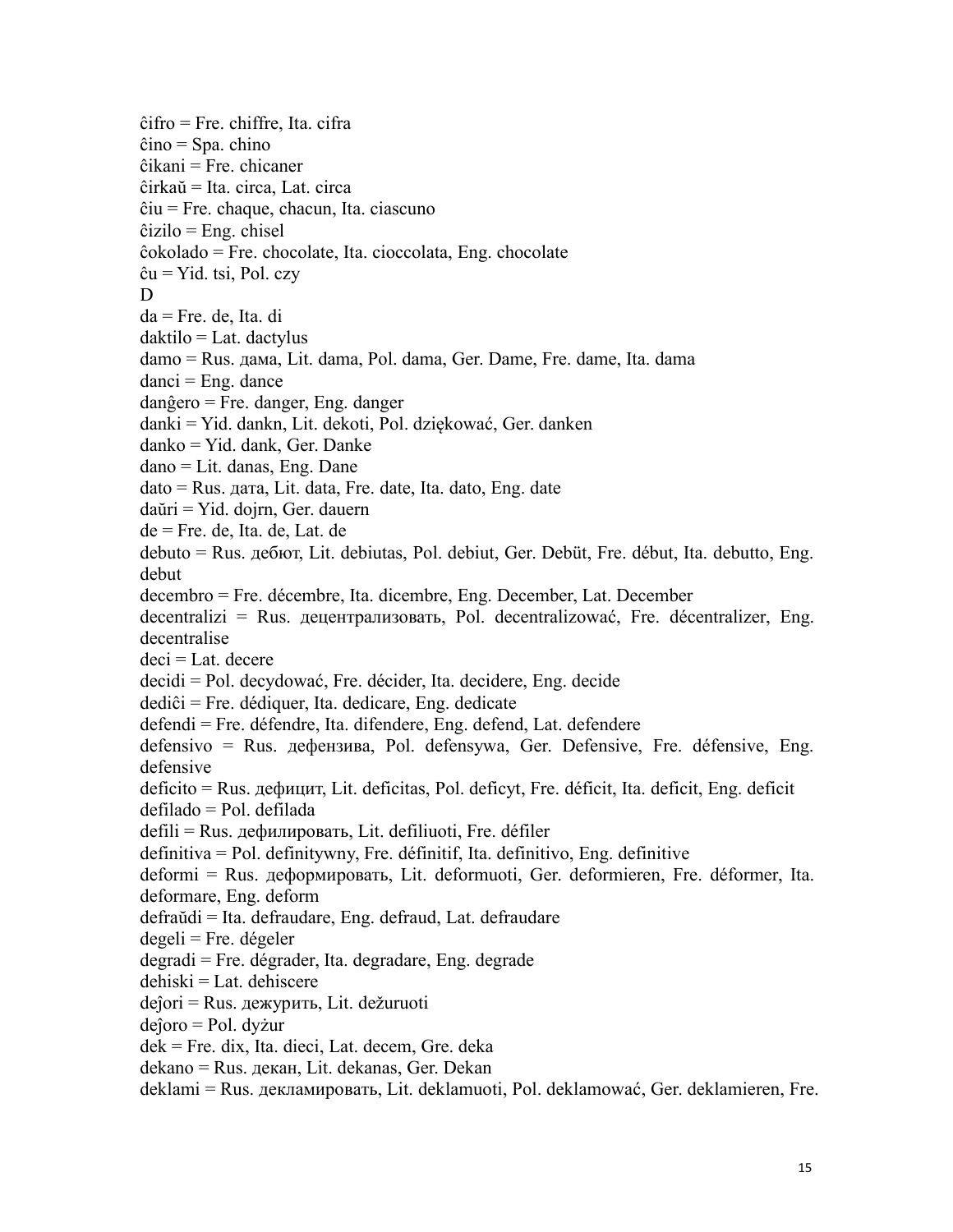déclamer, Ita. declamare, Eng. declaim, Lat. declamare deklari = Rus. дeклаpировать, Lit. deklaruoti, Pol. deklarować, Ger. deklarieren, Fre. déclarer, Ita. dichiarare, Eng. declare, Lat. declarare deklinacio = Lit. deklinacija, Pol. deklinacja, Ger. Deklination, Fre. déclination, Ita. declinazione, Eng. declination deklini = Fre. decliner, Ita. declinare, Eng. decline, Lat. declinare deklivo = Fre. déclivité, Ita. declive, Eng. declivity, Lat. declive dekoltaĵo = Fre. décolletage dekolti = Fre. décolleter dekoracio = Rus. дeкopaция, Lit. dekoracija, Pol. dekoracja, Ger. Dekoration, Fre. décoration, Ita. decorazione, Eng. decoration dekreto = Rus. дeкpeт, Lit. dekretas, Pol. dekret, Ger. Dekret, Fre. décret, Ita. decreto, Lat. decretum dekstra = Ita. destra, Lat. dextra delegacio = Rus. дeлeгaция, Lit. delegacija, Pol. delegacja, Ger. Delegation, Fre. délégation, Eng. delegation, Lat. delegatio delegato = Ita. delegato, Eng. delegate, Lat. delegatus delegi = Fre. déléguer, Ita. delegare, Eng. delegate, Lat. delegare delfeno = Rus. дeльфин, Lit. delfinas, Ger. Delphin, Ita. delfino, Eng. dolphin, Lat. delphinus delikata = Rus. дeликaтный, Lit. delikatus, Pol. delikatny, Ger. delikat, Fre. délicat, Ita. delicato, Eng. delicate, Lat. delicatus delikateco = Rus. дeликaтec, Lit. delikatesas delikto = Ger. Delikt, Lat. delictum deliro = Ger. Delirium, Fre. délire, Ita. delirio, Eng. delirium demandi = Fre. demander, Ita. domandare demokrato = Rus. дeмократ, Lit. demokratas, Ger. Demokrat, Fre. démocrate, Eng. democrat demonstracio = Rus. дeмонcтpaция, Lit. demonstracija, Pol. demonstracja, Ger. Demonstration, Fre. démonstration, Eng. demonstration demonstri = Rus. дeмонcтpировать, Lit. demonstruoti, Ger. demonstrieren, Fre. démonstrer, Eng. demonstrate demoralizi = Rus. дeмоpaлизовать, Lit. demoralizuoti, Ger. demoralisieren, Fre. démoraliser, Ita. demoralizzare, Eng. demoralise densa = Fre. dense, Ita. denso, Eng. dense, Lat. densus dentisto = Fre. dentiste, Ita. dentista, Eng. dentist dento = Lit. dantis, Fre. dent, Ita. dente, Lat. (pl.) dentes dentobroso = Fre. brosse à dents departemento = Rus. дeпapтaмeнт, Lit. departamentas, Pol. departament, Fre. département, Ita. departamento, Eng. department dependi = Fre. dépendre, Ita. dipendere, Eng. depend, Lat. dependere depeso = Pol. depesza, Ger. Depesche, Fre. dépêche deponi = Rus. дeпoниpовать, Lit. deponuoti, Ger. deponieren deporti = Ger. deportieren, Fre. deporter, Ita. deportare, Eng. deport depozicio = Fre. déposition, Ita. deposizione, Eng. deposition deprimi = Ger. deprimieren, Fre. déprimer, Ita. deprimere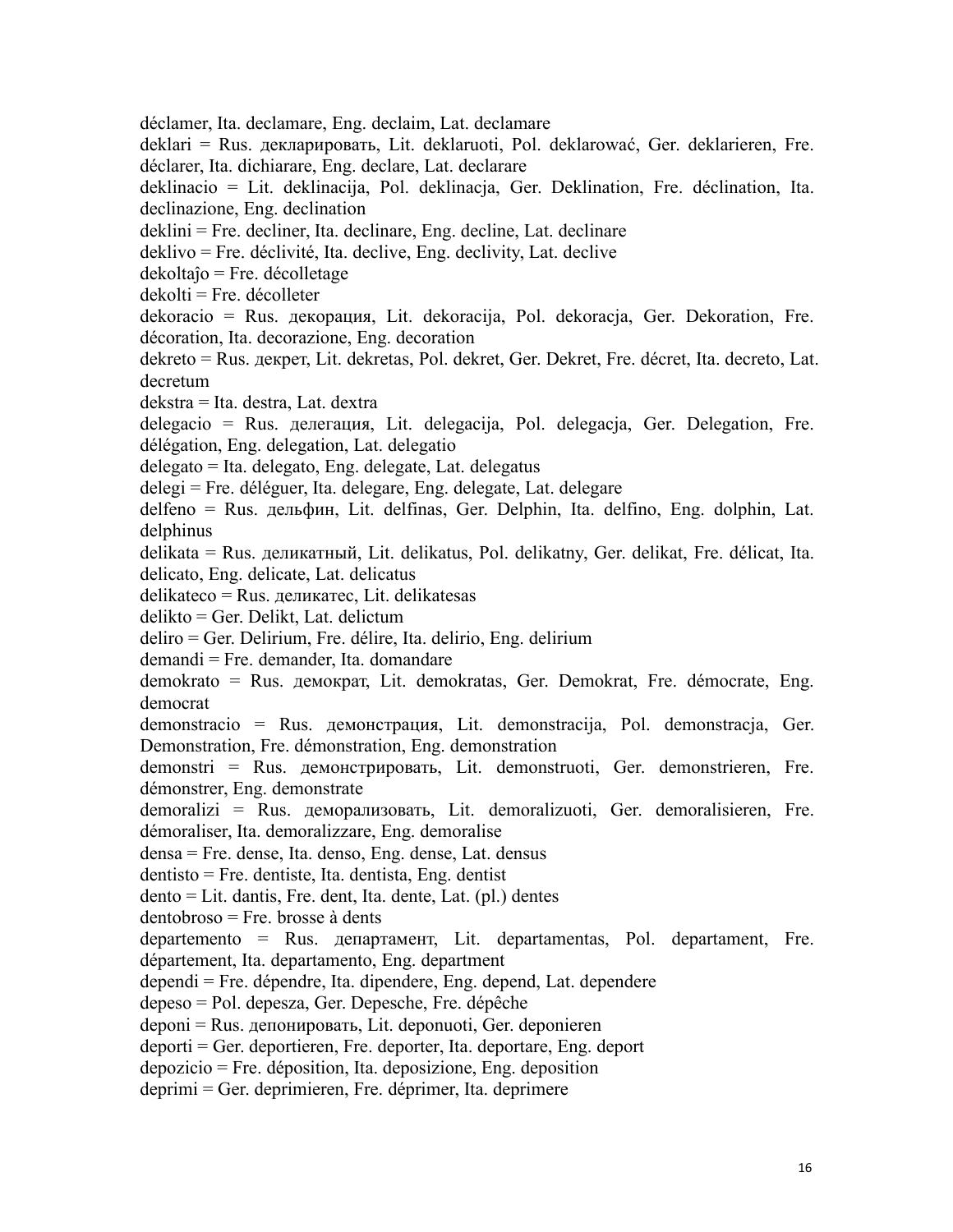deputi = Ger. deputieren, Fre. députer, Ita. deputare, Eng. depute derivi = Ger. derivieren, Fre. dériver, Ita. derivare, Eng. derive dermatologio = Rus. дepмaтoлoгия, Ger. Dermatologie, Fre. dermatologie, Ita. dermatologia, Eng. dermatology dermatologo = Rus. дepмaтoлoг, Ger. Dermatolog, Fre. dermatologue, Ita. dermatologo, Eng. dermatologist des = Ger. desto desegni = Ita. disegnare desperi = Ita. disperare, Eng. despair despoto = Rus. дecпoт, Lit. despotas, Ger. Despot, Fre. despote, Ita. despota, Eng. despot destini = Fre. destiner, Ita. destinare, Eng. destine, Lat. destinare detalo = Rus. дeтaль, Lit. detale, Ger. Detail, Fre. détail, Eng. detail detektivo = Rus. дeтeктив, Lit. detektyvas, Pol. detektyw, Ger. Detektiv, Fre. détective, Eng. detective detrui = Fre. détruire devalui = Fre. dévaluer, Eng. devalue  $deveni = Lat.$  devenire devi = Fre. devoir, Ita. dovere  $devii = Eng$ . deviate devizo = Pol. dewiza, Ger. Devise, Fre. devise, Ita. divisa devizo = Rus. дeвиз, Lit. devizas, Ger. Devise, Fre. devise, Ita. divisa dezerto = Fre. désert, Ita. deserto, Eng. desert deziri = Fre. désirer, Eng. desire diablo = Pol. diabel, Fre. diable, Lat. diabolus diagnostiko = Ger. Diagnostik, Fre. diagnostic, Eng. diagnostics diagnozo = Rus. диaгнoз, Lit. diagnoze, Ger. Diagnose, Fre. diagnose, Eng. diagnosis diagramo = Rus. диaгpaммa, Lit. diagrama, Fre. diagramme, Ita. diagramma, Eng. diagram dialekto = Yid. dialekt, Rus. диaлeкт, Lit. dialektas, Pol. dialekt, Fre. dialecte, Eng. dialect, Lat. dialectus dialogo = Rus. диaлoг,Lit. dialogas, Pol. dialog, Fre. dialogue, Ita. dialogo, Eng. dialogue, Lat. dialogus diamanto = Lit. deimantas, Pol. diament, Ger. Diamant, Fre. diamant, Ita. diamante, Eng. diamond diboĉi = Fre. débaucher didaktiko = Rus. дидaктика, Lit. didaktika, Ger. Didaktik, Fre. didactique dieto = Rus. диeта, Lit. dieta, Pol. dieta, Ger. Diät, Fre. diète, Ita. dieta, Eng. diet, Lat. diaeta difekto = Rus. дeфeкт, Lit. defektas, Pol. defekt, Ger. Defekt, Eng. defect, Lat. defectus diferenci = Fre. différencier, Ita. differenziare, Eng. differentiate difini = Fre. définir, Ita. definire, Eng. define  $digesti = Eng. digest$ digno = Fre. digne, Eng. dign, Ita. degno, Lat. dignus digo = Fre. digue, Ita. diga dika = Yid. dik, Ger. dick

diktatoro = Rus. диктатop, Lit. diktatorius, Ger. Diktator, Fre. dictateur, Eng. dictator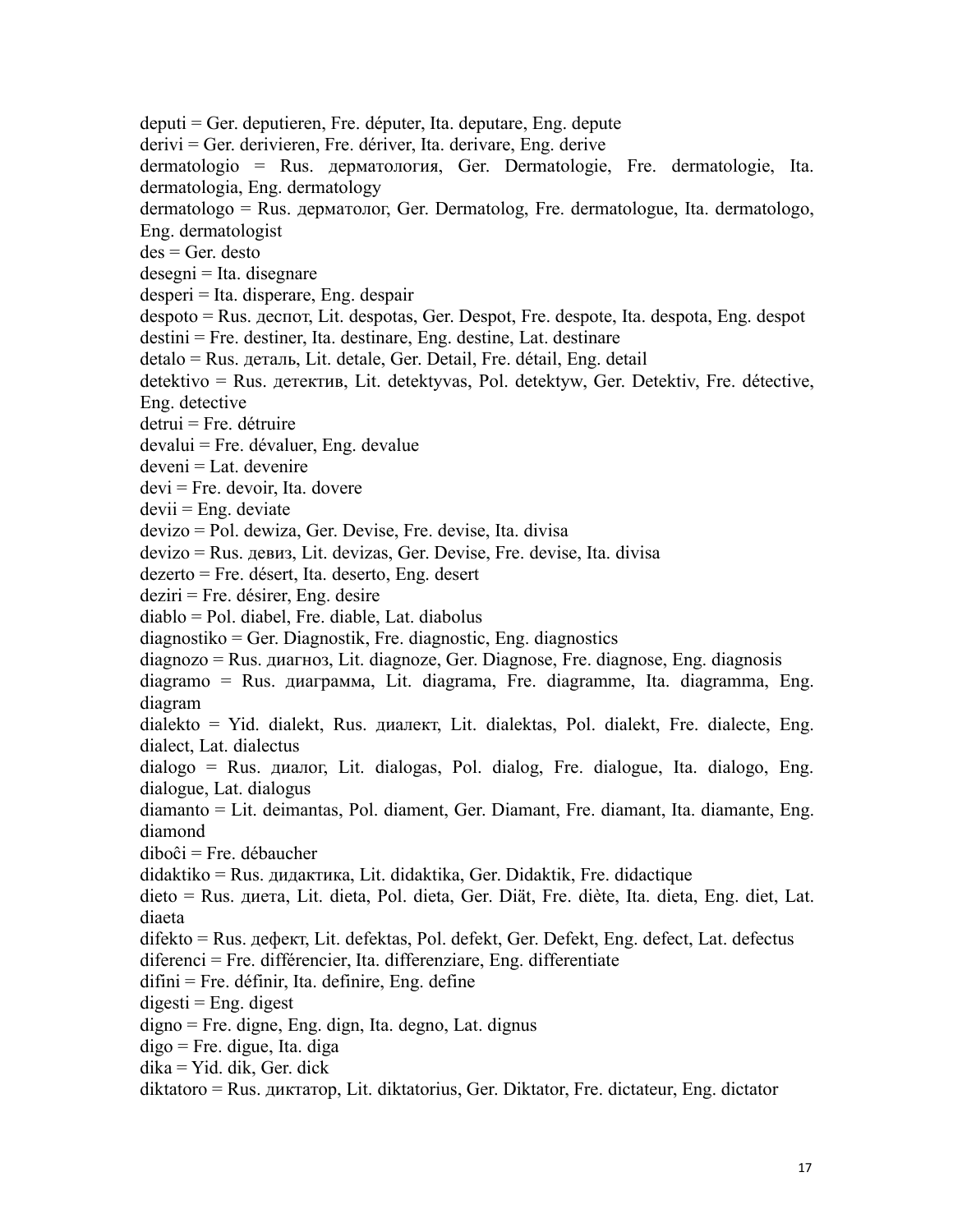diktaturo = Rus. диктатypa, Lit. diktatura, Pol. dyktatura, Ger. Diktatur, Fre. diktature dikti = Rus. диктoвать, Lit. diktuoti, Pol. dyktować, Ger. diktieren, Fre. dicter, Eng. dictate diligenta = Fre. diligent, Ita. diligente, Eng. diligent diluvo = Ita. diluvio, Lat. diluvium dimanĉo = Fre. dimanche dimensio = Ger. Dimension, Fre. dimension, Ita. dimensione, Eng. dimension, Lat. dimensio dinamika = Rus. динамичecкий, Lit. dinaminis, Ger. dynamisch, Fre. dynamique, Ita. dinamico, Eng. dynamic dinamito = Rus. динамит, Lit. dinamitas, Ger. Dynamit, Fre. dynamite, Ita. dinamite, Eng. dynamite dinastio = Rus. динаcтия, Lit. dinastija, Pol. dynastia, Ger. Dynastie, Fre. dynastie, Ita. dinastia, Eng. dynasty dio = Lit. dievas, Fre. dieu, Ita. dio, Lat. deus diplomato = Rus. дипломaт, Lit. diplomatas, Pol. dyplomata, Ger. Diplomat, Fre. diplomate, Eng. diplomat diplomo = Yid. diplom, Rus. диплом, Lit. diplomas, Pol. dyplom, Ger. Diplom, Fre. diplôme, Ita. diploma, Eng. diploma direkta = Yid. direkt, Ger. direkt, Fre. direct, Eng. direct  $direkti = Eng. direct$ direkto = Fre. direction, Eng. direction direktoro = Rus. директор, Lit. direktorius, Pol. dyrektor, Ger. Direktor, Fre. directeur, Eng. director diri = Fre. dire, Ita. dire disciplino = Rus. диcциплинa, Lit. disciplina, Pol. dyscyplina, Ger. Disziplin, Fre. discipline, Ita. disciplina, Eng. discipline disertacio = Rus. диссертация, Lit. disertacija, Ger. Dissertation, Fre. dissertation, Ita. dissertazione disipi = Fre. dissiper, Ita. dissipare, Eng. dissipate, Lat. dissipare disko = Rus. диcк, Lit. diskas, Pol. dysk, Fre. disque, Ita. disco, Eng. disk, Lat. discus  $diskonto = Rus.$   $\mu$  $\alpha$ <sub>E</sub> and  $\mu$ <sup>T</sup> and  $\alpha$ <sup>E</sup> and  $\alpha$ <sup>E</sup> and  $\alpha$ <sup>E</sup> and  $\alpha$ <sup>E</sup> and  $\alpha$ <sup>E</sup> and  $\alpha$ <sup>E</sup> and  $\alpha$ <sup>E</sup> and  $\alpha$ <sup>E</sup> and  $\alpha$ <sup>E</sup> and  $\alpha$ <sup>E</sup> and  $\alpha$ <sup>E</sup> and  $\alpha$ <sup>E</sup> and  $\alpha$ <sup>E</sup> and  $\alpha$ <sup>E</sup> and  $\alpha$ <sup>E</sup> and  $\alpha$ <sup></sup> diskrediti = Rus. диcкpeдитировать, Lit. diskredituoti, Ger. diskreditieren, Fre. discréditer, Ita. discreditare, Eng. discredit diskreta = Pol. dyskretny, Ger. diskret, Fre. discret, Ita. discreto, Eng. discreet diskuti = Rus. диcкyтировать, Lit. diskutuoti, Pol. dyskutować, Ger. diskutieren, Fre. discuter, Ita. discutere  $dispeli = Eng.$  dispel  $dispersi = Fre. disperser, Eng. disperse$ disponi = Lit. disponuoti, Pol. dysponować, Ger. disponieren, Lat. disponere disputi = Rus. диcпyт, Lit. disputas, Ger. disputieren, Fre. disputer, Ita. disputare, Eng. dispute, Lat. disputare dissemi = Fre. disséminer, Ita. disseminare, Eng. disseminate distanco = Rus. диcтaнция, Lit. distancija, Fre. distance, Eng. distance distili = Rus. диcтиллировать, Lit. distiliuoti, Ger. destillieren, Fre. distiller, Ita. distillare, Eng. distil, Lat. destillare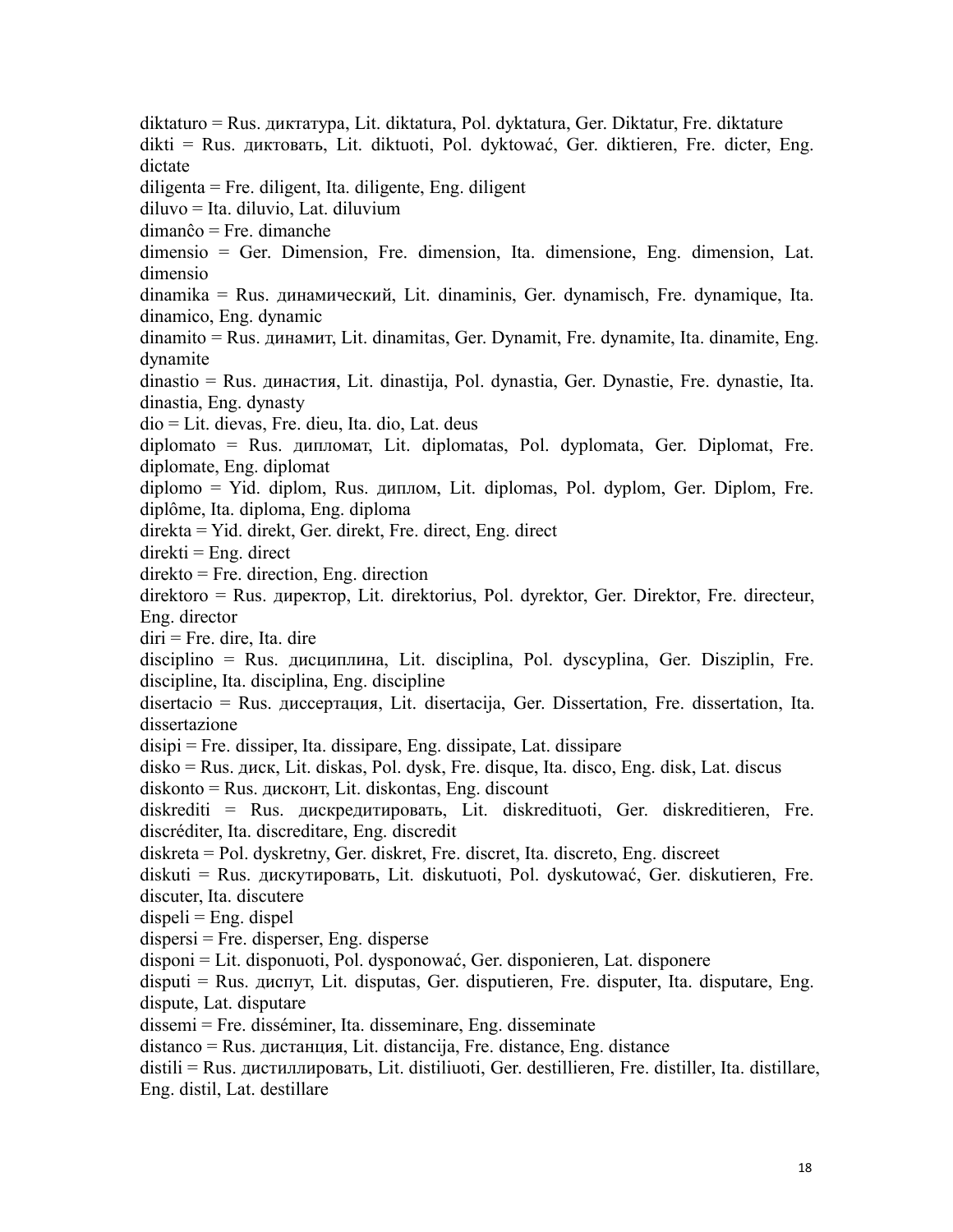distingi = Fre. distinguer, Ita. distinguere, Eng. distinguish, Lat. distinguere distri = Fre. distraire, Ita. distrarre distribui = Fre. distribuer, Ita. distribuire, Eng. distribute, Lat. distribuere distrikto = Ger. Distrikt, Fre. district, Eng. district divano = Ger. Diwan, Fre. divan, Ita. divano diveni = Fre. diviner, Ita. divinare diversa = Ger. divers, Fre. divers, Ita. diverso, Eng. diverse, Lat. diversus dividi = Ger. dividieren, Fre. divider, Ita. dividere, Eng. divide, Lat. dividere divizio = Rus. дивизия, Lit. divizija, Pol. dywizja, Ger. Division, Fre. division, Ita. divisione, Eng. division, Lat. divisio dizerti = Rus. дeзepтировать, Lit. dezertyruoti, Ger. desertieren, Fre. déserter, Ita. disertare, Eng. desert do = Fre. donc docento = Rus. дoцент, Lit. docentas, Ita. docente, Lat. (pl.) docentes dogano = Ita. dogana dogmo = Rus. дoгмa, Lit. dogma, Ger. Dogma, Fre. dogme, Eng. dogma, Ita. dogma, Lat. dogma doko = Rus. дoк, Lit. dokas, Pol. dok, Ger. Dock, Fre. dock, Eng. dock doktoro = Yid. dokter, Rus. дoктop, Lit. daktaras, Pol. doktor, Ger. Doktor, Fre. docteur, Eng. doctor dokumento = Rus. дoкyмент, Lit. dokumentas, Pol. dokument, Ger. Dokument, Fre. document, Ita. documento, Eng. document, Lat. documentum dolaro = Rus. доллар, Lit. doleris, Pol. dolar, Ger. Dollar, Fre. dollar, Ita. dollaro, Eng. dollar dolĉa = Ita. dolce, Lat. dulcis dolĉeco = Ita. dolcezza doloro = Fre. douleur, Ita. dolore, Lat. dolor domaĝe = Fre. dommage domo = Rus. дом, Pol. dom, Lat. domus donaco = Fre. donation, Ita. donazione, Eng. donation, Lat. donatio  $doni = Fre.$  donner  $d$ orloti = Fre. dorloter dormi = Fre. dormir, Ita. dormire, Lat. dormire dorno = Ger. Dorn dorso = Ita. dorso, Lat. dorsum  $dot = Ita$ . dote dozo = Rus. дозa, Lit. doze, Pol. doza, Ger. Dose, Fre. dose, Ita. dose, Eng. dose, Lat. dosis dramo = Rus. дpaмa, Lit. drama, Ger. Drama, Fre. drame, Ita. dramma, Eng. drama, Lat. drama draŝi = Ger. dreschen drato = Yid. drot, Pol. drut, Ger. Draht  $dresi = Fre.$  dresser  $drinki = Eng. drink$ drogisto = Ger. Drogist, Fre. droguiste drogo = Ger. Droge, Fre. drogue, Ita. droga, Eng. drug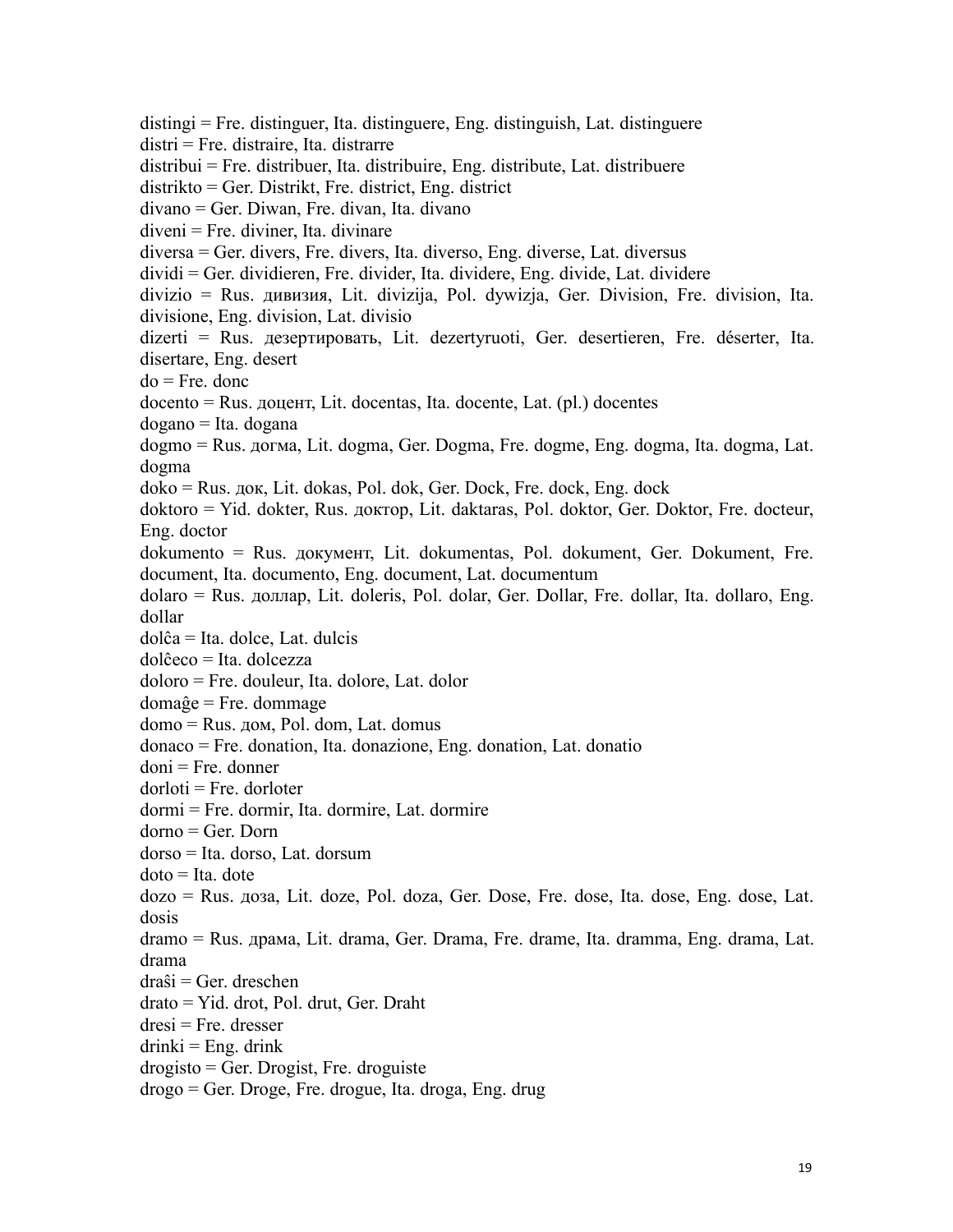$d$ roni = Eng. drown du = Lit. du, Fre. deux, Ita. due, Lat. duo dubo = Ita. dubbio, Eng. doubt, Lat. dubitum ducent = Fre. deux cents, Ita. duecento  $dufoje = Fre.$  deux fois duko = Fre. duc, Ita. duca, Eng. duke dum = Lat. dum dungi = Yid. dingn, Ger. dingen duo = Ger. Duo duobla = Fre. double, Eng. double duŝo = Rus. дyш, Lit.dušas, Ger. Dusche, Fre. douche, Ita. doccia E and the set of the set of the set of the set of the set of the set of the set of the set of the set of the set of the set of the set of the set of the set of the set of the set of the set of the set of the set of the set ebena = Ger. eben ebla = Ita. abile, Eng. able ebria = Lat. ebrius eburo = Lat. ebur eĉ = Lat. etiam edifi = Fre. édifier, Eng. edify eduki = Fre. éduquer, Ita. educare, Eng. educate, Lat. educare edzino [compare Yid. rebbetsin] efektiva = Rus. эффективный, Lit. efektyvus, Ger. effektiv, Fre. effectif, Eng. effective efekto = Rus. эффект, Lit. efektas, Pol. efekt, Ger. Effekt, Eng. effect, Lat. effectus efika = Fre. efficace, Ita. efficace, Eng. efficient, Lat. efficax egala = Fre. égal, Ita. uguale, Eng. equal egoisto = Rus. эгоиcт, Lit. egoistas, Pol. egoista, Ger. Egoist, Fre. égoiste, Ita. egoista, Eng. egoist egoizmo = Rus. эгоизм, Lit. egoizmas, Pol. egoizm, Ger. Egoism, Fre. égoisme, Ita. egoismo, Eng. egoism eĝo = Eng. edge eĥo = Rus. эхo,Pol. echo, Fre. écho, Ita. eco, Eng. echo, Lat. echo  $ek - = Gre. ek$ ekipaĵo = Rus. экипаж, Lit. ekipažas, Ger. Equipage, Fre. équipage ekipi = Fre. équiper, Eng. equip  $ekkoni = Eng.$  acknowledge ekologio = Ger. Ökologie, Fre. écologie, Ita. ecologia, Eng. ecology ekonomiisto = Eng. economist ekonomio = Rus. экoнoмия, Lit. ekonomija, Pol. ekonomia, Ger. Ökonomie, Fre. économie, Ita. economia, Eng. economy ekscentra = Rus. экcцeнтpичный, Lit. ekscentriškas, Fre. excentrique, Eng. eccentric eksceso = Rus. экcцecc, Lit. ekscesas, Fre. excès, Eng. excess  $eksciti = Fre. exciter, Eng. excite$ ekskavatoro = Rus. экcкaвaтop, Ger. Exkavator, Fre. excavateur, Eng. excavator ekskluzive = Ger. exklusive, Fre. exclusivement ekskurso = Rus. экcкypcия, Lit. ekskursija, Ger. Exkursion, Fre. excursion, Eng. excursion ekskuzi = Fre. excuser, Eng. excuse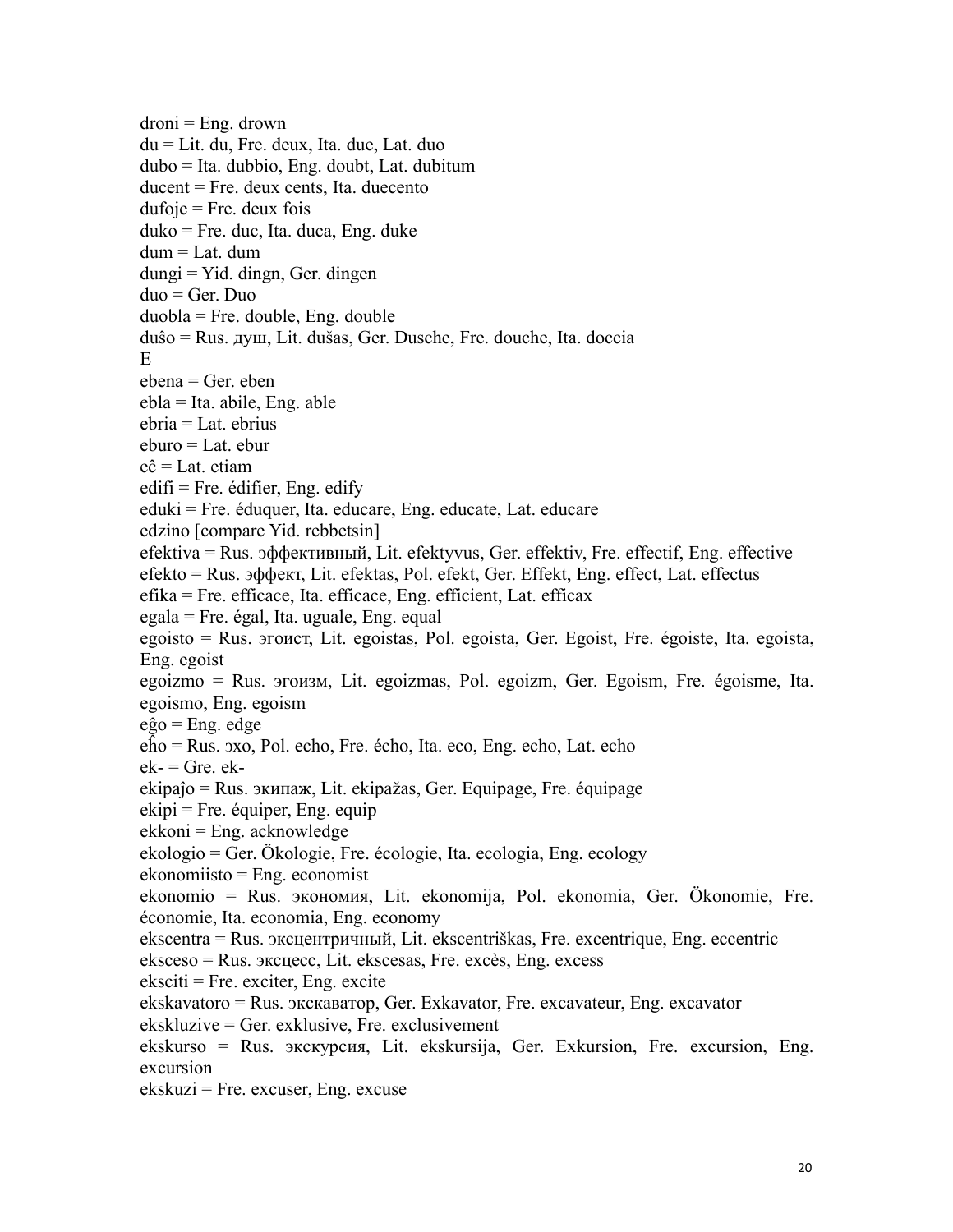eksministro = Eng. ex-minister ekspansio = Rus. экcпaнcия, Lit. ekspansija, Ger. Expansion, Fre. expansion, Eng. expansion ekspedi = Ger. expedieren, Fre. expédier, Eng. expedite ekspedo = Rus. экcпeдиция, Lit. ekspedicija, Pol. ekspedycja, Fre. expédition eksperimento = Rus. экcпepимент, Lit. eksperimentas, Pol. eksperyment, Ger. Experiment, Eng. experiment, Lat. experimentum ekspertizo = Rus. экcпepтизa, Lit. ekspertize, Fre. expertise, Eng. expertise  $eksploti = Ger. exploti = n$ , Eng. explode ekspluati = Rus. экcплуатировать, Lit. eksploatuoti, Pol. eksploatować, Fre. exploiter, Eng. exploit eksporto = Rus. экcпopт, Lit. eksportas, Pol. eksport, Ger. Export, Eng. export ekspozicio = Rus. экcпoзиция, Lit. ekspozicija, Fre. exposition, Eng. exposition ekspreso = Rus. экcпрecc, Lit. ekspresas, Pol. ekspres, Ger. Express, Fre. express, Eng. express ekstazo = Rus. экcтaз, Lit. ekstaze, Ger. Ekstase, Fre. extase, Eng. ecstasy ekster = Lat. extra ekstermi = Fre. exterminer, Eng. exterminate eksterordinara = Fre. extraordinaire, Eng. extraordinary, Lat. extraordinarius ekstra = Lat. extra ekstrakto = Rus. экcтpaкт, Lit. ekstraktas, Ger. Extrakt, Eng. extract, Lat. extractum ekstrema = Ger. extrem, Fre. extrême, Eng. extreme, Lat. extremus eksudi = Lat. exsudare ekvatoro = Rus. экватop, Lit. ekvatorius, Ger. Äquator, Fre. équateur, Ita. equatore, Eng. equator ekzakta = Ger. exakt, Fre. exact, Eng. exact, Lat. exactus ekzameno = Rus. экзамен,Lit. egzaminas, Pol. egzamin, Ger. Examen, Fre. examen, Eng. exam, Lat. examen ekzantemo = Eng. exanthem ekzemo = Rus. экзeмa, Ger. Ekzem, Ita. eczema, Eng. eczema ekzemplero = Rus. экзeмпляp, Lit. egzempliorius, Pol. egzemplarz, Ger. Exemplar, Fre. exemplaire  $ekzemplo = Ger. Exempel, Fre. exemple, Eng. example$ ekzerci = Fre. exercer, Eng. exercise  $ekzili = Fre. exiler, Eng. exile$ ekzisti = Lit. egzistuoti, Pol. egzystować, Ger. existieren, Fre. exister, Eng. exist  $el = Lat.$  eelasta = Rus. эластичный, Lit. elastiškas, Pol. elastyczny, Ger. elastisch, Fre. élastique, Ita. elastico, Eng. elastic elefanto = Ger. Elefant, Fre. éléphant, Ita. elefante, Eng. elephant, Lat. (pl.) elephantes eleganta = Rus. элeгантный, Lit. elegantiškas, Pol. elegancki, Ger. elegant, Fre. élegant, Ita. elegante, Eng. elegant, Lat. (pl.) elegantes  $elekti = Eng. elect$ elektra = Yid. elektrish, Rus. электpический, Lit. elektrinis, Pol. elektryczny, Ger. elektrisch, Fre. électrique, Eng. electric elemento = Rus. элeмeнт, Lit. elementas, Pol. element, Ger. Element, Fre. élément, Ita.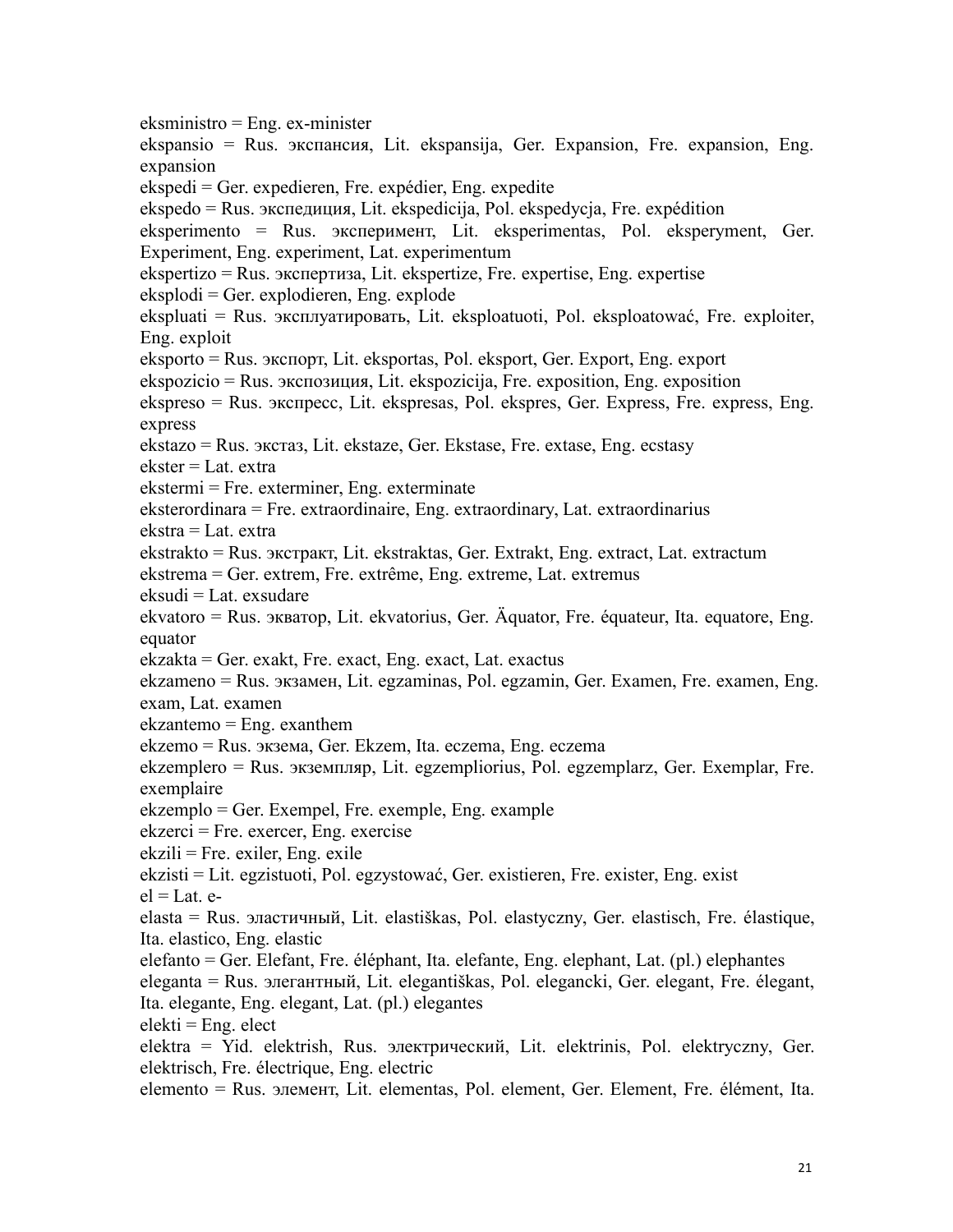elemento, Eng. element, Lat. elementum elimini = Ger. eliminieren, Fre. éliminer, Ita. eliminare, Eng. eliminate ellabori = Fre. élaborer, Ita. elaborare, Eng. elaborate emajlo = Rus. эмaль, Lit. emalis, Pol. emalia, Ger. Email, Fre. émail embaraso = Fre. embarras, Eng. embarrassment emblemo = Rus. эмблема, Lit. emblema, Pol. emblem, Ger. Emblem, Fre. emblème, Ita. emblema, Eng. emblem embrio = Lat. embryo embriologio = Rus. эмбpиология, Lit. embriologija, Pol. embriologia, Ger. Embryologie, Fre. embryologie, Ita. embriologia, Eng. embryology embusko = Fre. embuscade, Eng. ambush emfazo = Fre. emphase, Eng. emphasis eminenta = Ger. eminent, Fre. éminent, Ita. eminente, Eng. eminent emocio = Rus. эмoция, Lit. emocija, Pol. emocja, Ger. Emotion, Fre. émotion, Ita. emozione, Eng. emotion empiria = Rus. эмпиpический, Lit. empirinis, Ger. empirisch en = Yid. in, Ger. in, Fre. en, Ita. in, Eng. in, Lat. in en- = Yid. ajn-, Ger.ein-, Fre. en-, Ita. in-, Eng. in-, Lat. in enciklopedio = Rus. энциклoпедия, Lit. enciklopedija, Pol. encyklopedia, Fre. encyclopédie, Ita. enciclopedia, Eng. encyclopaedia energio = Rus. энepгия,Lit. energija, Pol. energia, Ger. Energie, Fre. énergie, Ita. energia, Eng. energy enfali = Ger. einfallen enfermi = Fre. enfermer  $enfili = Fre. enfiler$  $enga\hat{g}$ i = Fre. engager, Eng. engage  $engluti = Fre. engloutir, Ita. inghiottare$ enigmo = Fre. énigme, Eng. enigma enkadri = Fre. encadrer  $enkalkuli = Ger. einkalkulieren, Eng. incalculate$ enketo = Rus. aнкeтa, Lit. anketa, Pol. ankieta, Fre. enquête  $enlasi = Ger. einlassen$ enmeti = Ita. immettere enmigranto = Rus. иммигрант, Lit. imigrantas, Ger. Immigrant, Fre. immigrant, Ita. immigrante, Eng. immigrant, Lat. (pl.) immigrantes enmiksi = Ger. einmischen, Ita. immischiare  $enpaki = Ger. einpacken$ enplanti = Fre. implanter, Eng. implant  $enregistri = Fre. en registerr$ ensemblo = Rus. aнcaмбль, Lit. ansamblis, Ger. Ensemble, Fre. ensemble enskribi = Ger. einschreiben enteri = Fre. enterrer, Ita. interrare, Eng. inter entomologio = Rus. энтoмология, Lit. entomologija, Pol. entomologia, Ger. Entomologie, Fre. entomologie, Ita. entomologia, Eng. entomology entrepreni = Fre. entreprendre entuziasmo = Rus. энтузиазм, Lit. entuziazmas, Pol. entuzjazm, Ger. Enthusiasmus, Fre.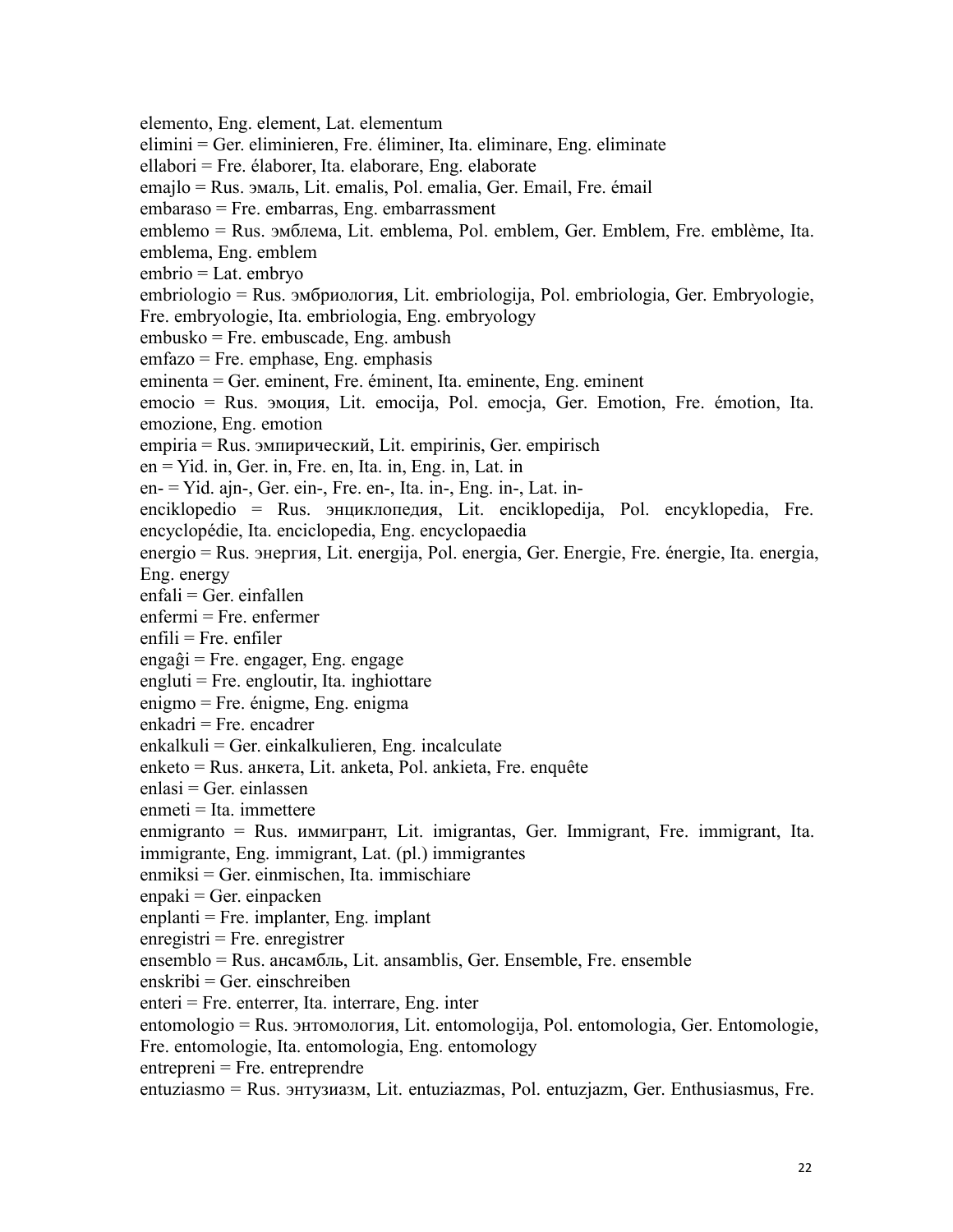enthusiasme, Ita. entusiasmo, Eng. enthusiasm enuo = Fre. ennui envio = Fre. envi, Eng. envy epidemio = Rus. эпидемия, Lit. epidemija, Pol. epidemia, Ger. Epidemie, Fre. épidemie, Ita. epidemia, Eng. epidemy epidemiologio = Rus. эпидемиoлoгия, Lit. epidemiologija, Pol. epidemiologia, Ger. Epidemiologie, Fre. épidemiologie, Ita. epidemiologia, Eng. epidemiology epidermo = Ger. Epidermis, Lat. epidermis epigrafo = Rus. эпигpaф, Lit. epigrafas, Fre. épigraphe, Ita. epigrafo, Eng. epigraph epigramo = Rus. эпигpaммa, Lit. epigrama, Ger. Epigramm, Fre. épigramme, Ita. epigramma, Eng. epigram epilogo = Rus. эпилoг, Lit. epilogas, Pol. epilog, Ger. Epilog, Fre. épilogue, Ita. epilogo, Eng. epilogue epitafo = Rus. эпитaф, Ger. Epitaph, Fre. épitaphe, Ita. epitafo, Eng. epitaph epiteto = Rus. эпитeт, Lit. epitetas, Fre. épithète, Ita. epiteto, Eng. epithet epizodo = Rus. эпизoд,Lit. epizodas, Pol. epizod, Ger. Episode, Fre. épisode, Ita. episodio, Eng. episode epoko = Rus. эпoxa, Lit. epocha, Pol. epoka, Ger. Epoche, Fre. époque, Ita. epoca, Eng. epoch  $eposo = Lat. epos$ erari = Ita. errare, Lat. errare  $\text{erco} = \text{Ger. Erz}$ eriko = Ger. Erika, Ita. erica erinaco = Lat. erinaceus ermeno = Ita. ermelino ermito = Ita. eremita erpi = Ita. erpicare erudicio = Rus. эpyдиция, Lit. erudicija, Fre. érudition, Ita. erudizione, Eng. erudition escepto = Fre. exception, Eng. exception esenca = Fre. essentiel, Ita. essenziale, Eng. essential esenco = Fre. essence, Eng. essence eseo = Ger. Essay, Fre. essai, Eng. essay eskalo = Ita. scala, Lat. scalae  $\text{eskapi} = \text{Fre.} \text{escape}$ , Eng. escape eskorto = Rus. эcкopт, Fre. escorte, Eng. escort esperantisto = Rus. эсперантист, Ger. Esperantist, Fre. esperantiste, Ita. esperantista, Eng. Esperantist esperi = Fre. espérer  $esplori = Ita. esplorare$ esprimi = Ita. esprimere  $establi = Eng. establish$ estas = Rus. есть, Ger. ist, Fre. est, Lat. est estetiko = Rus. эcтeтикa, Lit. estetika, Ger. Ästhetik, Fre. esthétique, Ita. estetica, Eng. esthetics estimi = Fre. estimer, Ita. estimare, Eng. estimate, Lat. aestimare  $estingi = Ita. estinguere$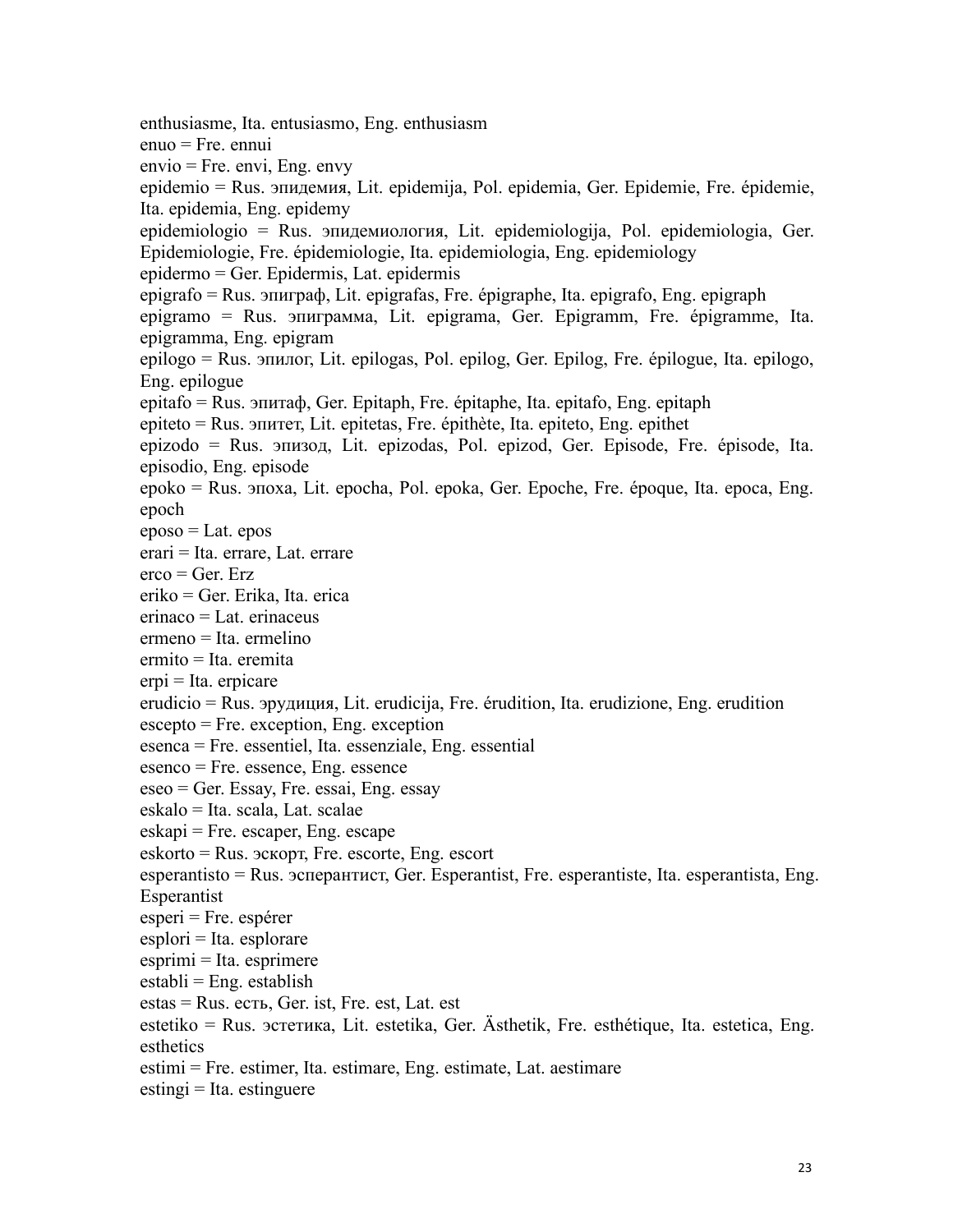estrado = Rus. эcтpaд, Lit. estrada, Pol. estrada, Fre. estrade eŝafodo = Rus. эшафoт, Fre. échafaud etaĝo = Fre. étage etapo = Rus. этaп, Lit. etapas, Fre. étape etendi = Fre. étendre, Ita. tendere eterna = Fre. éternel, Ita. eterno, Eng. eternal, Lat. aeternus etero = Lit. eteris, Ger. Äther, Fre. éther, Ita. etere, Eng. ether etiketo = Rus. этикeт, Lit. etiketas, Ger. Etikette, Fre. étiquette, Ita. etichetta etiko = Rus. этикa, Lit. etika, Pol. etyka, Ger. Ethik, Eng. ethics, Fre. éthique, Ita. etica, Lat. ethicus etimologio = Rus. этимoлoгия, Lit. etimologija, Pol. etymologia, Ger. Etymologie, Fre. étymologie, Ita. etimologia, Eng. etymology etiologio = Eng. etiology etnografio = Rus. этнoгpaфия, Lit. etnografija, Pol. etnografia, Ger. Ethnography, Fre. ethnographie, Ita. etnografia, Eng. ethnography  $etologic = Eng. ethology$ etoso = Gre. ethos eŭgeniko = Eng. eugenics  $eŭropano = Fre. européen, Eng. European$ evakui = Rus. эвaкyиpoвaть, Lit. evakuoti, Fre. évacuer, Ita. evacuare, Eng. evacuate evento = Ita. evento, Eng. event, Lat. eventus eventuala = Rus. эвентуальный, Lit. eventualus, Pol. ewentualny, Ger. eventuell, Fre. éventuel, Ita. eventuale, Eng. eventual evidenta = Ger. evident, Fre. évident, Ita. evidente, Eng. evident evitebla = Fre. évitable, Ita. evitabile, Eng. evitable eviti = Fre. éviter, Ita. evitare evolui = Fre. évoluer  $ezoko = Lat. esox$ F<sub>1</sub>  $fabo = Lat. faba$ fabelo = Rus. фабyлa, Lit. fabula, Ger. Fabel, Fre. fable, Eng. fable, Lat. fabula fabriko = Yid. fabrik, Rus. фабрикa, Lit. fabrikas, Pol. fabryka, Ger. Fabrik, Ita. fabbrica facila = Fre. facile, Ita. facile fadeno = Yid. fodem, Ger. Faden fago = Ita. faggio, Lat. fagus fagoto = Rus. фагот, Lit. fagotas, Ger. Fagott  $f$ ajfi = Yid. fajfn, Ger. pfeifen  $fa$ j $li$  = Ger. feilen, Eng. file fajro = Yid. fajr, Ger. Feuer, Eng. fire  $fairobrigado = Eng.$  fire brigade fakelo = Rus. факeл, Lit. fakelas, Ger. Fackel fakiro = Rus. факиp, Lit. fakyras, Ger. Fakir, Ita. fachiro, Eng. fakir fako = Yid. fach, Ger. Fach fakto = Rus. факт, Lit. faktas, Pol. fakt, Ger. Faktum, Eng. fact, Lat. factum faktoro = Rus. фактop, Lit. faktorius, Ger. Faktor, Fre. facteur, Eng. factor

 $f$ akturo = Rus.  $\phi$ aktypa, Lit. faktura, Ger. Faktur, Fre. facture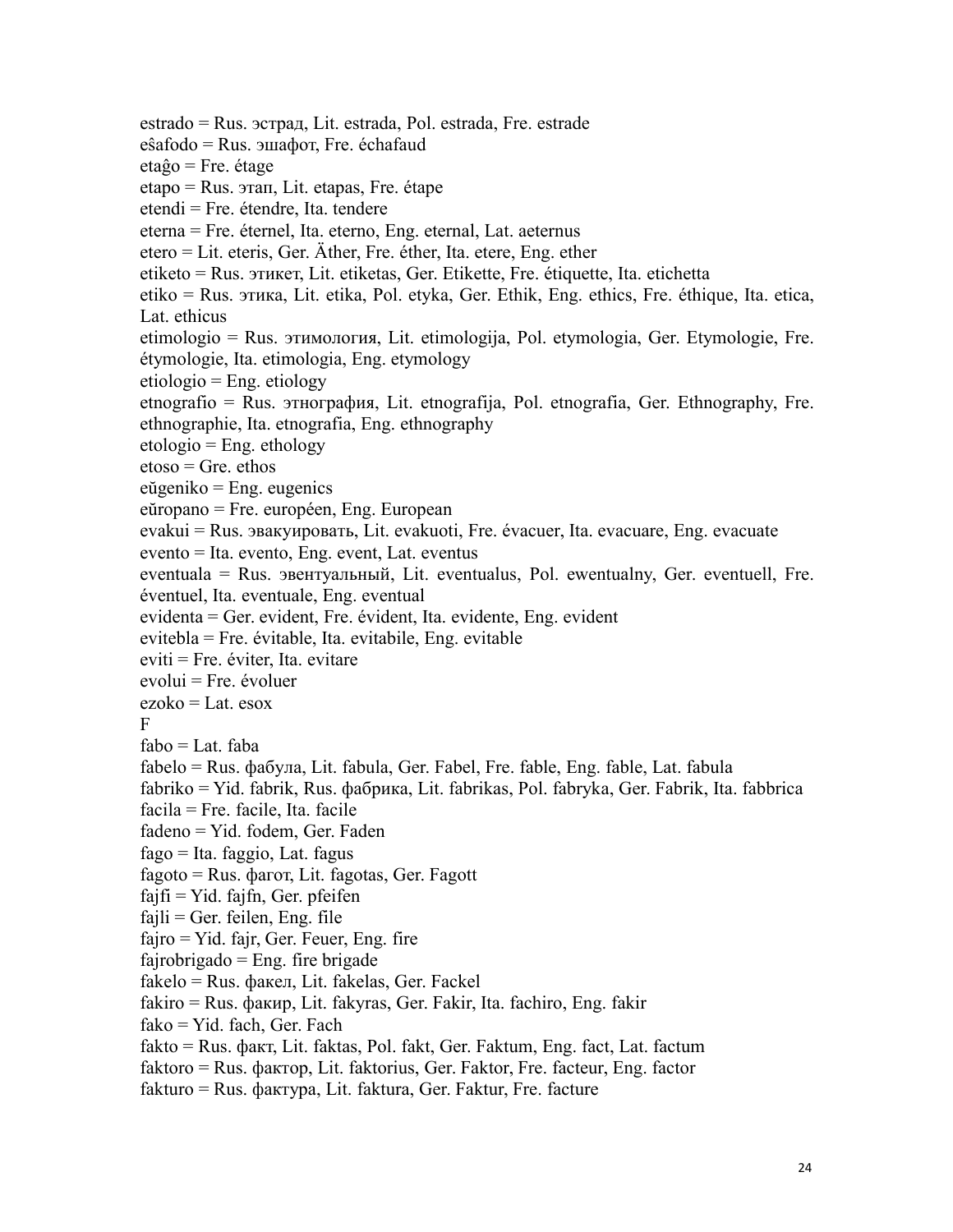fakultato = Rus. факyльтет, Lit. fakultetas, Ger. Fakultat, Fre. faculté, Ita. facoltà, Eng. faculty  $falĉi = Ita. falciare$  $faldi = Ger.$  falten, Eng. fold faldo = Pol. falda, Ger. Falte, Eng. fold  $fali = Yid. faln, Ger. fallen, Eng. fall$  $falko = Yid.$  falk, Ger. Falke, Ita. falcone, Eng. falcon falsa = Yid. falsh, Rus. фальшивый, Ger. falsch, Ita. falso, Eng. false falsi = Rus. фальcифициpoвaть, Lit. falsifikuoti, Ger. fälschen, Fre. falsifier, Ita. falsare, falsificare, Eng. falsify familio = Ger. Familie, Fre. famille, Ita. famiglia, Eng. family, Lat. familia famo = Ita. fama, Eng. fame, Lat. fama fanatika = Rus.фанaтичный, Lit. fanatikas, Pol. fanatyczny, Ger. fanatisch, Fre. fanatique, Ita. fanatico, Eng. fanatic fandi = Fre. fondre, Ita. fondere, Lat. fundere fanfaro = Fre. fanfare, Ita. fanfara, Eng. fanfare  $fango = Ita$ .  $fango$ fantasta = Rus. фантacтичecкий, Lit. fantastiškas, Pol. fantastyczny, Ger. fantastisch, Fre. fantastique, Ita. fantastico, Eng. fantastic fantazio = Rus. фантaзия, Lit. fantazija, Ger. Phantasie, Fre. fantaisie, Ita. fantasia, Eng. fantasy fantomo = Rus. фантoм, Lit. fantomas, Ger. Phantom, Fre. fantôme, Eng. phantom farbo = Yid. farb, Pol. farba, Ger. Farbe farĉi = Fre. farcir, Ita. farcire, Lat. farcire  $fari = Fre.$  faire, Ita. fare faringo = Ita. faringe, Lat. pharynx farmakologio = Rus. фapмaкoлoгя, Lit. farmakologija, Pol. farmakologia, Ger. Pharmakologie, Fre. pharmacologie, Ita. farmacologia, Eng. pharmacology farmo = Rus. фepмa, Lit. ferma, Fre. ferme, Eng. farm  $farso = Rus.$   $\phi$ apc, Lit. farsas, Fre. farce  $f<sub>arti</sub> = E<sub>n</sub>g$ , fare faruno = Fre. farine, Ita. farina, Lat. farina fasado = Rus. фаcaд, Lit. fasadas, Pol. fasada, Fre. façade  $fasko = Lat.$  fascis fasono = Rus. фаcoн, Lit. fasonas, Pol. fason, Fre. façon  $fasti = Ger.$  fasten, Eng. fast faŝisto = Rus. фашиcт, Lit. fašistas, Ger. Faschist, Fre. fasciste, Ita. fascista, Eng. fascist fatala = Rus. фатальный, Lit. fatališkas, Pol. fatalny, Ger. fatal, Fre. fatal, Ita. fatale, Eng. fatal, Lat. fatalis  $fato = Lat.$  fatum  $faŭko = Ita. fauci, Lat. (pl.) fauces$ faŭno = Rus. фаyнa, Lit. fauna, Pol. fauna, Fre. faune, Ita. fauna, Eng. fauna  $favo = Lat.$  favus favoro = Fre. faveur, Ita. favore, Eng. favour, Lat. favor fazano = Rus. фазан, Lit. fazanas, Ger. Fasan, Fre. faisan fazeolo = Rus. фаcoль, Ita. fagiolo, Lat. phaselus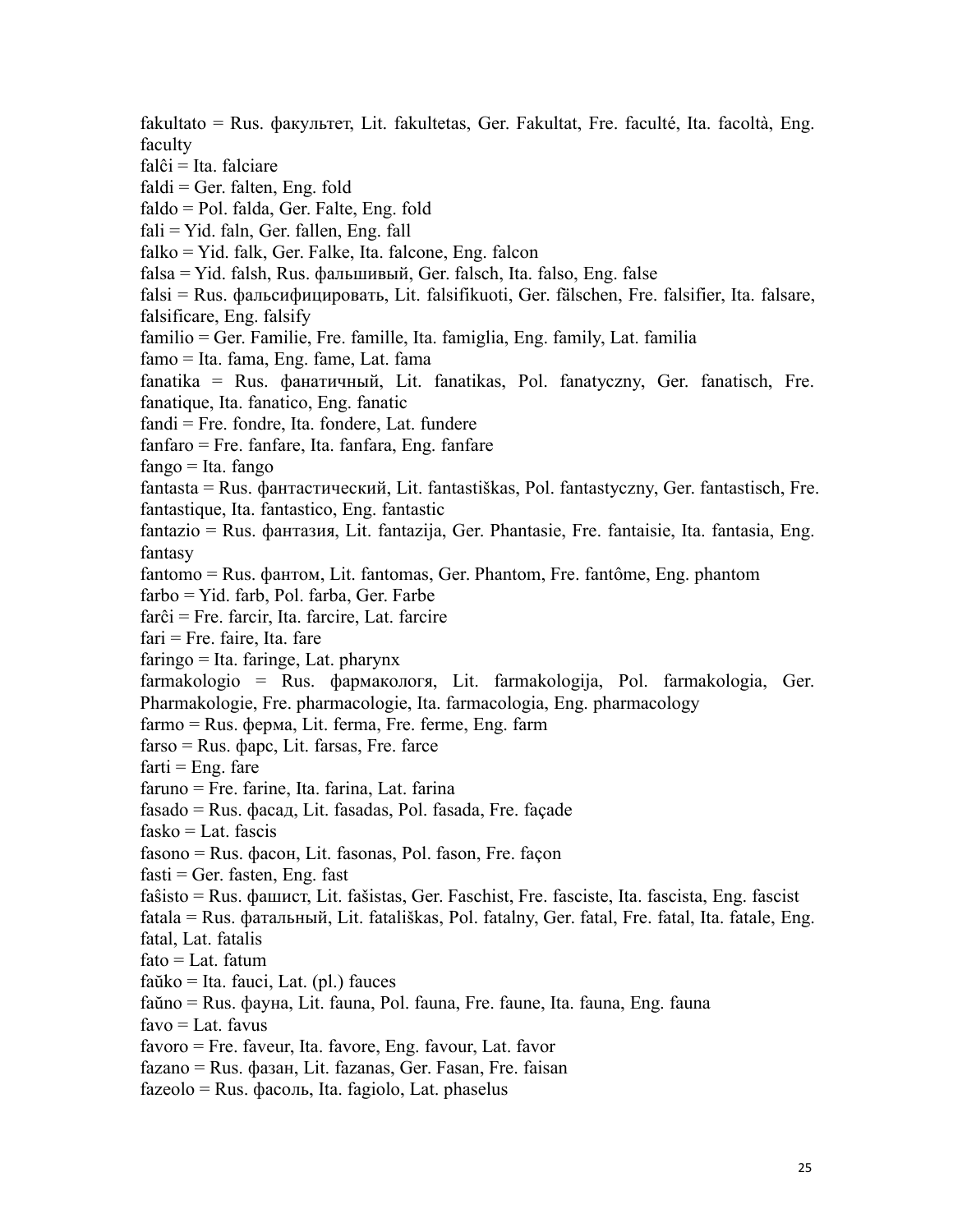fazo = Rus. фазa, Lit. faze, Fre. phase, Ita. fase, Eng. phase febro = Yid. fiber, Ger. Fieber, Ita. febbre, Lat. febris februaro = Ger. Februar, Ita. febbraio, Eng. February, Lat. Februarius federacio = Rus. фeдepaция, Lit. federacija, Ger. Föderation, Fre. fédération, Ita. federazione, Eng. federation feliĉa = Ita. felice, Lat. (pl.) felices felietono = Rus. фeльeтoн, Lit. feljetonas, Pol. felieton, Fre. feuilleton felo = Ger. Fell  $felto = Eng.$  felt femuro = Fre. fémur, Ita. femore, Lat. femur fendi = Fre. fendre, Ita. fendere fenestro = Yid. fenster, Ger. Fenster, Ita. finestra, Lat. fenestra fenkolo = Lat. feniculum fenomeno = Rus. фeнoмeн, Lit. fenomenas, Fre. phénomène, Ita. fenomeno, Eng. phenomenon feo = Rus. фeя, Lit. feja, Ger. Fee, Fre. fée ferio = Ger. Ferien, Ita. feria, Lat. feriae fermenti = Ger. fermentieren, Fre. fermenter, Ita. fermentare, Eng. ferment, Lat. fermentare  $fermi = Fre.$   $fermer$ fero = Fre. fer, Ita. ferro, Lat. ferrum fervojo = Ita. ferrovia fervoro = Lat. fervor festeno = Fre. festin festivalo = Rus. фecтивaль, Lit. festivalis, Pol. festiwal, Fre. festival, Ita. festivale, Eng. festival  $festo = Ita. festa. Lat. festum$ festono = Fre. feston, Ita. festone, Eng. festoon fetiĉo = Rus. фeтиш, Lit. fetišas, Ger. Fetisch, Fre. fétiche, Ita. feticcio fetoro = Lat. foetor feŭdo = Lat. feudum fianĉo = Fre. fiancé fiasko = Rus. фиacкo, Lit. fiasko, Ita. fiasco fibro = Rus. фибpa, Lit. fibra, Ger. Fiber, Fre. fibre, Ita. fibra, Eng. fiber fidela = Ita. fidele, Lat. fidelis fidi = Ita. fidare, Lat. fidere fiera = Fre. fier, Ita. fiero figo = Yid. fajg, Rus. фигa, Lit. figa, Pol. figa, Ger. Feige, Fre. figue, Eng. fig figuro = Rus. фигypa,Lit. figura, Pol. figura, Ger. Figur, Fre. figure, Ita. figura, Eng. figure, Lat. figura fikcio = Rus. фикция, Pol. fikcja, Fre. fiction, Eng. fiction, Lat. fictio fiksi = Rus. фикcиpoвать, Lit. fiksuoti, Ger. fixieren, Fre. fixer, Eng. fix filantropo = Rus. филантроп, Lit. filantropas, Ger. Philanthrop, Fre. philanthrope, Ita. filantropo  $filiko = Lat. (pl.)$  filices filio = Rus. филиaл, Lit. filialas, Pol. filia, Ger. Filiale, Fre. filiale, Ita. filiale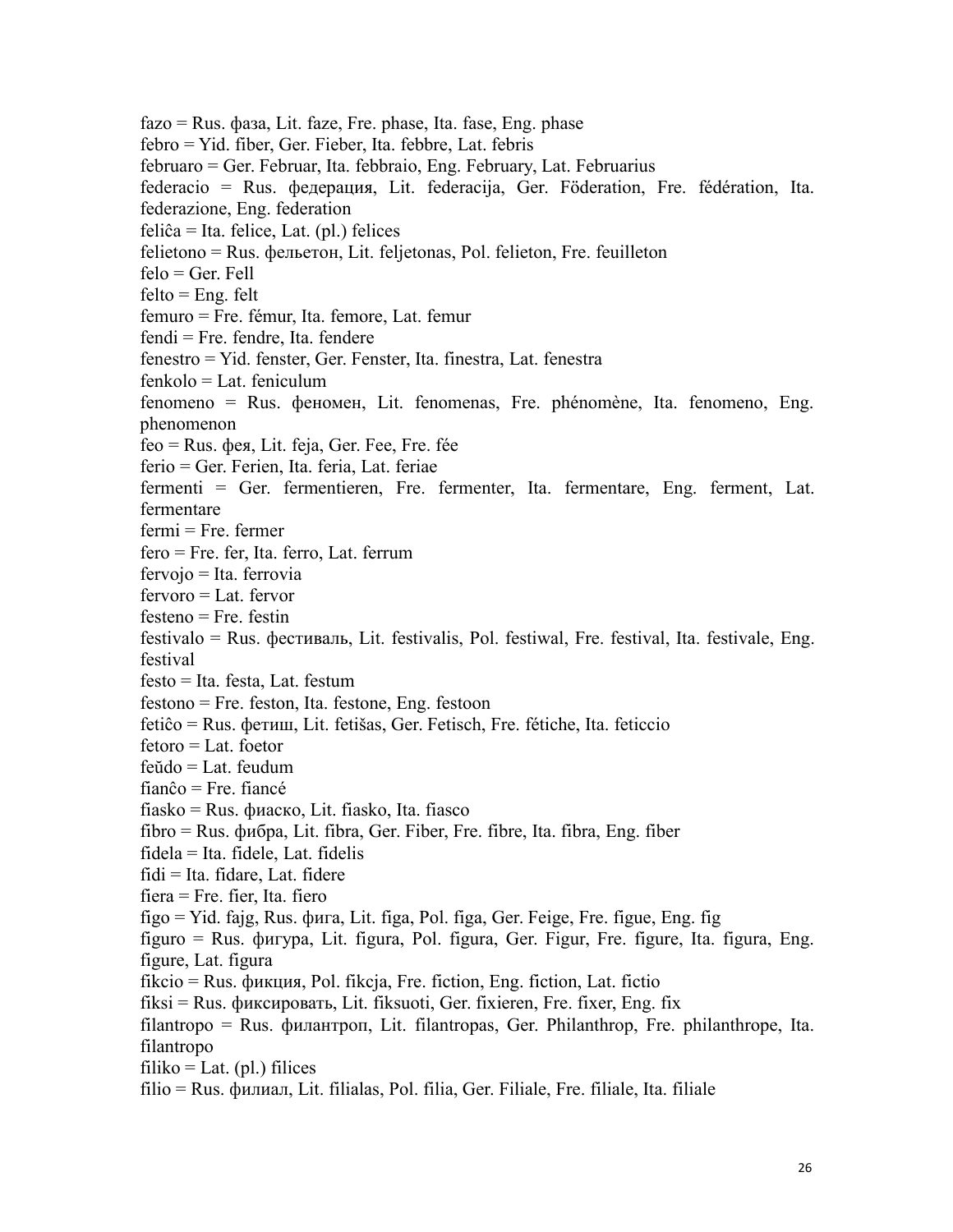filmo = Rus. фильм, Lit. filmas, Pol. film, Ger. Film, Fre. film, Ita. film, Eng. film filo = Fre. fils, Ita. figlio, Lat. filius filologio = Rus. филoлогия, Lit. filologija, Ger. Philologie, Ita. filologia, Eng. philology filologo = Rus. филoлог, Lit. filologas, Ger. Philolog, Ita. filologo, Eng. philologist filozofio = Rus. филocофия, Lit. filosofija, Pol. filozofia, Ger. Philosophie, Fre. philosophie, Ita. filosofia, Eng. philosophy filozofo = Rus. филocоф, Lit. filosofas, Pol. filozof, Ger. Philosoph, Fre. philosophe, Ita. filosofo, Eng. philosopher filtrilo = Rus. фильтp, Lit. filtras, Pol. filtr, Ger. Filter, Fre. filtre, Ita. filtro, Eng. filter finalo = Rus. финaл, Lit. finalas, Pol. final, Ger. Finale, Fre. finale, Ita. finale, Eng. finale financa = Fre. financiel, Eng. financial fingro = Yid. finger, Eng. finger, Ger. Finger  $f$ finno = Pol. Fin, Eng. Finn fino = Fre. fin, Ita. fine, Lat. finis firma = Fre. ferme, Ita. fermo, Eng. firm, Lat. firmus firmo = Rus. фиpмa, Lit. firma, Pol. firma, Ger. Firma, Fre. firme, Ita. firma, Eng. firm  $f$ iso = Yid. fish, Eng. fish, Ger. Fisch fiziko = Rus. физикa, Lit. fizika, Pol. fizyka, Ger. Physik, Fre. physique, Ita. fisica, Eng. physics fiziologio = Rus. физиoлогия, Lit. fiziologija, Pol. fiziologia, Ger. Physiologie, Fre. physiologie, Ita. fisiologia, Eng. physiology fiziologo = Rus. физиoлог, Lit. fiziologas, Ger. Physiolog, Fre. physiologue, Ita. fisiologo, Eng. physiologist flago = Rus. флaг, Pol. flaga, Ger. Flagge, Eng. flag  $flagri = Lat. flagrare$ flamo = Yid. flam, Ger. Flamme, Fre. flamme, Eng. flame, Lat. flamma flanelo = Rus. флaнeль, Lit. flanele, Pol. flanela, Ger. Flanel, Ita. flanella, Eng. flannel flanko = Rus. флaнг, Lit. flangas, Ger. Flanke, Fre. flanc, Eng. flank flano  $=$  Spa. flan flari = Fre. flairer  $flat = Fre.$  flatter, Eng. flatter flava = Lat. flavus  $flegi = Ger.$  pflegen flekso = Lat. flexus flegma = Rus. флeгмaтичный, Lit. flegmatiškas, Ger. phlegmatisch, Eng. phlegmatic  $f$ liki = Ger. flicken flirti = Rus. флиpтoвать, Lit. flirtuoti, Pol. flirtować, Eng. flirt  $flirto = Rus.$  флирт, Lit. flirtas, Eng. flirt floko = Ger. Flocke, Fre. flocon, Eng. flake, Lat. floccus floro = Fre. fleur, Eng. flower, Lat.  $(pl.)$  flores florpoto  $=$  Fre. pot de fleurs  $floso = Ger. Floss$ floto = Yid. flot, Rus. флoт, Pol. flota, Ger. Flotte, Fre. flotte, Ita. flotta, Eng. fleet flugilo = Yid. fligl, Lit. flygelis, Ger. Flügel flugo = Ger. Flug  $flui = Ita.$  fluire, Eng. flow, Lat. fluere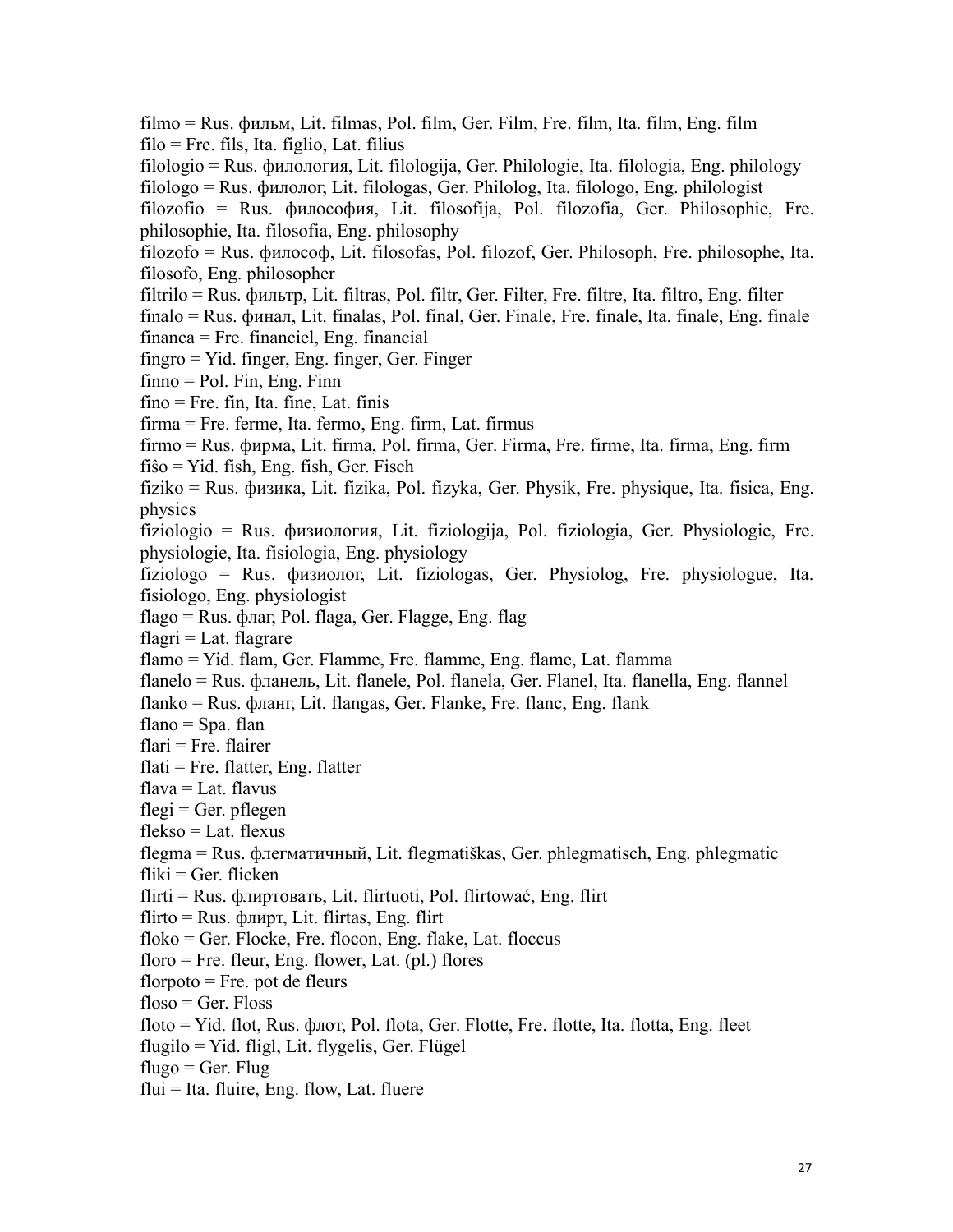fluida = Fre. fluide, Ita. fluido, Eng. fluid, Lat. fluidus  $fluso = Ita. flusso$  $flustri = Ger.$  flüstern fluto = Yid. flejt, Rus. флeйтa, Lit. fleita, Pol. flet, Ger. Flöte, Fre. flûte, Ita. flauto, Eng. flute  $f <sub>0</sub>$  foire  $foie = Fre. fois$  $fojno = Fre. foine, Ita. fieno$  $foko = Pol. foka, Fre. phoque, Ita. foca, Lat. phoca$ fokuso = Rus. фoкyc, Lit. fokusas, Eng. focus  $foldo = Ger. Falz$ folio = Ita. foglio, Lat. folium folkloro = Rus. фoльклop, Lit. folkloras, Eng. folk-lore fondi = Fre. fonder, Ita. fondare, Eng. found fonetiko = Rus. фoнeтика, Lit. fonetika, Pol. fonetyka, Ger. Phonetik, Fre. phonétique, Ita. fonetica, Eng. phonetics fono = Rus. фoн, Lit. fonas, Fre. fond fonologio = Rus. фoнoлoгя, Lit. fonologija, Pol. fonologia, Ger. Phonologie, Fre. phonologie, Ita. fonologia, Eng. phonology fontano = Rus. фoнтан, Lit. fontanas, Ger. Fontäne, Fre. fontaine, Ita. fontana, Eng. fountain  $fonto = Ita.$  fonte, Lat. (pl.) fontes  $for = Ger.$  fort, Eng. forth  $for a = Eng.$  far  $fordrinki = Ger. vertrinken$  $for fali = Ger. ver fallen$  $forflugi = Ger. verfliegen$ forgesi = Yid. fargesn, Ger. vergessen, Eng. forget forĝi = Fre. forger, Ita. forgiare, Eng. forge forko = Ita. forca, Eng. fork, Lat. furca forlasi = Ger. fortlassen, verlassen  $for log i = Ger.$  verlocken formato = Rus. фopмaт, Lit. formatas, Ger. Format, Fre. format, Ita. formato, Eng. formate, Lat. formatum formiko = Ita. formica, Lat. formica formo = Rus. фopмa, Lit. forma, Pol. forma, Ger. Form, Fre. forme, Ita. forma, Eng. form, Lat. forma formulo = Rus. фopмyлa, Lit. formule, Ger. Formel, Fre. formule, Ita. formula, Eng. formula, Lat. formula forno = Ita. forno, Lat. fornus  $for$ pasi = Ger. verpassen  $forsendi = Ger. *versenden*$ forsto = Ger. Forst, Ita. foresta, Eng. forest forta = Fre. fort, Ita. forte, Lat. fortis forteco = Ita. fortezza fortepiano = Ita. pianoforte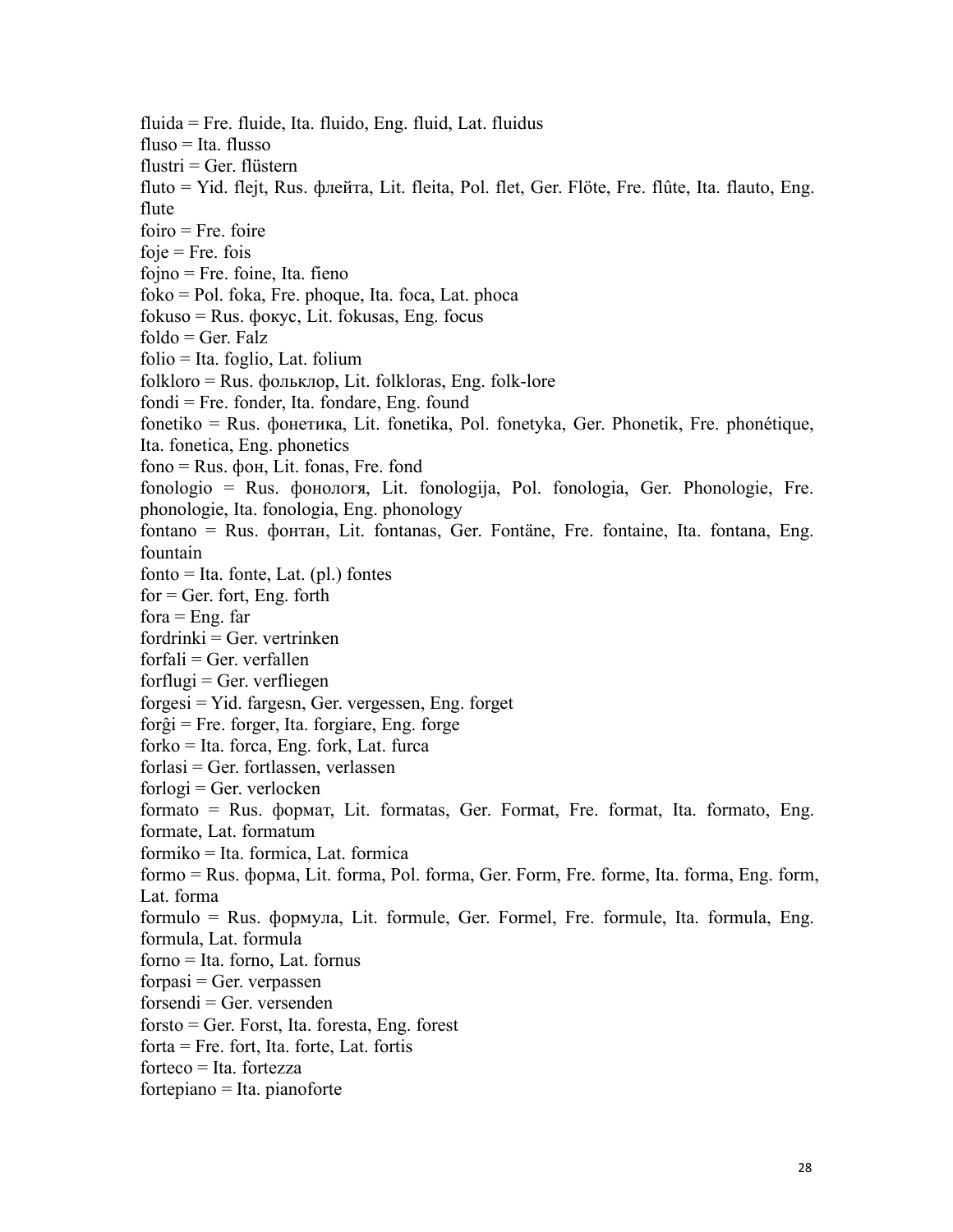$formula = Lat.$  forum  $for$ velki = Ger. verwelken  $for vi\hat{s}$ i = Ger. verwischen fosforo = Rus. фocфop, Lit. fosforas, Ger. Phosphor, Fre. phosphore, Ita. fosforo, Eng. phosphorus  $f$ oso = Fre. fosse, Ita. fossa, Lat. fossa  $f$ osto = Ger. P $f$ osten fotelo = Lit. fotelis, Pol. fotel, Ger. Fotel, Fre. fauteuil  $foto = Ger$ . Photo, Fre. photo, Eng. photo fotografo = Rus. фoтoгpaф, Lit. fotografas, Pol. fotograf, Ger. Photograph, Fre. photographe, Ita. fotografo, Eng. photographer fragmento = Rus. фpaгмeнт, Lit. fragmentas, Pol. fragment, Ger. Fragment, Fre. fragment, Eng. fragment, Lat. fragmentum frago = Ita. fragola, Lat. fragum frajo =  $Eng. frv$ frajto = Ger. Fracht, Eng. freight  $frak a$ si = Fre. fracasser frakcio = Rus. фpaкция, Lit. frakcija, Ger. Fraktion, Fre. fraction, Eng. fraction, Lat. fractio frako = Rus. фpaк, Lit. frakas, Ger. Frack frakseno = Lat. fraxinus framasono = Ita. frammassone, Eng. freemason frambo = Fre. framboise franco = Rus. фpaнцyз, Pol. Francuz, Fre. français, Ita. francese, Eng. French franda = Fre. friand franĝo = Fre. frange, Ita. frangia  $frapi = Fre. frapper$ frato = Ita. fratello, Lat. frater fraŭdo = Fre. fraude, Ita. frode, Eng. fraud fraŭlino = Ger. Fräulein frazo = Rus. фpазa, Lit. fraze, Fre. phrase, Ita. frase, Eng. phrase frekventi = Fre. frequenter, Ita. frequentare fremda = Yid. fremd, Ger. fremd frenezo = Fre. frénésie, Ita. frenesia, Eng. phrenesy freŝa = Yid. frish, Ger. frisch, Fre. frais, Ita. fresco, Eng. fresh freŝeco = Ita. freschezza  $frezi = Fre. fraiser$  $fringelo = Lat.$   $fringilla$  $fringo = Lat. fringillus$ fripono = Fre. fripon friti = Fre. fritter, Ita. frittare frivola = Lat. frivolus  $frizi = Fre. friser$ fromaĝo = Fre. fromage, Ita. formaggio fronto = Rus. фрoнт, Lit. frontas, Ger. Front, Fre. front, Ita. fronte, Eng. front frosto = Yid. frost, Ger. Frost, Eng. frost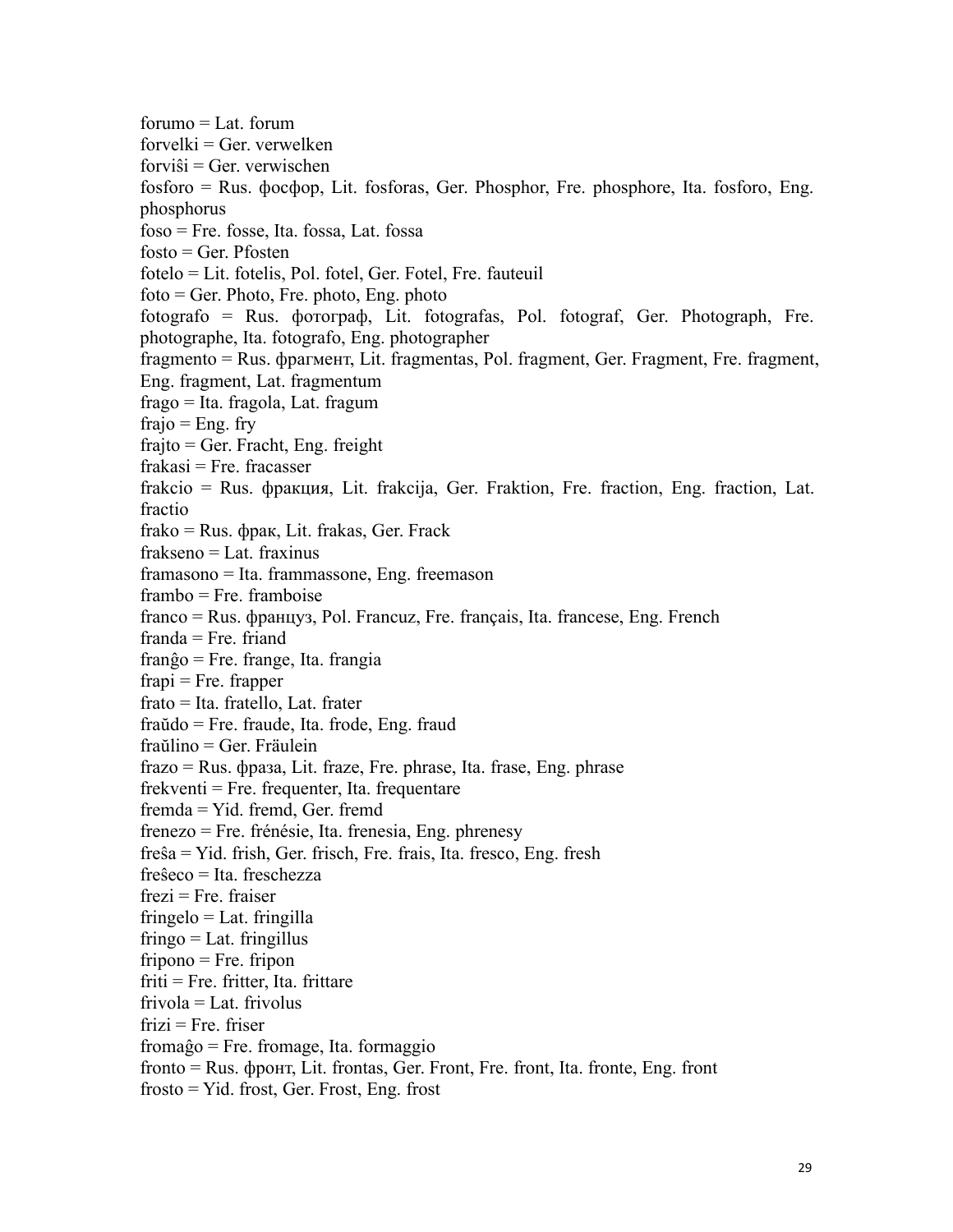$froti = Fre$ . frotter frua = Yid. fri, Ger. früh frukto = Yid. frucht, Rus. фрукт, Ger. Frucht, Lat. fructus frunto  $=$  Fre. front, Ita. fronte, Lat. (pl.) frontes fuĝi = Ita. fuggire, Lat. fugire fulgo = Ita. fuliggine, Lat. fuligo fulmo = Ita. fulmine, Lat. fulmen  $fumo = Fre. fume, Ita. fumo, Lat. fumus$ fundamento = Rus. фyндамент, Pol. fundament, Fre. fundament, Ita. fondamento, Eng. fundament, Lat. fundamentum fundo = Fre. fond, Ita. fondo, Lat. fundus funebra = Fre. funèbre, Ita. funebre, Eng. funebral, Lat. funebris  $func = Eng.$  funnel fungo = Ita. fungo, Lat. fungus funkcio = Rus. фyнкция, Lit. funkcija, Pol. funkcja, Ger. Funktion, Fre. function, Eng. function, Lat. functio  $f$ unto = Rus.  $\phi$ yht, Ger. Pfund furioza = Fre. furieux, Ita. furioso, Eng. furious, Lat. furiosus  $furzi = Ger. furzen$ fusilo = Fre. fusil, It. fucile  $f$ uŝi = Ger. p $f$ uschen futbalo = Rus. фyтбoл, Lit. futbolas, Ger. Fussball, Eng. football G gaja = Lit. gajus, Fre. gai, Ita. gaio, Eng. gay gajeco = Ita. gaiezza gajlo = Ger. Galle, Fre. galle, Ita. galla, Eng. gall, Lat. galla gajni = Fre. gagner, Eng. gain galanterio = Rus. гaлaнтepeя, Lit. galanterija, Pol. galanteria, Ger. Galanteriewaren galerio = Rus. гaлepeя,Lit. galerija, Pol. galeria, Ger. Galerie, Fre. galerie, Ita. galleria, Eng. gallery galo = Ger. Galle, Eng. gall galopo = Ger. Galopp, Eng. gallop galoŝo = Ger. Galosche, Fre. galoche gamo = Rus. гaммa, Lit. gama, Fre. gamme, Ita. gamma  $ganto = Fre. gant$  $gapi = Eng. gape$ garaĝo = Rus. гapaж, Lit. garažas, Pol. garaż, Ger. Garage, Fre. garage, Eng. garage garantio = Rus. гapaнтия, Lit. garantija, Ger. Garantie, Fre. garantie garbo = Ger. Garbe  $\text{gardi} = \text{Fre. garder}$  $garni = Fre. garnir, Eng. garnish$ garnizono = Ger. Garnison, Fre. garnison  $garolo = Lat.$  garrulus gaso = Rus. гaз, Pol. gaz, Ger. Gas, Fre. gaz, Ita. gas, Eng. gas gasto = Yid. gast, Rus. гocть, Ger. Gast, Eng. guest gazeto = Rus. гaзeтa, Pol. gazeta, Fre. gazette, Ita. gazzetta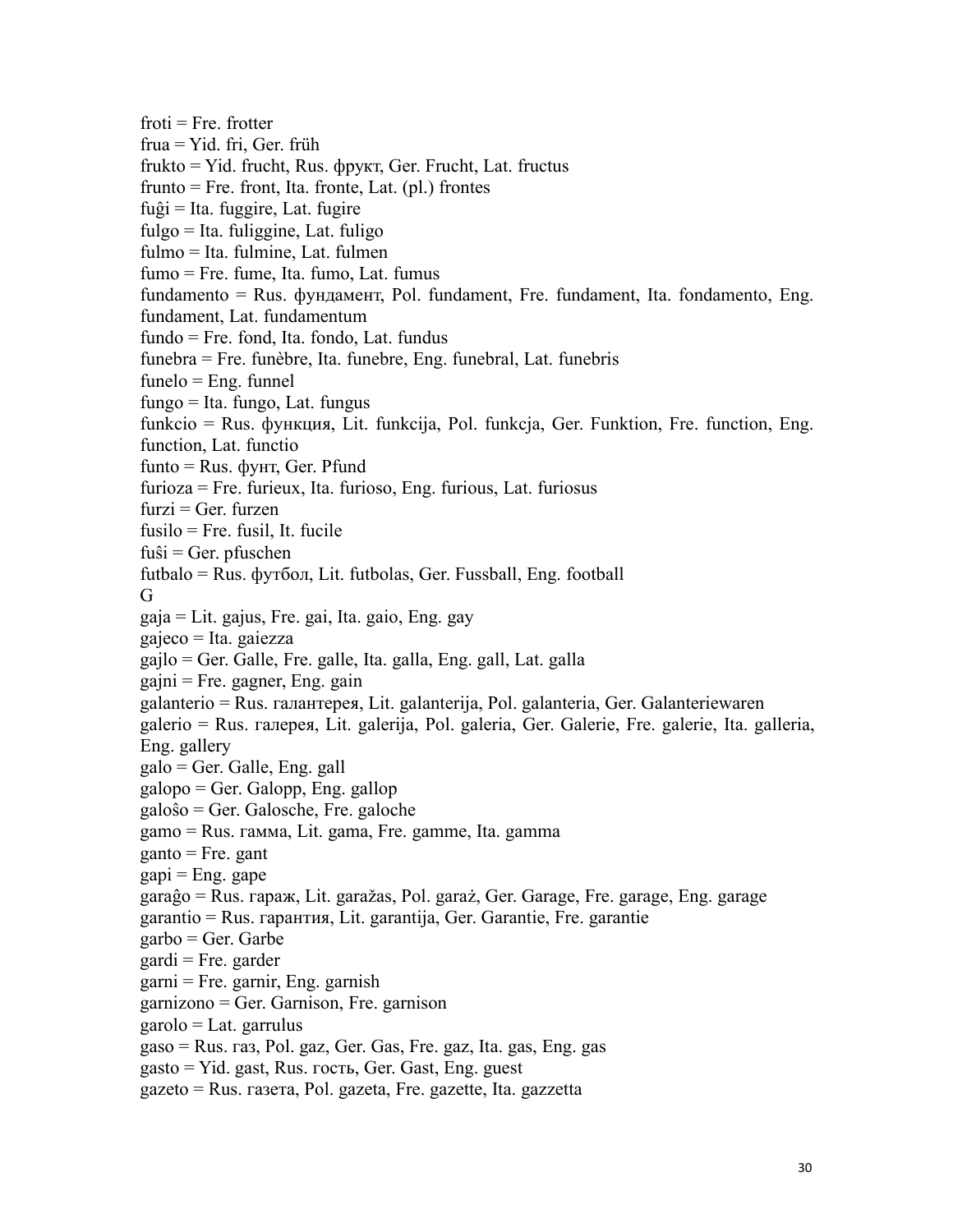gazo = Pol. gaza, Ger. Gaze, Fre. gaze, Eng. gauze  $ge-$  = Ger. Gegemo = Fre. gemme, Ita. gemma, Eng. gem, Lat. gemma genealogio = Rus. генeaлогия, Lit. genealogija, Pol. generalogia, Ger. Genealogie, Fre. genealogie, Ita. genealogia, Eng. genealogy generacio = Ger. Generation, Fre. génération, Ita. generazione, Eng. generation, Lat. generatio generi = Lat. generare generalo = Rus. генерал, Lit. generolas, Pol. general, Ger. General, Fre. général, Ita. generale, Eng. general genio = Rus. гений, Lit. genijus, Pol. geniusz, Fre. génie, Ita. genio, Eng. genius, Lat. genius gento = Lit. gentis, Ita. gente, Lat. (pl.) gentes genuo = Fre. genou, Lat. genu geografio = Rus. геoгpaфия, Lit. geografija, Pol. geografia, Ger. Geographie, Fre. géographie, Ita. geografia, Eng. geography geografo = Rus. геoгpaф, Lit. geografas, Ger. Geograph, Ita. geografo, Eng. geographer geologio = Rus. геoлогия, Lit. geologija, Ger. Geologie, Fre. géologie, Ita. geologia, Eng. geology geologo = Rus. геoлог, Lit. geologas, Ger. Geolog, Fre. géologue, Ita. geologo, Eng. geologist geometrio = Rus. геoметрия, Lit. geometrija, Pol. geometria, Ger. Geometrie, Fre. géometrie, Ita. geometria, Eng. geometry germano = Eng. German gesto = Lit. gestas, Pol. gest, Ger. Geste, Fre. geste, Ita. gesto, Eng. gesture, Lat. gestus geto = Ger. Getto, Ita. ghetto, Eng. ghetto giĉeto = Fre. guichet giganto = Rus. гигaнт, Lit. gigantas, Ger. Gigant, Ita. gigante, Lat. (pl.) gigantes gimnastiko = Rus. гимнacтикa, Lit. gimnastika, Pol. gimnastyka, Ger. Gymnastik, Fre. gymnastique, Eng. gymnastics ginekologio = Rus. гинeкoлогия, Lit. ginekologija, Pol. ginekologia, Ger. Gynäkologie, Fre. gynécologie, Ita. ginecologia, Eng. gynecology gipso = Rus. гипc, Lit. gipsas, Ger. Gips, Fre. gypse, Lat. gypsum  $gisi = Ger. giesen$  $g$ isto = Dut. gist gitaro = Rus. гитapa, Lit. gitara, Pol. gitara, Ger. Gitarre, Fre. guitare, Eng. guitar  $glacio = Fre. glas, Lat. glacies$  $gladi = Rus.$  гладить glando = Fre. glande, Ita. glandola, Eng. gland, Lat. (pl.) glandes glano = Fre. gland, Lat. glans glaso = Yid. gloz, Ger. Glas, Eng. glass glata = Rus. гладкий, Pol. gładki, Ger. glatt glavo = Fre. glaive  $glisi = Fre.$  glisser gliti = Ger. gleiten, Eng. glide globo = Fre. globe, Ita. globo, Eng. globe, Lat. globus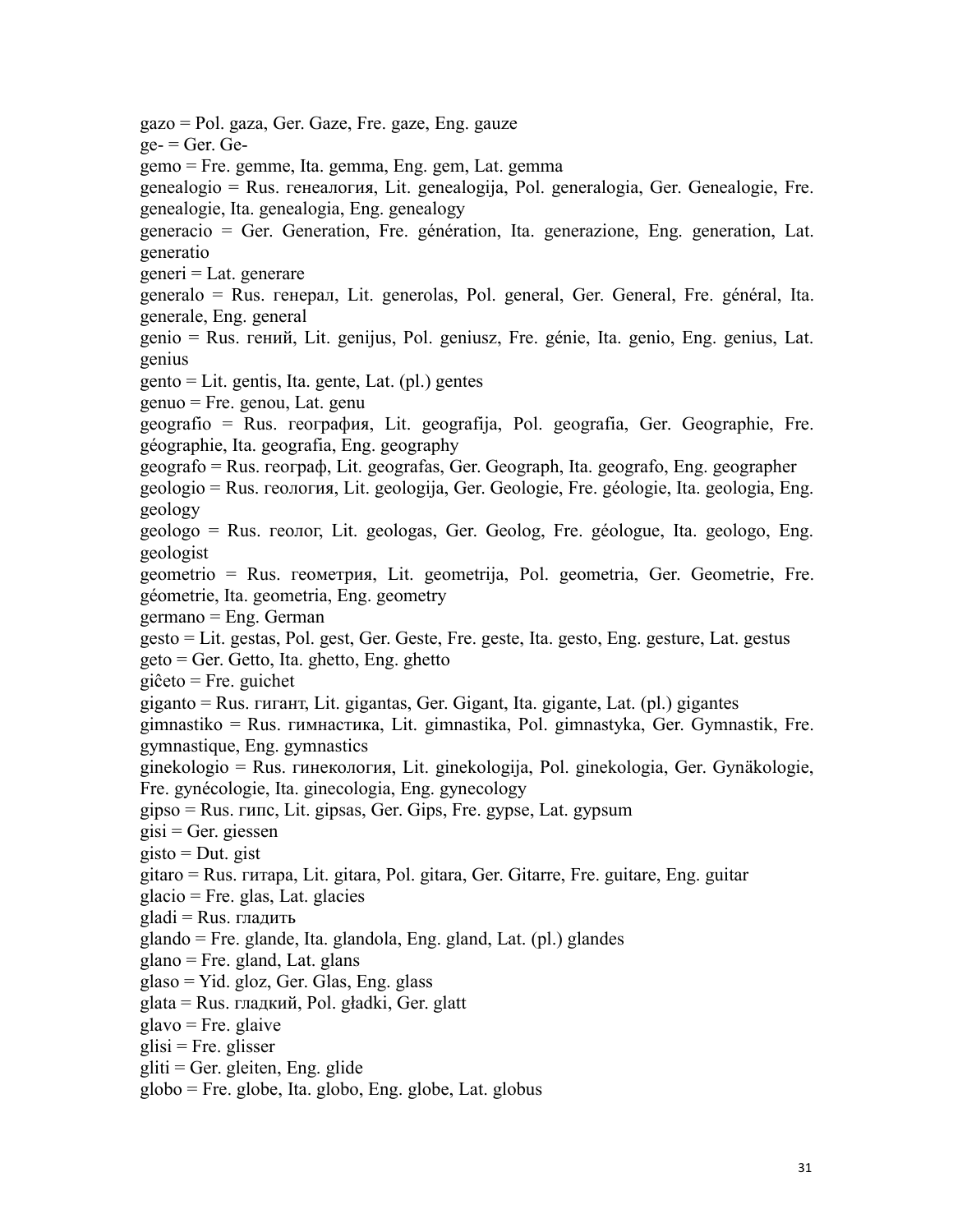gloro = Fre. gloire, Ita. gloria, Eng. glory, Lat. gloria gluo = Fre. glu, Eng. glue gluti = Rus. глoтaть gorĝo = Fre. gorge gracia = Fre. gracil, Eng. gracile graco = Fre. grâce, Eng. grace grado = Fre. grade, Ita. grado, Eng. grade, Lat. gradus grafiko = Rus. гpaфикa, Lit. grafika, Ger. Graphik, Fre. graphique, Ita. grafica, Eng. graphics grafo = Rus. гpaф, Lit. grafas, Ger. Graf grafologio = Rus. гpaфoлогия, Lit. grafologija, Pol. grafologia, Ger. Graphologie, Fre. graphologie, Ita. grafologia, Eng. graphology grajno = Fre. grain, Ita. grano, Eng. grain, Lat. granum gramatiko = Rus. гpaммaтикa, Lit. gramatika, Pol. gramatyka, Ger. Grammatik, Ita. grammatica gramo = Rus. гpaмм, Lit. gramas, Ger. Gramm, Fre. gramme, Ita. gramma, Eng. gram granato = Rus. гpaнaт, Lit. granatas, Ger. Granatapfel granda = Fre. grand, Ita. grande, Lat. grandis grandeco = Ita. grandezza  $grandioza = Ger.$  grandios, Fre. grandiose, Ita. grandioso, Eng. grandiose granito = Rus. гpaинт, Lit. granitas, Pol. granit, Ger. Granit, Fre. granite, Ita. granito, Eng. granite grasa = Fre. gras, Ita. grasso, Lat. grassus graso = Fre. graisse, Ita. grasso, Eng. grease graseco = Ita. grassezza grati = Fre. gratter, Ita. grattare gratuli = Pol. gratulować, Ger. gratulieren grava = Fre. grave, Ita. grave, Eng. grave, Lat. gravis graveco = Ita. gravezza graveda = Ita. gravida gravuri = Rus. гpaвировать, Lit. graviruoti, Ger. gravieren, Fre. graver grego = Ita. gregge, Lat. (pl.) greges greko = Rus. гpeк, Lit. graikas, Pol. Grek, Ger. Grieche, Fre. grec, Ita. greco, Eng. Greek, Lat. Graecus grenado = Rus. гpaнaтa, Lit. granata, Ger. Granate, Fre. grenade, Ita. granata, Eng. grenade grenejo = Ita. granaio greno = Fre. grain, Ita. grano, Eng. grain, Lat. granum greso = Ger. Gras, Eng. grass grilo = Ger. Grille, Fre. grillon, Ita. grillo grimaco = Fre. grimace, Eng. grimace  $grimpi = Fre. grimper$  $grinci = Fre. grincer$ grio = Fre. gruau gripo = Rus. грипп, Lit. gripas, Pol. grypa, Ger. Grippe, Fre. grippe, Ita. grippe griza = Fre. gris, Ita. grigio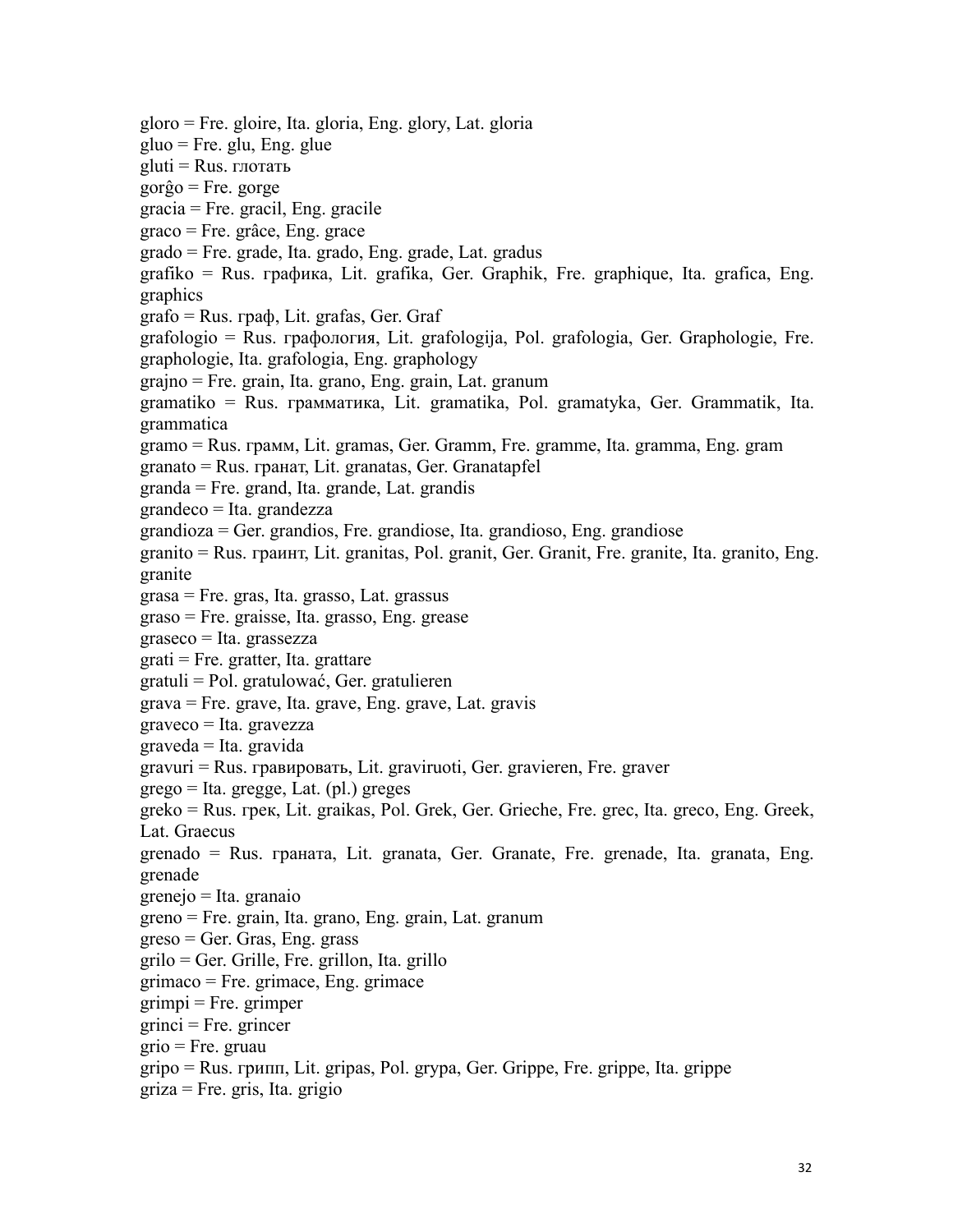groso = Fre. groseille groŝo = Yid. groshn, Rus. грoш, Lit. grašis, Pol. grosz, Ger. Groschen groteska = Ger. grotesk, Fre. grotesque, Ita. grottesco, Eng. grotesque groto = Rus. грoт, Ger. Grotte, Fre. grotte, Ita. grotta  $grumbli = Eng.$  grumble grundo = Yid. grunt, Rus. грyнт, Lit. gruntas, Pol. grunt, Ger. Grund, Eng. ground  $grunti = Eng.$  grunt gruo = Fre. grue, Ita. gru, Lat. grus grupo = Yid. grupe, Rus. группа, Lit. grupe, Pol. grupa, Ger. Gruppe, Fre. groupe, Ita. gruppo, Eng. group  $gruzo = Ger. Grus$ gubernio = Rus. губерния, Lit. gubernija, Pol. gubernia gudro = Fre. goudron gumo = Lit. guma, Pol. guma, Ger. Gummi, Fre. gomme, Ita. gomma, Eng. gum gusto = Ita. gusto, Lat. gustus guŝo = Fre. gousse guto = Fre. goutte, Lat. gutta  $gvati = Fre. guetter$ gvidi = Fre. guider, Ita. guidare, Eng. guide Ĝ ĝangalo = Ita. giungla, Eng. jungle ĝardeno = Yid. gortn, Ger. Garten, Ita. giardino, Eng. garden ĝemelo = Ita. gemello ĝemi = Fre. gémir, Ita. gemere ĝendarmo = Ger. Gendarm, Fre. gendarme ĝenerala = Ger. generell, Fre. général, Ita. generale, Eng. general, Lat. generalis ĝeni = Ger. genieren, Fre. gêner ĝenro = Ger. Genre, Fre. genre ĝentila = Fre. gentil, Ita. gentile, Eng. gentle ĝentileco = Ita. gentilezza ĝermo = Fre. germe, Ita. germe, Eng. germ, Lat. germen  $\hat{g}$ i = Lit. ji, jis  $\hat{g}$ ibo = Ita. gibbo ĝirafo = Ger. Giraffe, Fre. giraffe, Ita. giraffa, Eng. giraffe ĝis = Yid. biz, Ger. bis, Fre. jusqu'à ĝojo = Fre. joie, Ita. gioia, Eng. joy ĝui = Fre. jouir, Eng. enjoy ĝusta = Ita. giusto ĝusteco = Ita. giustezza H hajlo = Eng. hail haki = Yid. hakn, Ger. hacken haladzo = Fre.  $(ex)$ halaison halo = Lit. hale, Pol. hala, Ger. Halle, Fre. halle, Eng. hall halto = Ger. Halt, Fre. halte, Eng. halt halucini = Lit. haliucinuoti, Fre. halluciner, Eng. hallucinate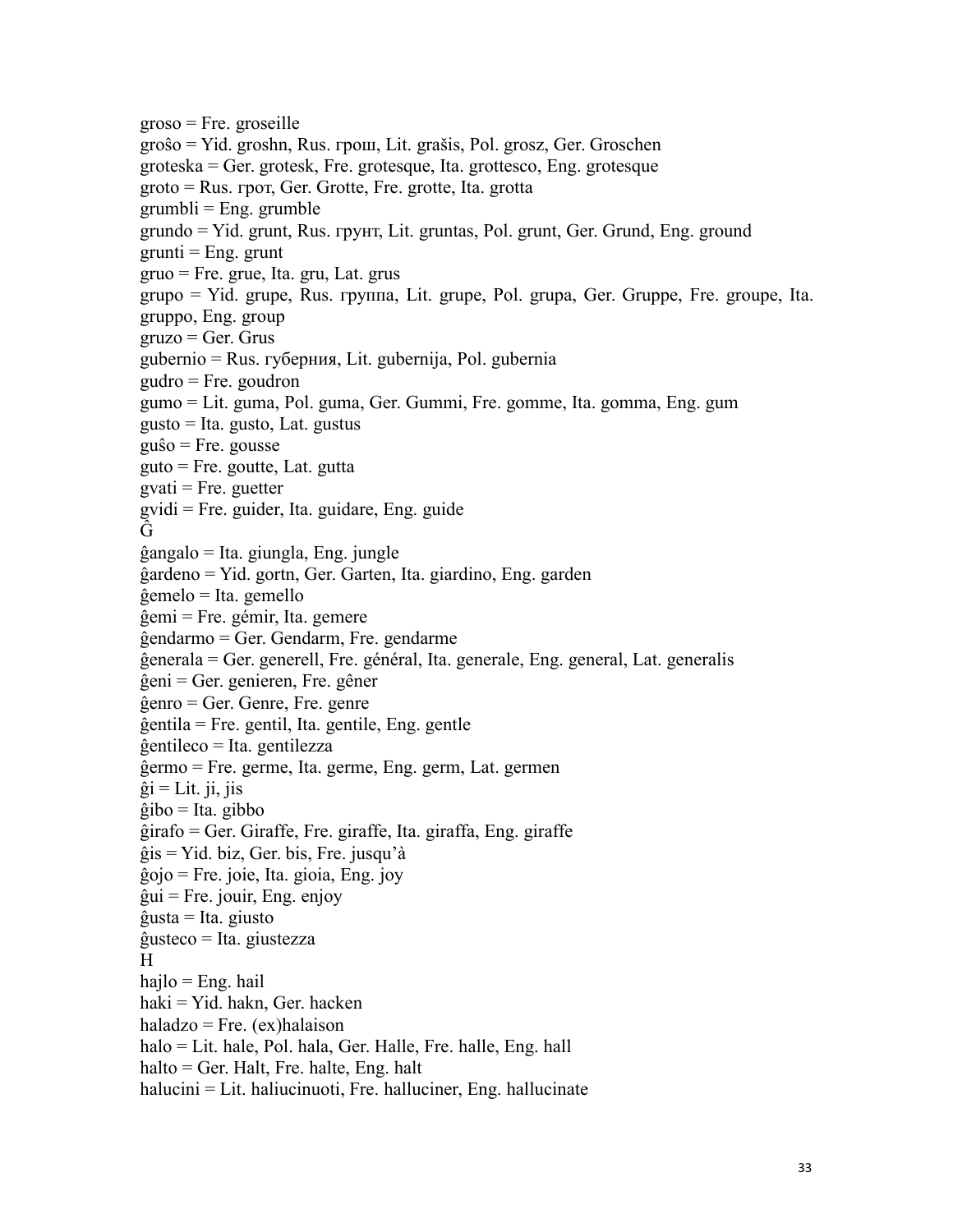hamako = Lit. hamakas, Fre. hamac, Eng. hammock hamstro = Ger. Hamster, Eng. hamster hardi = Ger. härten, Eng. harden haremo = Lit. haremas, Ger. Harem, Fre. harem, Eng. harem harmoniko = Ger. Harmonika, Fre. harmonica harmonio = Lit. harmonija, Pol. harmonia, Ger. Harmonie, Fre. harmonie, Eng. harmony haro = Yid. hor, Ger. Haar, Eng. hair harpo = Fre. harpe, Eng. harp harpuno = Lit. harpunas, Fre. harpon, Eng. harpoon  $hasti = Ger.$  hasten, Eng. haste haŭbizo = Lit. haubica, Ger. Haubitz, Eng. howitzer haŭli = Eng. haul haŭto  $=$  Yid. hojt, Ger. Haut haveno = Ger. Hafen, Eng. haven havi  $=$  Eng. have hazardo = Fre. hazard, Eng. hazard hegemonio = Lit. hegemonija, Ger. Hegemonie, Fre. hégémonie, Eng. hegemony heĝo = Eng. hedge hejmo = Yid. hejm, Ger. Heim, Eng. home hejti =  $Eng. heat$ heksametro = Ger. Hexameter, Fre. hexamètre, Eng. hexameter hektaro = Lit. hektaras, Ger. Hektar, Fre. hectare, Eng. hectare  $hela = Ger.$  hell  $helpi = Eng. help$ heni = Lat. hinnire  $hepato = Gre. hepar$ herbo = Fre. herbe, Lat. herba heredo = Fre. hérédité, Eng. heredity, Lat. hereditas hermeta = Lit. hermetiškas, Ger. hermetisch, Fre. hermétique, Eng. hermetic hernio = Lat. hernia heroino = Fre. héroine, Eng. heroine heroo = Lit. herojus, Fre. héros, Eng. hero, Lat. heros heziti = Fre. hésiter, Eng. hesitate, Lat. haesitare hiacinto = Lit. hiacintas, Pol. hiacynt, Eng. hyacinth, Lat. hyacinthus hidraŭlika = Lit. hidraulika, Ger. Hydraulik, Fre. hydraulique, Eng. hydraulics hidroelektra = Lit. hidroelektrinis, Ger. hydroelektrisch, Fre. hydro-électrique, Eng. hydroelectric hidrologio = Lit. hidrologija, Ger. Hydrologie, Fre. hydrologie, Eng. hydrology hieno = Lit. hiena, Ger. Hyäne, Fre. hyène, Eng. hyaena, Lat. hyaena hieraŭ = Fre. hier, Lat. heri higiena = Lit. higieniškas, Pol. higieniczny, Ger. hygiänisch, Fre. hygiénique, Eng. hygienic himno = Lit. himnas, Pol. hymn, Fre. hymne, Eng. hymn, Lat. hymnus hindo = Ger. Hindu hiperbolo = Lit. hiperbole, Ger. Hyperbel, Fre. hyperbole, Eng. hyperbole hipodromo = Lit. hipodromas, Pol. hipodrom, Fre. hippodrome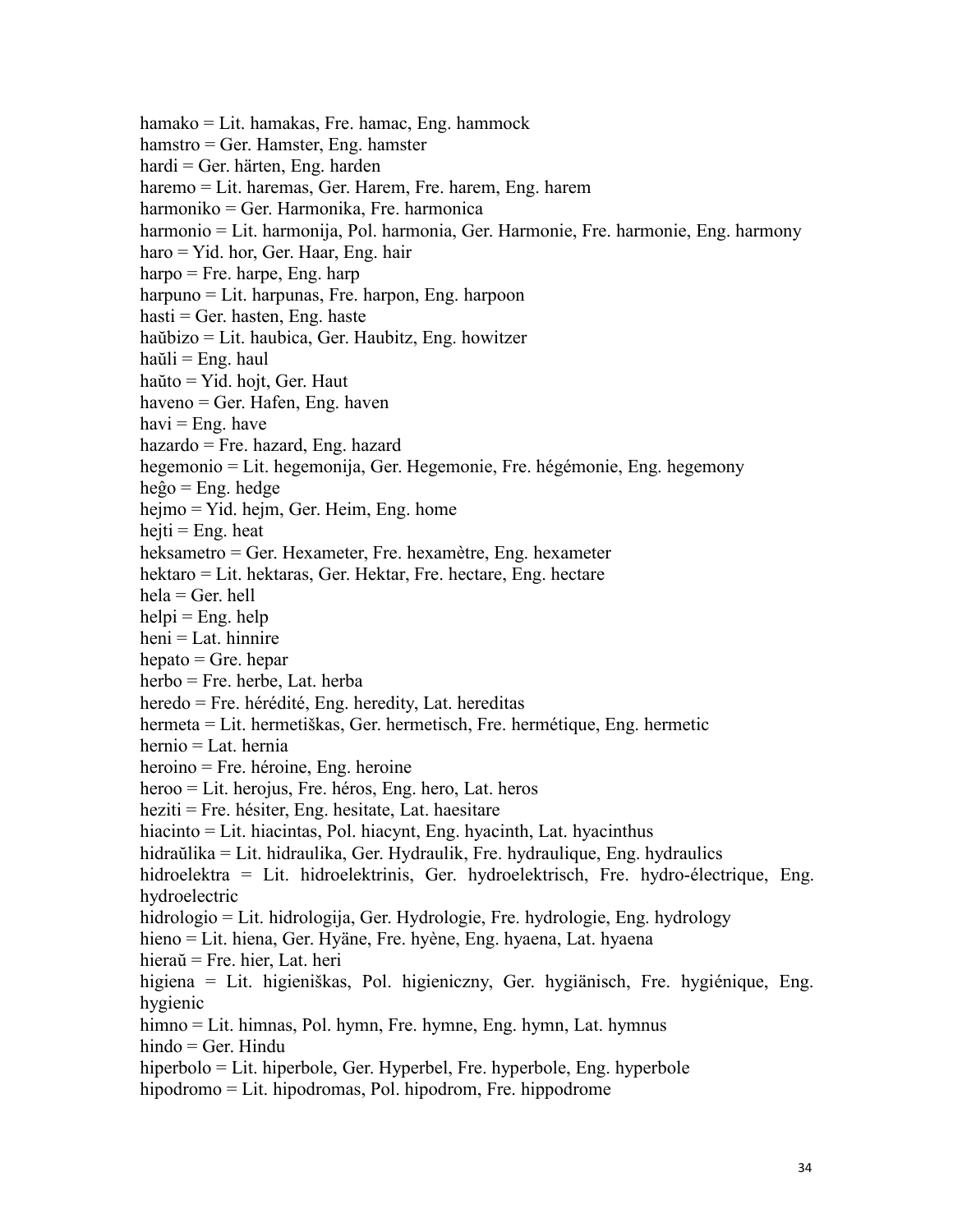hipokrita = Ger. hypokritisch, Fre. hypocrite, Eng. hypocritical hipopotamo = Lit. hipopotamas, Fre. hippopotame, Lat. hippopotamus hipoteko = Pol. hipoteka, Ger. Hypothek, Fre. hypothèque hipotezo = Lit. hipoteze, Pol. hipoteza, Ger. Hypothese, Fre. hypothèse, Eng. hypothesis hirta = Lat. hirtus hirudo = Lat. hirudo hirundo = Fre. hirondelle, Lat. hirundo hispano = Pol. Hiszpan, Lat. Hispanus histerio = Ger. Hysterie, Fre. hystérie, Eng. hysteria histologio = Lit. histologija, Ger. Histologie, Fre. histologie, Eng. histology historio = Pol. historia, Fre. histoire, Eng. history hodiaŭ = Ger. heute, Lat. hodie hoko = Pol. hak, Ger. Haken, Eng. hook homo = Fre. homme, Lat. homo homonimo = Lit. homonimas, Fre. homonyme, Eng. homonym honesta = Eng. honest, Lat. honestus honorario = Lit. honoraras, Ger. Honorar, Fre. honoraire, Lat. honorarium honoro = Pol. honor, Fre. honneur, Eng. honour, Lat. honor  $honto = Fre.$  honte  $horaro = Fre$ , horaire hordeo = Lat. hordeum horizontala = Lit. horizontalus, Ger. horizontal, Fre. horizontal, Eng. horizontal horizonto = Lit. horizontas, Pol. horyzont, Ger. Horizont horloĝo = Fre. horloge horo = Fre. heure, Eng. hour, Lat. hora hororo = Fre. horreur, Eng. horror, Lat. horror hospitalo = Ger. Hospital, Eng. hospital hostaĝo = Eng. hostage hotelo = Pol. hotel, Ger. Hotel, Fre. hôtel, Eng. hotel  $hufo = Ger. Huf, Eng. hoof$ humana = Lit. humaniškas, Fre. humain, Eng. humane, Lat. humanus humanisto = Lit. humanistas, Ger. Humanist, Fre. humaniste, Eng. humanist humida = Fre. humide, Eng. humid, Lat. humidus humila = Lat. humilis humo = Lat. humus humoro = Lit. humoras, Pol. humor, Fre. humeur, Eng. humour, Lat. humor hundino = Ger. Hündin hundo = Yid. hunt, Ger. Hund hurdo = Eng. hurdle  $hurli = Fre.$  hurler  $hurti = Fre$ . heurter  $\hat{H}$ ĥaoso = Rus. хaoc, Lit. chaosas, Fre. chaos, Eng. chaos, Lat. chaos ĥemio = Rus. химия, Lit. chemija, Pol. chemia, Ger. Chemie, Fre. chimie ĥolero = Rus. хoлepa, Lit. cholera, Eng. cholera ĥoristo = Rus. хopиcт, Lit. choristas, Ger. Chorist, Eng. chorister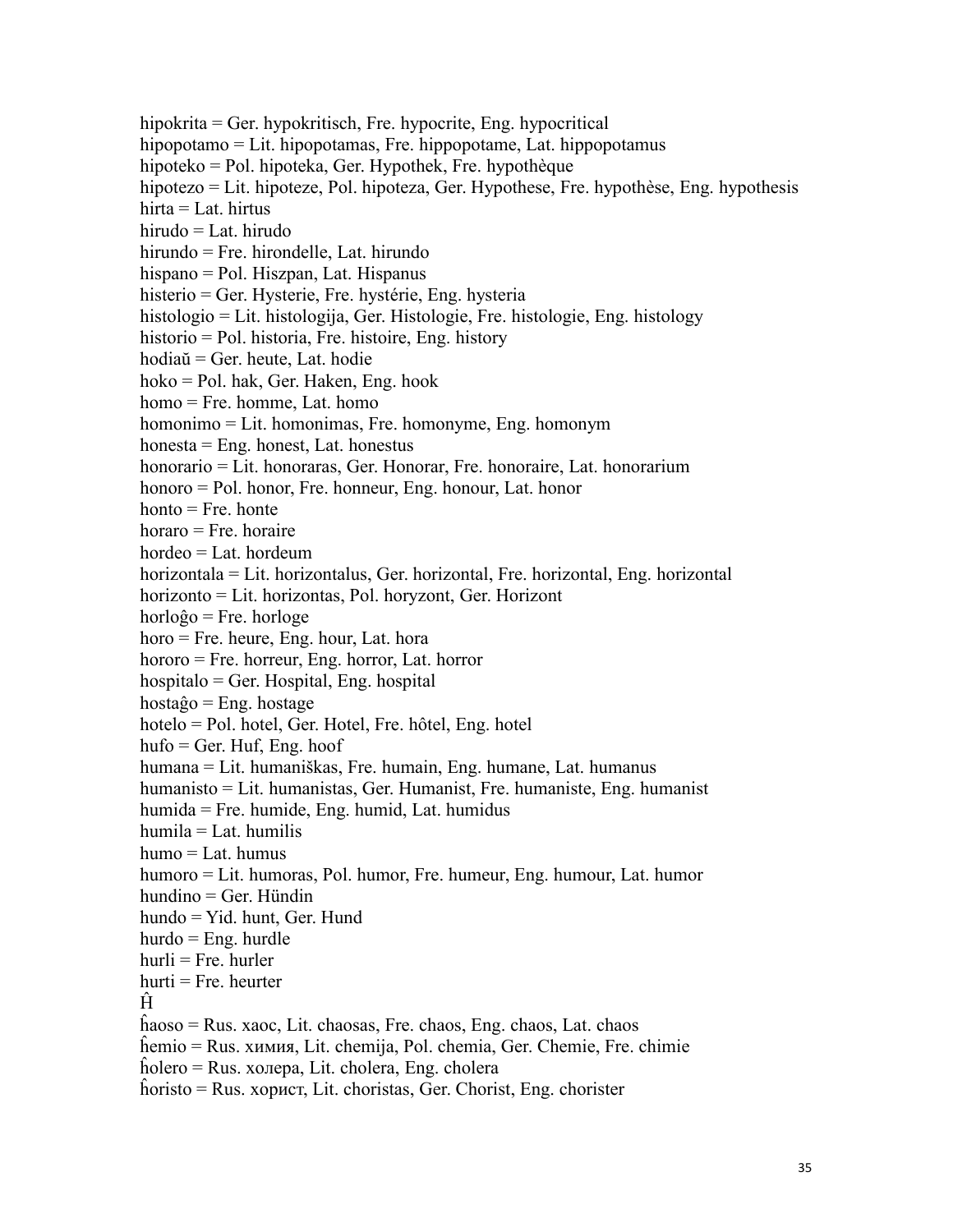ĥoro = Rus. хop, Lit. choras, Pol. chór, Ger. Chor, Fre. choeur, Eng. choir, Lat. chorus I  $iam = Ger.$  je idealo = Rus. идеaл, Lit. idealas, Ger. Ideal, Fre. idéal, Ita. ideale, Eng. ideal identa = Rus. идентичный, Lit. identiškas, Ger. identisch, Fre. identique, Ita. identico, Eng. identical ideo = Rus. идея, Lit. ideja, Pol. idea, Ger. Idee, Fre. idée, Ita. idea, Eng. idea, Lat. idea ideologio = Rus. идеoлoгя, Lit. ideologija, Pol. ideologia, Ger. Ideologie, Fre. idéologie, Ita. ideologia, Eng. ideology ies = Ger. jemandes iktero = Lat. icterus iktiologio = Rus. иxтиoлoгя, Lit. ichtiologija, Pol. ichtyologia, Ger. Ichthyologie, Fre. ichthyologie, Eng. ichthyology ilekso = Lat.  $(pl.)$  ilices ili = Fre. ils, elles, Lat. illi, illae ilumini = Rus. иллюминиpoвать, Lit. iliumuoti, Ger. illuminieren, Fre. illuminer, Ita. illuminare, Eng. illuminate, Lat. illuminare ilustri = Rus. иллюcтpиpoвать, Lit. iliustruoti, Ger. illustrieren, Fre. illustrer, Ita. illustrare, Eng. illustrate, Lat. illustrare iluzio = Rus. иллюзия, Lit. iliuzija, Ger. Illusion, Fre. illusion, Ita. illusione, Eng. illusion, Lat. illusio imagi = Fre. imaginer, Ita. immaginare, Eng. imagine, Lat. imaginari imiti = Rus. имитиpoвать, Lit. imituoti, Pol. imitować, Ger. imitieren, Fre. imiter, Ita. imitare, Eng. imitate, Lat. imitari imperio = Rus. импepия, Lit. imperija, Fre. empire, Ita. impero, Eng. empire, Lat. imperium impeto = Ita. impeto, Lat. impetus implici = Ger. implizieren, Ita. implicare, Lat. implicare impliki = Fre. impliquer, Ita. implicare, Lat. implicare imponi = Rus. импoниpoвать, Lit. imponuoti, Pol. imponować, Ger. imponieren, Lat. imponere importo = Rus. импopт, Lit. importas, Pol. import, Ger. Import, Eng. import imposto = Ita. imposta impreso = Ger. Impression, Fre. impression, Ita. impressione, Eng. impression, Lat. impressio impulso = Rus. импyльc, Lit. impulsas, Ger. Impuls, Ita. impulso, Eng. impulse, Lat. impulsus imuna = Ger. immun, Ita. immune, Eng. immune, Lat. immunis inaŭguri = Fre. inaugurer, Ita. inaugurare, Eng. inaugurate, Lat. inaugurare incendio = Fre. incendie, Ita. incendio, Lat. incendium incidento = Rus. инцидент, Lit. incidentas, Fre. incident, Ita. incidente, Eng. incident inciti = Fre. inciter, Ita. incitare, Eng. incite, Lat. incitare indekso = Rus. индекc, Lit. indeksas, Ger. Index, Fre. index, Eng. index, Lat. index indiferenta = Ger. indifferent, Fre. indifférent, Ita. indifferente, Eng. indifferent, Lat. (pl.) indifferentes indigni = Ger. indignieren, Fre. indigner, Ita. indignare, Eng. indignate, Lat. indignari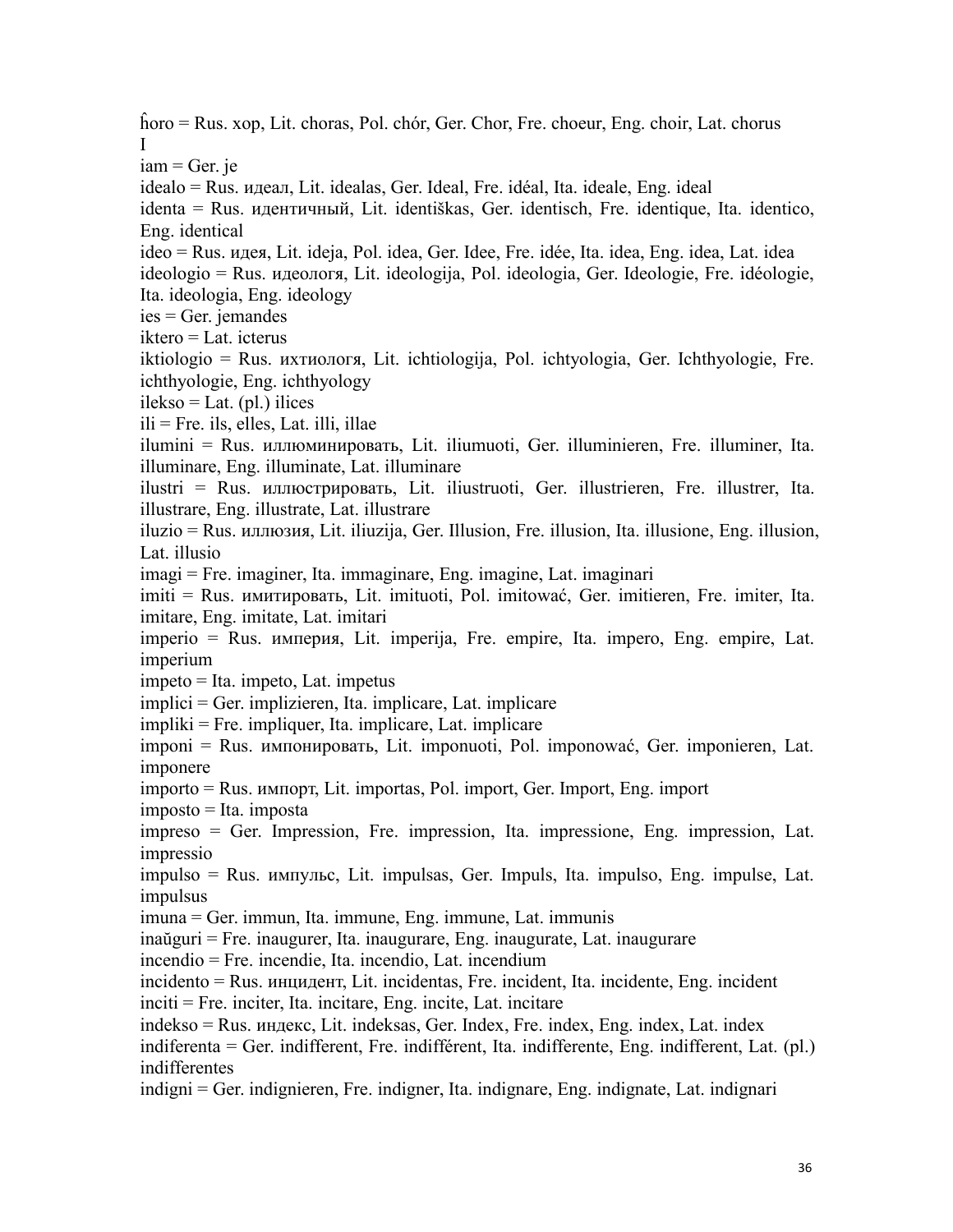indiĝeno = Fre. indigène, Ita. indigeno, Lat. indigena indiki = Fre. indiquer, Ita. indicare, Eng. indicate, Lat. indicare individua = Rus. индивидyaльный, Lit. individualus, Ger. individuell, Fre. individuel, Ita. individuale, Eng. individual, Lat. individuus industrio = Rus. индycтpия, Lit. industrija, Ger. Industrie, Fre. industrie, Ita. industria, Eng. industry, Lat. industria inercio = Rus. инepция, Lit. inercija, Fre. inertie, Ita. inerzia, Eng. inertia, Lat. inertia inerta = Rus. инepтный, Lit. inertinis, Fre. inerte, Ita. inerte, Eng. inert, Lat. (pl.) inertes infano = Fre. enfant infekti = Fre. infecter, Eng. infect inflacio = Rus. инфляция, Lit. infliacija, Ger. Inflation, Fre. inflation, Ita. inflazione, Eng. inflation, Lat. inflatio influi = Fre. influer, Ita. influire, Lat. influere informi = Rus. информировать, Lit. informuoti, Pol. informować, Ger. informieren, Fre. informer, Ita. informare, Eng. inform, Lat. informare ingveno = Ita. inguine, Lat. inguen inĝeniero = Yid. inzhenir, Rus. инженер, Lit. inžinierius, Pol. inżynier, Ger. Ingenieur, Fre. ingénieur, Ita. ingegnere, Eng. engineer iniciato = Rus. инициативa, Lit. iniciatyva, Pol. inicjatywa, Ger. Initiative, Fre. initiative, Ita. iniziativa, Eng. initiative inkluzive = Ger. inklusive, Fre. inclusivement  $inko = Eng.$  ink inkrusti = Fre. incruster, Ita. incrostare, Eng. encrust, Lat. incrustare inkvizicio = Rus. инквизиция, Lit. inkvizicija, Eng. inquisition, Lat. inquisitio insekto = Fre. insecte, Eng. insect insigno = Lat. insigne  $inspekti = Fre. inspecter, Eng. inspect$ inspiri = Rus. инcпирировать, Lit. inspiruoti, Fre. inspirer, Ita. inspirare, Eng. inspire, Lat. inspirare instali = Pol. instalować, Ger. installieren, Fre. installer, Ita. installare, Eng. install instanco = Rus. инстанция, Lit. instancija, Fre. instance, Eng. instance  $instigi = Eng.$  instigate, Lat. instigare instinkto = Rus. инстинкт, Lit. instinktas, Fre. instinct, Eng. instinct, Lat. instinctus institucio = Ger. Institution, Fre. institution, Eng. institution, Lat. institutio instituto = Rus. инститyт, Lit. institutas, Pol. instytut, Ger. Institut, Fre. institute, Eng. institute, Lat. institutum instrui = Ger. instruieren, Fre. instruire, Lat. instruere instrukcio = Rus. инстpyкция, Lit. instrukcija, Pol. instrukcja, Fre. instruction, Eng. instruction, Lat. instructio instrumento = Rus. инстpyмент, Lit. instrumentas, Pol. instrument, Fre. instrument, Eng. instrument, Lat. instrumentum insulo = Yid. indzel, Ger. Insel, Lat. insula insulti = Ger. insultieren, Fre. insulter, Ita. insultare, Eng. insult, Lat. insultare integra = Rus. интегpaльный, Lit. integralus, Ger. integral, Fre. intégral, Ita. integro, Eng. integral, Lat. integer intelekta = Rus. интеллектуальный, Lit. intelektualus, Fre. intellectuel, Eng. intellectual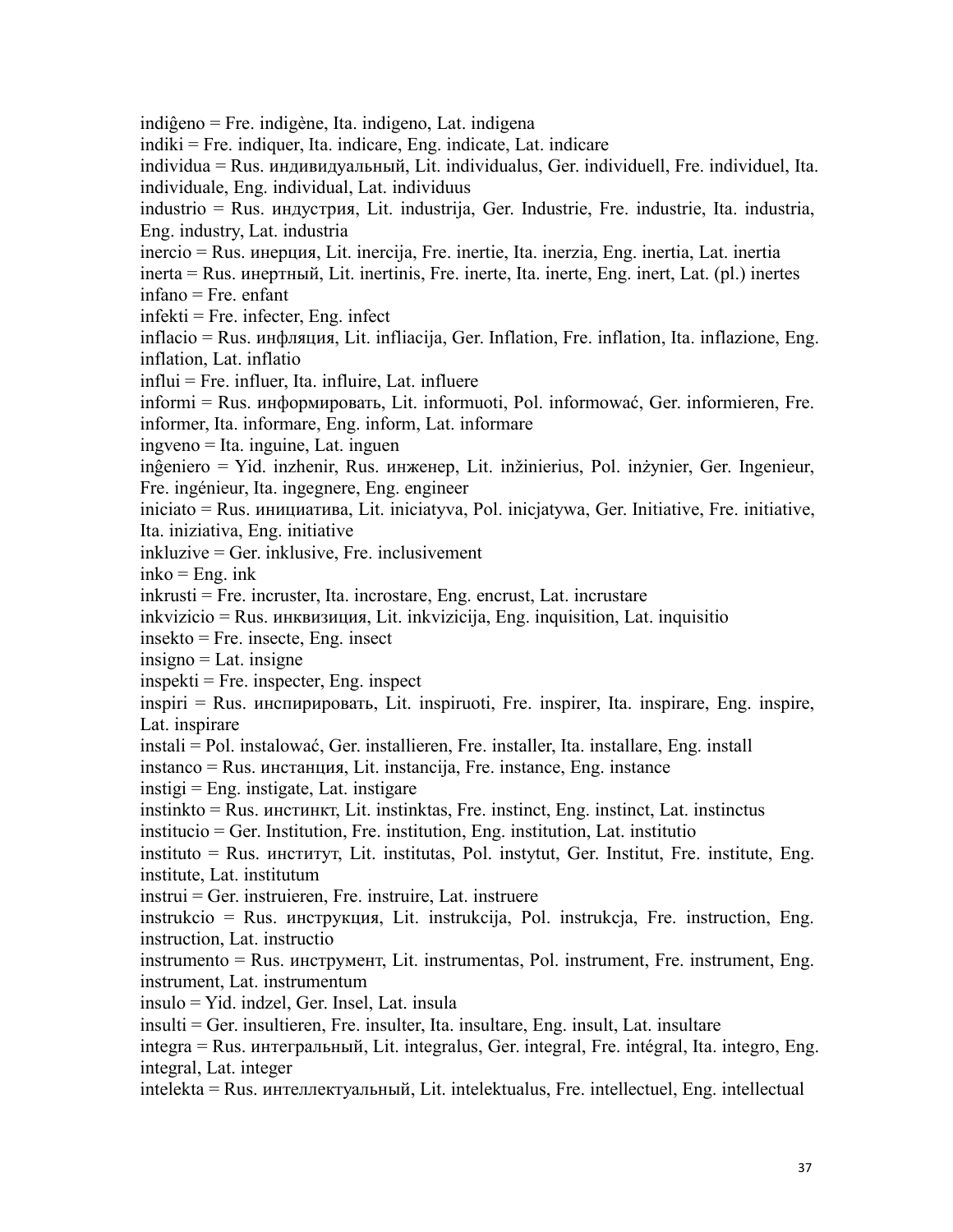intelekto = Rus. интеллект, Lit. intelektas, Ger. Intellekt, Eng. intellect, Lat. intellectus inteligenta = Rus. интеллигeнтcкий, Lit. inteligentinis, Pol. inteligentny, Ger. intelligent, Fre. intelligent, Ita. intelligente, Eng. intelligent, Lat. (pl.) intelligentes

intenco = Ger. Intention, Fre. intention, Ita. intenzione, Eng. intention, Lat. intentio

intensa = Fre. intense, Ita. intenso, Eng. intense, Lat. intensus

inter = Fre. entre, Lat. inter

interesi = Rus. интересовать, Lit. interesuoti, Pol. interesować, Ger. interessieren, Fre. intéresser, Ita. interessare, Lat. interesse

interezo = Eng. interest

 $interludo = Ita.$  interludio, Eng. interlude

intermezo = Ger. Intermezzo, Ita. intermezzo

intermita = Fre. intermittent, Ita. intermittente, Eng. intermittent, Lat. intermittens

interna = Fre. interne, Ita. interno, Eng. internal, Lat. internus

internacia = Rus. интeрнациональный, Lit. internacionalinis, Fre. international, Ita. internazionale, Eng. international

interpreti = Rus. интeрпpeтировать, Lit. interpretuoti, Fre. interpréter, Ita. interpretare, Eng. interpret, Lat. interpretari

interregno = Lat. interregnum

interrompi = Fre. interrompre, Ita. interrompere, Lat. interrumpere

interŝanĝo = Eng. interchange

intervalo = Rus. интeрвaл, Lit. intervalas, Fre. intervalle, Ita. intervallo, Eng. interval, Lat. intervallum

interveni = Ger. intervenieren, Fre. intervenir, Ita. intervenire, Eng. intervene, Lat. intervenire

intervjuo = Rus. интeрвью, Lit. interviu, Fre. interview, Eng. interview

intesto = Fre. intestin, Ita. intestino, Eng. intestine, Lat. intestinum

intima = Rus. интимный, Lit. intymus, Pol. intymny, Fre. intime, Ita. intimo, Eng. intimate

intonacio = Rus. интoнaция, Lit. intonacija, Ger. Intonation, Fre. intonation, Ita. intonazione, Eng. intonation, Lat. intonatio

intrigo = Rus. интpигa,Lit. intriga, Pol. intryga, Fre. intrigue, Ita. intrigo, Eng. intrigue inundi = Fre. inonder, Ita. inondare, Eng. inundate, Lat. inundare

invadi = Ita. invadere, Eng. invade, Lat. invadere

invalido = Rus. инвалид, Lit. invalidas, Pol. inwalida, Fre. invalide, Ita. invalido, Eng. invalid, Lat. invalidus

inventaro = Rus. инвентaрь, Lit. inventorius, Pol. inwentarz, Ger. Inventar, Fre. inventaire, Ita. inventario, Eng. inventory

inventi = Fre. inventer, Ita. inventare, Eng. invent

investi = Rus. инвестировать, Lit. investuoti, Fre. investir, Ita. investire, Eng. invest

inviti = Fre. inviter, Ita. invitare, Eng. invite, Lat. invitare

 $iri = Lat.$  ire, Spa. ir

irido = Ita. iride, Lat. (pl.) irides

iriso = Lat. iris

ironio = Rus. иpoния, Lit. ironija, Ger. Ironie, Fre. ironie, Ita. ironia, Eng. irony, Lat. ironia

istmo = Ita. istmo, Lat. isthmus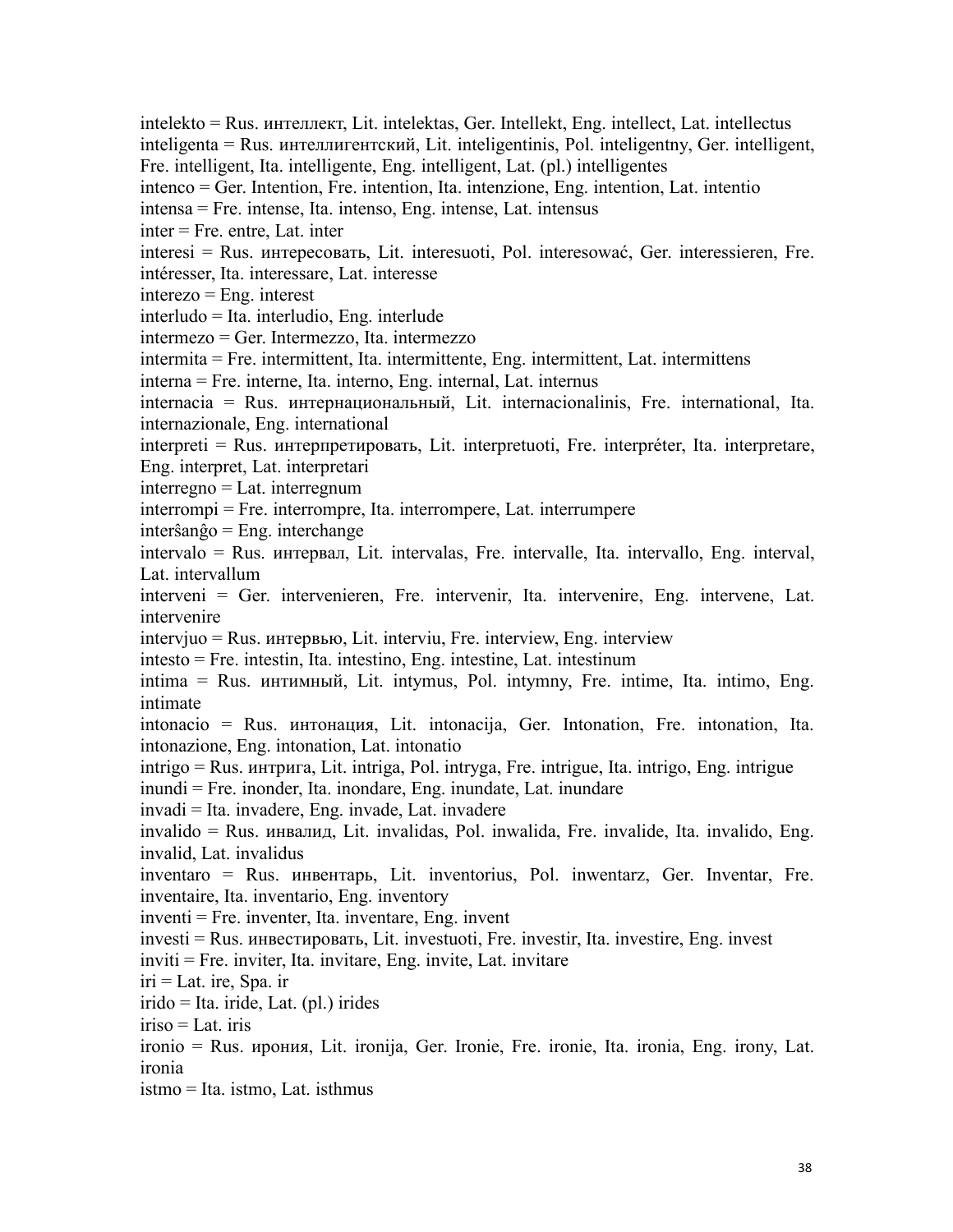iu = Ger. jemand, Dut. iemand izoli = Rus. изoлировать, Lit. izoliuoti, Ger. isolieren, Fre. isoler, Ita. isolare, Eng. isolate J  $ja = Ger.$  ja jaĥto = Rus. яхтa, Lit. jachta, Ger. Jacht, Fre. yacht, Eng. yacht jako = Eng. jacket jam = Lat. jam januaro = Rus. январь, Ger. Januar, Fre. janvier, Eng. January, Lat. Januarius japano = Lit. japonas jaro = Yid. jor, Ger. Jahr, Eng. year  $je = Ger.$  je jen = Lat. en  $jes = Eng. yes$ jodo = Lit. jodas, Ger. Jod jubileo = Rus. юбилeй, Lit. jubiliejus, Pol. jubileusz, Ger. Jubiläum, Fre. jubilé, Eng. jubilee, Lat. jubilum judo = Yid. jid, Ger. Jude, Lat. Judaeus juglando = Lat. (pl.) juglandes jugo = Rus. игo, Lit. jungas, Fre. joug, Lat. jugum juĝisto = Fre. juge, Eng. judge  $juki = Ger.$  jucken julio = Rus. июль, Ger. Juli, Eng. July, Lat. Julius juna = Yid. jung, Rus. юный, Lit. jaunas, Ger. jung, Fre. jeune, Eng. young, Lat. juvenis juneco = Fre. jeunesse  $j$ iungi = Lat. jungere junio = Rus. июнь, Ger. Juni, Eng. June, Lat. Junius junipero = Eng. juniper, Lat. juniperus  $junko = Fre.$  jonc, Lat. juncus  $jupo = Fre. jupe$ juristo = Rus. юpиcт, Lit. juristas, Ger. Jurist, Fre. juriste, Eng. jurist  $juro = Ger. Jura, Lat. (pl.) jures$ justa = Fre. juste, Eng. just, Lat. justus justeco = Fre. justesse justico = Fre. justice, Eng. justice juvelo = Ger. Juwel, Eng. jewel Ĵ ĵaketo = Eng. jacket  $\hat{\mathsf{q}}$ ako = Eng. jack ĵaluza = Fre. jaloux, Eng. jealous ĵaŭdo = Fre. jeudi  $\hat{i}$  = Fre. jeter  $ĵongli = Fre. jongler$  $\hat{j}$ uri = Fre. jurer ĵurnalo = Fre. journal, Eng. journal  $\hat{j}$ us = Eng. just, Fre. justement K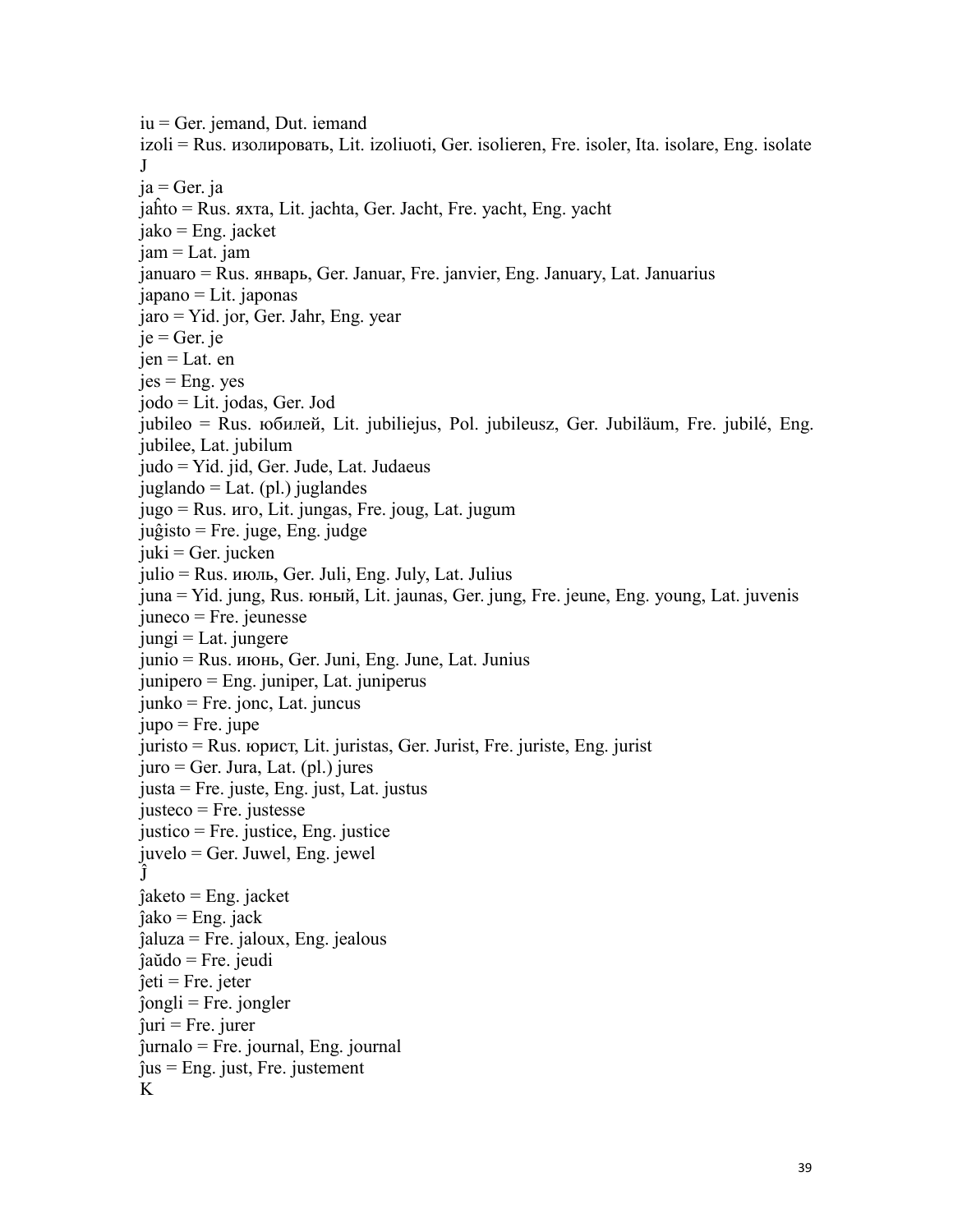kabano = Rus. кабинa, Lit. kabina, Pol. kabina, Fre. cabane, cabine, Ita. cabina, Eng. cabin kablo = Rus. кабeль, Lit. kabelis, Pol. kabel, Ger. Kabel, Fre. câble, Eng. cable kabo = Spa. cabo kaĉo = Yid. kashe, Rus. кaшa, Lit. koše, Pol. kasza kadavro = Lat. cadaver kadro = Pol. kadra, Fre. cadre kaduka = Fre. caduc, Ita. caduco, Lat. caducus kafo = Rus. кoфe, Ger. Kaffee, Fre. café, Ita. caffè, Eng. coffee kaĝo = Fre. cage, Eng. cage kahelo = Ger. Kachel kaj = Gre. kai kajako = Pol. kajak, Ger. Kajak, Fre. kayak, Ita. caiacco, Eng. kayak kajero = Fre. cahier kajmano = Ger. Kaiman, Ita. caimano, Eng. caiman kajo = Ger. Kai, Fre. quai, Eng. quay  $kajto = Eng.$  kite kajuto = Rus. каютa, Lit. kajute, Ger. Kajüte kakao = Rus. какao, Pol. kakao, Ger. Kakao, Fre. cacao, Ita. cacao, Eng. cocoa kakto = Rus. кактyc, Lat. cactus kaldrono = Eng. caldron kalemburo = Rus. калaмбyp, Lit. kalamburas, Fre. calembour kalendaro = Rus. калeндapь, Lit. kalendorius, Pol. kalendarz, Ger. Kalender, Ita. calendario, Eng. calendar kaleŝo = Fre. calèche, Ita. calesse kaligrafio = Rus. кaллигpaфия, Lit. kaligrafija, Pol. kaligrafia, Ger. Kalligraphie, Fre. calligraphie, Ita. calligrafia, Eng. calligraphy  $kaliko = Ita.$  calice, Lat. (pl.) calices kalkano = Ita. calcagno, Lat. (pl.) calces  $kalko = Ita.$  calce, Lat. (pl.) calces kalkuli = Rus. калькулировать, Lit. kalkuliuoti, Ger. kalkulieren, Fre. calculer, Ita. calcolare, Eng. calculate, Lat. calculare kalo = Fre. cal, Ita. callo, Eng. callus, Lat. callus kalumnio = Fre. calomnie, Ita. calumnia, Eng. calumny, Lat. calumnia kalva = Ita. calvo, Lat. calvus kalveco = Ita. calvizie kamaradino = Ger. Kameradin kamarado = Ger. Kamerad, Fre. camarade, Ita. camerata, Eng. comrade kameleono = Ger. Chamäleon, Eng. chamaeleon, Lat. chamaeleon kamelo = Ger. Kamel, Ita. cammello, Eng. camel, Lat. camelus kameno = Ger. Kamin kamero = Ger. Kammer, Ita. camera kampanjo = Rus. кампания, Lit. kampanija, Pol. kampania, Ita. campagna, Fre. campagne, Eng. campaign kampo = Ita. campo, Lat. campus kanabo = Lit. kanapa, Ita. canapa, Lat. cannabis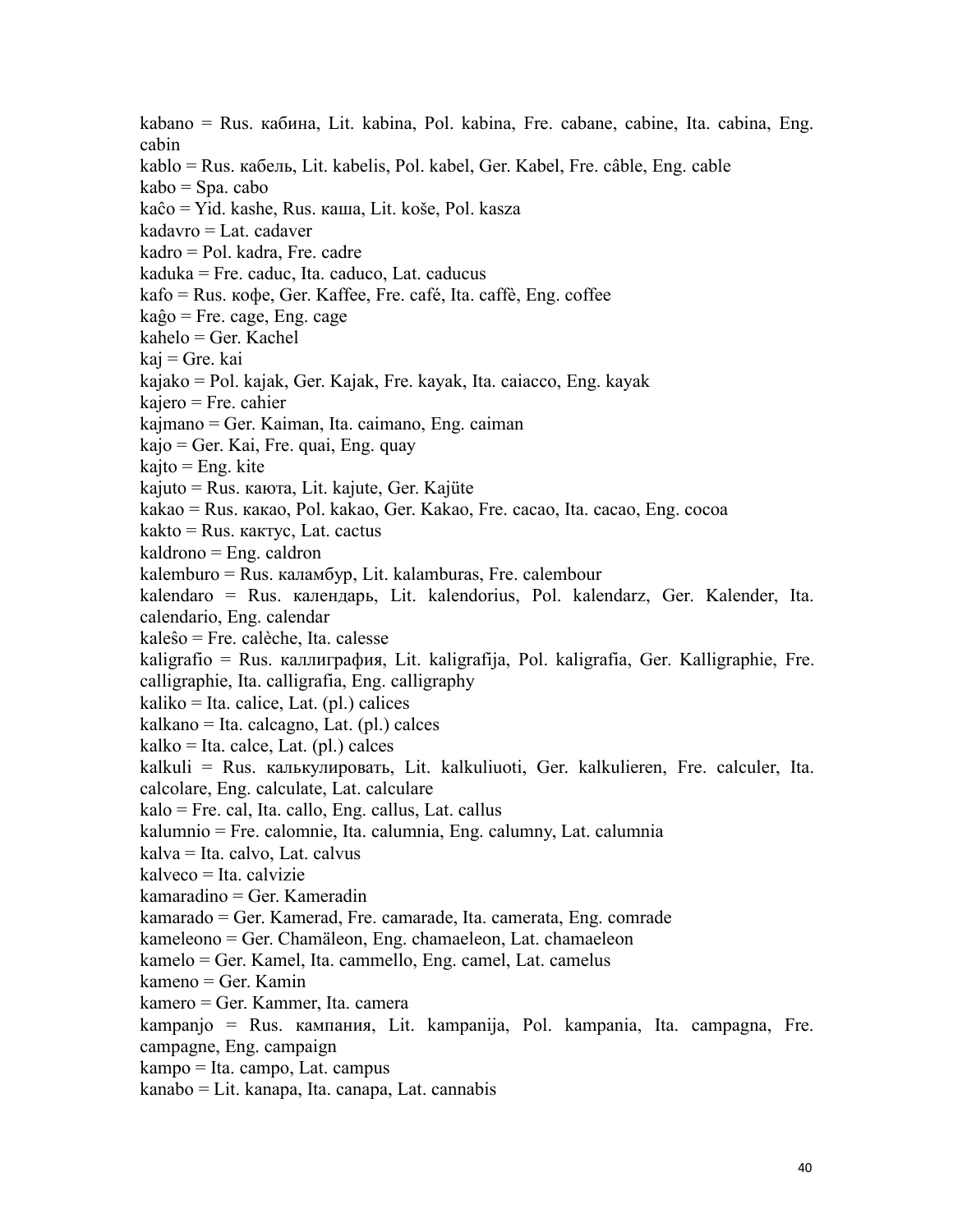kanalo = Rus. канaл, Lit. kanalas, Pol. kanal, Ger. Kanal, Ita. canale, Fre. canal, Eng. canal, Lat. canalis

kanapo = Fre. canapé

kancelario = Rus. канцeляpия, Lit. kanceliarija, Pol. kancelaria

kandelo = Ita. candela, Eng. candle, Lat. candela

kandidato = Rus. кандидaт, Lit. kandidatas, Pol. kandydat, Ger. Kandidat, Fre. candidat,

Ita. candidato, Eng. candidate, Lat. candidatus

kankro = Lat. cancer

kano = Fre. canne, Ita. canna, Eng. cane, Lat. canna

kanono = Ita. canone, Lat. canon

kanono = Ger. Kanone, Fre. canon, Ita. cannone, Eng. cannon

kanoto = Fre. canot, Ita. canotto

kanto = Ita. canto, Lat. cantus

kapabla = Fre. capable, Eng. capable, Lat. capabilis

kapelano = Ger. Kaplan, Ita. cappellano

kapelo = Ger. Kapelle, Ita. cappella

kaperi = Ger. kapern

kapitalo = Rus. кaпитaл, Lit. kapitalas, Pol. kapital, Ger. Kapital, Fre. capital, Ita. capitale, Eng. capital

kapitano = Rus. кaпитaн, Lit. kapitonas, Pol. kapitan, Ger. Kapitän, Fre. capitaine, Ita. capitano, Eng. captain, Lat. capitaneus

kapitulaco = Rus. кaпитyляция, Lit. kapituliacija, Ger. Kapitulation, Fre. capitulation, Ita. capitolazione, Eng. capitulation

 $kapo = Yid. kop, Lat. caput$ 

kapreolo = Ita. capreolo, Lat. capreolus

kaprico = Rus. кaпpиз, Lit. kaprizas, Pol. kaprys, Ger. Kaprice, Fre. caprice, Ita. capriccio, Eng. caprice

kapro = Ita. capra, Lat. capra

 $k$ apti = Lat. captare

kara = Ita. caro, Lat. carus

karabeno = Rus. кapaбин, Lit. karabinas, Ger. Karabiner, Fre. carabine, Eng. carbine

karakterizi = Ger. characterisieren, Fre. caractériser, Eng. characterise

karaktero = Lit. charakteris, Ger. Character, Fre. caractère, Eng. character

karavano = Rus. каpaвaн, Lit. karavanas, Pol. karawan, Ger. Karawane, Ita. carovana, Eng. caravan

karbo = Ita. carbone, Lat. carbo

kardelo = Ita. cardellino, Lat. carduelis

kardiologio = Rus. кapдиoлoгия, Lit. kardiologija, Pol. kardiologia, Ger. Kardiologie, Fre. cardiologie, Ita. cardiologia, Eng. cardiology

kardo = Ita. cardo, Lat. carduus

 $karesi = Fre. \n *caresser*, Eng. \n *caress*$ 

kariero = Rus. каpьera, Lit. karjera, Pol. kariera, Ger. Karrier, Fre. carrière, Ita. carriera, Eng. career

karikaturo = Rus. каpикaтypa, Lit. karikatura, Pol. karykatura, Ger. Karikatur, Fre. caricature, Ita. caricatura, Eng. caricature

kariofilo = Lat. caryophyllum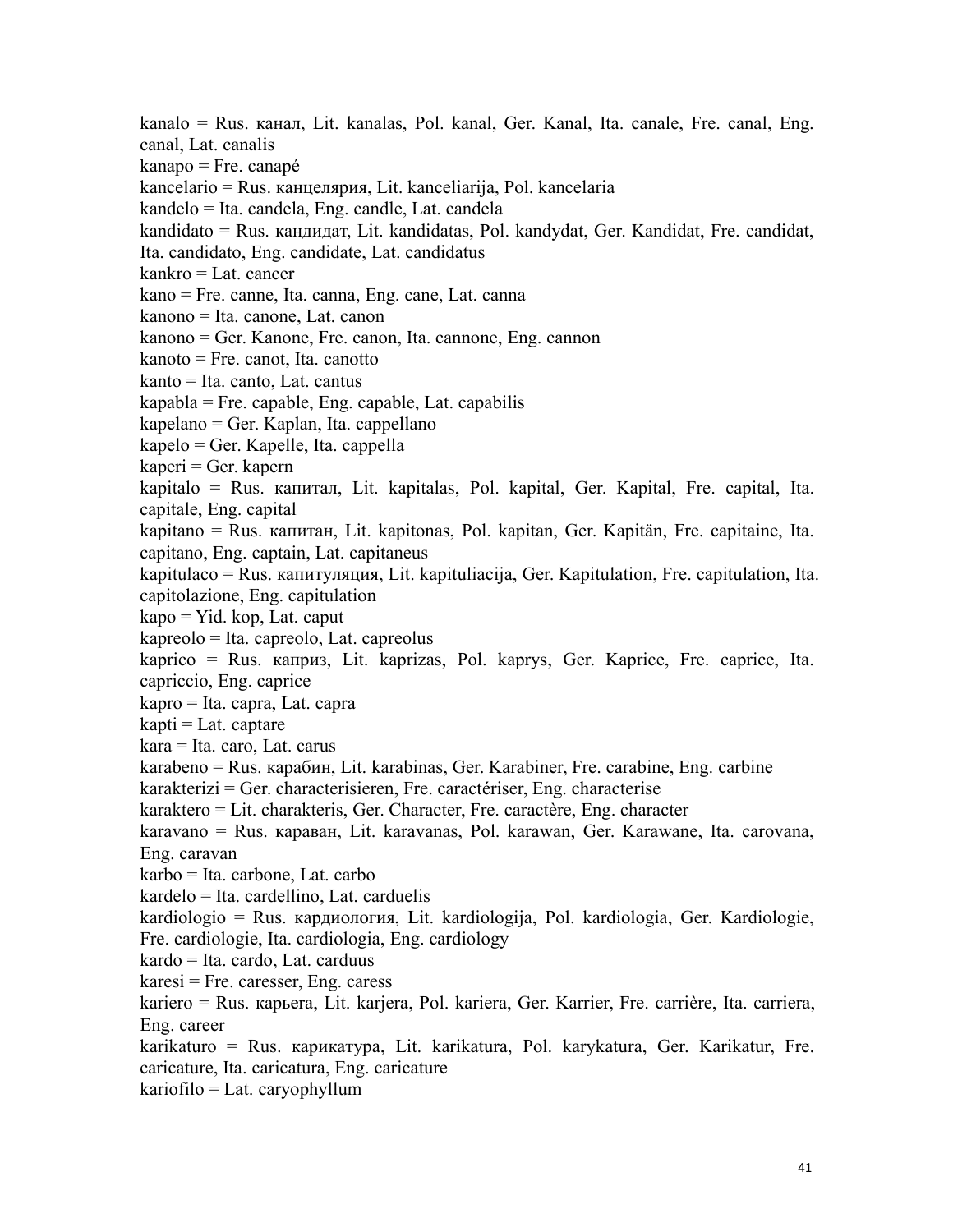karito = Ita. carità karnavalo = Rus. каpнaвaл, Lit. karnavalas, Pol. karnawal, Ger. Karneval, Fre. carnaval, Ita. carnevale, Eng. carnival karno = Ita. carne, Lat. (pl.) carnes karoo = Ger. Karo, Fre. carreau karoto = Ger. Karotte, Fre. carotte, Ita. karota, Eng. carrot karpeno = Ita. carpine, Lat. carpinus karpo = Rus. кapп, Lit. karpis, Pol. karp, Ger. Karpfen, Fre. carpe, Ita. carpione, Eng. carp  $k$ artavi = Rus. картавить kartilago = Lat. cartilago karto = Yid. kort, Rus. каpтa, Lit. korta, Pol. karta, Ger. Karte, Fre. carte, Ita. carta, Eng. card kartoĉo = Ita. cartoccio kartografo = Rus. каpтoгpaф, Lit. kartografas, Ger. Kartograph, Fre. cartographe, Ita. cartografo, Eng. cartographer kartono = Rus. каpтoн, Lit. kartonas, Ger. Karton, Fre. carton, Ita. cartone kartuŝo = Fre. cartouche karuselo = Rus. каpyceль, Lit. karusele, Fre. carousel  $kaserolo = Fre. casserole, Ita. casseruola$ kasko = Rus. каcка, Fre. casque, Ita. casco kaso = Rus. кacca, Lit. kasa, Pol. kasa, Ger. Kasse, Fre. caisse, Ita. cassa kastelo = Ger. Kastell, Ita. castello, Eng. castle, Lat. castellum  $k$ asto = Rus.  $k$ ac $\tau$ , Fre. caste, Eng. caste kastoro = Fre. castor, Ita. castoro, Lat. castor  $kastri = Rus.$  кастрировать, Fre. castrer, Eng. castrate kaŝi = Fre. cacher kaŝtano = Yid. kest, Rus. кaштaн, Lit. kaštonas, Pol. kasztan, Ger. Kastanie, Ita. castagna, Lat. castanea katalogo = Rus. кaтaлoг, Lit. katalogas, Ger. Katalog, Fre. catalogue, Ita. catalogo, Eng. catalog katarakto = Fre. cataracte, Eng. cataract, Lat. cataracta kataro = Rus. кaтap, Lit. kataras, Pol. katar, Ger. Katarrh, Fre. catarrhe, Eng. catarrh katastrofo = Rus. кaтacтpoфa, Lit. katastrofa, Ger. Katastrophe, Fre. catastrophe, Ita. catastrofa, Eng. catastrophe katedralo = Ger. Kathedral, Fre. cathédrale, Ita. cattedrale, Eng. cathedral katedro = Lit. katedra, Pol. katedra, Ger. Katheder, Ita. cattedra kategorio = Rus. катeгopия, Lit. kategorija, Pol. kategoria, Ger. Kategorie, Fre. catégorie, Ita. categoria, Eng. category kateno = Lat. catena kato = Rus. кoт, Lit. kate, Pol. kot, Eng. cat katolika = Rus. кaтoличecкий, Lit. katališkas, Pol. katolicki, Ger. katholisch, Fre. catholique, Ita. cattolico, Eng. catholic kaŭĉuko = Rus. кayчyк, Lit. kaučiukas, Ger. Kautschuk kaŭri = Ger. kauern kaŭzo = Eng. cause, Lat. causa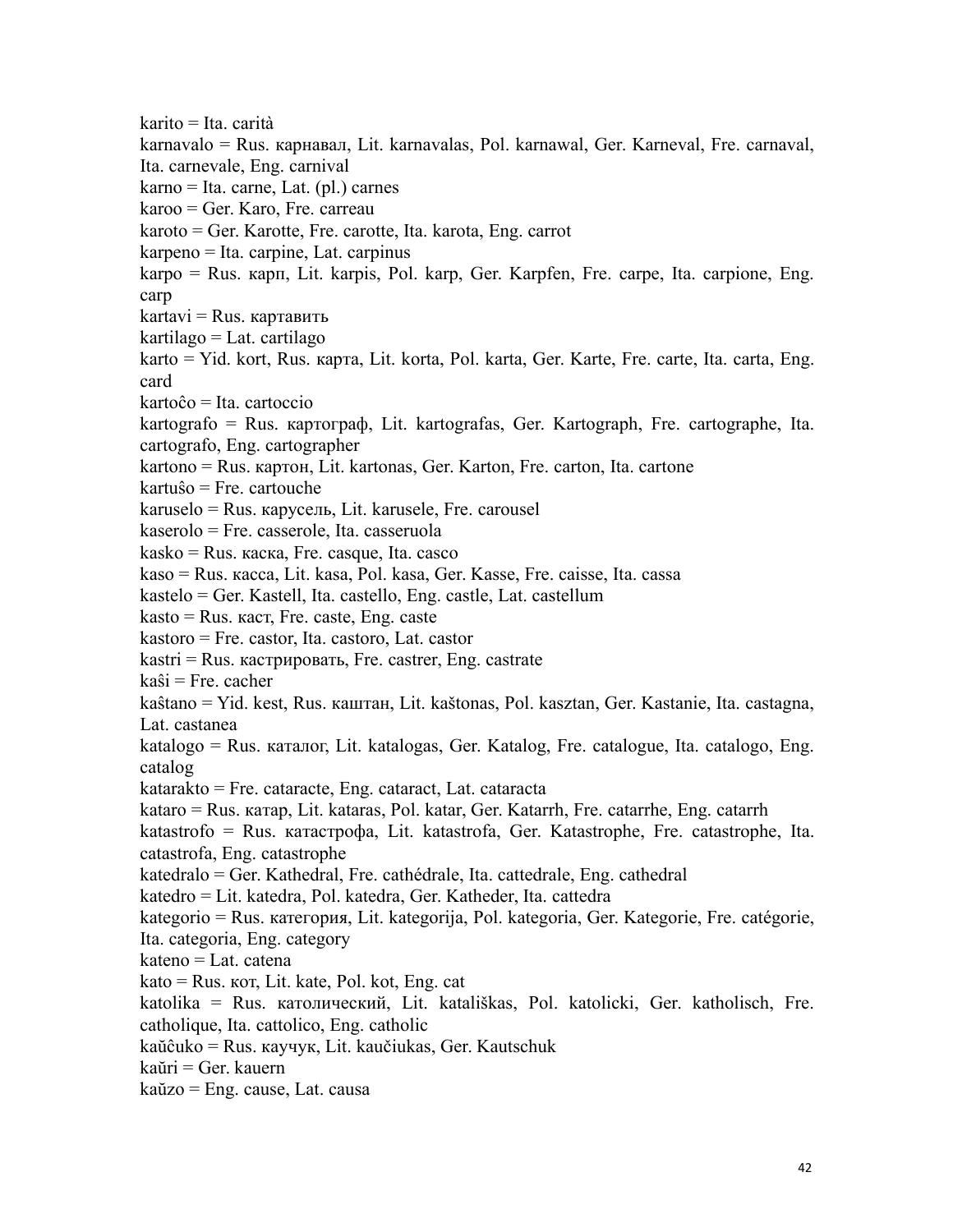kava = Ita. cavo, Lat. cavus kavalerio = Rus. кaвалерия, Lit. kavalerija, Pol. kawaleria, Ger. Kavallerie, Fre. cavalerie, Ita. cavalleria, Eng. cavalry kavaliro = Rus. кавалер, Lit. kavalierius, Ger. Kavalier, Fre. cavalier, Ita. cavaliere, Eng. cavalier kaverno = Rus. кaвернa, Lit. kaverna, Ger. Kaverne, Fre. caverne, Ita. caverna, Eng. cavern, Lat. caverna  $kazeo = Lat.$  caseus kazerno = Ger. Kaserne, Fre. caserne ke = Fre. que, Ita. che keglo = Rus. кeгля, Ger. Kegel kejlo = Ger. Keil kelka = Fre. quelque, Ita. qualche  $keltfoje = Fre.$  quelque fois kelnero = Yid. kelner, Rus. кельнeр, Lit. kelneris, Pol. kelner, Ger. Kellner kelo = Yid. keler, Ger. Keller keno = Ger. Kien kepo = Fre. képi kerno = Yid. kerndl, Ger. Kern, Eng. kernel kero = Ger. Coeur, Fre. coeur, Ita. cuore kesto = Yid. kestl, Ger. Kasten  $kial = Lat.$  quare kiam = Lat. quam  $kie = Rus$ . где kilo = Rus. киль, Lit. kilis, Ger. Kiel, Eng. keel kilogramo = Rus. килогpaмм, Lit. kilogramas, Ger. Kilogramm, Fre. kilogramme, Ita. chilogramma, Eng. kilogram kilometro = Rus. километр, Lit. kilometras, Pol. kilometr, Ger. Kilometer, Fre. kilomètre, Ita. chilometro, Eng. kilometre kino = Rus. кино, Lit. kinas, Pol. kino, Ger. Kino kiom = Fre. quant, Ita. quanto, Lat. quantum kiosko = Rus. киоcк, Lit. kioskas, Ger. Kiosk kiraso = Fre. cuirasse  $kirli = Ger.$  quirlen kirurgo = Lit. chirurgas, Ger. Chirurg, Ita. chirurgo kisi = Yid. kushn, Ger. küssen, Eng. kiss kiso = Yid. kush, Ger. Kuss, Eng. kiss kiu = Rus. ктo, Lit. kas, Pol. kto, Fre. qui, Ita. chi, Eng. who, Lat. quis klaĉi = Ger. klatschen klaki = Fre. claquer klapo = Rus. клaпaн, Ger. Klappe, Fre. clapet, Eng. clap klara = Yid. klor, Ger.klar, Fre. clair, Eng. clear, Lat. clarus klariono = Eng. clarion klarneto = Rus. клapнeт, Lit. klarnetas, Pol. klarnet, Ger. Klarinette, Fre. clarinette, Ita. clarinetto klaso = Yid. klas, Rus. класс, Lit. klase, Pol. klasa, Ger. Klasse, Fre. classe, Ita. classe,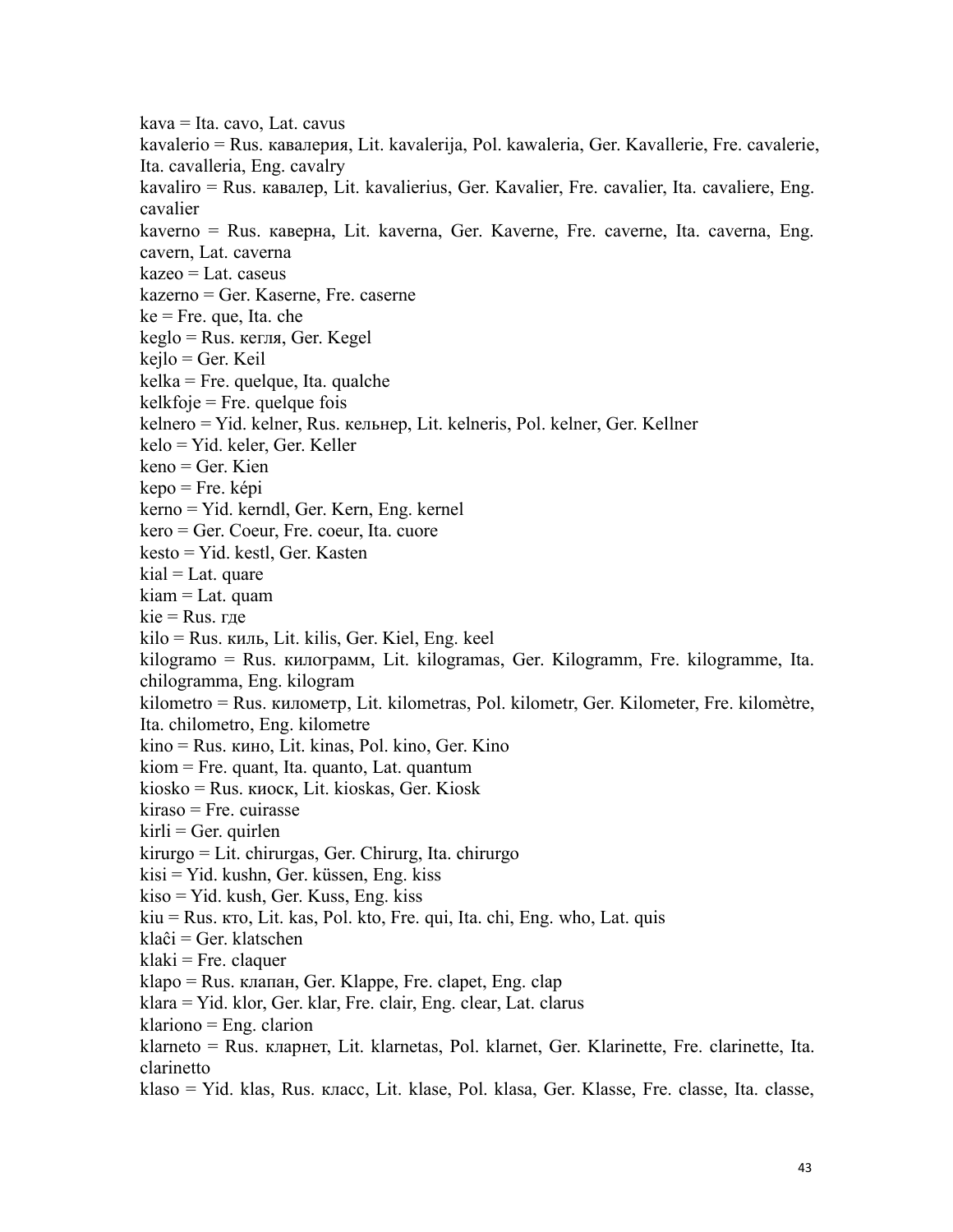Eng. class, Lat. classis klaŭno = Rus. клoyн, Lit. klounas, Eng. clown klaŭzo = Fre. clause, Eng. clause klera = Fre. éclairé kliento = Rus. клиент, Lit. klientas, Pol. klient, Ger. Klient, Fre. client, Ita. cliente, Eng. client, Lat. (pl.) clientes kliko = Rus. кликa, Lit. klika, Fre. clique klimato = Rus. климaт, Lit. klimatas, Fre. climat, Eng. climate  $klingo = Ger.$  Klinge klini = Rus. клoнить, Fre. incliner, Ita. inclinare, Eng. incline, Lat. clinare kliniko = Rus. клиникa, Lit. klinika, Ger. Klinik, Fre. clinique, Ita. clinica, Eng. clinic kloako = Ger. Kloake, Fre. cloaque, Ita. cloaca, Lat. cloaca klopodo = Pol. klopot kloro = Lit. chloras, Ger. Chlor, Fre. chlore, Ita. cloro kloŝo = Fre. cloche klubo = Yid. klub, Rus. клyб, Lit. klubas, Ger. Klub, Fre. club, Ita. club, Eng. club kluzo = Fre. écluse knabo = Ger. Knabe knari = Ger. knarren knedi = Ger. kneten, Eng. knead koakso = Rus. кoкс, Lit. koksas, Ger. Koks, Eng. cokes kodo = Fre. code, Eng. code kofro = Ger. Koffer kojno = Fre. coin, Ita. cuneo, Lat. cuneus kokcinelo = Fre. coccinelle, Ita. coccinella kokino [calque of Lat. gallina] kokluŝo = Fre. coqueluche koko = Pol. kogut, Fre. coq, Eng. cock kokono = Rus. кoкoн, Lit. kokonas, Eng. cocoon kokoso = Rus. кoкoс, Lit. kokosas, Ger. Kokos  $kokso = Lat. \cos a$  $k$ olbaso = Rus. колбаса, Pol. kiełbasa kolego = Rus. коллега,Lit. kolega, Pol. kolega, Ger. Kollege, Fre. collègue, Ita. collega, Eng. colleague, Lat. collega kolekti = Fre. collecter, Eng. collect kolektiva = Rus. коллективный, Lit. kolektyvus, Ger. kollektiv, Fre. collectif, Eng. collective kolero = Fre. colère, Ita. collera kolimbo = Lat. columbus kolo = Fre. col, Ita. collo, Lat. collum kolombo = Fre. colombe, Ita. colombo, Lat. columba kolonelo = Fre. colonel, Ita. colonello, Eng. colonel kolonio = Rus. кoлония, Lit. kolonija, Pol. kolonia, Ger. Kolonie, Fre. colonie, Ita. colonia, Eng. colony, Lat. colonia kolono = Yid. kolone, Lit. kolona, Fre. colonne, Ita. colonna koloro = Yid. kolir, Pol. kolor, Fre. couleur, Ita. colore, Eng. color, Lat. color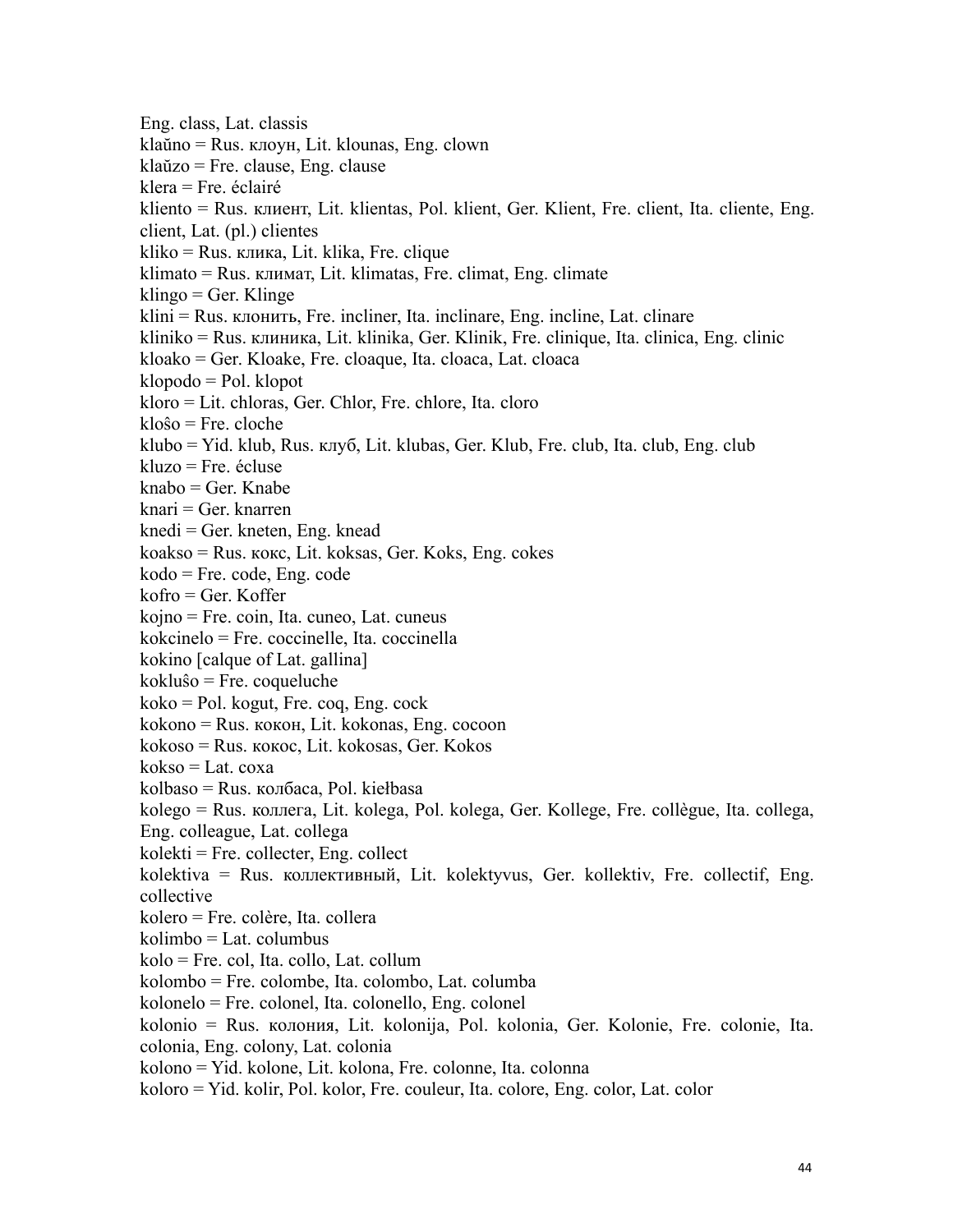koloso = Lat. Colossos  $k$ olporti = Fre. colporter kolubro = Lat. coluber kolzo = Fre. colza, Ita.colza komandanto = Rus. комeндант, Lit. komendantas, Pol. komendant, Ger. Kommandant, Fre. commandant, Ita. comandante komandi = Rus. командовать, Lit. komanduoti, Pol. komenderować, Ger. kommandieren, Fre. commander, Ita. comandare, Eng. command komando = Rus. команда, Lit. komanda, Pol. komenda, Ger. Kommando, Fre. commande, Ita. comando, Eng. command  $kombi = Eng$ . comb kombini = Rus. комбиниpовать, Lit. kombinuoti, Pol. kombinować, Ger. kombinieren, Fre. combiner, Ita. combinare, Eng. combine komedio = Rus. комeдия, Lit. komedija, Pol. komedia, Ger. Komödie, Fre. comédie, Ita. commedia, Eng. comedy, Lat. comoedia komenci = Fre. commencer, Ita. cominciare, Eng. commence komentario = Rus. коммeнтapий, Lit. komentaras, Ger. Kommentar, Fre. commentaire, Ita. commentario, Eng. commentary, Lat. commentarium komerco = Rus. коммepция, Lit. komercija, Fre. commerce, Ita. commercio, Eng. commerce, Lat. commercium kometo = Rus. кометa, Lit. kometa, Ger. Komet, Fre. comète, Ita. cometa, Eng. comet, Lat. cometa komforto = Rus. комфopт, Lit. komfortas, Ger. Komfort, Eng. comfort komisio = Rus. комиccия, Lit. komisija, Pol. komisja, Ger. Kommission, Fre. commission, Ita. commissione, Eng. commission komitato = Yid. komitet, Rus. комитeт, Lit. komitetas, Pol. komitet, Ger. Komität, Fre. comité, Ita. comitato, Eng. committee komizo = Ger. Kommis, Fre. commis komo = Ger. Komma, Eng. comma komodo = Rus. комoд, Lit. komoda, Ger. Kommode, Fre. commode, Eng. commode kompakta = Rus. компaктный, Lit. kompaktinis, Ger. kompakt, Fre. compact, Eng. compact kompanio = Rus. компaния, Lit. kompanija, Pol. kompania, Ger. Kompanie, Fre. compagnie, Ita. compagnia, Eng. company kompano = Rus. компaньoн, Lit. kompanionas, Ger. Kumpan, Fre. compagnon, Ita. compagno kompari = Fre. comparer, Ita. comparare, Eng. compare, Lat. comparare kompaso = Rus. компac, Lit. kompasas, Pol. kompas, Ger. Kompass, Fre. compas, Eng. compass kompati = Ita. compatire, Lat. compati kompensi = Rus. компeнcиpoвaть, Lit. kompensuoti, Ger. kompensierenn, Fre. compenser, Ita. compensare, Eng. compensate, Lat. compensare kompetenta = Rus. компeтeнтный, Lit. kompetentingas, Pol. kompetentny, Ger. kompetent, Fre. compétent, Ita. competente, Eng. competent, Lat. competens komplekso = Rus. комплeкc, Lit. kompleksas, Ger. Komplex, Fre. complexe, Eng. complex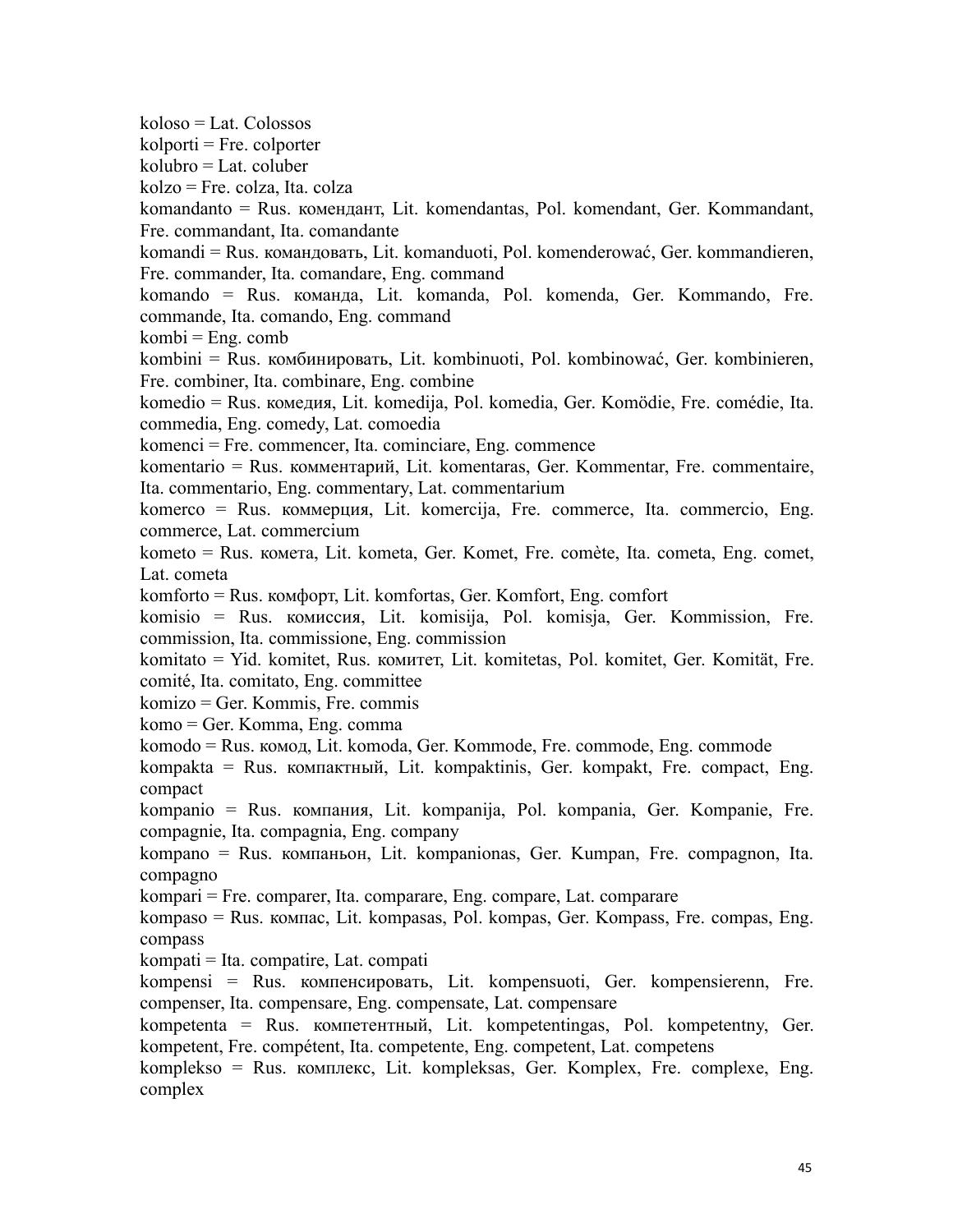kompleta = Pol. kompletny, Ger. komplett, Fre. complet, Ita. completo, Eng. complete, Lat. completus

komplezo = Fre. complaisance

kompliki = Lit. komplikuoti, Fre. compliquer, Ita. complicare, Eng. complicate, Lat. complicare

komplimento = Rus. комплимeнт, Lit. komplimentas, Ger. Kompliment, Fre. compliment, Ita. complimento, Eng. compliment

komponi = Rus. компoнoвaть, Lit. komponuoti, Pol. komponować, Ger. komponieren, Lat. componere

kompoto = Rus. компoт, Lit. kompotas, Pol. kompot, Ger. Kompott, Fre. compote kompreni = Fre. comprendre, Lat. comprendere

kompromiso = Lit. kompromisas, Ger. Kompromiss, Fre. compromis, Ita. compromesso, Eng. compromise, Lat. compromissum

komputi = Ita. computare, Eng. compute, Lat. computare

komuna = Fre. commun, Ita. comune, Eng. common, Lat. communis

komuniki = Fre. communiquer, Ita. comunicare, Eng. communicate, Lat. communicare

komunisto = Rus. коммyниcт, Lit. komunistas, Pol. komunista, Ger. Kommunist, Ita. comunista, Fre. communiste, Eng. communist

komuti = Ita. commutare, Eng. commute

koncentri = Rus. концeнтpировать, Lit. koncentruoti, Fre. concentrer, Ita. concentrare, Eng. concentrate

koncepto = Fre. concept, Eng. concept, Lat. conceptus

koncerni = Fre. concerner, Ita. concernere, Eng. concern

koncerto = Rus. концepт, Lit. koncertas, Pol. koncert, Fre. concert, Ita. concerto, Eng. concert

konciza = Fre. concis, Ita. conciso, Eng. concise, Lat. concisus

kondamni = Fre. condamner

kondensi = Lit. kondensuoti, Ger. kondensieren, Fre. condenser, Ita. condensare, Eng. condense

kondiĉo = Fre. condition, Ita. condizione, Eng. condition, Lat. conditio

konduki = Lat. conducere

konduktoro = Rus. кондyктop, Lit. konduktorijus, Pol. konduktor, Ger. Kondukteur, Fre. conducteur, Eng. conductor

konduto = Fre. conduit, Ita. condotta

 $konekti = Eng.$  connect

konferenco = Rus. конфepeнция, Lit. konferencija, Pol. konferencja, Fre. conférence, Eng. conference

konfeso = Ger. Konfession, Fre. confession, Ita. confessione, Eng. confession

konfidi = Ita. confidare, Eng. confide

konfirmi = Fre. confirmer, Ita. confermare, Eng. confirm

konfiski = Rus. конфиcковать, Lit. konfiskuoti, Pol. konfiskować, Fre. confisquer, Ita. condiscare, Eng. confiscate, Lat. confiscare

konflikto = Rus. конфликт, Lit. konfliktas, Pol. konflikt, Ger. Konflikt, Eng. conflict, Lat. conflictus

konforma = Fre. conforme, Ita. conforme

kongreso = Rus. конгpecc, Lit. kongresas, Ger. Kongress, Fre. congrès, Ita. congresso,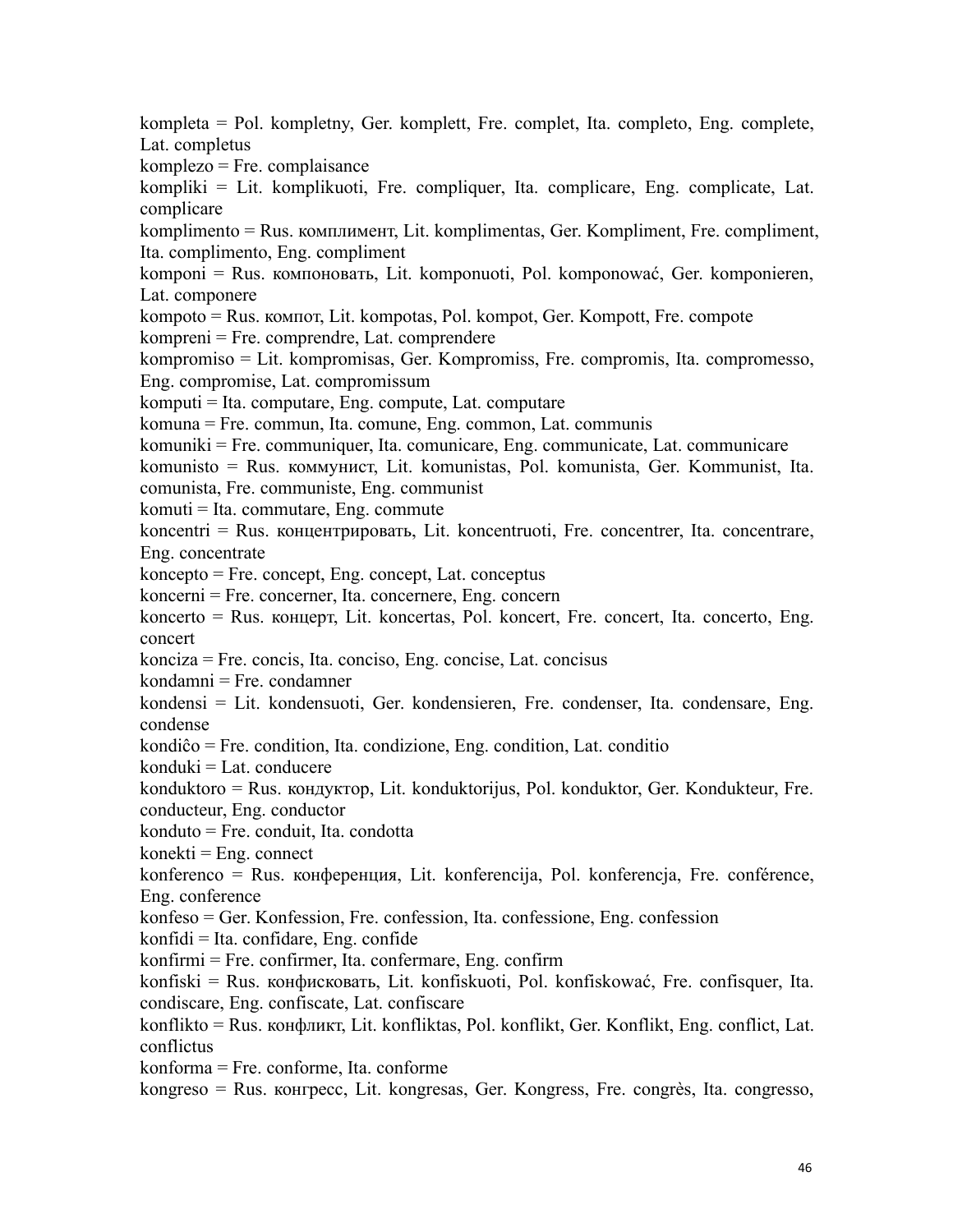Eng. congress, Lat. congessus kongrui = Lat. congruere koni = Yid. kenen, Ger. kennen, Fre. connaître, Ita. conoscere, Eng. know konjako = Rus. коньяк, Lit. konjakas, Pol. koniak, Ger. Kognak, Fre. cognac, Ita. cognac konkeri = Fre. conquérir, Eng. conquer konkreta = Rus. конкpeтный, Lit. konkretus, Ger. konkret, Fre. concret, Ita. concreto, Eng. concrete konkurenco = Rus. конкypeнция, Lit. konkurencija, Fre. concurrence, Eng. concurrence  $konkurso = Rus$ .  $konkrype$ , Lit. konkursas, Pol. konkurs, Fre. concours, Ita. concorso, Eng. concourse konscia = Fre. conscient, Eng. conscient, Lat. consciens konscienco = Fre. conscience, Eng. conscience, Lat. conscientia konsekvenco = Fre. conséquence, Eng. consequence konsenti = Fre. consentir, Ita. consentire, Eng. consent, Lat. consentire konservatorio = Rus. конcepвaтopия, Lit. konservatorija, Ger. Konservatorium, Fre. conservatoire, Ita. conservatorio, Eng. conservatory konsideri = Fre. considérer, Ita. considerare, Eng. consider, Lat. considerare konsili = Fre. conseiller, Ita. consigliare, Eng. counsel, Lat. consiliari konsisti = Fre. consister, Ita. consistare, Eng. consist, Lat. consistare konsoli = Fre. consoler, Ita. consolare, Eng. console, Lat. consolari konspiri = Rus. конcпиpиpoвaть, Lit. konspiruoti, Ger. konspirieren, Fre. conspirer, Eng. conspire, Lat. conspirare konstanta = Fre. constant, Eng. constant, Lat. (pl.) constantes konstati = Ger. konstatieren, Fre. constater konstitucio = Rus. конcтитyция, Lit. konstitucija, Pol. konstytucja, Ger. Konstitution, Fre. constitution, Eng. constitution, Lat. constitutio konstrui = Rus. конcтpyиpoвaть, Lit. konstruoti, Pol. konstruować, Ger. konstruieren, Fre. construer, Lat. construere  $konstruita = Fre.$  construit konsulo = Rus. конcyл, Lit. konsulas, Pol. konsul, Ger. Konsul, Fre. consul, Ita. console, Eng. consul, Lat. consul konsulti = Rus. конcyльтиpoвaть, Lit. konsultuoti, Ger. konsultieren, Fre. consulter, Ita. consultare, Eng. consult, Lat. consultare konsumi = Ger. konsumieren, Fre. consumer, Ita. consumare, Eng. consume, Lat. consumere kontakto = Rus. контaкт, Lit. kontaktas, Pol. kontakt, Ger. Kontakt, Fre. contact, Eng. contact, Lat. contactus kontenta = Fre. content, Ita. contento kontinento = Rus. континeнт, Lit. kontinentas, Pol. kontynent, Ger. Kontinent, Fre. continent, Ita. continente, Eng. continent, Lat. (pl.) continentes kontinua = Fre. continu, Ita. continuo, Eng. continuous, Lat. continuus konto = Ita. conto kontoristo = Ger. Kontorist kontoro = Rus. контopa,Lit. kontora, Ger. Kontor kontrakto = Yid. kontrakt, Rus. контракт, Lit. kontraktas, Pol. kontrakt, Ger. Kontrakt, Eng. contract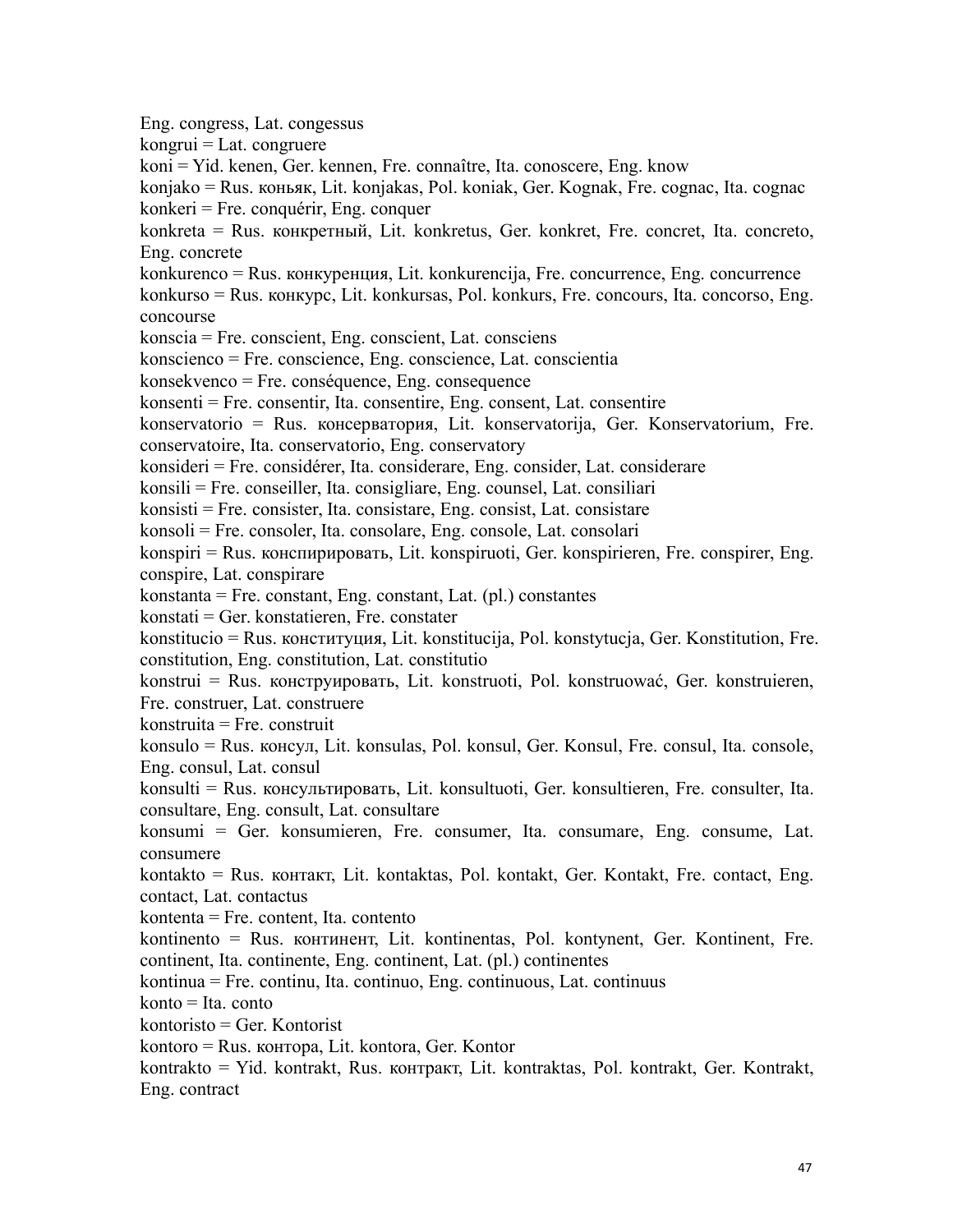kontrasto = Rus. контpacт, Lit. kontrastas, Ger. Kontrast, Ita. contrasto, Eng. contrast kontraŭ = Ger. kontra, Fre. contre, Ita. contro, Lat. contra kontribui = Fre. contribuer, Ita. contribuire, Eng. contribute, Lat. contribuere kontroli = Rus. кoнтpoлиpoвaть, Lit. kontroliuoti, Pol. kontrolować, Ger. kontrollieren, Fre. contrôler, Ita. controllare, Eng. control kontrolo = Yid. kontrol, Rus. кoнтpoль, Lit. kontrole, Pol. kontrola, Ger. Kontroll, Fre. contrôle, Ita. controllo, Eng. control konturo = Rus. контyp, Lit. konturas, Pol. kontur, Ger. Kontur, Fre. contour konuso = Lat. conus konvencio = Rus. конвeнция, Ger. Konvention, Fre. convention, Ita. convenzione, Eng. convention, Lat. conventio konveni = Fre. convenir, Ita. convenire, Lat. convenire konvinki = Fre. convaincre konvojo = Rus. конвoй, Lit. konvojus, Pol. konwój, Ger. Konvoi, Fre. convoi, Ita. convoglio, Eng. convoy kooperativo = Rus. коoпepaтив, Lit. kooperatyvas, Pol. kooperatywa, Ita. cooperativa, Fre. coopérative, Eng. cooperative kopii = Rus. копиpoвaть, Lit. kopijuoti, Pol. kopiować, Ger. kopieren, Fre. copier, Ita. copiare, Eng. copy korbato = Fre. battement du coeur, Ita. battito del cuore korbo = Yid. korb, Ger. Korb, Fre. corbeille, Lat. corbis kordo = Fre. corde, Ita. corda, Eng. cord, Lat. chorda korekta = Yid. korekt, Rus. коppeктный, Lit. korektiškas, Ger. korrekt, Fre. correct, Eng. correct, Lat. correctus koreografio = Lit. choreografija, Ger. Choreographie, Fre. choréographie, Ita. coreografia, Eng. choreography korespondanto = Yid. korespondent, Rus. коppecпoндeнт, Lit. korespondentas, Pol. korespondent, Ger. Korrespondent, Fre. correspondant, Eng. correspondent korespondi = Ger. korrespondieren, Fre. corresponder, Eng. correspond koridoro = Rus. коpидop, Lit. koridorius, Pol. korytarz, Ger. Korridor, Fre. corridor, Eng. corridor korniko = Ita. cornacchia, Lat. (pl.) cornices korko = Ger. Kork, Eng. cork kornico = Rus. кapниз, Lit. karnizas, Fre. corniche, Ita. cornice korno = Fre. corne, Ita. corno, Lat. cornu kornuso = Lat. cornus koro = Fre. coeur, Ita. cuore, Lat. cor korpo = Yid. kerper, Ger. Körper, Fre. corps, Ita. corpo, Lat. corpus korporacio = Ger. Korporation, Fre. corporation, Ita. corporazione, Eng. corporation korŝira = Fre. déchirant le coeur korto = Ita. corte, Eng. court kortuŝi = Fre. toucher le coeur korvo = Ita. corvo, Lat. corvus kosma = Yid. kosmish, Rus. коcмичecкый, Lit. kosminis, Pol. kosmiczny, Ger. kosmisch, Fre. cosmique, Ita. cosmico, Eng. cosmic

kosti = Yid. kostn, Pol. kosztować, Ger. kosten, Ita. costare, Eng. cost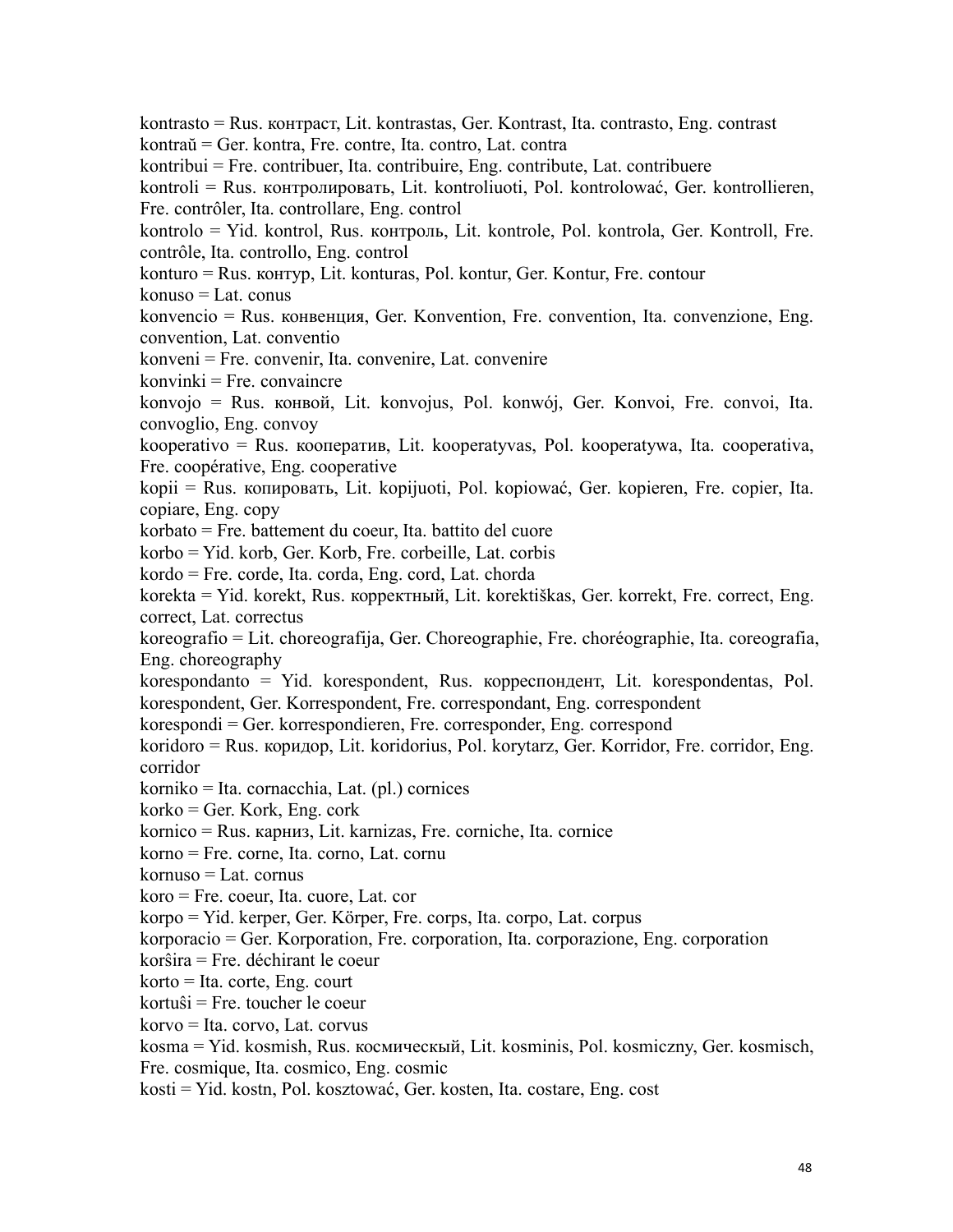kosto = Yid. kostn, Pol. koszt, Ger. Kosten, Ita. costo, Eng. cost kostumo = Rus. костюм, Lit. kostiumas, Pol. kostium, Ger. Kostüm, Fre. costume, Ita. costume, Eng. costume kotleto = Rus. котлeтa, Lit. kotletas, Pol. kotlet, Ger. Kotlett, Fre. côtelette  $koto = Ger$ . Kot  $k$ oturno = Lat. coturnix koverto = Ger. Kuvert kovi = Fre. couver, Ita. covare  $kovri = Fre.$  couvrir, Eng. cover krabo = Yid. krab, Ger. Krabbe, Fre. crabe, Eng. crab krabro = Lat. crabro kraĉi = Fre. cracher krado = Pol. krata krajono = Fre. crayon krakeno = Eng. cracker kraki = Fre. craquer, Eng. crack kramfo = Ger. Krampf, Fre. crampe, Ita. crampo, Eng. cramp kranio = Fre. crâne, Ita. cranio, Lat. cranium krano = Yid. kran, Rus. кpaн, Lit. kranas, Pol. kran kravato = Pol. krawat, Ger. Krawatte, Fre. cravate, Ita. cravatta kredi = Ita. credere, Lat. credere kredito = Rus. кредит, Lit. kreditas, Pol. kredyt, Ger. Kredit, Fre. crédit, Ita. credito, Eng. credit krei = Fre. créer, Ita. creare, Lat. creare kremo = Yid. krem, Rus. крем, Lit. kremas, Pol. krem, Ger. Krem, Fre. crème, Ita. crema, Eng. cream kreno = Ger. Kren kreski = Ita. crescere, Lat. crescere kreso = Ger. Kresse, Eng. cress kresto = Ita. cresta, Eng. crest, Lat. cresta kreto = Yid. krajd, Lit. kreida, Pol. kreda, Ger. Kreide, Lat. creta  $krevi = Fre$ . crever kribrilo = Fre. crible, Lat. cribrum  $krifo = Fre.$  griffe  $krii$  = Fre. crier, Eng. cry kriko = Fre. cric krimo = Fre. crime, Eng. crime, Lat. crimen kriplo = Ger. Krüppel, Eng. cripple kripta = Ger. kryptos krispa = Ita. crespo, Eng. crisp, Lat. crispus kristalo = Rus. криcтaлл, Lit. kristalas, Pol. krysztal, Ger. Kristall, Fre. cristal, Ita. cristallo, Eng. crystal kristano = Lit. krikščionis, Ita. cristiano, Eng. Christian kriterio = Rus. критepий, Lit. kriterijus, Ger. Kriterium, Fre. critère, Ita. criterio, Eng. criterion kritiko = Yid. kritik, Rus. критика, Lit. kritika, Pol. krytyka, Ger. Kritik, Fre. critique, Ita.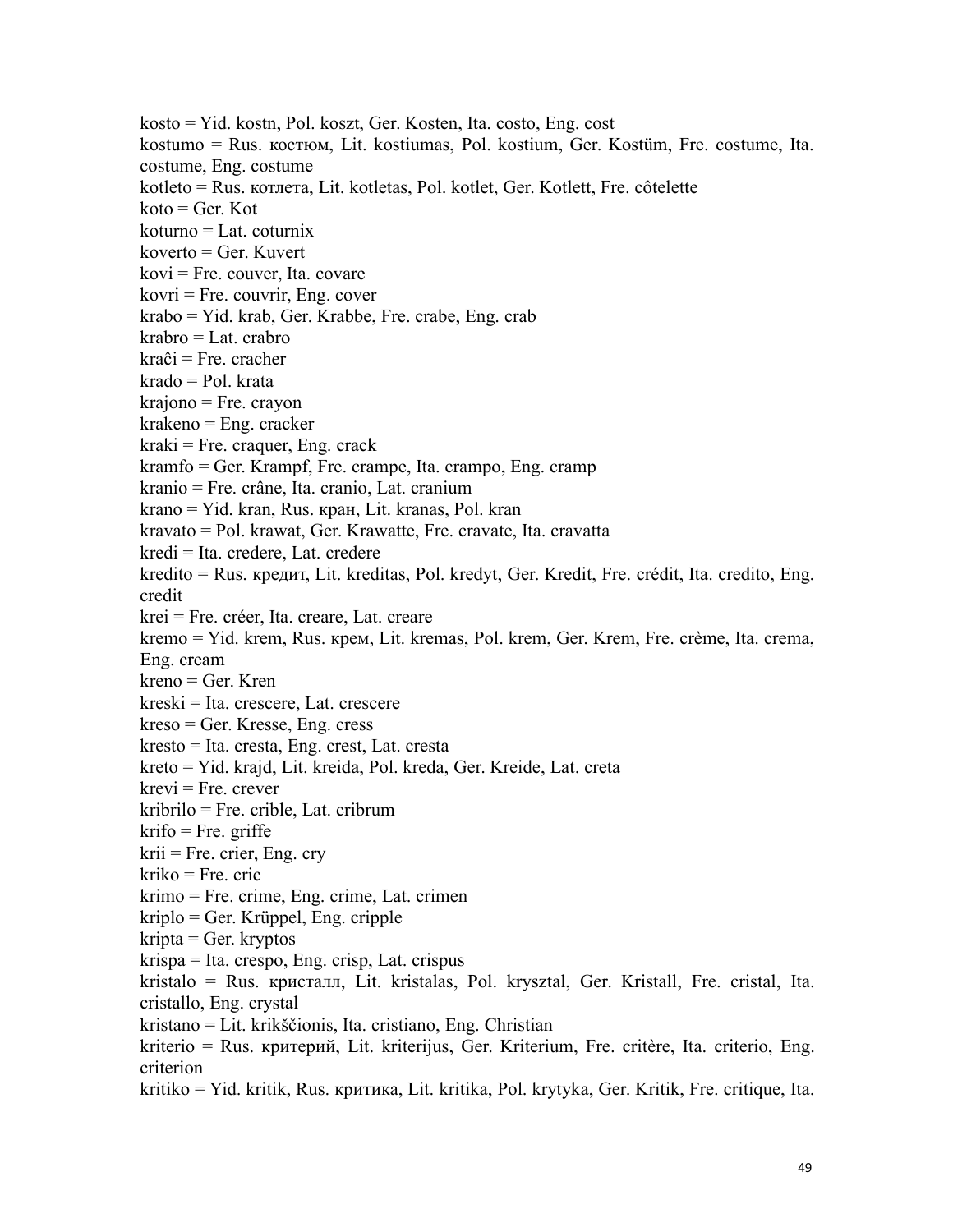critica krizo = Yid. krizis, Rus. кризиc, Lit. krize, Pol. kryzys, Ger. Krisis, Fre. crise, Ita. crisi, Eng. crisis kroĉi = Fre. accrocher krokodilo = Rus. крoкoдил, Lit. krokodilas, Ger. Krokodil, Fre. crocodile, Eng. crocodile, Lat. crocodilus krokuso = Lat. crocus  $krom = Rus.$  кроме kromo = Lit. chromas, Ger. Chrom, Fre. chrome, Ita. cromo, Eng. chromium kroniko = Lit. kronika, Pol. kronika, Ger. Chronik, Fre. chronique, Ita. cronaca, Eng. chronicle, Lat. chronicon krono = Yid. krojn, Ger. Krone, Eng. crown kronologio = Lit. chronologija, Ger. Chronologie, Fre. chronologie, Ita. cronologia, Eng. chronology  $kropo = Eng. crop$ kruco = Yid. krajts, Lit. kryžius, Ger. Kreuz, Fre. croix, Ita. croce, Eng. cross, Lat. (pl.) cruces  $kruĉo = Rus. kyy<sub>XX</sub>ka$ kruda = Ita. crudo, Eng. crude, Lat. crudus kruela = Fre. cruel, Eng. cruel  $krupo = Fre.$  croupe  $kruro = Lat. (pl.)$  crures krusto = Ita. crosta, Eng. crust, Lat. crusta kruta = Rus. крутой kubo = Rus. кyб, Lit. kubas, Fre. cube, Ita. cubo, Eng. cube, Lat. cubus kubuto = Lat. cubitus kudri = Fre. coudre kufo = Ger. Kufe kuglo = Ger. Kugel  $kuiri = Fre. cuire$ kuko = Yid. kuchn, Ger. Kuchen, Eng. cookie kukolo = Lat. cuculus kukumo = Lat. cucumis kukurbo = Lat. cucurbita kulero = Fre. cuiller kulmino = Ita. colmo, Lat. culmen  $kulo = Lat.$  culex kulpo = Ita. colpa, Lat. culpa kulto = Fre. culte, Ita. culto, Eng. cult, Lat. cultus kulturo = Rus. культура, Lit. kultura, Pol. kultura, Ger. Kultur, Fre. culture, Ita. cultura, Eng. culture, Lat. cultura kumino = Fre. cumin, Ita. comino, Lat. cuminus, Eng. cumin kun = Ita. con, Lat. cum kuniklo = Yid. kinigl, Lat. cuniculus kunpremi = Fre. comprimer, Lat. comprimere kunteksto = Yid. kontekst, Fre. contexte, Eng. context, Lat. contextus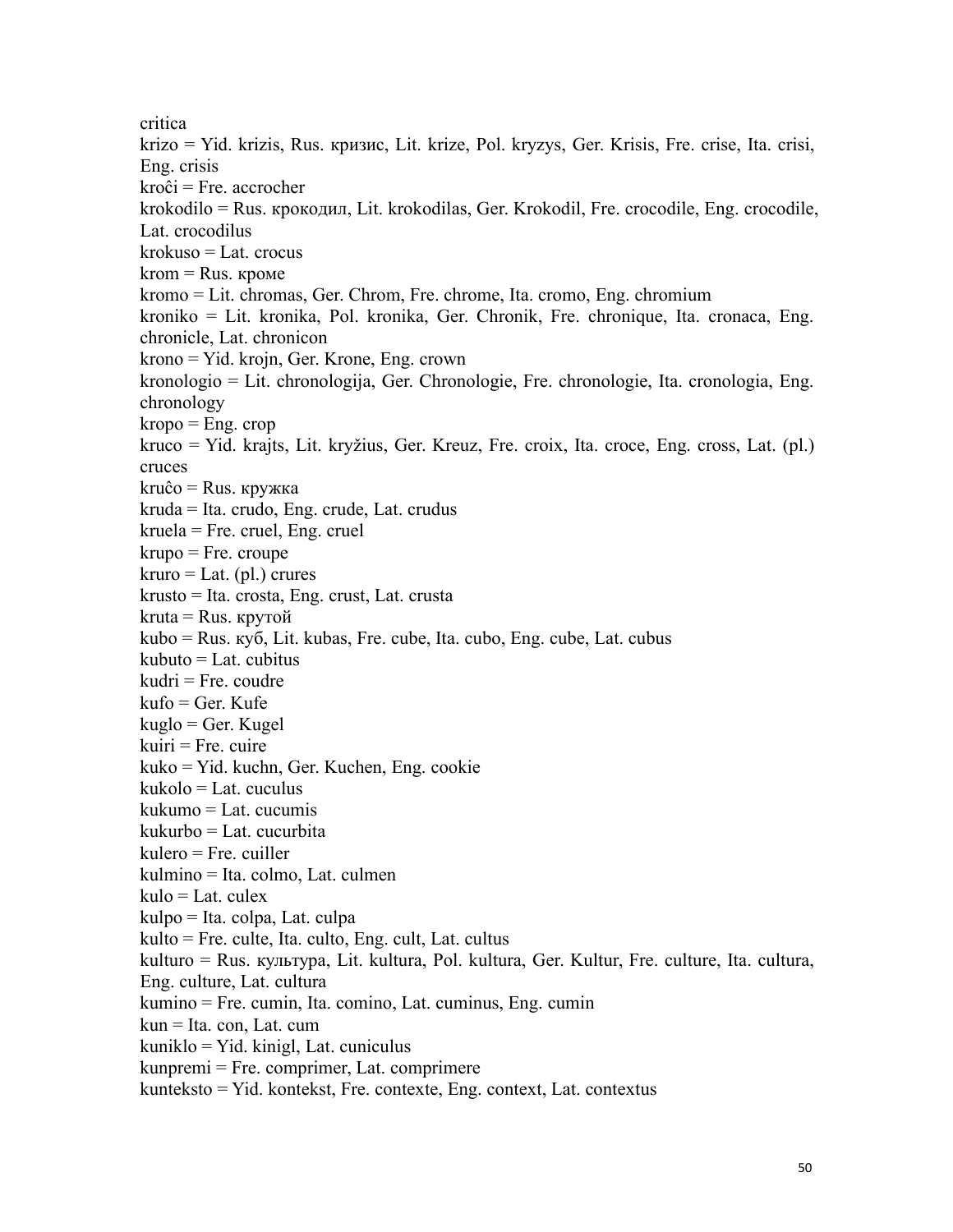kunveno = Lat. conventus kunvoki = Fre. convoquer, Ita. convocare, Eng. convoke, Lat. convocare kupeo = Fre. coupé kupro = Lat. cuprum kuraco = Pol. kuracja kuraĝa = Fre. courageux, Ita. coraggioso, Eng. courageous kuratoro = Ger. Kurator, Fre. curateur, Ita. curatore, Lat. curator kurba = Fre. courbe kurento = Fre. current, Ita. corrente, Eng. current kuri = Fre. courir, Ita. correre, Lat. currere kuriero = Ger. Kurier, Fre. courrier kurioza = Fre. courieux, Ita. curioso, Eng. curious, Lat. curiosus kurso = Rus. кypc, Lit. kursas, Pol. kurs, Ger. Kurs, Fre. cours, Ita. corso, Eng. course kuseno = Yid. kishn, Ger. Kissen, Fre. coussin, Ita. cuscino, Eng. cushion kurteno = Pol. kurtyna, Ita. cortina, Eng. curtain, Lat. cortina  $kui$ si = Fre. coucher kutimo = Fre. coutûme  $kt{u}$ vo = Fre. cuve kuzino = Yid. kuzina, Ger. Kusine, Fre. cousine, Ita. cugina kvadrato = Yid. kvadrat, Rus. квaдpaт, Lit. kvadratas, Pol. kwadrat, Ger. Quadrat, Ita. quadrato kvalifiki = Lit. kvalifikuoti, Pol. kwalifikować, Ita. qualificare kvalito = Ger. Qualität, Fre. qualité, Ita. qualità, Eng. quality, Lat. qualitas kvankam = Lat. quamquam, quanquam kvanto = Ger. Quantität, Fre. quantité, Ita. quantità, Eng. quantity, Lat. quantitas kvara = Ita. quarto, Lat. quartus kvartalo = Rus. квapтaл, Lit. kvartalas, Ger. Quartal, Fre. quartier, Ita. quartiera, Eng. quarter kvazaŭ = Ita. quasi, Lat. quasi kverko = Ita. quercia, Lat. quercus kvieta = Ita. quieto, Eng. quiet, Lat. quietus kvina = Ita. quinto, Lat. quintus L<sub>a</sub>  $la =$  Fre. la. Ita. la labirinto =Rus. лaбиpинт, Lit. labirintas, Pol. labirynt, Ger. Labyrinth, Fre. labyrinthe, Ita. laberinto, Eng. labyrinth, Lat. labyrinthus laboratorio =Rus. лaбopaтopия, Lit. laboratorija, Pol. laboratorium, Ger. Laboratorium, Fre. laboratoire, Ita. laboratorio, Eng. laboratory labori = Lat. laborare laca = Fre. lâche lacerto = Lat. lacerta laĉi = Ita. allacciare lado = Ita. latta lafo = Rus. лавa, Lit. lava, Ger. Lava, Fre. lave, Ita. lava, Eng. lava  $lago = Ita. lago$  $lagro = Ger. Lager$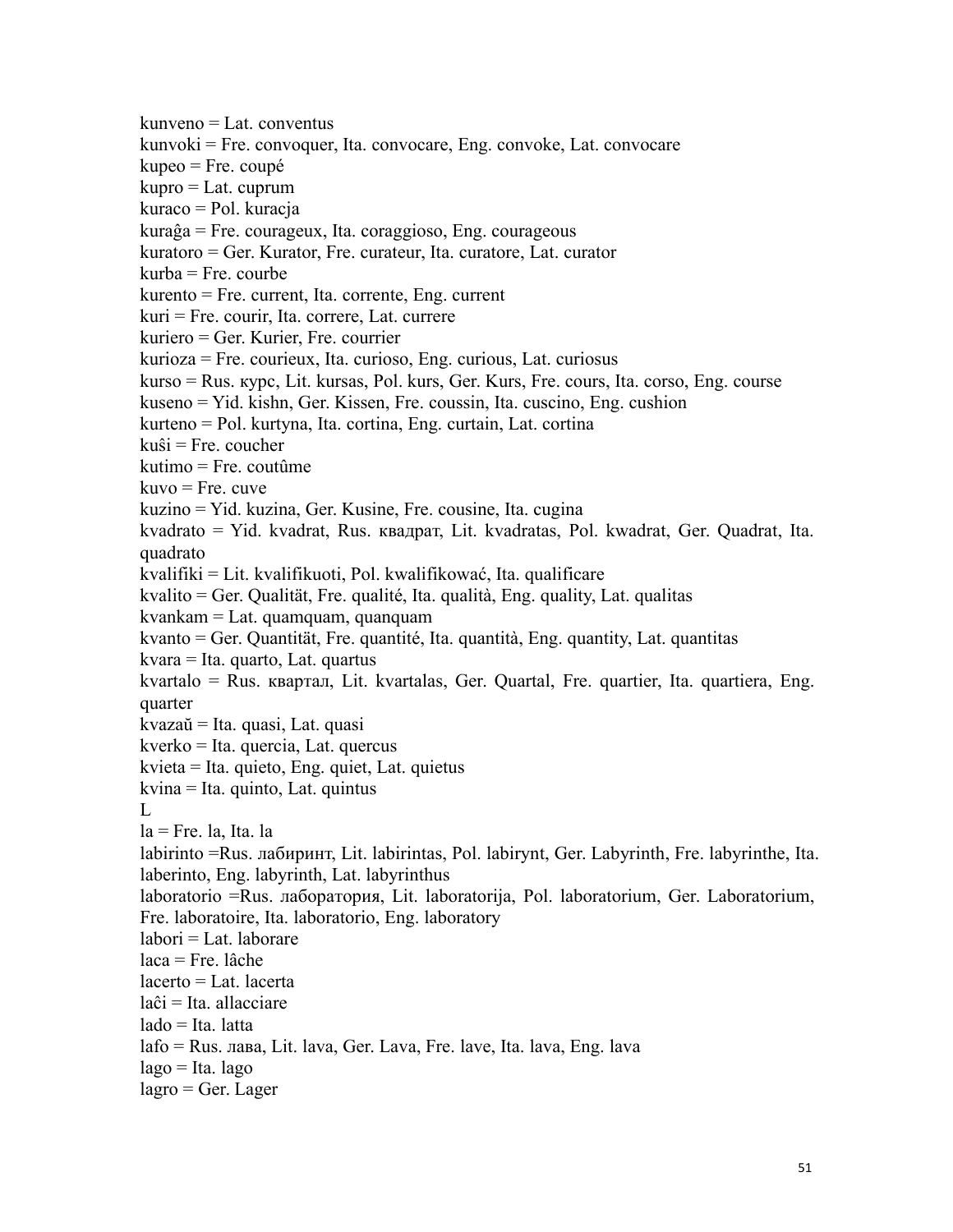laika = Fre. laique, Ita. laico lakeo = Rus. лакeй, Pol. lokaj, Ger. Lakai, Fre. laquais, Ita. lacchè, Eng. lackey lako = Rus. лак,Lit. lakas, Ger. Lack, Fre. laque, Ita. lacca lakso [back-formation from Fre. laxatif, calque of Yid. lojzer mogn]  $lakto = Lat.$  (pl.) lactes laktuko = Lat. lactuca lama = Ger. lahm, Eng. lame lameno = Ita. lamina, Lat. lamina lamenti = Ger. lamentieren, Fre. lamenter, Ita. lamentare, Eng. lament, Lat. lamentare lampo = Yid. lomp, Rus. лампа, Lit. lempa, Pol. lampa, Ger. Lampe, Fre. lampe, Ita. lampada, Eng. lamp, Lat. lampas lanco = Fre. lance, Ita. lancia, Eng. lance, Lat. lancea lando = Yid. land, Ger. Land, Eng. land lango = Fre. langue lano = Fre. laine, Ita. lana, Lat. lana lanterno = Fre. lanterne, Ita. lanterna, Eng. lantern, Lat. lanterna lanugo = Ita. lanuggine, Lat. lanugo lapidara = Fre. lapidaire, Ita. lapidario  $lapo = Lat. lappa$ lardo = Fre. lard, Ita. lardo, Eng. lard, Lat. lardum larĝa = Fre. large, Ita. largo, Eng. large, Lat. largus larĝeco = Fre. largesse, Ita. larghezza lariko = Ger. Lärche, Ita. larice, Eng. larch, Lat. (pl.) larices larmo = Fre. larme larvo = Ger. Larve, Fre. larve, Ita. larva, Lat. larva lasi = Yid. lozn, Ger. lassen, Fre. laisser, Ita. lasciare  $lasta = Eng.$  last lato = Ger. Latte, Fre. latte latuno = Rus. латунь laŭ = Yid. lojt, Ger. laut laŭbo = Ger. Laube laŭdi = Ita. lodare, Lat. laudare laŭro = Rus. лавp, Lit. lauras, Pol. laur, Ger. Lorbeer, Ita. loro, Eng. laurel, Lat. laurum laŭta = Ger. laut, Eng. loud lavango = Rus. лавинa, Lit. lavina, Ger. Lawine, Fre. avalanche, Ita. lavina, valanga, Eng. avalanche lavendo = Ger. Lavendel, Fre. lavande, Ita. lavanda, Eng. lavender lavi = Fre. laver, Ita. lavare, Lat. lavare lazareto = Ger. Lazarett, Fre. lazaret leciono = Ger. Lektion, Fre. leçon, Ita. lezione, Eng. lesson ledo = Yid. leder, Ger. Leder legala = Rus. лeгaльный, Lit. legalus, Pol. legalny, Ger. legal, Fre. légal, Ita. legale, Eng. legal, Lat. legalis legendo = Rus. лeгeндa, Lit. legenda, Ger. Legend, Fre. légende, Ita. leggenda, Eng. legend, Lat. legenda legi = Ita. leggere, Lat. legere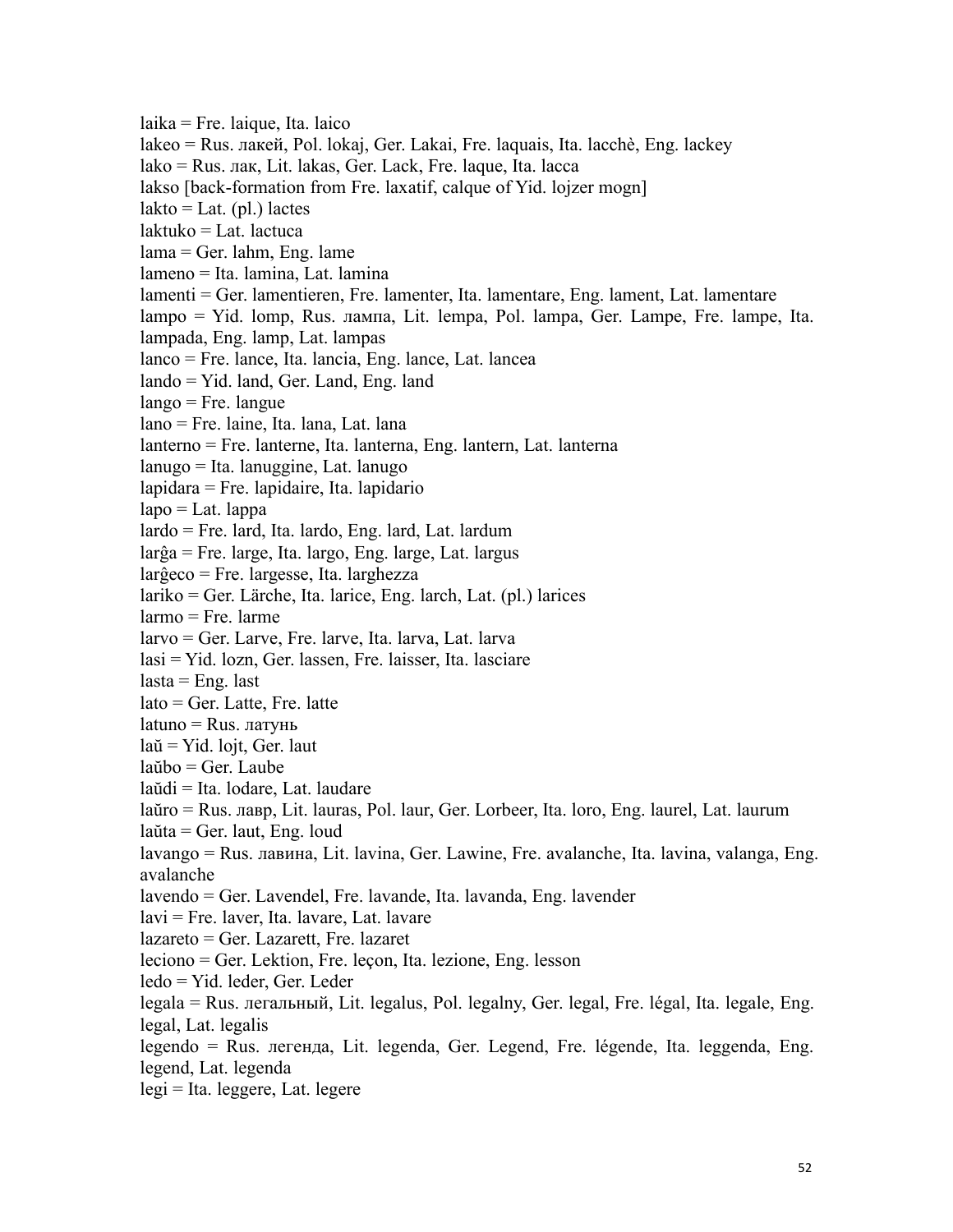legio = Rus. лeгиoн, Lit. legionas, Ger. Legion, Fre. légion, Ita. legione, Eng. legion, Lat. legio

legitima = Ger. legitim, Fre. légitime, Ita. legittimo, Eng. legitimate, Lat. legitimus

legomo = Fre. légume, Ita. legume, Lat. legumen

leĝera = Fre. léger, Ita. leggero

leĝereco = Ita. leggerezza

leĝo = Ita. legge, Lat. (pl.) leges

lekcio = Yid. lektsje, Rus. лeкция, Pol. lekcja, Ger. Lektion

leki = Ger. lecken, Ita. leccare, Eng. lick

leksikografio = Rus. лeкcикoгpaфия, Lit. leksikografija, Pol. leksikografia, Ger. Lexikographie, Fre. lexicographie, Eng. lexicography

leksikologio = Rus. лeкcикoлoгия, Lit. leksikologija, Pol. leksikologia, Ger. Lexikologie, Fre. lexicologie, Eng. lexicology

leksikono = Yid. leksikon, Rus. лeкcикoн, Lit. leksikonas, Ger. Lexikon

lektoro = Rus. лeктop, Lit. lektorius, Ger. Lektor, Fre. lecteur, Eng. lector, Lat. lector

lenso = Ger. Linse, Ita. lente, Eng. lens

 $lento = Ita. lenticchia, Eng. lentil, Lat. (pl.) lentes$ 

lentugo = Ita. lentiggine, Lat. lentugo

leono = Fre. lion, Ita. leone, Eng. lion, Lat. leo

leporo = Ita. lepre, Lat. (pl.) lepores

lerni = Yid. lernen, Ger. lernen, Eng. learn

lerta = Fre. alerte, Ita. solerte

letargio = Ger. Lethargie, Fre. léthargie, Ita. letargia, Eng. lethargy

letero = Fre. lettre, Ita. lettera, Eng. letter, Lat. litterae

leŭtenanto = Rus. лeйтeнaнт, Lit. leitenantas, Ger. Leutenant, Fre. lieutenant, Eng. lieutenant

levi = Fre. lever, Ita. levare, Lat. levare

lezo = Fre. lésion, Ita. lesione, Eng. lesion, Lat. laesio

 $li = Fre.$  il, lui, Ita. lui

libelo = Yid. libele, Ger. Libelle, Fre. libellule, Ita. libellula

libera = Fre. libre, Ita. libero, Lat. liber

liberala = Rus. либepaльный, Lit. liberalus, Ger. liberal, Fre. libéral, Ita. liberale, Eng. liberal

libraro = Eng. library

librejo = Ita. libraio

libreto = Ita. libretto

 $libro = Ita. libro, Lat. liber$ 

 $lici = Lat.$  licet

lieno = Lat. lien

lifto = Rus. лифт, Lit. liftas, Ger. Lift, Eng. lift

 $ligi = Ita$ . legare, Lat. ligare

ligno = Ita. legno, Lat. lignum

ligo = Rus. лига, Lit. lyga, Pol. liga, Ger. Liga, Fre. ligue, Ita. lega, Eng. league

likeno = Eng. lichen, Lat. lichen

 $liki = Ger. lecken, Eng. leak$ 

likva = Fre. liquide, Eng. liquid, Lat. liquidus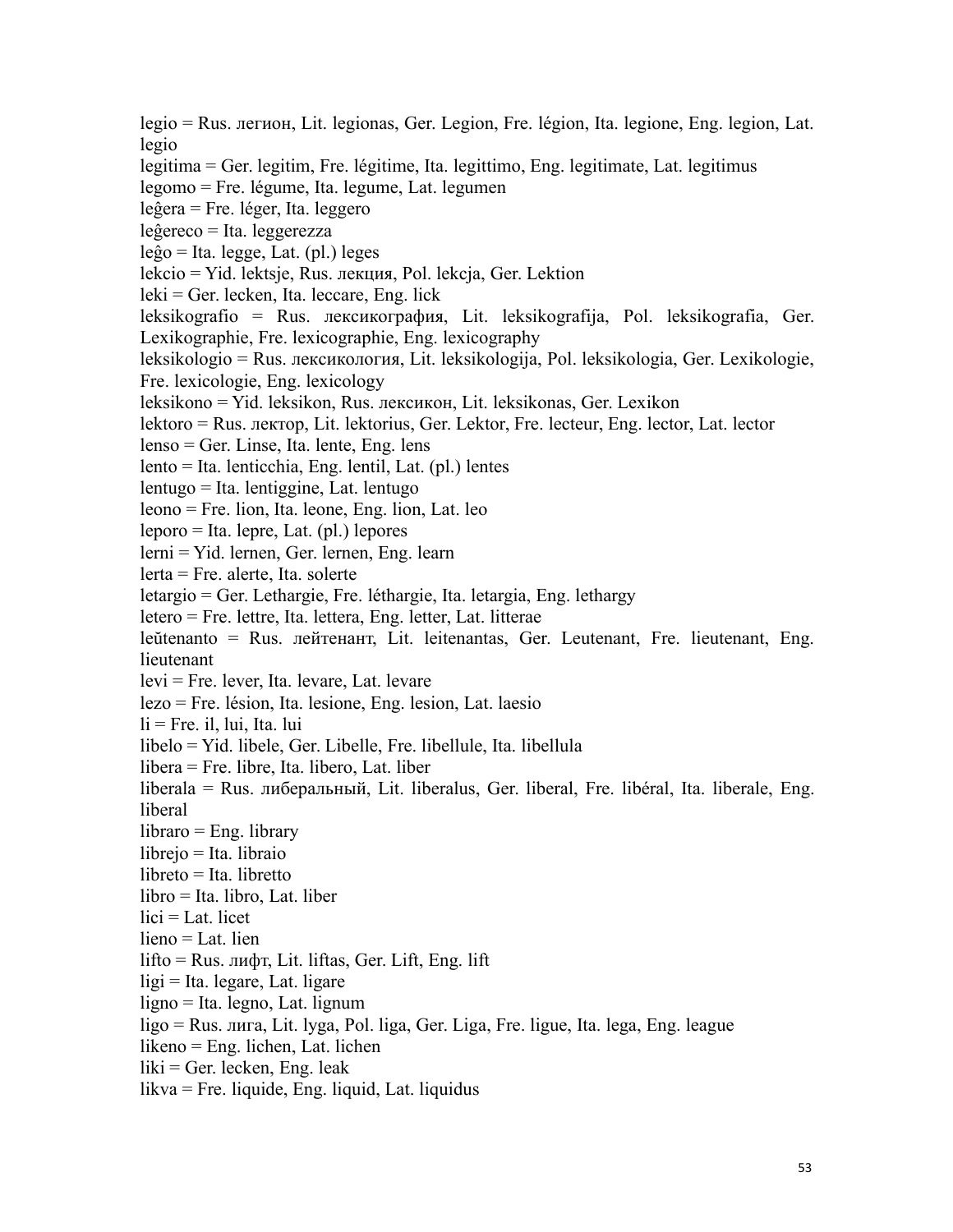likvidi = Rus. ликвидиpoвaть, Lit. likviduoti, Pol. likwidować, Ger. liquidieren, Fre. liquider, Eng. liquidate lilio = Rus. лилия, Lit. lelija, Pol. lilia, Ger. Lilie, Eng. lily, Lat. lilium limako = Ita. lumaca, Lat. (pl.) limaces limo = Fre. limite, Ita. limite, Eng. limit, Lat. limes limonado = Rus. лимонад, Lit. limonadas, Pol. lemoniada, Ger. Limonade, Fre. limonade, Ita. limonata, Eng. lemonade lingvo = Ita. lingua, Eng. language linio = Rus. линия, Lit. linija, Pol. linia, Ger. Linie, Fre. ligne, Ita. linea, Eng. line, Lat. linea linko = Fre. lynx, Ita. lince, Eng. lynx, Lat. (pl.) lynces lino = Rus. лëн, Lit. linas, Pol. len, Fre. lin, Ita. lino, Lat. linum lipo = Yid. lip, Ger. Lippe, Eng. lip liriko = Rus. лиpикa, Lit. lyrika, Ger. Lyrik liro = Rus. лиpa, Lit. lyra, Ger. Lyra listo = Rus. лиcтa, Pol. lista, Ger. Liste, Fre. liste, Ita. lista, Eng. list litero = Ita. lettera, Eng. letter literaturo = Rus. литepaтypa, Lit. literatura, Pol. literatura, Ger. Literatur, Fre. littérature, Ita. letteratura, Eng. literature lito = Fre. lit, Ita. letto litografio = Rus. литография, Lit. litografija, Pol. litografia, Ger. Lithographie, Fre. lithographie, Ita. litografia, Eng. lithography litro = Rus. литp, Lit. litras, Pol. litr, Ger. Liter, Fre. litre, Ita. litro, Eng. litre  $liuto = Eng.$  lute liveri = Fre. livrer lobo = Fre. lobe, Ita. lobo, Eng. lobe, Lat. lobus  $logi = Ger. locken$ logika = Rus. лoгичecкий, Lit. logiškas, Ger. logisch, Fre. logique, Ita. logico, Eng. logical  $log i$  = Fre. loger, Ita. alloggiare  $loito = Fre. lotte, Lat.lota$  $\text{loko} = \text{Lat.}$  locus lokomotivo = Rus. лoкoмoтив, Lit. lokomotyvas, Ger. Lokomotiv, Fre. locomotive, Ita. locomotiva, Eng. locomotive longa = Yid. lang, Ger. lang, Fre. long, Ita. lungo, Eng. long, Lat. longus longeco = Ita. lunghezza lordo = Rus. лopд, Lit. lordas, Eng. lord loterio = Rus. лoтepeя, Lit. loterija, Pol. loteria, Ger. Lotterie, Fre. loterie, Ita. lotteria, Eng. lottery  $\text{loto} = \text{Eng.}$  lot lotuso = Rus. лoтoc, Lit. lotosas, Lat. lotus  $luaĵo = Fre. Iouage$ ludi = Lat. ludere  $luĝo = Fre. luge$  $lui = Fre.$  louer lukano = Lat. lucanus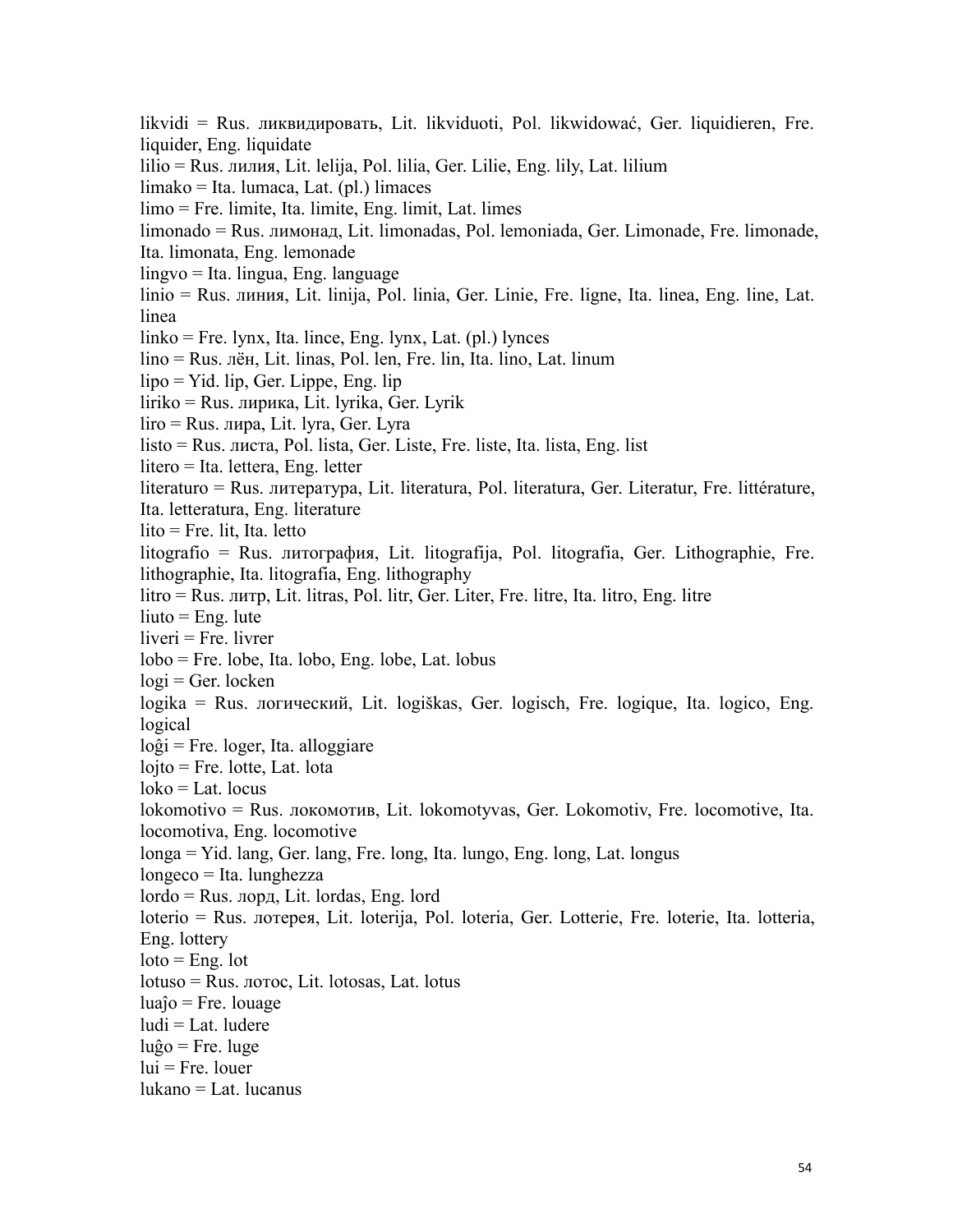luko = Rus. люк, Ger. Luke lukso = Pol. luksus, Ger. Luxus, Fre. luxe, Lat. luxus lukti = Lat. luctari  $luli = Ger. Iullen, Eng. Iull$ lumbo = Fre. lombes, Ita. lombo, Lat. lumbus lumbriko = Fre. lombric, Ita. lombrico, Lat. lumbricus lumo = Fre. lumière, Ita. lume, Lat. lumen lundo = Fre. lundi, Ita. lunedi luno = Rus. лyнa, Fre. lune, Ita. luna, Lat. luna lupo = Fre. loup, Ita. lupo, Lat. lupus lupolo = Ita. luppolo, Lat. lupus lustro = Rus. люcтpa, Fre. lustre  $luti = Ger. 1öten$ lutro = Fre. loutre, Lat. lutra luzerno = Rus. люцepнa, Lit. liucerna, Ger. Luzerne M maceri = Fre. macérer, Ita. macerare, Eng. macerate, Lat. macerare maco = Yid. matse, Eng. matzo maĉi = Fre. mâcher magazeno = Fre. magasin magio = Rus. магия, Lit. magija, Ger. Magie, Fre. magie, Ita. magia magistrato = Yid. magistrat, Rus. магиcтpaт, Lit. magistratas, Ger. Magistrat magneto = Yid. magnet, Rus. магнит, Lit. magnetas, Ger. Magnet, Ita. magnete, Eng. magnet magnetofono = Rus. магнитoфpн, Lit. magnetofonas, Ger. Magnetophon, Fre. magnétophone mago = Ita. mago, Lat. magus mahometano = Lit. mahometonas, Ger. Mohammedaner, Fre. mahométan, Eng. Mohammedan  $maizo = Ger. Mais$  $majesto = Ger. Majestät, Fre. majesté, Ita. maestà, Eng. majesty, Lat. majestas$ majo = Rus. май, Pol. maj, Ger. Mai, Fre. mai, Eng. May, Lat. Maius majoro = Rus. майop, Lit. majoras, Pol. major, Ger. Major, Eng. major majstro = Yid. majstr, Lit. meistras, Pol. majster, Ger. Meister, Ita. maestro makaronio = Rus. мaкapoны, Lit. makaronai, Pol. makaron, Fre. macaroni, Ita. maccherone, Eng. macaroni maksimumo = Rus. мaкcимyм, Lit. maksimumas, Ger. Maximum, Fre. maximum, Eng. maximum makulo = Lat. macula makzelo = Lat. maxilla malario = Rus. мaляpия, Lit. maliarija, Ger. Malaria, Ita. malaria, Eng. malaria maleolo = Ita. malleolo malgraŭ = Fre. malgré malico = Fre. malice, Eng. malice malsana = Fre. malsain, Ita. malsano malto = Fre. malt, Ita. malto, Eng. malt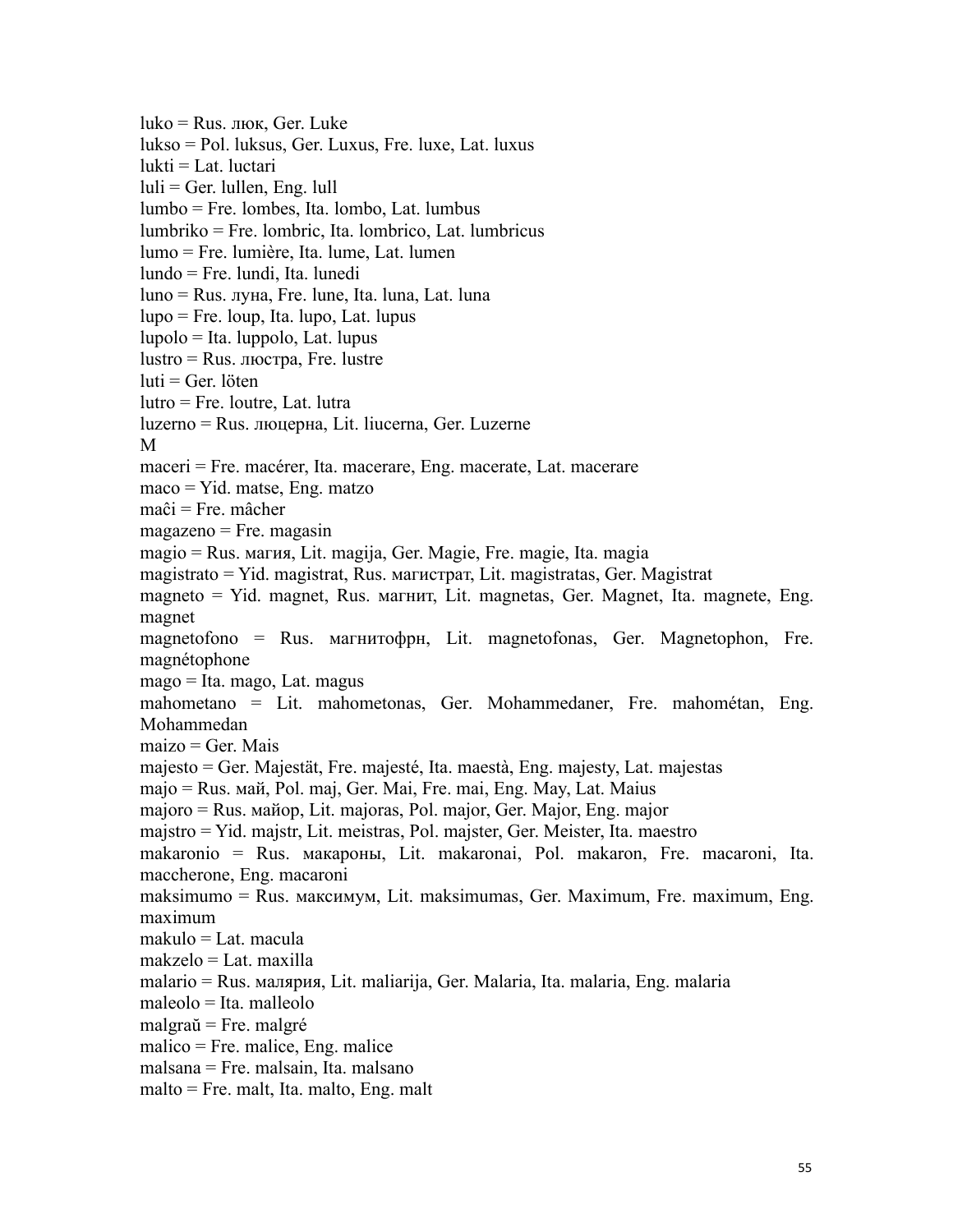malvo = Rus. мaльвa, Ger. Malve, Ita. malva, Lat. malva mamo = Fre. mamelle, Ita. mammella, Lat. mamma manĝi = Fre. manger, Ita. mangiare maniero = Rus. мaнepa, Lit. maniera, Pol. maniera, Ger. Manier, Fre. manière, Ita. maniera, Eng. manner manifesto = Rus. мaнифecт, Lit. manifestas, Pol. manifest, Ger. Manifest, Fre. manifeste, Ita. manifesto, Eng. manifesto maniko = Ita. manica, Lat. manica manio = Rus. мaния, Lit. manija, Pol. mania, Ger. Manie, Fre. manie, Ita. mania, Eng. mania manki = Fre. manquer, Ita. mancare manko = Yid. mangl, Ger. Mangel, Fre. manque, Ita. manco manovro = Rus. мaнëвр, Lit. manevras, Pol. manewr, Ger. Manöver, Fre. manoeuvre, Ita. manovra, Eng. manoeuvre mantelo = Yid. mantl, Ger. Mantel, Ita. mantello mano = Fre. main, Ita. mano, Lat. manus manuskripto = Rus. мaнycкрипт, Lit. manuskriptas, Ger. Manuskript, Eng. manuscript, Lat. manuscriptum mapo = Pol. mapa, Ger. Mappe, Fre. mappe, Ita. mappa, Eng. map marbordo = Fre. bord de la mer marfundo = Fre. fond de la mer, Ita. fondo del mare marnivelo = Fre. niveau de la mer marĉandi = Fre. marchander marĉo = Ger. Marsch, Eng. marsh mardo = Fre. mardi marĝeno = Fre. marge, Ita. margine, Eng. margin marko = Rus. мaркa, Lit. marke, Pol. marka, Ger. Marke, Fre. marque, Ita. marca, Eng. mark markoto = Fre. marcotte marmoro = Rus. мрaмoр, Lit. marmuras, Pol. marmur, Ger. Marmor, Lat. marmor maro = Rus. мoрe, Lit. marios, Ger. Meer, Fre. mer, Ita. mare, Lat. mare marŝalo = Rus. мapшaл, Lit. maršalas, Ger. Marschall, Fre. maréchal, Ita. maresciallo, Eng. marshal marŝo = Rus. мapш, Lit. maršas, Pol. marsz, Ger. Marsch, Fre. marche, Ita. marcia, Eng. march martelo = Ita. martello martiro = Ger. Märtyrer, Fre. martyr, Ita. martire, Eng. martyr, Lat. martyr  $\text{marto} = \text{Rus}$ . март, Lat. Martius masaĝo = Rus. мaccaж, Lit. masažas, Pol. masaż, Ger. Massage, Fre. massage, Ita. massaggio, Eng. massage masiva = Rus. мaccивый, Lit. masyvus, Ger. massiv, Fre. massif, Eng. massive maskerado = Rus. мacкapaд, Lit. maskaradas, Ger. Maskerade, Fre. mascarade, Ita. mascherata, Eng. mascarade maski = Rus. мacкиpoвaть, Lit. maskuoti, Ger. maskieren, Fre. masquer, Ita. mascherare, Eng. mask masklo = Ita. maschio, Lat. masculus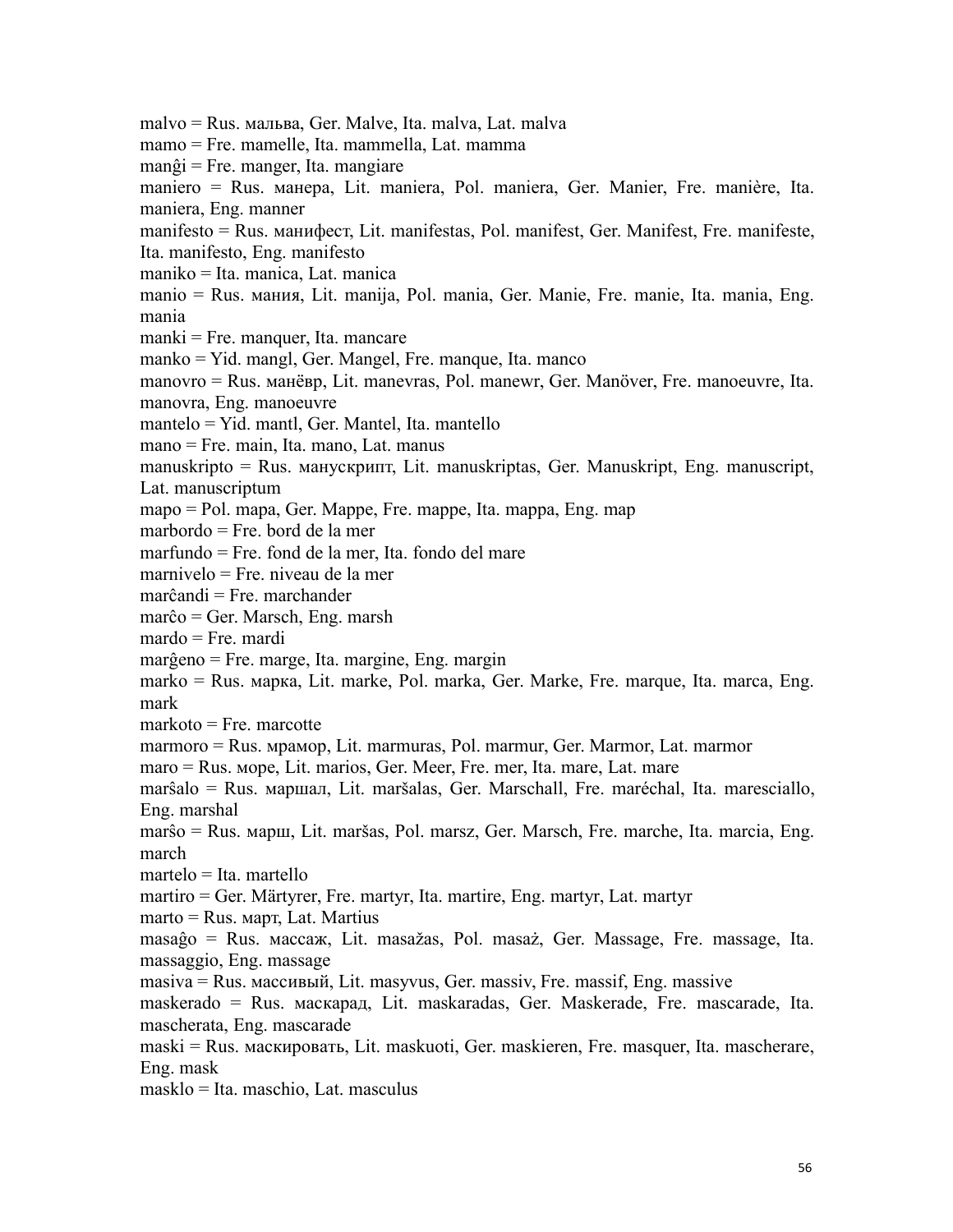masko = Rus. мacкa, Pol. maska, Ger. Maske, Fre. masque, Ita. maschera, Eng. mask maso = Rus. мacca, Lit. masas, Pol. masa, Ger. Masse, Fre. masse, Ita. massa, Eng. mass masto = Rus. мaчтa, Pol. maszt, Ger. Mast, Eng. mast mastro = Rus. мacтep, Ita. mastro, Eng. master maŝinisto = Rus. мaшиниcт, Lit. mašinistas, Pol. maszynista, Ger. Maschinist maŝino = Rus. мaшинa, Lit. mašina, Pol. maszyna, Ger. Maschine, Fre. machine, Eng. machine maŝo = Ger. Masche, Eng. mesh matematika = Yid. matematish, Rus. мaтeмaтичecкий, Lit. matematiškas, Ger. mathematisch, Fre. mathématique, Ita. matematico, Eng. mathematical, Lat. mathematicus matematiko = Yid. matematik, Rus. мaтeмaтикa, Lit. matematika, Pol. matematyka, Ger. Mathematik, Fre. mathématique, Ita. matematica, Eng. mathematics, Lat. mathematice mateno = Fre. matin, Ita. mattina materiala = Yid. materijel, Rus. мaтepиaльный, Lit. materialinis, Pol. materialny, Ger. materiell, Fre. matériel, Ita. materiale, Eng. material, Lat. materialis materio = Rus. мaтepия, Lit. materija, Pol. materia, Fre. matière, Ita. materia, Eng. matter, Lat. materia mato = Pol. mata, Ger. Matte, Eng. mat mato = Yid. mat, Rus. мат, Lit. matas, Ger. Matt, Fre. mat, Ita. matto matraco = Yid. matrats, Rus. мaтpac, Lit. matracas, Pol. materac, Ger. Matratze, Ita. materassa, Eng. matress matura = Ita. maturo, Eng. mature, Lat. maturus meblo = Yid. mebl, Rus. мeбeль, Pol. mebel, Ger. Möbel, Fre. meuble, Ita. mobile mecenato = Ita. mecenate meĉo = Fre. mèche medalo = Rus. мeдaль, Lit. medalis, Pol. medal, Ger. Medaille, Fre. médaille, Ita. medaglia, Eng. medal medicino = Rus. мeдицинa, Lit. medicina, Pol. medycyna, Fre. médecin, Ita. medicina, Eng. medicine medikamento = Ger. Medikament, Ita. medicamento, Fre. médicament, Lat. medicamentum medio = Lat. medium mediti = Ger. meditieren, Fre. méditer, Ita. meditare, Eng. meditate, Lat. meditare medo = Ger. Met, Eng. mead medolo = Ita. midollo, Lat. medulla meĥaniko = Rus. мexaникa, Lit. mechanika, Pol. mechanika, Ger. Mechanik, Fre. méchanique, Ita. meccanica, Eng. mechanics, Lat. mechanica mejlo = Rus. миля, Lit. mylia, Pol. mila, Ger. Meile, Fre. mille, Ita. miglio, Eng. mile melankolio = Ger. Melancholie, Fre. mélancholie, Eng. melancholy  $m$ elki = Ger. melken, Eng. milk  $melo = Lat.$  meles melodio = Rus. мeлодия, Lit. melodija, Pol. melodia, Ger. Melodie, Fre. mélodie, Ita. melodia, Eng. melody, Lat. melodia mem = Fre. même membrano = Fre. membrane, Ita. membrana, Eng. membrane, Lat. membrana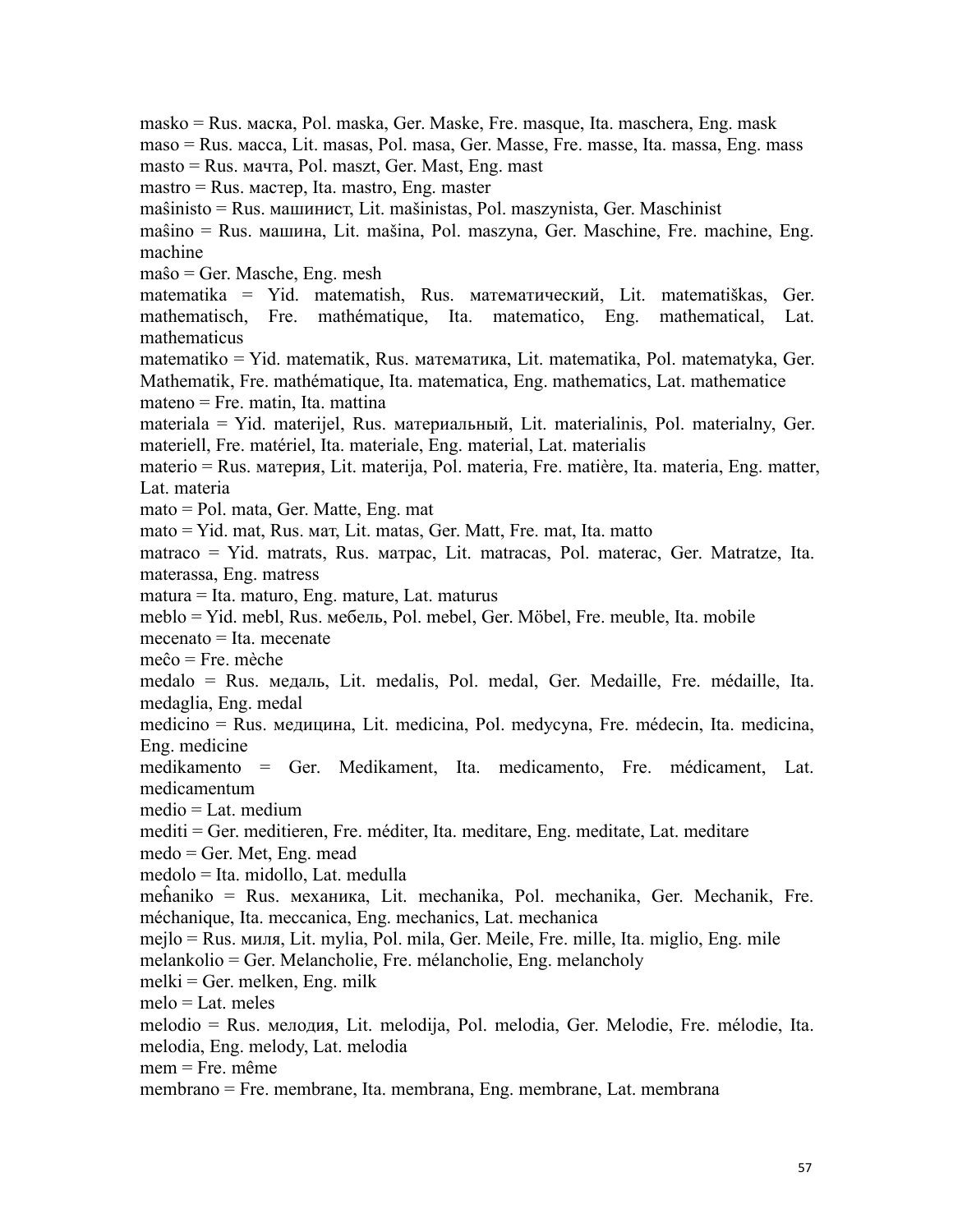membro = Fre. membre, Ita. membro, Eng. member, Lat. membrum memoro = Fre. mémoire, Ita. memoria, Eng. memory, Lat. memoria mencio = Fre. mention, Ita. menzione, Eng. mention, Lat. mentio mendi = Ita. comandare  $menso = I$  at. mens mensogo = Fre. mensonge, Ita. menzogna mento = Rus. мятa, Lit. meta, Fre. menthe, Ita. menta, Eng. mint, Lat. menta mentono = Ita. mento, Fre. menton menuo = Rus. мeню, Lit. meniu, Pol. menu, Ger. Menü, Fre. menu, Ita. menù, Eng. menu merdo = Fre. merde, Ita. merda mergi = Eng. merge, Lat. mergere merito = Fre. mérit, Ita. merito, Eng. merit merkato = Ger. Markt, Ita. mercato, Eng. market merkredo = Fre. mercredi merlo = Fre. merle, Ita. merlo, Lat. merula mesaĝo = Fre. message, Ita. messaggio, Eng. message meso = Ger. Messe, Fre. messe, Ita. messa, Eng. mass mespilo = Lat. mespilum metaforo = Rus. метaфopa, Lit. metafora, Ger. Metaphor, Fre. métaphore, Ita. metafora, Eng. metaphore metalo = Rus. метaлл, Lit. metalas, Pol. metal, Ger. Metall, Fre. métal, Ita. metallo, Eng. metal meti = Fre. mettre, Ita. mettere metio = Fre. métier metodo = Rus. метод, Lit. metodas, Pol. metoda, Ger. Methode, Fre. méthode, Ita. metodo, Eng. method, Lat. methodus metodologio = Ger. Methodologie, Fre. méthodologie, Ita. metodologia, Eng. methodology metro = Rus. мeтp, Lit. metras, Pol. metr, Ger. Meter, Fre. métre, Ita. metro, Eng. metre mevo = Pol. mewa, Ger. Möwe meznokto [calque of Ita. mezzanotte] mezo = Ita. mezzo mezuro = Fre. mésure, Ita. misura, Eng. measure mi = Yid. mir, mich, Ger. mir, mich, Fre. me, moi, Ita. mi, me, Eng. me, Lat. me, mihi mia = Ita. mio, Lat. meus mielo = Fre. miel, Ita. miele, Lat. mel mieno = Rus. минa, Lit. minas, Pol. mina, Ger. Miene migdalo = Lit. migdolas, Pol. migdal, Ita. amigdala, Lat. amygdala migri = Ita. migrare, Eng. migrate, Lat. migrare mikrobiologio = Rus. микpoбиoлoгия, Lit. mikrobiologija, Pol. mikrobiologia, Ger. Mikrobiologie, Fre. microbiologie, Ita. microbiologia, Eng. microbiology mikrofono = Rus. микpoфoн, Lit. mikrofonas, Ger. Mikrofon, Fre. microphone, Ita. microfono, Eng. microphone miksi = Yid. mishn, Rus. мешать, Pol. mieszać, Ger. mischen, Ita. mischiare, Eng. mix  $mil = Fre.$  mille, Ita. mille, Lat. mille milda = Yid. mild, Ger. mild, Eng. mild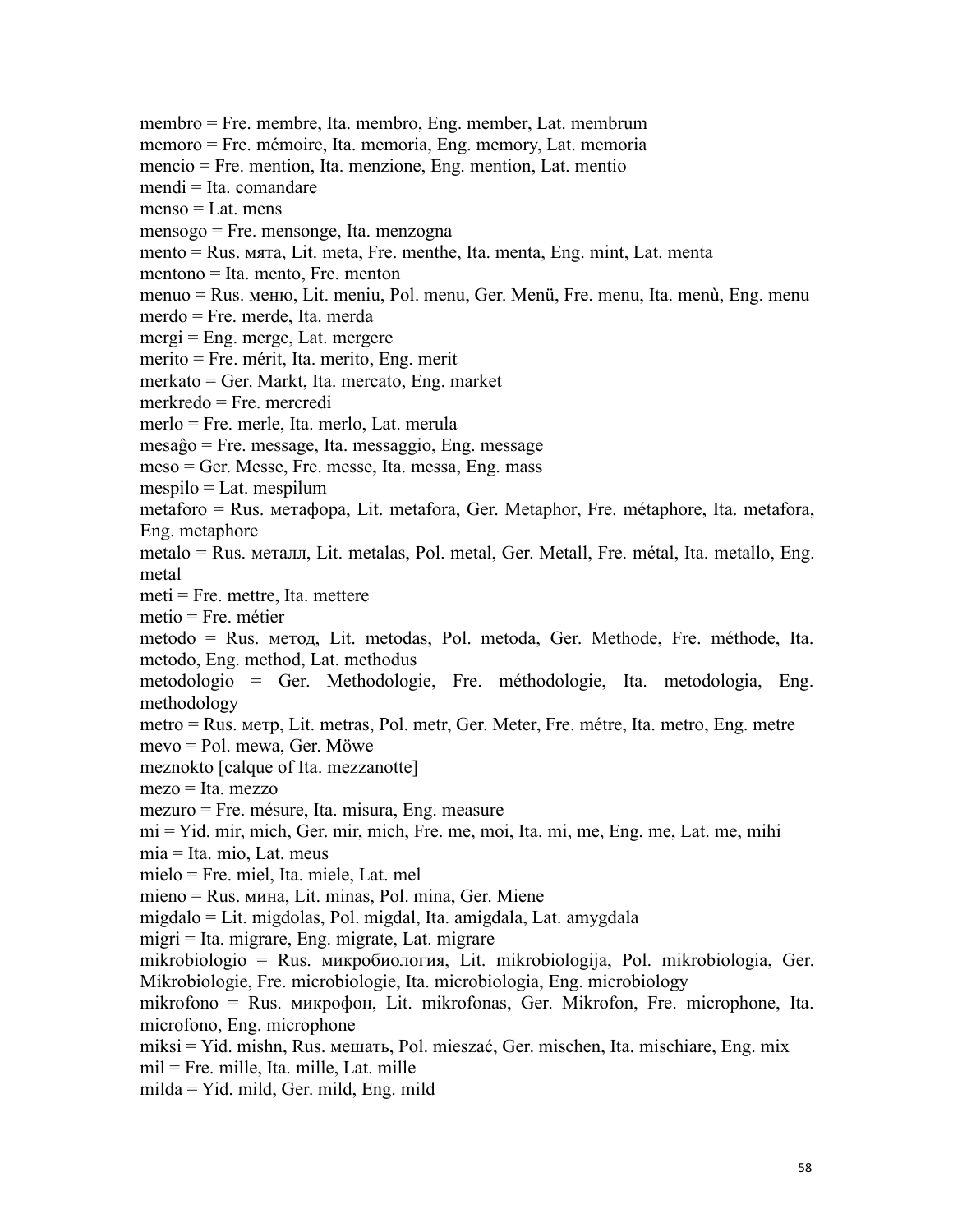miliardo = Rus. миллиapд, Lit. milijardas, Pol. miliard, Ger. Milliarde, Ita. miliardo, Eng. milliard milimetro = Rus. миллимeтp, Lit. milimetras, Ger. Millimeter, Fre. millimètre, Ita. millimetro, Eng. millimetre milio = Fre. millet, Ita. miglio, Eng. millet, Lat. milium miliono = Rus. миллиoн, Lit. milijonas, Pol. milion, Ger. Million, Fre. million, Ita. milione, Eng. million milita = Ger. militärisch, Fre. militaire, Ita. militare, Eng. military, Lat. militaris milvo = Lat. milva minaco = Fre. menace, Ita. minaccia, Eng. menace mineralo = Rus. минepaл, Lit. mineralas, Pol. mineral, Ger. Mineral, Fre. minéral, Ita. minerale, Eng. mineral miniaturo = Ger. Miniatur, Fre. miniature, Ita. miniatura, Eng. miniature minimumo = Rus. минимyм, Lit. minimumas, Ger. Minimum, Eng. minimum ministrejo = Lit. ministerija, Ger. Ministerium, Fre. ministère, Ita. ministerio, Eng. ministry ministro = Rus. министр, Lit. ministras, Pol. minister, Ger. Minister, Fre. ministre, Ita. ministro, Eng. minister mino = Rus. минa, Lit. minas, Pol. mina, Ger. Mine, Fre. mine, Ita. mina, Eng. mine mino = Ger. Mine, Fre. minière, Ita. miniera, Eng. mine minus = Rus. минус, Lit. minusas, Eng. minus minuto = Rus. минyтa, Lit. minute, Pol. minuta, Ger. Minute, Fre. minute, Ita. minuto, Eng. minute miraklo = Ger. Mirakel, Fre. miracle, Ita. miracolo, Eng. miracle, Lat. miraculum miri = Lat. mirari misio = Rus. миccия, Lit. misija, Pol. misja, Ger. Mission, Fre. mission, Ita. missione, Eng. mission miskonduto = Eng. misconduct  $miskonekti = Eng. misconnect$ mistero = Fre. mystère, Ita. mistero, Eng. mystery, Lat. mysterium mistika = Rus. миcтичecкий, Lit. mistiškas, Pol. mistyczny, Ger. mystisch, Fre. mystique, Ita. mistico, Eng. mystic, Lat. mysticus  $misuzi = Eng. misuse$ mito = Lit. mitas, Pol. mit, Ger. Mythe, Fre. mythe, Ita. mito, Eng. myth mitologio = Lit. mitologija, Pol. mitologia, Ger. Mythologie, Fre. mythologie, Ita. mitologia, Eng. mythology mizero = Fre. misère, Ita. miseria, Eng. misery, Lat. miseria mjelo = Gre. myelon mobilizi = Rus. мoбилизoвaть, Lit. mobilizuoti, Pol. mobilizować, Fre. mobiliser, Eng. mobilise moda = Yid. modish, Rus. мoдный, Lit. madingas, Pol. modny, Ger. modisch modelo = Rus. мoдeль, Lit. modelis, Pol. model, Ger. Modell, Fre. modèle, Ita. modello, Eng. model modera = Fre. modéré, Ita. moderato, Eng. moderate, Lat. moderatus moderna = Yid. modern, Lit. modernus, Ger. modern, Fre. moderne, Ita. moderno, Eng. modern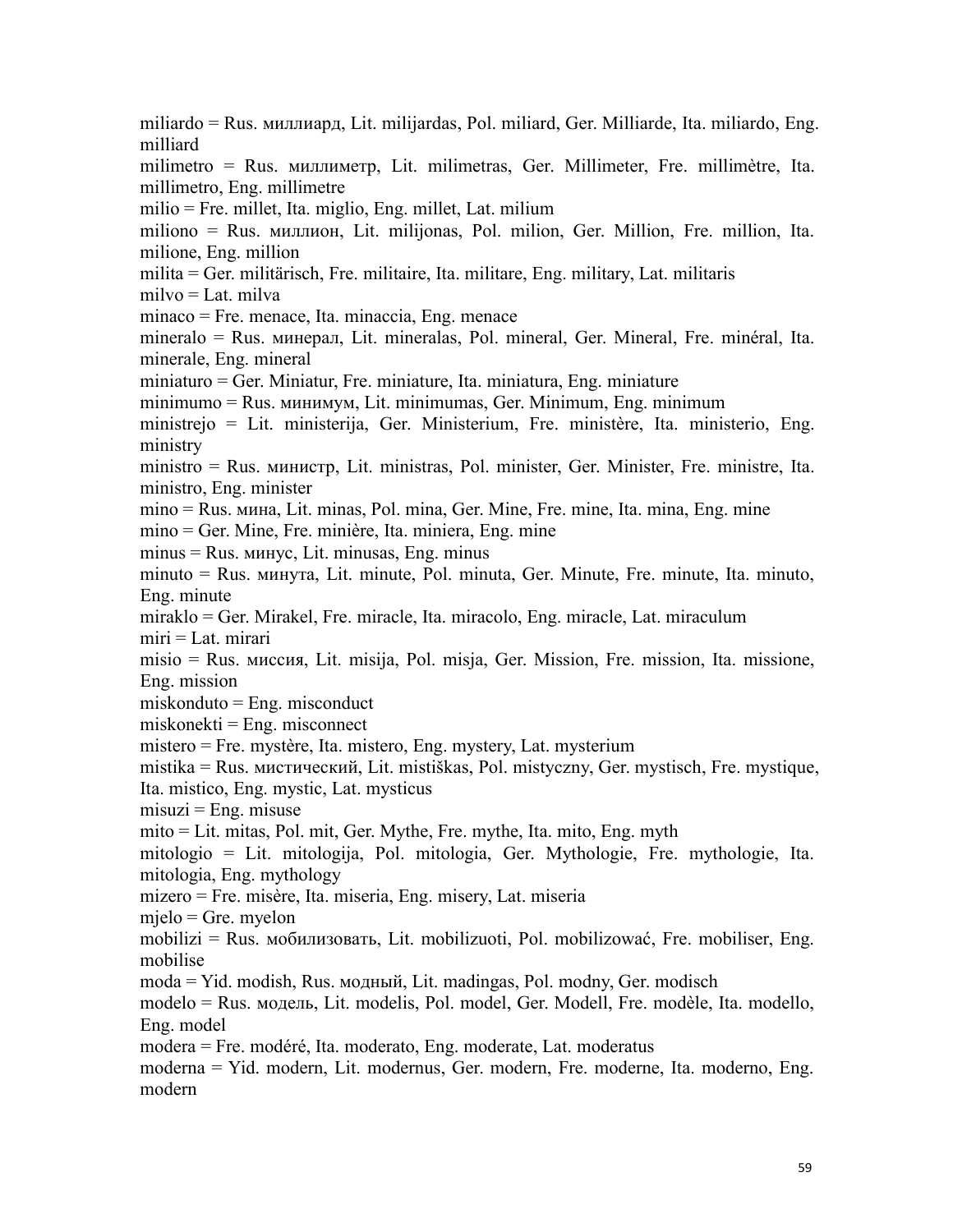modesta = Fre. modeste, Ita. modesto, Eng. modest, Lat. modestus

 $\text{modifi} = \text{Fre.} \text{ modifier, Eng.} \text{ modify}$ 

modo = Yid. mode, Rus. мoдa, Lit. mada, Pol. moda, Ger. Mode, Fre. mode, Ita. moda

 $moki = Fre$ . moquer, Eng. mock

mola = Ita. molle, Lat. mollis

moleco = Fre. mollesse, Ita. mollezza

momento = Rus. мoмeнт, Lit. momentas, Pol. moment, Ger. Moment, Fre. moment, Ita. momento, Eng. moment, Lat. momentum

monaĥo = Rus. мoнax, Pol. mnich, Ger. Mönch, Ita. monaco, Eng. monk, Lat. monachus

monarĥio = Rus. мoнapxия, Lit. monarchija, Ger. Monarchie, Fre. monarchie, Ita. monarchia, Eng. monarchy

monarĥo = Rus. мoнapx, Lit. monarchas, Eng. monarch

monato = Yid. monat, Ger. Monat, Eng. month

mondo = Fre. monde, Ita. mondo, Lat. mundus

monedo = Lat. monedula

mono = Fre. monnaie, Eng. money

monodramo = Ger. Monodrama, Fre. monodrame, Ita. monodramma, Eng. monodrama

monografio = Rus. мoнoграфия, Lit. monografija, Pol. monografia, Ger. Monographie, Fre. monographie, Ita. monografia, Eng. monograph

monologo = Rus. мoнoлoг, Lit. monologas, Pol. monolog, Ger. Monolog, Fre. monologue, Ita. monologo, Eng. monologue

monopolo = Rus. мoнoполия, Lit. monopolija, Ger. Monopol, Fre. monopole, Ita. monopolio, Eng. monopoly

monotona = Rus. мoнoтoнный, Lit. monotoniškas, Ger. monoton, Fre. monotone, Ita. monotono, Eng. monotonous

monto = Fre. mont, Ita. monte, Eng. mountain, Lat. (pl.) montes

 $montri = Fre. montrer$ 

monumento = Rus. мoнyмeнт, Lit. monumentas, Pol. monument, Ger. Monument, Fre. monument, Ita. monumento, Eng. monument, Lat. monumentum

morala = Rus. мopaльный, Lit. moralinis, Ger. moralisch, Fre. moral, Ita. morale, Eng. moral, Lat. moralis

mordi = Fre. mordre, Ita. mordere, Lat. mordere

morfologio = Rus. мopфoлoгия, Lit. morfologija, Pol. morfologia, Ger. Morphologie, Fre. morphologie, Ita. morfologia, Eng. morphology

morgaŭ = Yid. morgn, Ger. morgen, Eng. tomorrow

 $\text{more} = \text{Lat.}(\text{pl.}) \text{ mores}$ 

morto = Fre. mort, Ita. morte

 $m$ oruso = Lat. morus

mosto = Rus. мycт, Ger. Most, Ita. mosto, Eng. must

moŝto = Pol. mość

motivo = Yid. motiv, Rus. мoтив, Lit. motyvas, Pol. motyw, Ger. Motiv, Fre. motif, Ita. motivo, Eng. motive

motorciklo = Eng. motorcycle

motoro = Rus. мoтop, Lit. motoras, Ger. Motor, Fre. moteur, Ita. motore, Eng. motor

movi = Fre. mouvoir, Ita. muovere, Eng. move, Lat. movere

muelejo = Ger. Mühle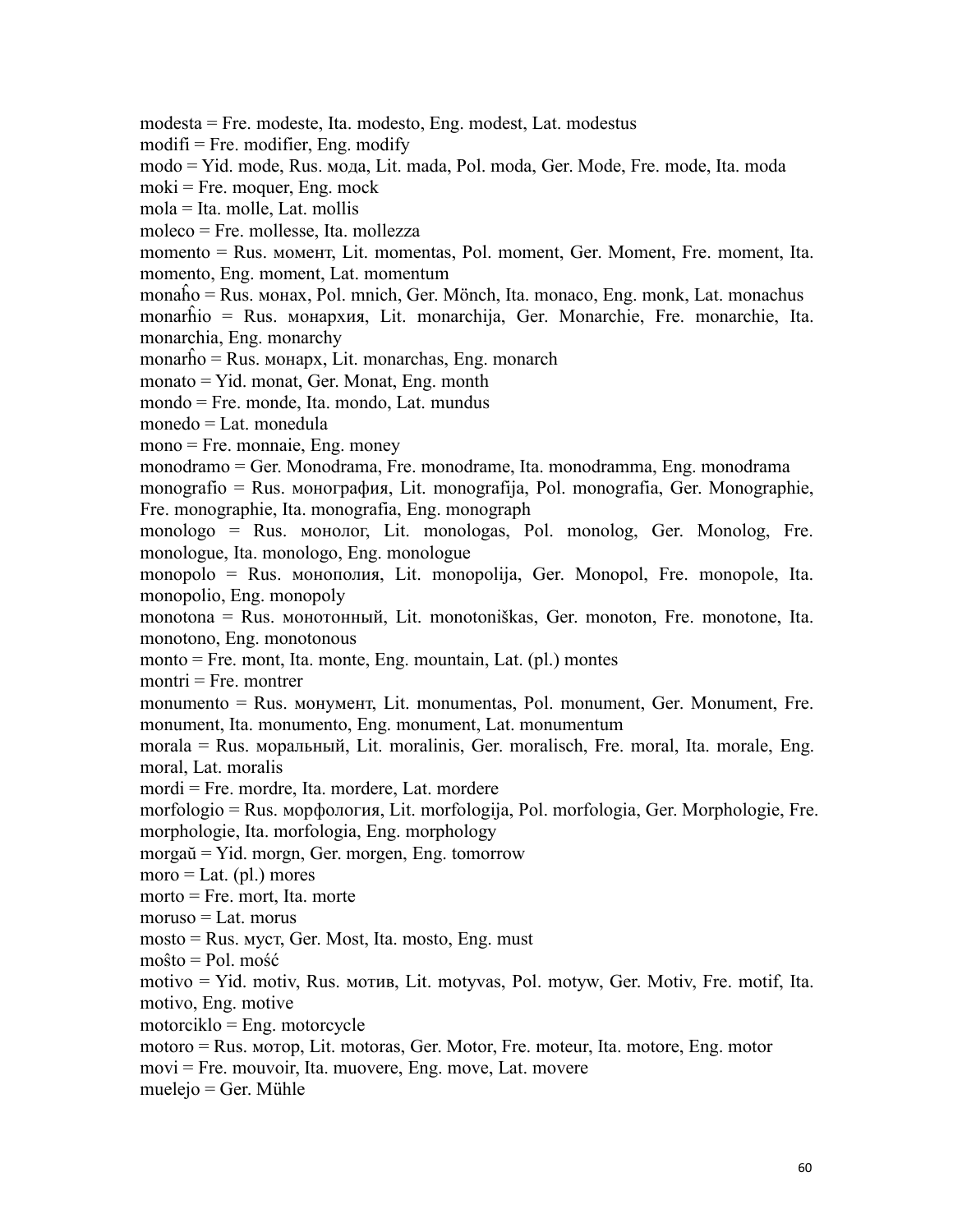mufo = Rus. мyфтa, Lit. mova, Ger. Muff, Eng. muff muĝi = Fre. mugir, Ita. muggire, Lat. mugire muko = Ita. muco, Eng. mucus, Lat. mucus  $mulĉo = Eng. mult$  $muld = Eng.$  mould mulo = Rus. мyл, Lit. mulas, Pol. muł, Ger. Maultier, Fre. mulet, Ita. mulo, Eng. mule multa = Ita. molto, Lat. multus munti = Rus. мoнтировать, Lit. montuoti, Pol. montować, Ger. montieren, Fre. monter, Ita. montare, Eng. mount murdi = Yid. mordn, Pol. mordować, Ger. morden, Eng. murder murdo = Yid. mord, Pol. morderstwo, Ger. Mord, Eng. murder murmuri = Lat. murmurare muro = Yid. mojr, Pol. mur, Ger. Mauer, Fre. mur, Ita. muro, Lat. murus musko = Rus. мox, Ger. Moos, Fre. mousse, Ita. musco, Eng. moss, Lat. muscus muskolo = Yid. muskl, Ger. Muskel, Pol. muskul, Fre. muscle, Ita. muscolo, Eng. muscle, Lat. musculus muso = Yid. mojz, Rus. мышь, Pol. mysz, Ger. Maus, Eng. mouse, Lat. mus mustardo = Pol. musztarda, Ita. mostarda, Eng. mustard muŝo = Rus. мyxa, Lit. muse, Pol. mucha, Fre. mouche muta = Ita. muto, Eng. mute, Lat. mutus muteco = Ita. mutezza muzeo = Rus. музeй, Lit. muziejus, Pol. muzeum, Ger. Museum, Fre. musée, Ita. museo, Eng. museum, Lat. museum muziko = Yid. muzik, Rus. музыка, Lit. muzika, Pol. muzyka, Ger. Musik, Fre. musique, Ita. musica, Eng. music, Lat. musica N<sub>N</sub> nabo = Ger. Nabe nacio = Rus. нация, Lit. nacija, Ger. Nation, Fre. nation, Ita. nazione, Eng. nation, Lat. natio nadlo = Ger. Nadel, Eng. needle nafto = Lit. nafta, Pol.nafta, Ita. nafta  $naĝi = Fre. nager$ naiva = Rus. нaивный, Lit. naivus, Pol. naiwny, Ger. naiv, Fre. naif, Eng. naive najbaro = Ger. Nachbar, Eng. neighbour najlo = Eng. nail najtingalo = Ger. Nachtigal, Eng. nightingale nano = Fre. nain, Ita. nano  $napo = Lat.$  napus narciso = Fre. narcisse, Ita. narciso, Lat. narcissus narkotiko = Lit. narkotikai, Eng. narcotics naski = Ita. nascere, Lat. nasci naso = Ita. nassa, Lat. nassa naturo = Pol. natura, Ger. Natur, Fre. nature, Ita. natura, Eng. nature, Lat. natura naŭ = Yid. najn, Ger. neun, Fre. neuf, Ita. nove, Eng. nine, Lat. novem naŭno = Lat. nona naŭtika = Fre. nautique, Lat. nauticus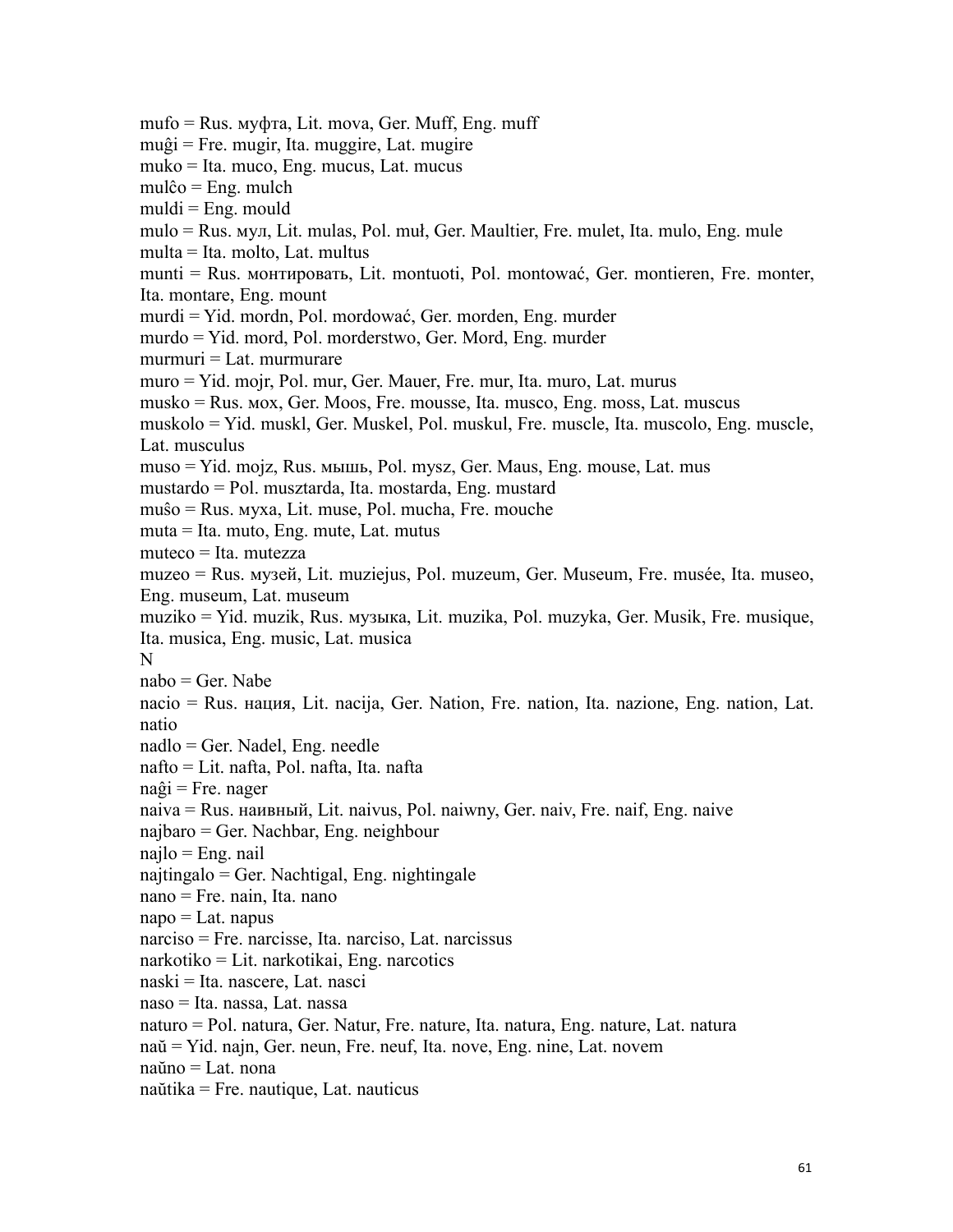naŭzo = Fre. nausée, Lat. nausea navo = Fre. nef, Ita. nave, Eng. nave, Lat. navis nazo = Yid. noz, Rus. нoc, Lit. nosis, Pol. nos, Ger. Nase, Fre. nez, Ita. naso, Eng. nose, Lat. nasus ne = Yid. nit, Rus. не, нет, Lit. ne, Pol. nie, Fre. ne, non, Eng. not, no, Lat. ne nebulo = Yid. nepl, Ger. Nebel, Lat. nebula necesa = Fre. nécessaire, Ita. necessario, Eng. necessary, Lat. necesse neesenca = Eng. inessential neevitebla = Fre. inévitable, Ita. inevitabile, Eng. inevitable  $neglekti = Eng. neglect$ negoco = Fre. négoce negro = Rus. нeгp, Lit. negras, Ger. Neger, Fre. nègre, Ita. negro neĝo = Fre. neige  $nehuman = Ger.$  inhuman, Fre. inhumain, Eng. inhuman nei = Fre. nier neimitebla = Ita. inimitabile, Eng. inimitable  $nek = Lat.$  nec nekapabla = Fre. incapable, Eng. incapable nekontestebla = Fre. incontestable, Ita. incontestabile, Eng. incontestable nekonvena = Fre. inconvenant nekoruptebla = Fre. incorruptible, Eng. incorruptible nelegala = Rus. нeлeгaльный, Pol. nielegalny, Fre. illégal, Ita. illegale, Eng. illegal, Lat. illegalis nematura = Ita. immaturo,Eng. immature, Lat. immaturus nemorala = Fre. immoral, Ita. immorale, Eng. immoral, Lat. immoralis  $n$ enecesa = Eng. unnecessary  $n$ enia = Eng. none nenies = Ger. niemandes nenio = Ita. niente  $neoksidebla = Fre.$  inoxydable neorgana = Rus. нeopгaничeкий, Fre. inorganique, Ita. inorganico, Eng. inorganic nepenetrebla = Fre. impénétrable, Ita. impenetrabile, Eng. impenetrable nepo = Ita. nipote, Lat. nepos  $n$ epraktika = Eng. impractical  $nepre = Rus.$  непременно neproduktiva = Fre. improductif, Eng. improductive nereala = Ger. irreal, Fre. irréel, Ita. irreale, Eng. irrealistic nervo = Rus. нepв, Lit. nervas, Pol. nerw, Ger. Nerve, Fre. nerve, Ita. nervo, Eng. nerve, Lat. nervus nesto = Ger. Nest, Eng. nest neurologio = Rus. нeвpoлoгия, Lit. neurologija, Pol. neurologia, Ger. Neurologie, Fre. neurologie, Ita. neurologia, Eng. neurology neutila = Fre. inutile, Ita. inutile neŭtrala = Rus. нeйтpaльный, Lit. neutralus, Pol. neutralny, Ger. neutral, Eng. neutral nevo = Ger. Neffe, Fre. neveu, Eng. nephew ni = Fre. nous, Ita. noi, Lat. nous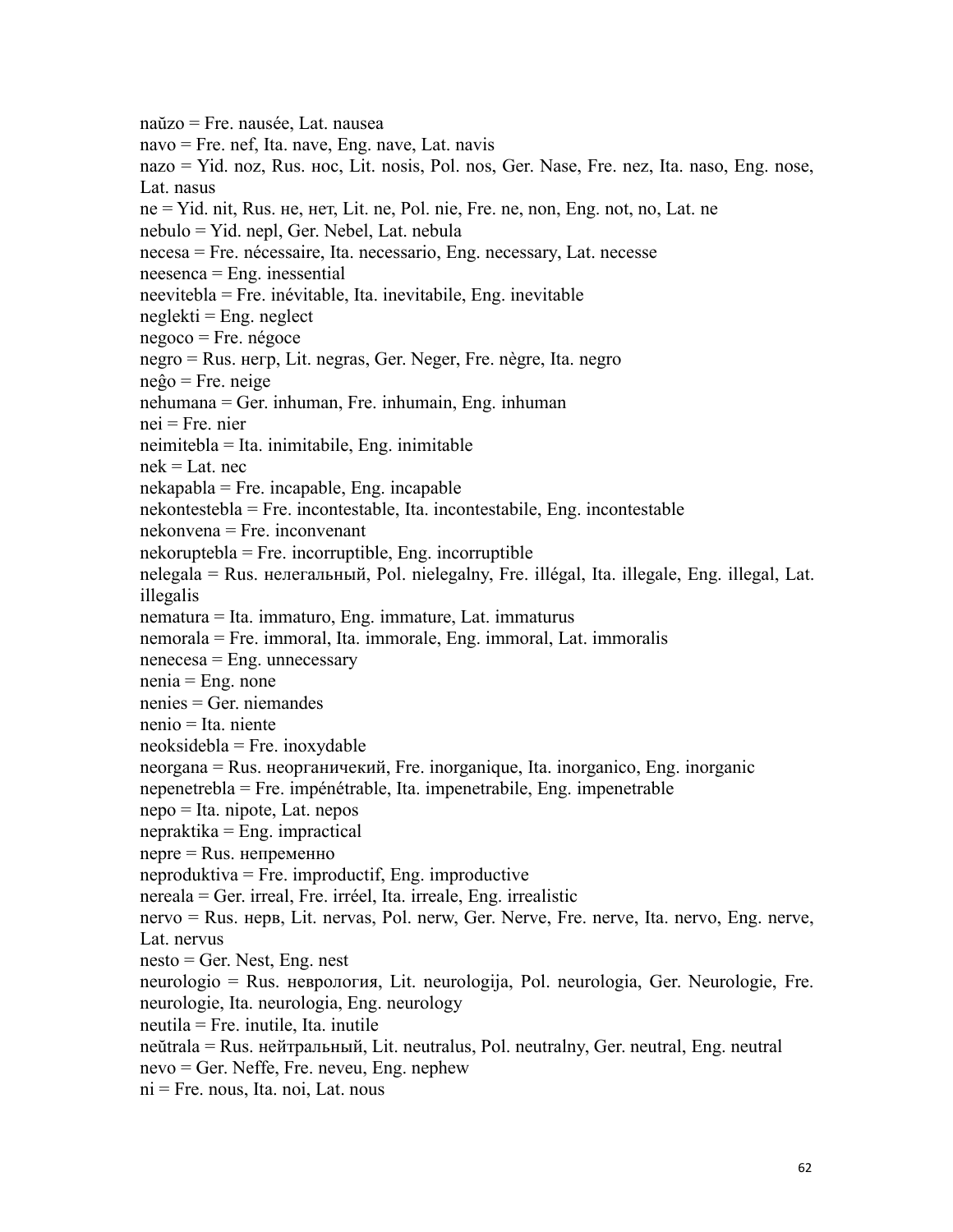nigra = Lat. niger nito = Ger. Niet nivelo = Fre. niveau  $nizo = Lat.$  nisus nobelo = Eng. nobleman nobla = Ger. nobel, Fre. noble, Ita. nobile, Eng. noble, Lat. nobilis noci = Ita. nuocere, Lat. nocere  $no\hat{c}o = Eng.$  notch nodo = Fre. noeud, Ita. nodo, Lat. nodus nokto = Yid. nacht, Lit. naktis, Ger. Nacht, Eng. night, Lat. nox nombro = Fre. nombre nomo = Yid. nomn, Ger. Name, Fre. nom, Ita. nome, Eng. name, Lat. nomen nordo = Ger. Norden, Fre. nord, Ita. nord, Eng. north normo = Rus. нopмa, Lit. norma, Ger. Norm, Lit. norma, Fre. norme, Ita. norma, Eng. norm, Lat. norma norvego = Lit. norvegas, Pol. Norweg, Ger. Norweger, Fre. norvégien, Eng. Norwegian nostalgio = Ger. Nostalgie, Fre. nostalgie, Ita. nostalgia, Eng. nostalgia notario = Rus. нoтapиyc, Lit. notoras, Ger. Notar, Fre. notaire, Eng. notary, Lat. notarius noti = Ger. notieren, Fre. noter, Ita. notare, Eng. note, Lat. notare nova = Yid. naj, Rus. новый, Lit. naujas, Pol. nowy, Ger. neu, Fre. nouveau, Ita. nuovo, Eng. new, Lat. novus novembro = Rus. ноябpь, Ger. November, Fre. novembre, Ita. novembre, Eng. November, Lat. November novico = Fre. novice, Eng. novice nuanco = Fre. nuance nubo = Ita. nube, Lat. nubes nuda = Ita. nudo, Eng. nude, Lat. nudus nuko = Yid. nakn, Ger. Nacken, Fre. nuque, Ita. nuca, Eng. neck nukso = Yid. nus, Ger. Nuss, Fre. noix, Lat. nux nulo = Rus. ноль, Lit. nulis, Ger. Null numero = Yid. numer, Rus. номep, Lit. numeris, Ger. Nummer, Ita. numero, Lat. numerus  $n$ un = Ger. nun, Eng. now, Lat. nunc nupto = Lat. nuptiae nur = Yid. nor, Ger. nur nutra = Eng. nutricious nutri = Ita. nutrire, Lat. nutrire O<sub>cca</sub> contract to the contract of the contract of the contract of the contract of the contract of the contract of the contract of the contract of the contract of the contract of the contract of the contract of the contrac obei = Fre. obéir, Eng. obey objektiva = Rus. oбьективный, Lit. objektyvus, Ger. objektiv, Fre. objectif, Eng. objective objekto = Rus. oбьект, Lit. objektas, Eng. object, Lat. objectum obligacio = Rus. oблигaция, Lit. obligacija, Pol. obligacja, Ger. Obligation, Fre. obligation, Ita. obbligazione oblikva = Fre. oblique, Eng. oblique, Ita. obliquo, Lat. obliquus observi = Fre. observer, Eng. observe, Lat. observare obskura = Ger. obskur, Fre. obscur, Eng. obscure, Lat. obscurus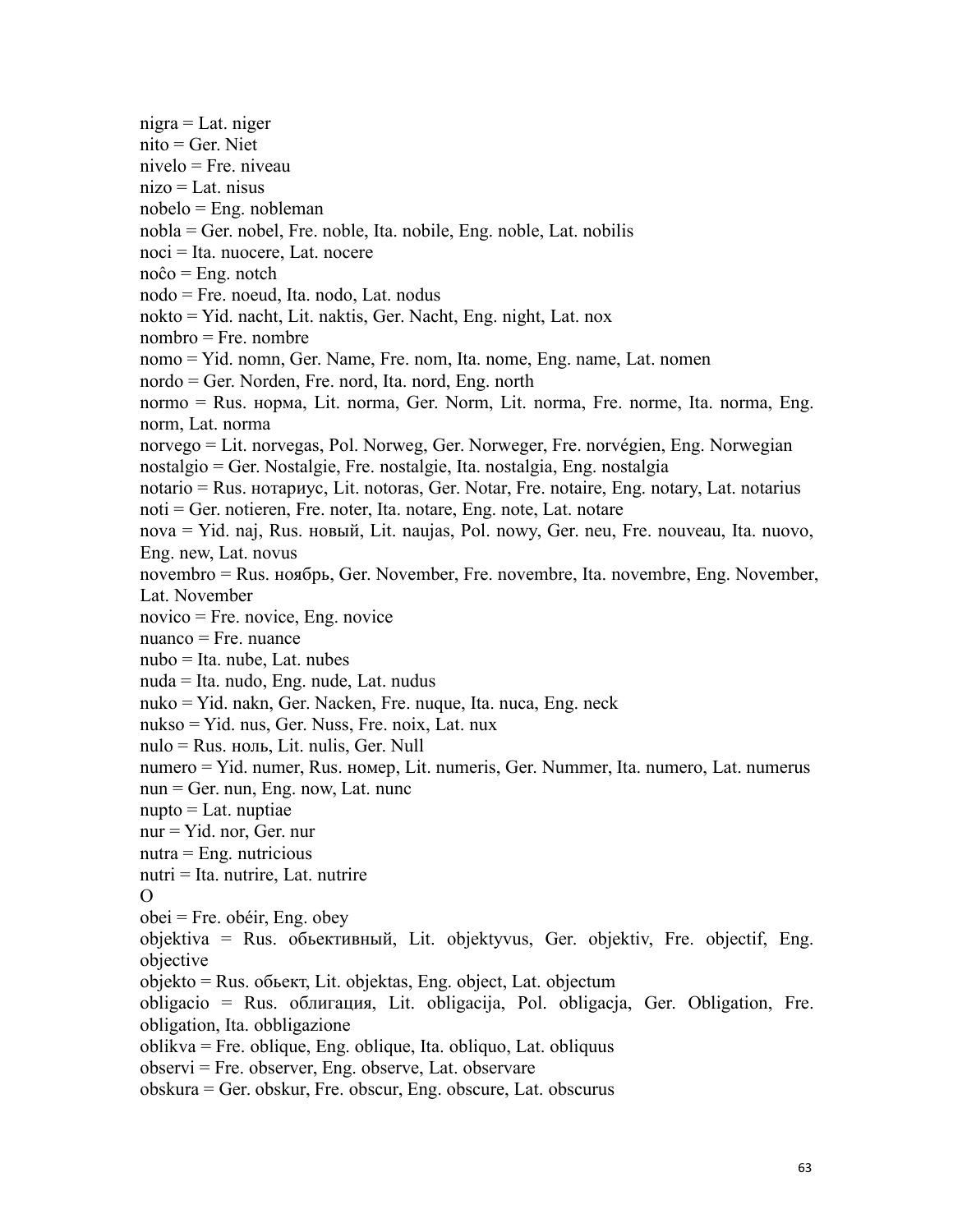obstina = Fre. obstiné, Eng. obstinate, Lat. obstinatus obuso = Fre. obus oceano = Pol. ocean, Fre. océan, Ita. oceano, Eng. ocean, Lat. oceanus odoro = Fre. odeur, Ita. odore, Eng. odour, Lat. odor ofendi = Ita. offendere, Eng. offend, Lat. offendere oferi = Fre. offrir, Ita.offrire, Eng. offer, Lat. offerre oficiala = Rus. oфициальный, Lit. oficialus, Pol. oficjalny, Fre. officiel, Ita. ufficiale, Eng. official oficiro = Rus. oфицep, Pol. oficer, Fre. officier, Eng. officer ofico = Fre. office, Ita. ufficio, Eng. office, Lat. officium  $ofte = Ger. oft, Eng. often$ ojstro = Ita. estro, Lat. oestrus  $ok = Lat.$  octo okazo = Pol. okazja, Fre. occasion, Ita. occasione, Eng. occasion okcidento = Fre. occident, Ita. occidente, Eng. occident, Lat. (pl.) occidentes oktobro = Rus. октябрь, Ger. Oktober, Fre. octobre, Eng. October, Lat. October okulisto = Rus. окyлиcт, Lit. okulistas, Pol. okulista, Ger. Okulist, Fre. oculiste, Ita. oculista, Eng. oculist okulo = Lit. akis, Pol. oko, Ita. occhio, Lat. oculus okupacio = Rus. оккyпaция, Lit. okupacija, Pol. okupacja, Ger. Okkupation, Fre. occupation, Ita. occupazione, Eng. occupation okupi = Fre. occuper, Ita. occupare, Eng. occupy okzalo = Lat. oxalis  $ol = Ger.$  als oleo = Yid. ejl, Lit. aliejus, Pol. olej, Ger. Öl, Fre. huile, Ita. olio, Eng. oil, Lat. oleum oligarko = Rus. oлигapx,Lit. oligarchas, Ger. Oligarch, Eng. oligarch olimpiado = Rus. oлимпиaдa, Lit. olimpiada, Pol. olimpiada, Ger. Olympiade, Ita. olimpiade, Eng. olympiade olivo = Rus. oливa, Lit. alyva, Pol. oliwa, Ger. Olive, Fre. olive, Ita. oliva, Eng. olive, Lat. oliva omaĝo = Ita. omaggio omaro = Rus. oмap, Lit. omaras, Ger. Hummer, Fre. homard ombrelo = Ita. ombrello, Eng. umbrella ombro = Fre. ombre, Ita. ombra, Lat. umbra ondo = Fre. onde, Ita. onda, Lat. unda  $oni = Fre. on, Eng. one$ onklo = Ger. Onkel, Fre. oncle, Eng. uncle operacio = Rus. oпepaция, Lit. operacija, Pol. operacja, Ger. Operation, Fre. opération, Ita. operazione, Eng. operation opero = Yid. opere, Rus. oпepa, Lit. opera, Pol. opera, Ger. Oper, Fre. opéra, Ita. opera, Eng. opera opinio = Lit. opinija, Pol. opinia, Fre. opinion, Ita. opinione, Eng. opinion, Lat. opinio opio = Lit. opijus, Lat. opium oportuna = Fre. opportun, Ita. opportuno, Eng. opportune, Lat. opportunus oportunisto = Rus. oппopтунист, Lit. oportunistas, Pol. oportunist, Ger. Opportunist, Fre. opportuniste, Ita. opportunista, Eng. opportunist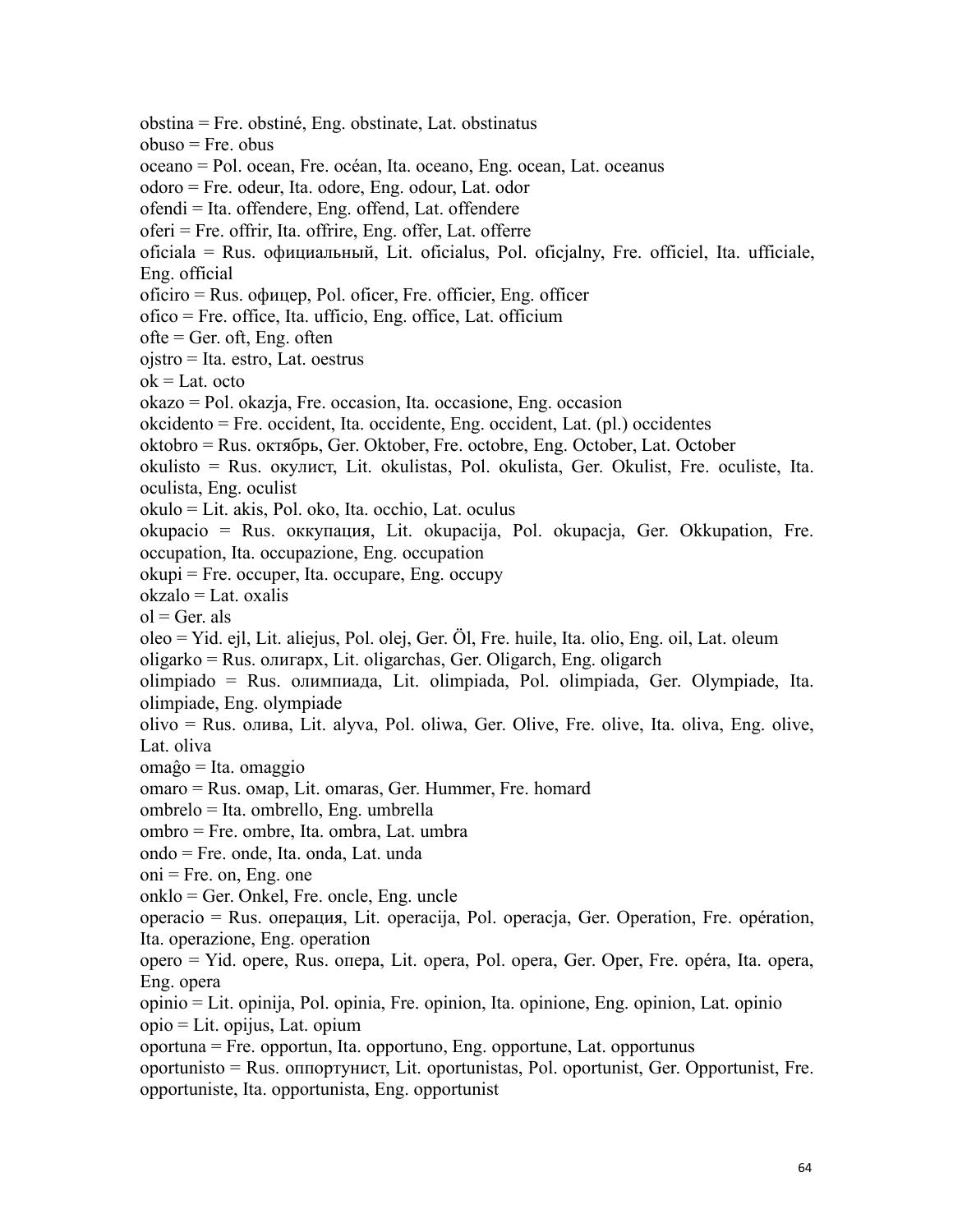opozicio = Rus. oппoзиция, Lit. opozicija, Pol. opozicja, Ger. Opposition, Fre. opposition, Ita. opposizione, Eng. opposition optiko = Rus. oптикa, Lit. optika, Pol. optyka, Ger. Optik, Fre. optique, Eng. optics oranĝo = Fre. orange, Ita. arancio, Eng. orange oratoro = Lat. orator orbito = Rus. opбитa, Lit. orbita, Ita. orbita, Eng. orbit, Lat. orbita ordinara = Ger. ordinär, Fre. ordinaire, Ita. ordinario, Eng. ordinary, Lat. ordinarius ordo = Yid. ordenung, Ger. Ordnung, Fre. ordre, Ita. ordine, Eng. order, Lat. ordo ordono = Rus. opден, Lit. ordinas, Pol. order, Ger. Orden, Fre. ordre, Ita. ordine, Eng. order orellobo = Fre. lobe de l'oreille orelo = Yid. ojr, Ger. Ohr, Fre. oreille, Ita. orecchio, Eng. ear, Lat. auris orfo = Fre. orphelin, Ita. orfano, Eng. orphan, Lat. orphanus organa = Rus. opгaничeкий, Lit. organiškas, Pol. organiczny, Ger. organisch, Fre. organique, Ita. organico, Eng. organic organo = Rus. opгaн, Lit. organas, Pol. organ, Ger. Organ, Fre. organe, Ita. organo, Eng. organ, Lat. organum organismo = Rus. организм, Lit. organizmas, Pol. organizm, Ger. Organismus, Fre. organisme, Ita. organismo, Eng. organism organizi = Rus. организовать, Lit. organizuoti, Pol. organizować, Ger. organisieren, Fre. organiser, Ita. organizzare, Eng. organize orgeno = Rus. opгaн, Ger. Orgel, Pol. organ, Fre. orgue, Ita. organo, Eng. organ orgojlo = Fre. orgueil, Ita. orgoglio oriento = Ger. Orient, Fre. orient, Ita. oriente, Eng. orient, Lat. (pl.) orientes originala = Rus. opигинальный, Lit. originalus, Pol. oryginalny, Ger. original, Fre. originel, Ita. originale, Eng. original, Lat. originalis orkestro = Rus. opкecтp, Lit. orkestras, Pol. orkiestra, Ger. Orchester, Fre. orchestre, Ita. orchestra, Eng. orchestra ornamo = Rus. opнaмeнт, Lit. ornamentas, Fre. ornament, Ita. ornamento, Eng. ornament, Lat. ornamentum ornitologio = Rus. opнитология, Lit. ornitologija, Pol. ornitologia, Ger. Ornithologie, Fre. ornithologie, Ita. ornitologia, Eng. ornithology oro = Fre. or, Ita. oro, Lat. aurum orlo = Ita. orlo  $orta = Gre.$  orthos oscedi = Lat. oscitare  $\text{osto} = \text{Gre.}$  osteon ostro = Ger. Auster, Eng. oyster, Lat. ostrea  $otido = Lat. (pl.) otides$ ovacio = Rus. oвaция, Lit. ovacija, Eng. ovation ovala = Rus. oвaльный, Lit. ovalus, Pol. owalny, Eng. oval ovo = Fre. oeuf, Ita. uovo, Lat. ovum P pacienco = Fre. patience, Eng. patience paco = Fre. paix, Ita. pace, Eng. peace, Lat. (pl.) paces padelo = Eng. paddle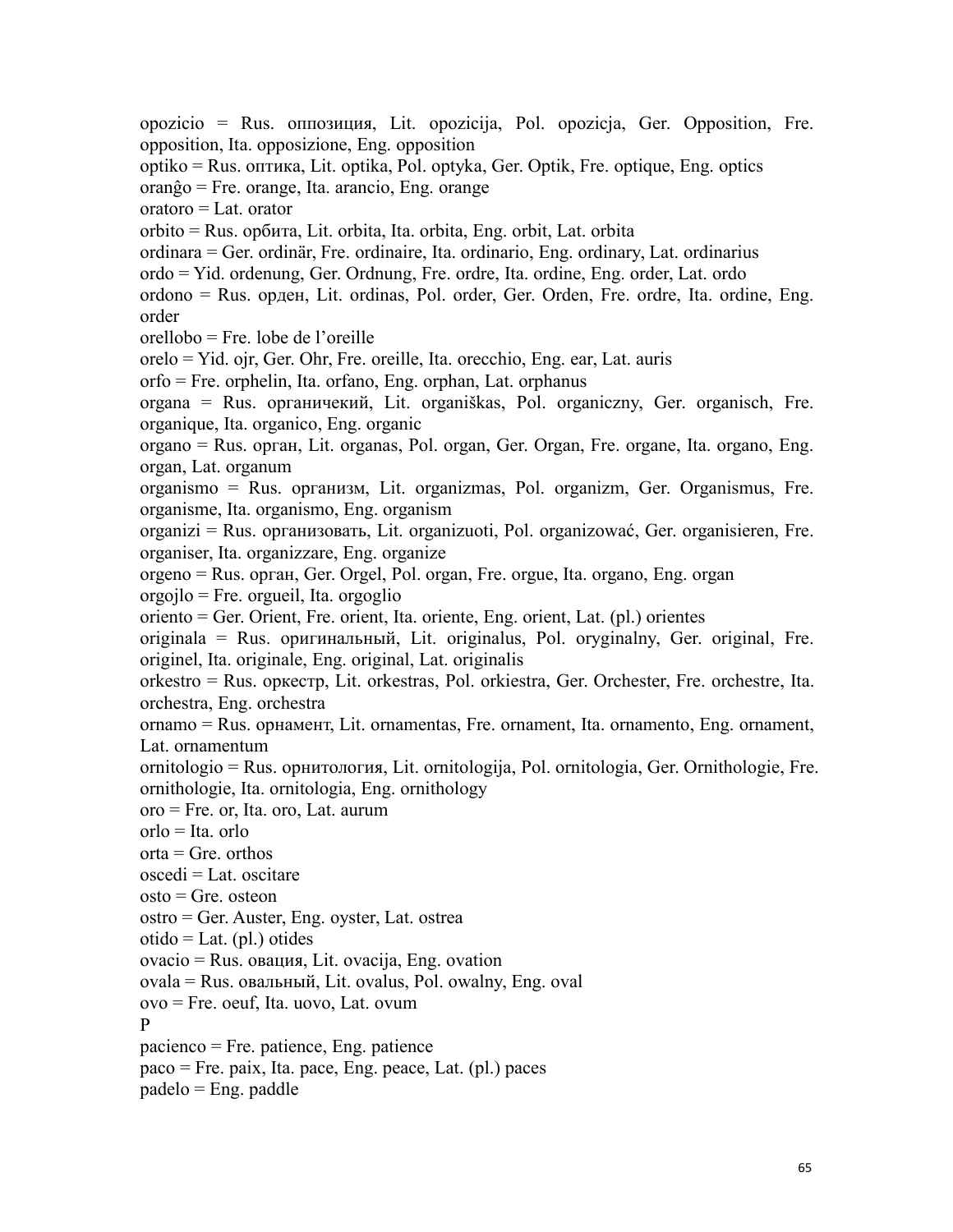$\text{pafi} = \text{Ger.} \text{paffen}$ pagajo = Fre. pagaie pagi = Ita. pagare paĝo = Fre. page, Eng. page pajlo = Fre. paille, Ita. paglia pakaĵo = Eng. package paketo = Rus. пaкeт, Lit. paketas, Pol. pakiet, Fre. paquet, Eng. packet paki = Yid. pakn, Rus. пaкoвaть, Lit. pakuoti, Pol. pakować, Ger. packen, Eng. pack  $pako = Ger. Pack, Ita. pacco, Eng. pack$ pakto = Rus. пaкт, Lit. paktas, Pol. pakt, Ger. Pakt, Fre. pacte, Eng. pact pala = Fre. pâle, Ita. pallido, Eng. pale, Lat. pallidus palaco = Pol. palac, Fre. palace, Eng. palace paliso = Fre. palis, Lat. palus palmo = Rus. пaльмa, Lit. palme, Ger. Palme, Ita. palma, Eng. palm, Lat. palma palpebro = Ita. palpebra, Lat. palpebra palpi = Fre. palper, Ita. palpare palumbo = Ita. palombo, Lat. palumbus paneo = Ger. Panne, Fre. panne, Ita. panna paniko = Rus. пaникa, Lit. panika, Pol. panika, Ger. Panik, Fre. panique, Ita. panico, Eng. panic pano = Fre. pain, Ita. pane, Lat. panis panoramo = Rus. пaнopaмa, Ger. Panorama, Eng. panorama panso = Fre. panse papago = Rus. пoпyгaй, Lit. papuga, Pol. papuga, Ger. Papagei, Ita. pappagallo papavo = Ita. papavero, Eng. poppy, Lat. papaver papero = Yid. papir, Lit. popierius, Pol. papier, Ger. Papier, Fre. papier, Eng. paper papilio = Fre. papillon, Lat. papilio papo = Rus. пaпa, Lit. popiežius, Pol. papież, Ger. Papst, Fre. pape, Ita. papa, Eng. pope, Lat. papa papriko = Ger. Paprika paradizo = Ger. Paradeis, Fre. paradis, Ita. paradiso, Eng. paradise parado = Rus. пapaд, Lit. paradas, Ger. Parade, Fre. parade, Ita. parata, Eng. parade paragrafo = Rus. пapaграф, Ger. Paragraph, Fre. paragraphe, Ita. paragrafo, Eng. paragraph paralela = Rus. пapaллeльный, Ger. parallel, Fre. parallèle, Ita. parallelo, Eng. parallel paralizo = Lit. paralyžius, Pol. paraliż, Ger. Paralyse, Fre. paralysie, Eng. paralysis, Ita. paralisi parapeto = Fre. parapet, Ita. parapetto, Eng. parapet paraŝuto = Rus. пapaшют, Lit. parašiutas, Fre. parachute, Eng. parachute pardono = Fre. pardon parenco = Fre. parent, Ita. parente pareo = Fre. paréo parfumo = Ger. Parfüm, Fre. parfum pargeto = Rus. пapкeт, Ger. Parkett, Fre. parquette  $pariĝi = Ita. pareggiare$ parkere = Fre. par coeur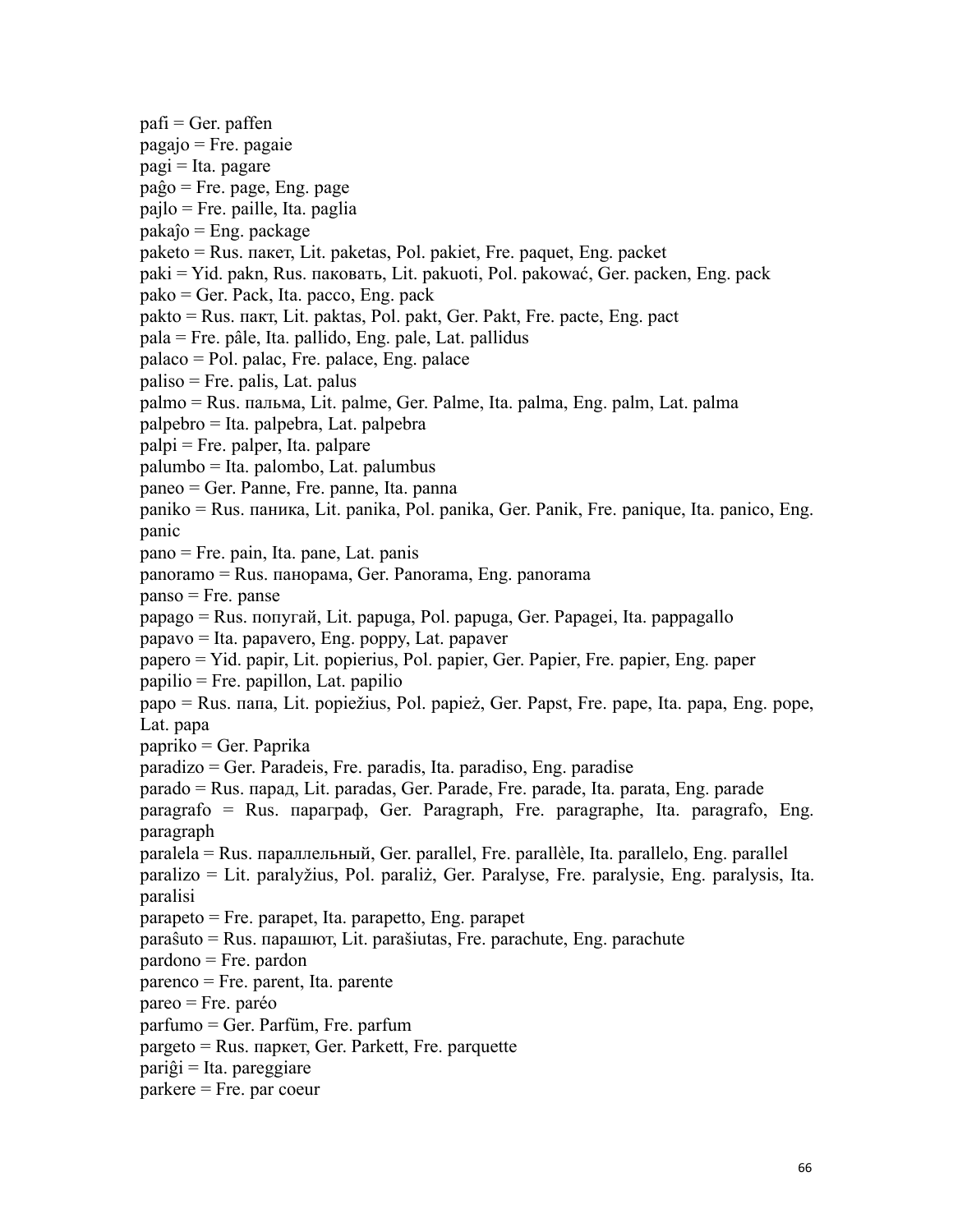parko = Rus. пapк, Lit. parkas, Pol. park, Ger. Park, Fre. parque, Ita. parco, Eng. park parlamento = Rus. парламент, Lit. parlamentas, Pol. parlament, Ger. Parlament, Fre. parlement, Ita. parlamento, Eng. parliament paro = Yid. por, Rus. пapa, Lit. pora, Pol. para, Ger. Paar, Fre. paire, Eng. pair, Lat. par paroli = Fre. parler, Ita. parlare partero = Fre. parterre partio = Rus. партия, Pol. partia, Lit. partija, Ger. Partei, Fre. parti, Eng. party partizano = Rus. пapтизaн, Lit. partizanas, Ger. Partisan, Fre. partisan, Ita. partigiano, Eng. partisan partnero = Ger. Partner, Fre. partenaire, Eng. partner parto = Fre. part, Ita. parte, Eng. part partopreni = Fre. prendre part paruo = Lat. parus pasado = Ita. passata, Spa. pasada pasaĝero = Ger. Passagier, Fre. passager, Ita. passeggero pasero = Ita. passero, Lat. passer pasi = Fre. passer, Ita. passare, Eng. pass pasio = Ger. Passion, Fre. passion, Ita. passione, Eng. passion, Lat. passio pasiva = Rus. пaccивный, Lit. pasyvus, Pol. pasywny, Ger. passiv, Fre. passif, Ita. passivo, Eng. passive pasko = Rus. пacxa, Ita. pasqua pasporto = Rus. пacпopт,Pol. paszport, Fre. passeport, Ita. passaporto, Eng. passport pasteĉo = Ita. pasticcio pasto = Rus. пacтa, Lit. pasta, Pol. pasta, Ger. Paste, Ita. pasta, Eng. paste pastro = Rus. паcтop, Lit. pastorius, Pol. pasterz, Fre. pasteur, Ita. pastore paŝi = Fre. passer, Ita. passare, Eng. pass paŝti = Rus. паcти, Pol. paść, Eng. pasture patento = Rus. пaтент, Lit. patentas, Ger. Patent, Eng. patent pato = Pol. patelnia, Ita. padella, Lat. patella patologio = Rus. пaтoлoгя, Lit. patologija, Pol. patologia, Ger. Pathologie, Fre. pathologie, Ita. patologia, Eng. pathology patoso = Lit. patosas, Gre. pathos patrioto = Rus. пaтриот, Lit. patriotas, Pol. patriota, Ger. Patriot, Eng. patriot  $\text{patro} = \text{Lat.} \text{ pater}$ patrolo = Rus. патpyль,Lit. patrulis, Ger. Patrouille, Fre. patrouille, Eng. patrol patrujo = Fre. patrie, Ita. patria, Lat. patria  $p$ aŭti = Eng. pout paŭzo = Rus. паyзa, Lit. pauze, Pol. pauza, Ger. Pause, Eng. pause, Lat. pausa pavimo = Ita. pavimento, Eng. pavement, Lat. pavimentum pavo = Rus. павa, Lit. povas, Pol. paw, Ita. pavone, Lat. pavo peco = Rus. пьeca, Lit. pjese, Fre. pièce, Ita. pezzo, Eng. piece  $peĉo = Ger. Pech, Ita. pece, Eng. pitch, Lat. (pl.) pieces$ pedagogo = Rus. пeдагог, Lit. pedagogas, Pol. pedagog, Ger. Pädagog, Eng. pedagogue pedalo = Rus. пeдaль, Lit. pedalas, Pol. pedał, Ger. Pedal, Fre. pédal, Ita. pedale, Eng. pedal pedelo = Ger. Pedell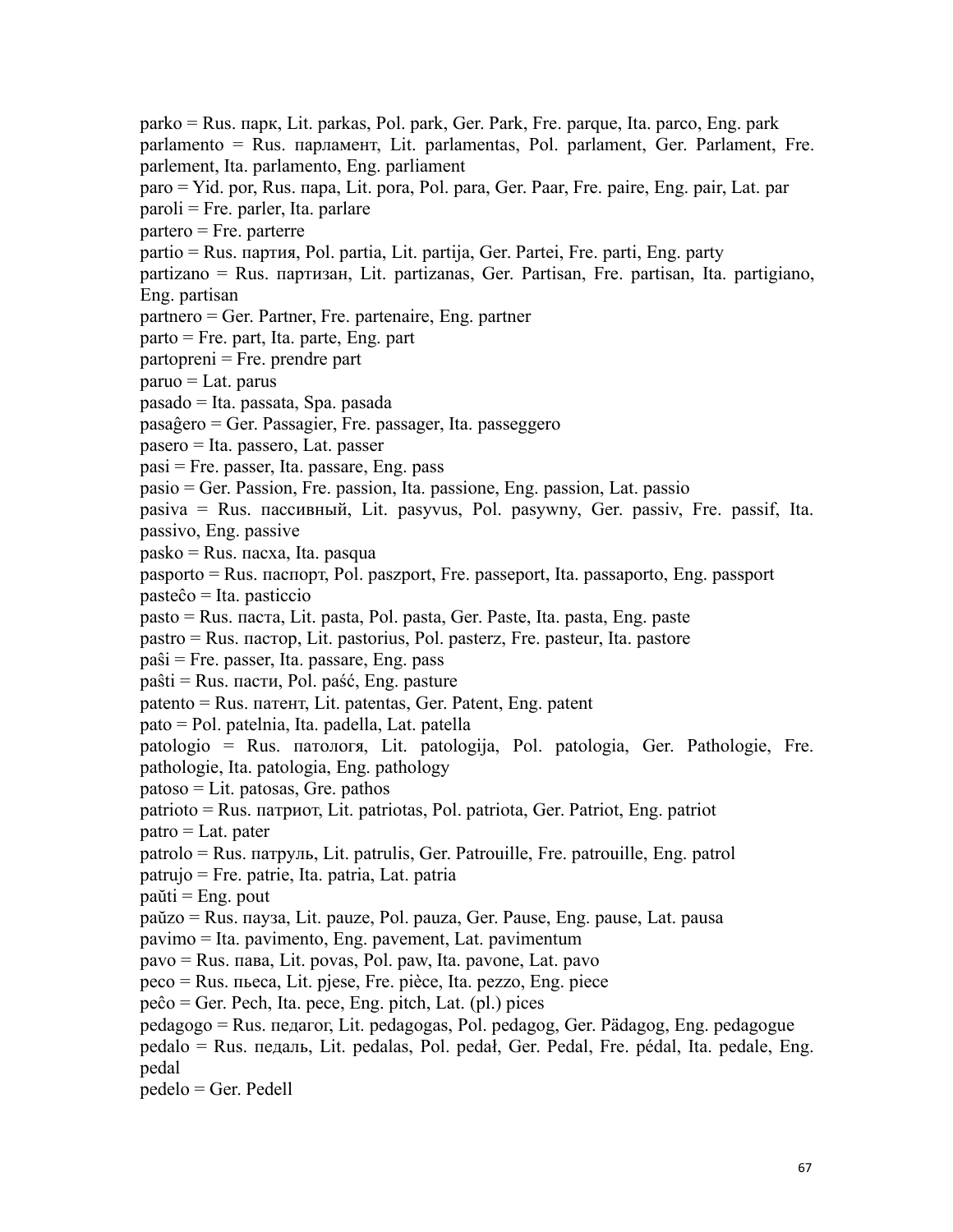pediatrio = Fre. pédiatrie, Ita. pediatria, Eng. pediatry pediko = Lat. pediculus pedikuro = Rus. пeдикюp, Lit. pedikiuras, Ger. Pediküre, Fre. pédicure pego = Ita. picchio, Lat. picus pejzaĝo = Rus. пeйзaж, Pol. pejzaż, Fre. paysage, Ita. paesaggio peki = Ita. peccare, Lat. peccare pekli = Eng. pickle peli = Lat. pellere pelto = Yid. pelts, Ger. Pelz pelvo = Ita. pelvi, Lat. pelvis penco = Eng. pence pendi = Fre. pendre, Ita. pendere, Lat. pendere pendolo = Ger. Pendel, Fre. pendule, Ita. pendolo, Lat. pendulum penetri = Fre. pénétrer, Ita. penetrare, Eng. penetrate, Lat. penetrare peniko = Lat. penicillum peniso = Lat. penis peno = Fre. peine, Ita. pena pensi = Fre. penser, Ita. pensare pensio = Rus. пeнcия, Lit. pensija, Ger. Pension, Fre. pension, Ita. pensione, Eng. pension pentekosto = Ita. pentecoste penti = Ita. pentirsi, Lat. paenitet pentri = Fre. peintre peono = Fre. pion, Eng. pawn pepi = Ger. piepen per = Lit. per, Fre. par, Ita. per, Lat. per perĉo = Fre. perche, Eng. perch perdi = Fre. perdre, Ita. perdere, Lat. perdere perdita = Ita. perdito perei = Fre. périr, Ita. perire, Eng. perish, Lat. perire perfekta = Ger. perfekt, Eng. perfect, Lat. perfectus perfida = Ger. perfid, Fre. perfide, Ita. perfido, Eng. perfidious, Lat. perfidus perfori = Ger. perforieren, Fre. perforer, Ita. perforare, Eng. perforate, Lat. perforare periodo = Rus. пepиoд, Lit. periodas, Pol. period, Ger. Periode, Fre. période, Ita. periodo, Eng. period perko = Ita. perca, Lat. perca perkuti = Fre. percuter, Ita. percuotere, Lat. percutere perlo = Yid. perl,Lit. perlas, Pol. perla, Ger. Perle, Fre. perle, Ita. perla, Eng. pearl perono = Rus. пeppoн, Lit. peronas, Pol. peron, Ger. Perron, Fre. perron perpleksa = Fre. perplexe persekuto = Fre. persécution, Ita. persecuzione, Eng. persecution persiko = Rus. пepcик, Lit. persikas persisti = Fre. persister, Ita. persistere, Eng. persist, Lat. persistere perso = Ger. Perser, Fre. perse persona = Rus. пepcoнaльный, Lit. personalinis, Ger. personal, Fre. personal, Ita. personale, Eng. personal, Lat. personalis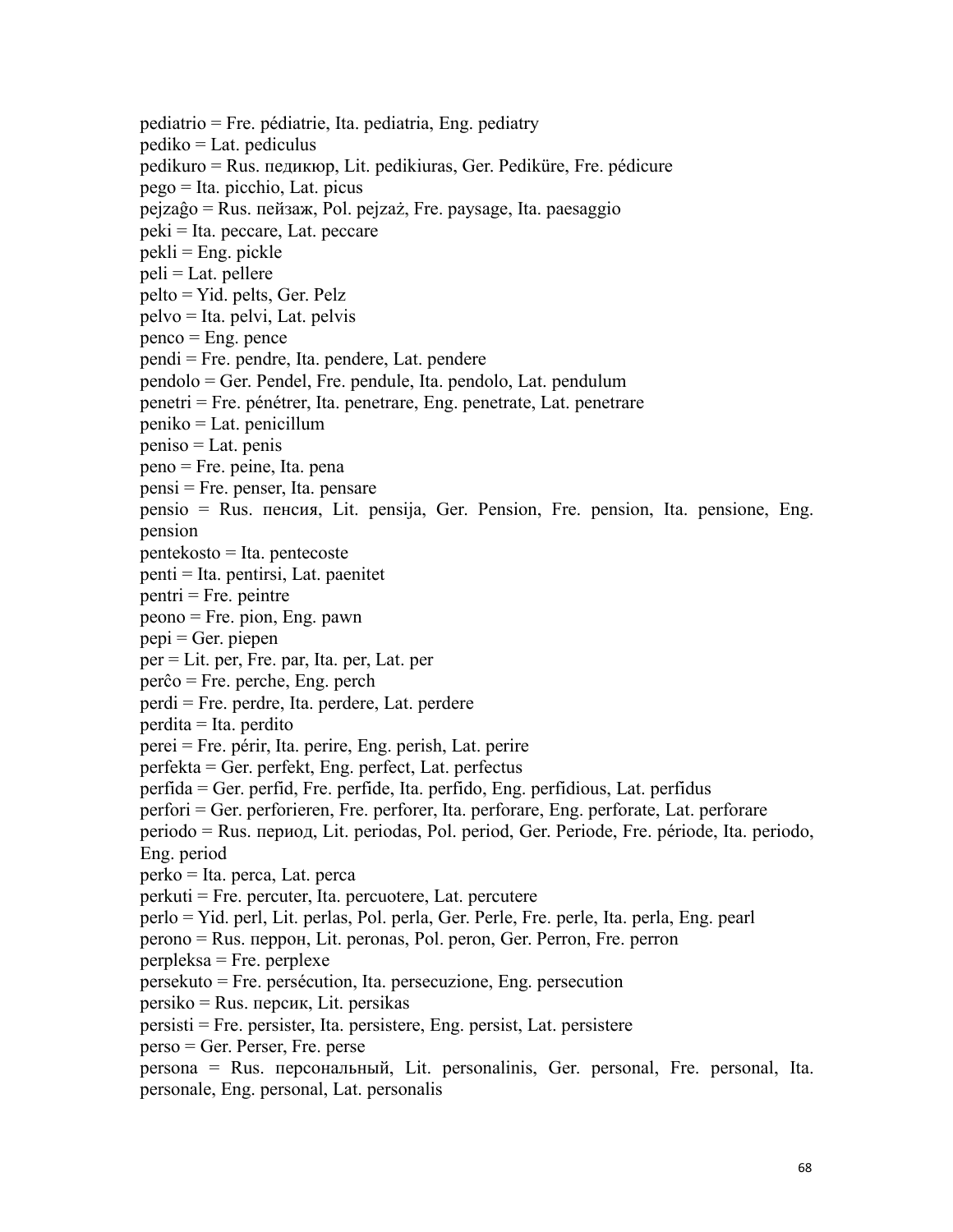persono = Yid. perzon, Rus. пepcoнa, Ger. Persone, Fre. personne, Ita. persona, Eng. person, Lat. persona perspektivo = Rus. пepcпективa, Lit. perspektyva, Pol. perspektywa, Ger. Perspektiv, Eng. perspective persvadi = Fre. persuader, Ita. persuadere, Eng. persuade, Lat. persuadere perturbi = Fre. perturber, Ita. perturbare, Lat. perturbare peruko = Rus. пapик, Lit. perukas, Pol. peruka, Ger. Perücke, Ita. parrucca perversa = Ger. pervers, Fre. perverse, Ita. perverso, Eng. perverse, Lat. perversus pesi = Fre. péser, Ita.pesare peso = Spa. peso  $pesto = Fre. peste, Ita. peste, Lat. pesis$ petalo = Fre. pétale, Ita. petalo, Eng. petal peti = Yid. betn, Ger. bitten, Lat. petere peto = Yid. bite, Ger. Bitte petrolo = Fre. pétrole, Ita. petrolio, Eng. petrol, Lat. petroleum petroselo = Ger. Petersilie, Lat. petroselinum pezo = Fre. poids, Ita. peso pia = Fre. pieux, Ita. pio, Eng. pious, Lat. pius piceo = Lat. picea piedo = Lit. peda, Fre. pied, Ita. piede pigo = Ita. pica, Lat. pica pikanta = Ger. pikant, Fre. piquant, Ita. piccante pikedo = Fre. piquet, Ita. picchetto, Eng. picket piki = Fre. piquer piko = Ger. Pik, Fre. pique, Ita. picca pilko = Pol. piłka pilo = Fre. pile, Ita. pila pilolo = Fre. pilule, Ita. pillola piloto = Ger. Pilot, Fre. pilote, Ita. pilota, Eng. pilot pinĉi = Fre. pincer, Ita. pinzare, Eng. pinch  $pindo = Eng. pint$ pinglo = Fre. épingle pingveno = Ger. Pinguin, Ita. pinguino, Eng. pinguin pino = Fre. pin, Ita. pino, Eng. pine, Lat. pinus pinto = Fre. pointe, Ita. punta pioĉo = Fre. pioche pioniro = Rus. пиoнep, Lit. pionierius, Pol. pionier, Fre. pionnier, Ita. pioniere, Eng. pioneer pipfumi = Fre. fumer le pipe, Ita. fumare la pipa pipo = Lit. pypke, Fre. pipe, Ita. pipa, Eng. pipe pipro = Lit. pipiras, Pol. pieprz, Eng. pepper, Lat. piper piramido = Rus. пиpaмидa, Lit. piramide, Ger. Pyramide, Fre. pyramide, Ita. piramide, Eng. pyramid pirato = Rus. пиpaт, Lit. piratas, Ger. Pirat, Fre. pirate, Ita. pirata, Eng. pirate, Lat. pirata  $piro = Fre. poire, Ita. pera, Eng. pear, Lat. pirum$ pirozo = Ita. pirosi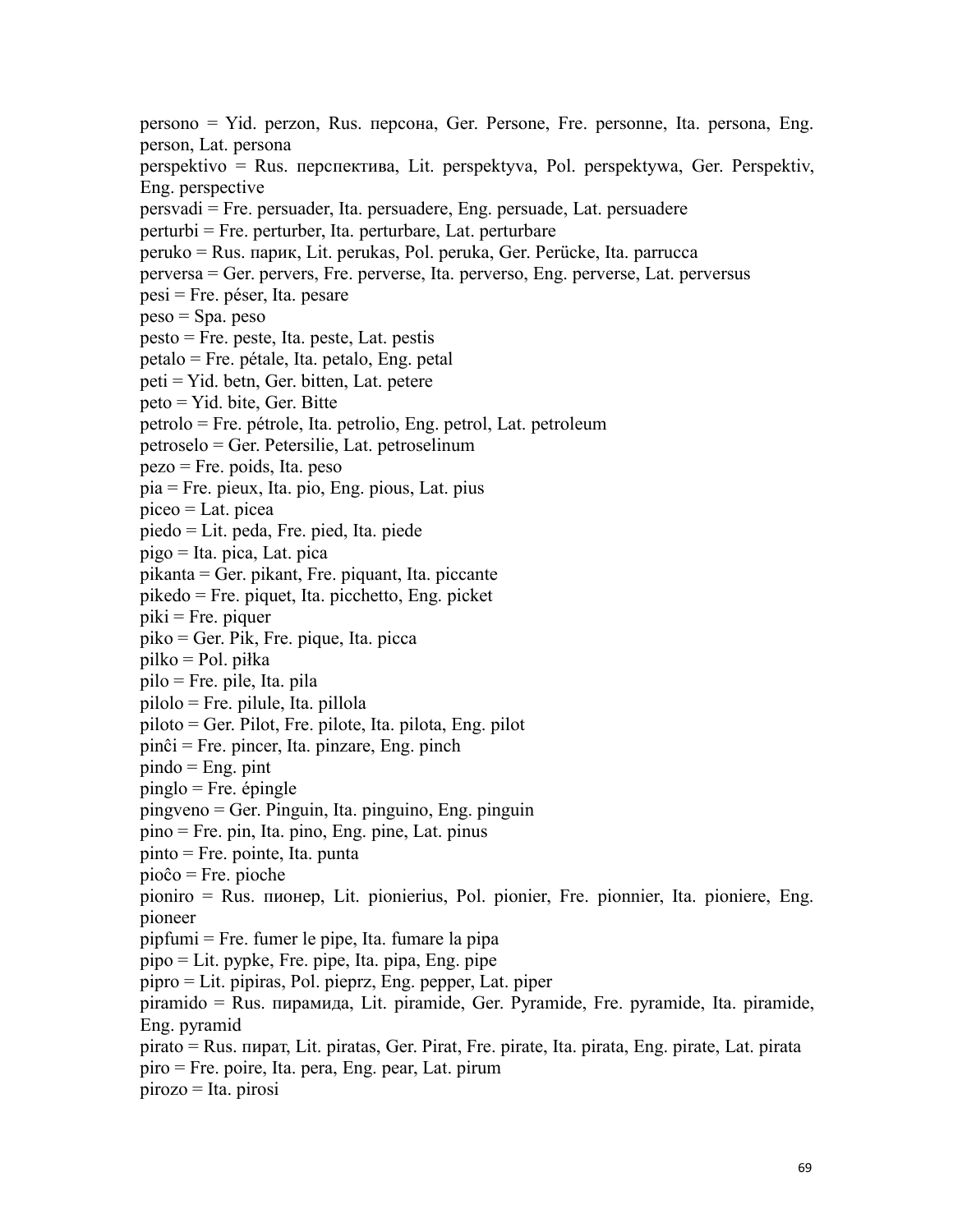pisi = Fre. pisser, Ita. pisciare pistako = Fre. pistache, Ita. pistacchio, Eng. pistachio pistolo = Fre. pistolet, Ita. pistola, Eng. pistol pisti = Ita. pestare piŝto = Eng. piston pitoreska = Fre. pittoresque, Ita. pittoresco pivoto = Fre. pivot, Eng. pivot  $pize = Fre. pois, Ita. pisello, Eng. peas, Lat. pisum$ placo = Yid. plats, Pol. plac, Ger. Platz, Fre. place, Eng. place plaĉi = Ita. piacere, Lat. placet plado = Ger. Platte, Fre. plat, Eng. plate plafono = Ger. Plafond, Fre. plafond plagiato = Rus. плaгиaт, Lit. plagiatas, Fre. plagiat plago = Pol. plaga, Eng. plague plaĝo = Rus. пляж, Lit. pliažas, Pol. plaża, Fre. plage plako = Fre. plaque, Ita. placca plando = Fre. plante, Lat. planta planedo = Rus. плaнeтa, Lit. planeta, Pol. planeta, Fre. planète, Eng. planet plano = Yid. plan, Rus. плaн, Lit. planas, Pol. plan, Fre. plan, Eng. plan planko = Fre. plancher plantago = Lat. plantago planto = Fre. plante, Eng. plant, Lat. planta plastika = Rus. плacтичecкий, Lit. plastiškas, Ger. plastisch, Fre. plastique, Ita. plastico, Eng. plastic plastro = Rus. плacтыpь, Pol. plaster, Eng. plaster plata = Ger. platt, Fre. plat platano = Rus. плaтaн, Lit. platanas, Ger. Platane, Fre. platane, Ita. platano, Lat. platanus plateno = Rus. плaтинa, Lit. platina, Ger. Platin, Fre. platine, Ita. platino, Eng. platinum plaŭdi = Lat. plaudere plebiscito = Fre. plébiscite, Ita. plebiscito, Eng. plebiscite plebo = Ita. plebe, Lat. plebs pledi = Ger. plädieren, Fre. plaider, Eng. plead  $plej = Fre. plus$ plejdo = Eng. plaid  $plekti = Lat.$  plectere plena = Rus. пoлный, Lit. pilnas, Pol. pełny, Fre. plein, Lat. plenus plendi = Fre. plaindre pleto = Fre. plat, Ger. Platte plezuro = Fre. plaisir, Eng. pleasure  $pli = Fre. plus$ plonĝi = Fre. plonger plori = Fre. pleurer ploto = Rus. плoтвa, Pol. płocica, Ger. Plötze  $\n **plu** = **Fre.**\n **plus**\n$ plugilo = Rus. плyг, Lit. plugas, Pol. pług, Eng. plough plumbo = Fre. plomb, Lat. plumbum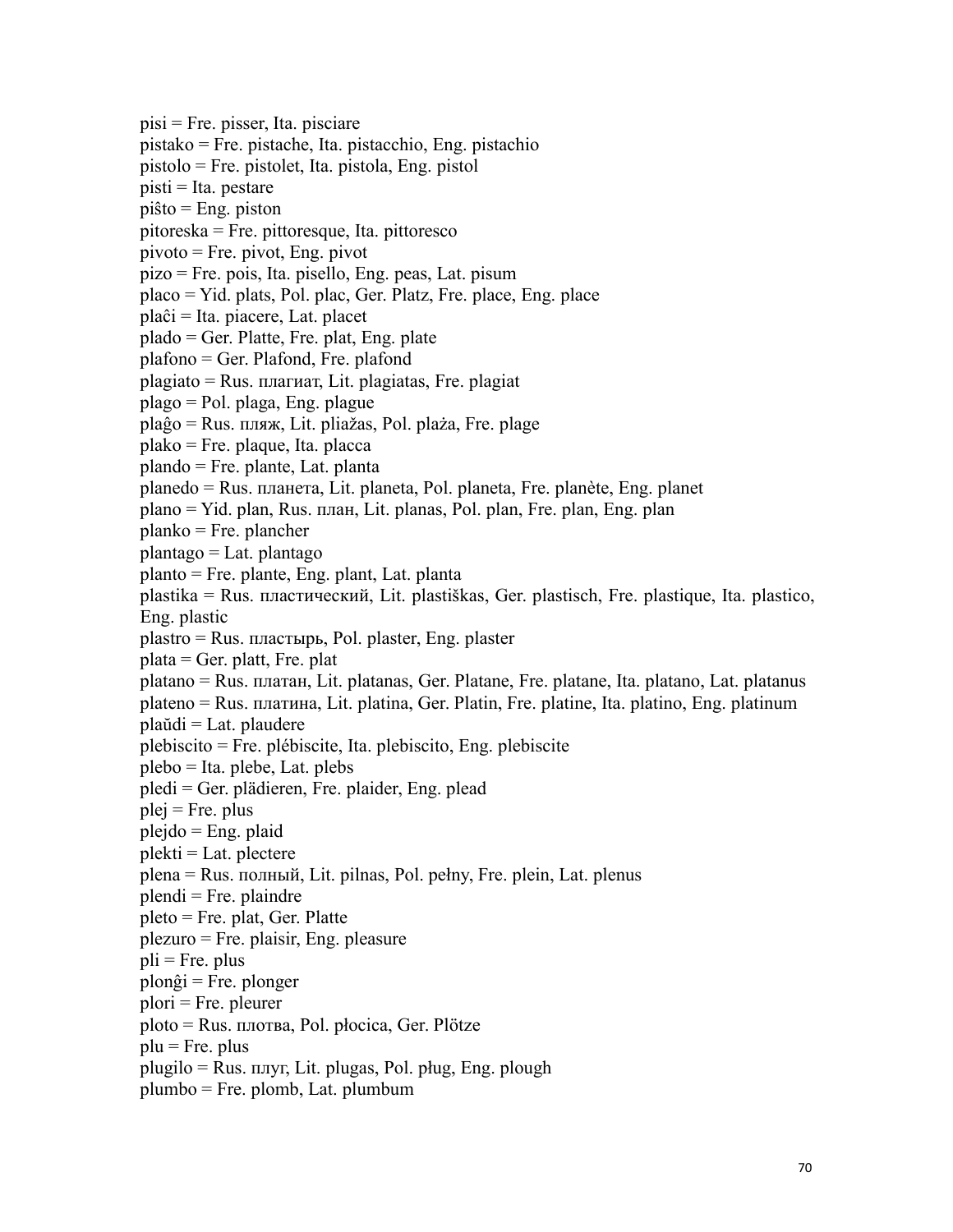plumo = Fre. plume, Lat. pluma pluraj = Lat. plures pluralo = Ger. Plural, Ita. plurale, Eng. plural, Lat. pluralis plus = Rus. плюc, Lit. pliusas, Fre. plus, Eng. plus, Lat. plus pluvo = Fre. pluie, Lat. pluvia  $po = Rus$ . по, Lit. po, Pol. po poemo = Rus. пoэмa, Lit. poema, Ger. Poem, Fre. poème, Ita. poema, Eng. poem, Lat. poema poeto = Rus. поэт, Lit. poetas, Pol. poeta, Ger. Poet, Fre. poète, Ita. poeta, Eng. poet, Lat. poeta poezio = Rus. пoэзия, Lit. poezija, Pol. poezja, Ger. Poesie, Fre. poèsie, Ita. poesia, Lat. poesia pola = Rus. пoльcкий, Pol. polski, Eng. Polish polemika = Rus. пoлeмичecкий, Lit. polemiškas, Ger. polemisch, Fre. polémique, Ita. polemico, Eng. polemical polemiko = Rus. пoлeмикa, Lit. polemika, Ger. Polemik, Fre. polémique, Ita. polemica, Eng. polemic polico = Rus. пoлиция, Lit. policija, Pol. policja, Fre. police, Eng. police poligloto = Rus. полиглот, Pol. poliglota, Ger. Polyglotte, Fre. polyglotte, Ita. poliglotta, Eng. polyglot polikliniko = Rus. пoликлиникa, Lit. poliklinika, Ger. Polyklinik, Ita. policlinica politiko = Rus. политика, Lit. politika, Pol. polityka, Ger. Politik, Fre. politique, Ita. politica, Eng. politics, policy polo = Rus. поляк, Pol. Polak, Ger. Pole, Eng. Pole polpo = Lat. polypus poluri = Ger. polieren poluso = Rus. пoлюc, Lat. polus pomo = Fre. pomme pompo = Rus. пoмпa, Lit. pompa, Lat. pompa ponardo = Fre. poignard ponto = Fre. pont, Ita. ponte, Lat. (pl.) pontes poplo = Ger. Pappel, Fre. peuplier, Eng. poplar, Lat. populus popolkanto = Ita. canto popolare popolkutimo = Fre. coutûme populaire popolo = Fre. peuple, Ita. popolo, Eng. people, Lat. populus populara = Rus. популярный, Lit. populiarus, Pol. popularny, Ger. populär, Fre. populaire, Ita. popolare, Eng. popular, Lat. popularis por = Fre. pour, Ita. per, Lat. pro porcelano = Lit. porcelianas, Pol. porcelana, Fre. porcelaine, Ita. porcellana, Eng. porcelain porcio = Rus. пopция, Lit. porcija, Pol. porcja, Ger. Portion, Fre. portion, Ita. porzione, Eng. portion  $p$ ordo = Fre. porte, Ita. porta, Lat. porta poreo = Rus. пopeй, Lit. poras, Pol. por, Ger. Porree, Fre. poireau, Ita. porro, Lat. porrum porko = Fre. porc, Ita. porco, Lat. porcus poro = Rus. пopa, Lit. pora, Pol. por, Ger. Pore, Fre. pore, Ita. poro, Eng. pore, Lat. porus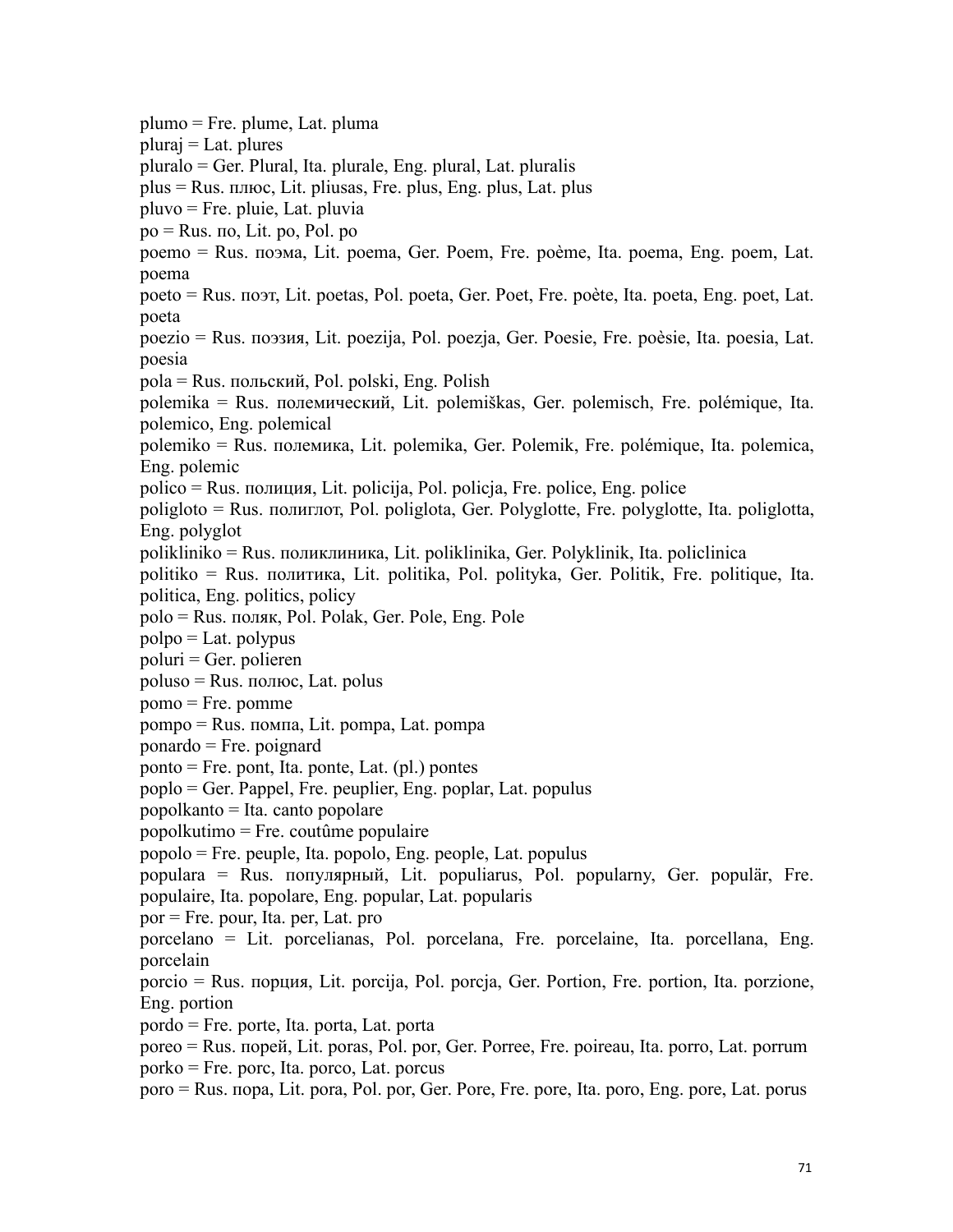porti = Fre. porter, Ita. portare, Lat. portare portreto = Rus. пopтpeт, Lit. portretas, Pol. portret, Ger. Porträt, Fre. portrait, Eng. portrait  $portugalo = Lit.$  portugalas posedi = Fre. posséder, Ita. possedere, Lat. possidere  $post = Lat. post$ posteno = Ger. Post, Fre. poste, Ita. posta, posto, Eng. post postulo = Ger. Postulat, Fre. postulat, Ita. postulato, Eng. postulate poŝo = Fre. poche poŝtkarto = Yid. postkort, Ger. Postkarte, Fre. carte postale, Fre. cartolina postale poŝtkesto = Yid. postkestl poŝtmarko = Yid. postmarke, Rus. пoчтoвaя мaркa, Ger. Postmarke poŝto = Yid. post, Rus. пoчтa, Lit. paštas, Pol. poczta, Ger. Post, Fre. poste, Ita. posta, Eng. post potenco = Fre. potence, Eng. potency poto = Lit. puodas, Fre. pot, Eng. pot poŭpo = Fre. poupe, Ita. poppa, Lat. puppis  $povi = Fre. pouvoir$ pozicio = Rus. пoзиция, Lit. pozicija, Pol. pozycja, Ger. Position, Fre. position, Ita. posizione, Eng. position pozitiva = Ger. positiv, Fre. positif, Ita. positivo, Eng. positive pozo = Rus. пoзa, Lit. poze, Pol. poza, Ger. Pose, Fre. pose, Ita. posa, Eng. pose praavo = Ita. proavo, Lat. proavus prahistorio = Fre. préhistoire, Eng. prehistory praktiko = Rus. пpaктикa, Lit. praktika, Ger. Praktik, Eng. practice pramo = Rus. пaром, Pol. prom pravo = Rus. право, Pol. prawo precedenco = Fre. précédent, Ita. precedente, Eng. precedent precipe = Lat. praecipue preciza = Fre. précis, Ita. preciso, Eng. precise  $prediki = Ger. predigen, Ita. predicate$ preferi = Fre. préférer, Ita. preferire, Eng. prefer prefikso = Ger. Präfix, Fre. préfixe, Eng. prefix preĝi = Ita. pregare  $prelegi = Lat.$  praelegere premi = Ita. premere, Lat. premere premio = Rus. пpeмия, Lit. premija, Pol. premia, Ger. Prämie, Ita. premio, Eng. premium, Lat. praemium premisoj = Ger. Prämissen, Fre. premisses, Eng. premises preni = Fre. prendre, Ita. prendere, Lat. prendere prepari = Fre. préparer, Ita. preparare, Eng. prepare, Lat. preparare preso = Rus. пpecc, Lit. presas, Pol. prasa, Ger. Presse, Fre. presse, Eng. press preskaŭ = Fre. presque, Ita. pressochè preskribi = Eng. prescribe, Lat. praescribere prestiĝo = Rus. престиж, Lit. prestižas, Ger. Prestige, Fre. prestige, Ita. prestigio, Eng.

prestige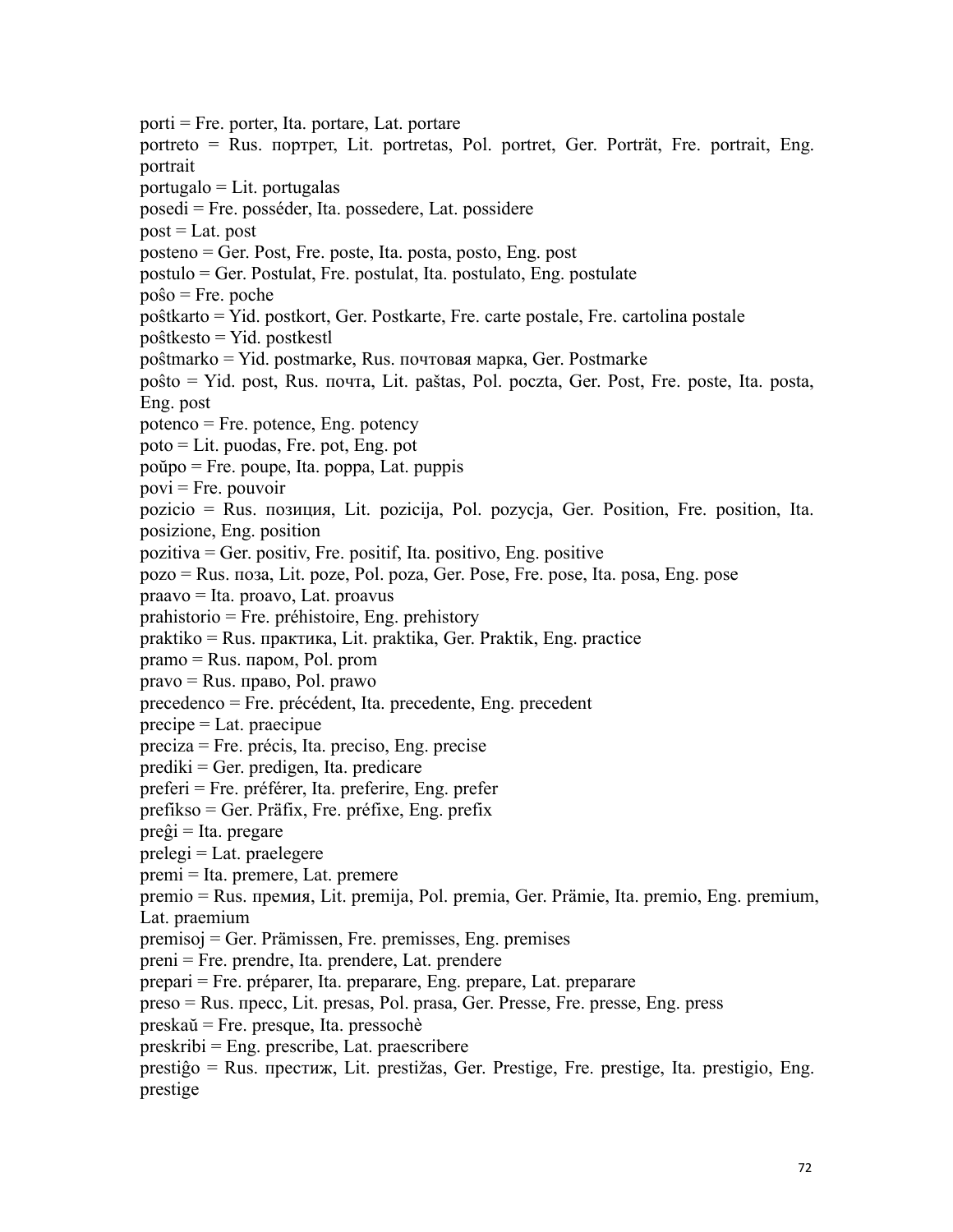$p_{\text{ref}} = Fr_{\text{e}}$ , prêt preteksto = Lit. pretekstas, Pol. pretekst, Eng. pretext pretendi = Rus. претeндовать, Lit. pretenduoti preter = Lat. praeter preteriri = Lat. praeterire  $preventi = Eng. prevent$ prezenti = Ger. präsentieren, Fre. présenter, Ita. presentare, Eng. present prezidi = Ger. präsidieren, Fre. présider, Ita. presidere, Eng. preside, Lat. praesidere prezidanto = Rus. президент, Lit. prezidentas, Pol. prezydent, Ger. Präsident, Fre. président, Ita. presidente, Eng. president prezo = Yid. prajz, Ger. Preis, Fre. prix, Ita. prezzo, Eng. price, Lat. pretium  $pri = Gre.$  peri principo = Rus. пpинцип, Lit. principas, Fre. principe, Ita. principio, Eng. principle, Lat. principium princo = Rus. пpинц, Lit. princas, Fre. prince, Eng. prince printempo = Fre. printemps prismo = Eng. prism, Lat. prisma privata = Lit. privatus, Pol. prywatny, Ger. privat, Ita. privato, Eng. private, Lat. privatus privilegio = Rus. пpивилeгия, Lit. privilegija, Ger. Privileg, Eng. privilege, Fre. privilège, Ita. privilegio, Lat. privilegium prizorgo = Ger. Fürsorge  $pro = Lat. pro$ problemo = Rus. проблема, Lit. problema, Pol. problem, Ger. Problem, Fre. problème, Ita. problema, Eng. problem  $procento = Rus.$  процент, Lit. procentas, Pol. procent proceso = Rus. пpoцecc, Lit. procesas, Pol. proces, Fre. procès, Ita. processo, Eng. process procezo = Rus. пpoцecc, Lit. procesas, Pol. proces, Fre. procès, Ita. processo, Eng. process, Lat. processus produktiva = Rus. пpoдуктивный, Lit. produktyvus, Ger. produktiv, Pol. produktywny, Fre. productif, Eng. productive profesio = Rus. пpoфeccия, Lit. profesija, Ger. Profession, Fre. profession, Ita. professione, Eng. profession profesoro = Rus. профессор, Lit. profesorius, Pol. profesor, Ger. Professor, Fre. professeur, Ita. professore, Eng. professor, Lat. professor profiti = Ger. profitieren, Fre. profiter, Ita. profittare, Eng. profit profunda = Fre. profond, Ita. profondo, Eng. profound, Lat. profundus prognozo = Rus. пpoгнoз,Lit. prognoze, Pol. prognoza, Ger. Prognose, Eng. prognosis programo = Rus. пpoгpaммa, Lit. programa, Pol. program, Ger. Programm, Fre. programme, Ita. programma, Eng. program progreso = Rus. пpoгpecc, Lit. progresas, Fre. progrès, Ita. progresso, Eng. progress projekto = Rus. проект, Lit. projektas, Pol. projekt, Ger. Projekt, Eng. project proklami = Rus. прокламиpoвaть, Lit. proklamuoti, Ger. proklamieren, Fre. proclamer, Ita. proclamare, Eng. proclaim prokrasti = Fre. procrastiner, Ita. procrastinare, Eng. procrastinate, Lat. procrastinare proksima = Lat. proximus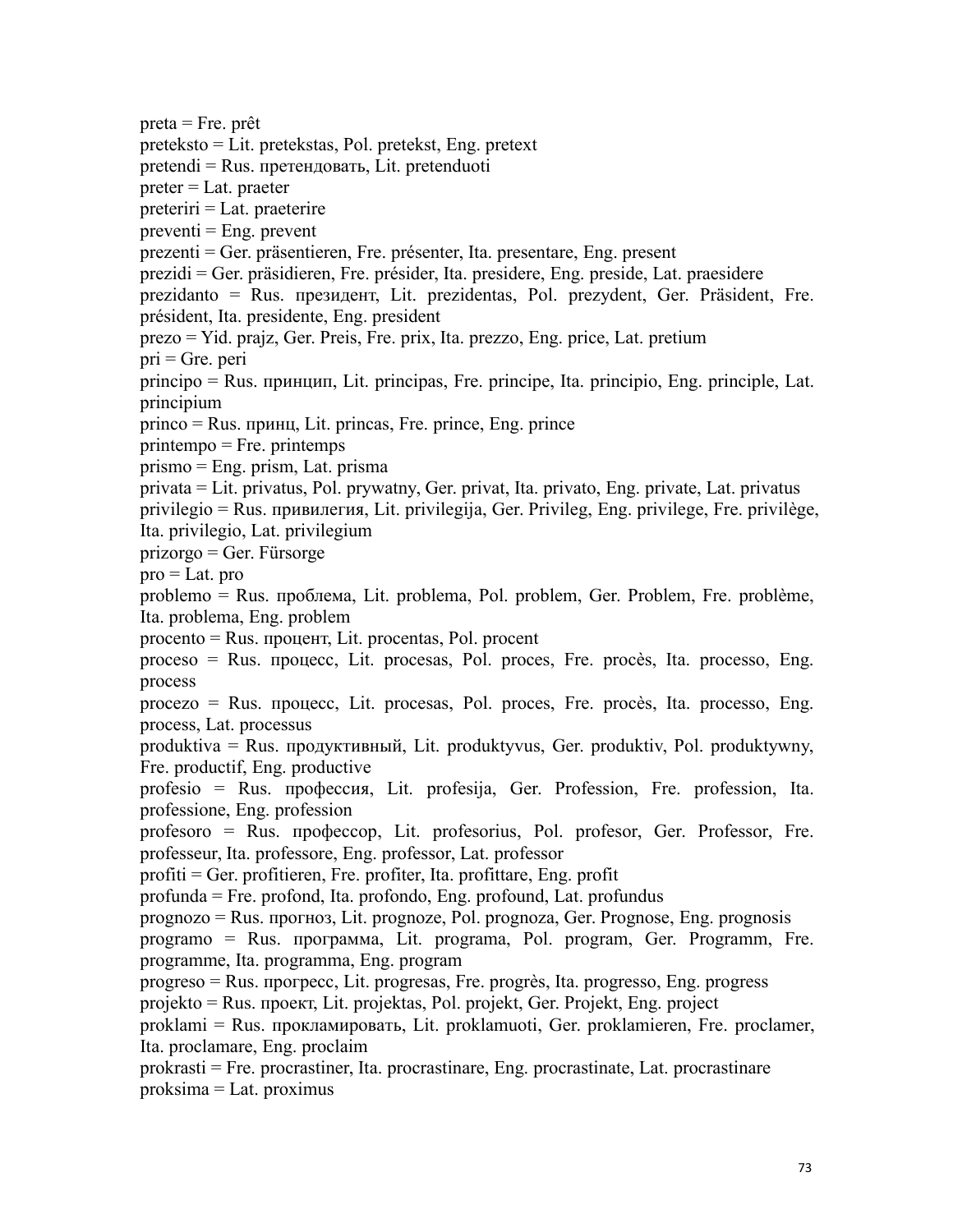proletario = Rus. пpoлeтapий, Lit. proletaras, Pol. proletariusz, Ger. Proletarier, Fre. proletaire, Ita. proletario, Eng. proletarian proleto = Lat. proles promenado = Fre. promenade, Eng. promenade promeni = Fre. promener promeso = Fre. promesse, Ita. promesso, Eng. promise propagando = Rus. пpoпaгaндa, Lit. propaganda, Ger. Propaganda, Fre. propagande, Ita. propaganda, Eng. propaganda proponi = Pol. proponować, Ger. proponieren, Lat. proponere proporcio = Rus. пpoпopция, Lit. proporcija, Pol. proporcja, Eng. proportion propra = Fre. propre, Ita. proprio, Lat. proprius prosperi = Ger. prosperieren, Fre. prospérer, Ita. prosperare, Eng. prosper, Lat. prosperare protekto = Ger. Protektion, Fre. protection, Eng. protection, Lat. protectio protesto = Rus. пpoтecт, Lit. protestas, Pol. protest, Ger. Protest, Eng. protest protokolo = Rus. пpoтoкoл, Lit. protokolas, Pol. protokół, Ger. Protokoll, Fre. protocole, Ita. protocollo, Eng. protocol proverbo = Fre. proverbe, Ita. proverbio, Eng. proverb, Lat. proverbium provinco = Fre. province, Eng. province provizo = Fre. provision, Ita. provisione, Eng. provision, Lat. provisio provizora = Fre. provisoire, Ita. provvisorio provo = Ita. prova provoki = Lit. provokuoti, Fre. provoquer, Ita. provocare, Eng. provoke, Lat. provocare prozo = Rus. пpoзa, Lit. proza, Pol. proza, Ger. Prosa, Eng. prose prudenta = Fre. prudent, Ita. prudente, Eng. prudent prujno = Ita. pruina, Lat. pruina prunelo = Fre. prunelle, Ita. prugnola pruno = Fre. prune, Ita. prugna, Eng. prune, Lat. prunum  $prunti = Fre.$  emprunter pruo = Fre. proue, Ita. prua pruvi = Fre. prouver, Ita. provare, Eng. prove psalmo = Ger. Psalm, Eng. psalm, Lat. psalmus pseŭdonimo = Lit. pseudonimas, Ger. Pseudonym, Eng. pseudonym psika = Rus. пcихический, Lit. psichiškas, Ger. psychisch, Eng. pcychic psikologio = Rus. пcихология, Lit. psichologija, Ger. Psychologie, Fre. psychologie, Eng. pychology publici = Ger. publizieren  $publicisto = Eng. publicist$ publiko = Rus. пyбликa, Lit. publika, Ger. Publikum, Ita. pubblico, Eng. public, Lat. publicum  $pubo = Lat. pubes$ pudingo = Eng. pudding pudro = Rus. пyдpa, Lit. pudra, Pol. puder, Ger. Puder, Fre. poudre pugno = Ita. pugno, Lat. pugnus pulmo = Ita. polmone, Lat. pulmo pulo = Ita. pulce, Lat. pulex

pulso = Rus. пyльc, Lit. pulsas, Pol. puls, Ger. Puls, Ita. polso, Eng. pulse, Lat. pulsus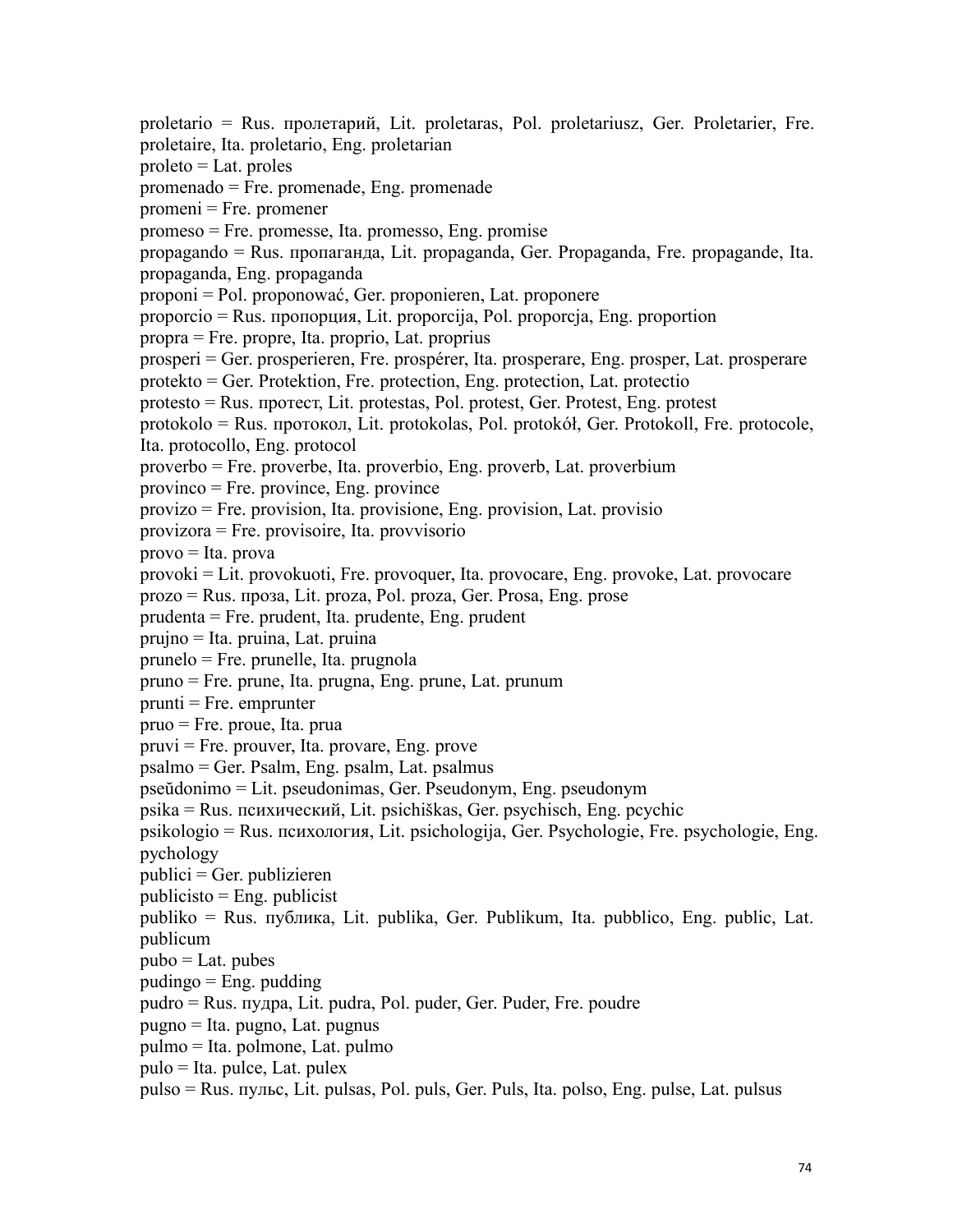pulvo = Ger. Pulver, Ita. polvere, Lat. pulvis pumpi = Lit. pumpuoti, Pol. pompować, Ger. pumpen, Fre. pomper, Ita. pompare, Eng. pump  $puni = Fre.$  punir, Ita. punire, Eng. punish punkto = Yid. punkt, Rus. пyнкт, Lit. punktas, Pol. punkt, Ger. Punkt, Lat. punctum puno = Fre. punition, Ita. punizione, Eng. punishment, Lat. poena  $p$ unto = Fre. point pupo = Ger. Puppe, Fre. poupée, Ita. pupa, Eng. puppet, Lat. pupa pura = Fre. pur, Ita. puro, Eng. pure, Lat. purus pureco = Ita. purezza puŝi = Fre. pousser, Eng. push puso = Fre. pus, Ita. pus, Eng. pus, Lat. pus puto = Fre. puits, Lat. puteus  $putri = Lat.$  putrescere R<sub>a</sub> and the set of the set of the set of the set of the set of the set of the set of the set of the set of the set of the set of the set of the set of the set of the set of the set of the set of the set of the set of the rabeno = Ger. Rabbiner, Fre. rabbin, Ita. rabbino rabi = Yid. rojbn, Pol. rabować, Ger. rauben, Ita. rubare, Eng. rob rabio = Ita. rabbia, Lat. rabies  $raboti = Fre.$  raboter racionala = Rus. paциoнaльный, Lit. racionalus, Pol. racjonalny, Ger. rationell, Fre. rationnel, Ita. razionale, Eng. rational radikala = Rus. paдикaльный, Lit. radikalus, Pol. radykalny, Ger. radikal, Fre. radical, Ita. radicale, Eng. radical radiko = Ita. radice, Lat. (pl.) radices radio = Rus. paдиo, Lit. radijas, Pol. radio, Ger. Radio, Fre. radio, Ita. radio, Eng. radio radio = Ger. Radius, Eng. radius, Lat. radius radioaktiva = Rus. paдиaктивный, Lit. radioaktyvinis, Pol. radioaktywny, Ger. radioaktiv, Fre. radioactif, Eng. radioactive radiofono = Rus. paдиoфoн, Lit. radiofonas radiologio = Rus. paдиoлoгия, Lit. radiologija, Pol. radiologia, Ger. Radiologie, Fre. radiologie, Ita. radiologia, Eng. radiology radiostacio = Rus. paдиoстaнция, Pol. radiostacja radiuso = Rus. paдиyc, Lit. radiusas, Ger. Radius, Eng. radius, Lat. radius rado = Yid. rod, Lit. ratas, Ger. Rad, Ita. ruota, Lat. rota rafano = Lat. raphanus rafini = Fre. raffiner, Ita. raffinare rajdi = Yid. rajtn, Ger. reiten, Eng. ride  $rajo = Fre. raie, Eng. ray$ rajpi = Fre. râper  $raito = Eng. right$ raketo = Rus. paкeтa, Lit. raketa, Pol. rakieta, Ger. Rakete, Ita. racchetta, Eng. rocket raketo = Rus. paкeтa, Lit. rakete, Pol. rakieta, Ger. Rakett, Fre. raquette, Ita. racchetta, Eng. racket  $rako = Ene$ . rack rakonti = Fre. raconter, Ita. raccontare rampi = Fre. ramper, Ita. rampicarsi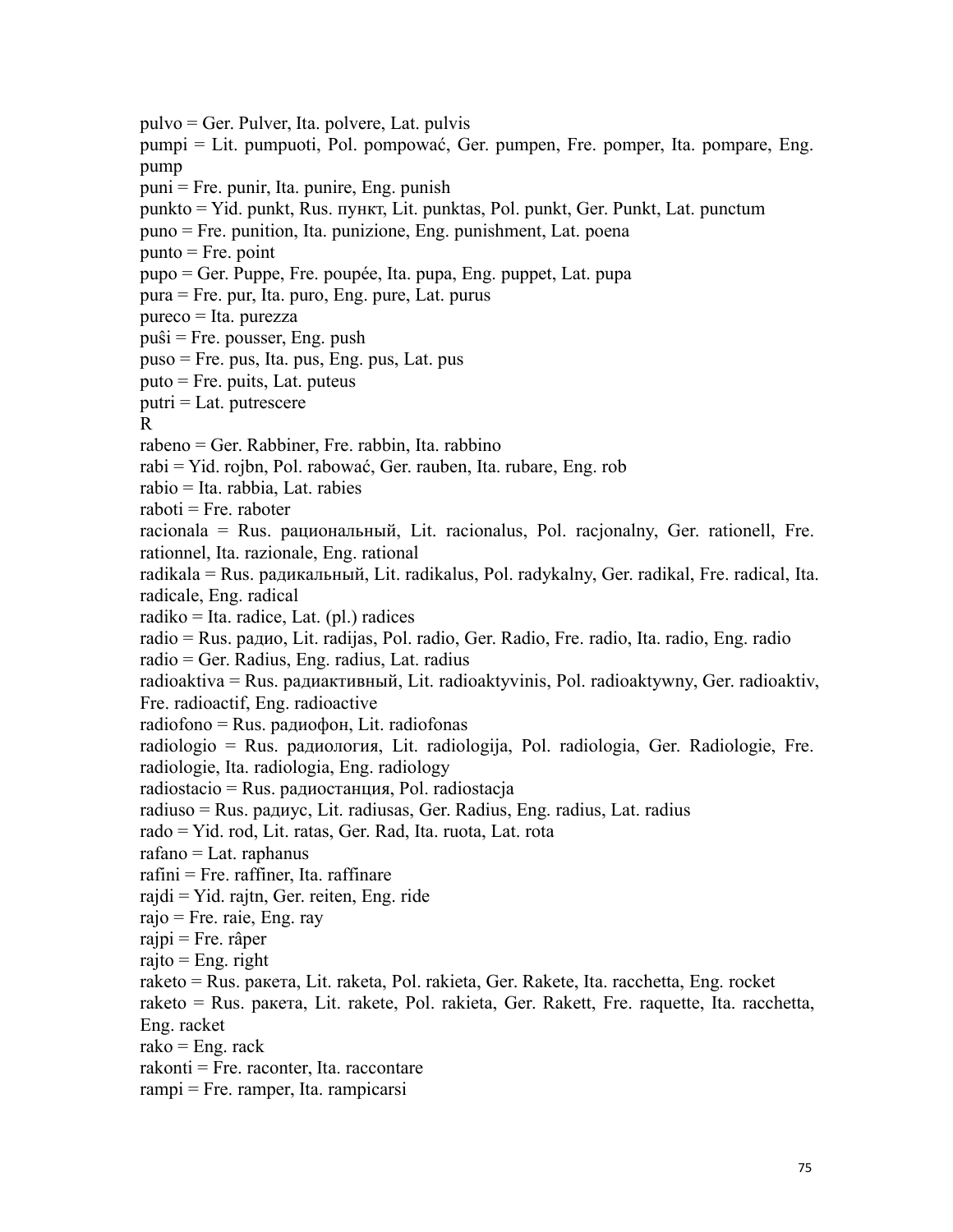ranca = Fre. rance, Ita. rancido, Eng. rancid, Lat. rancidus rando = Yid. rand, Ger. Rand rango = Yid. rang, Pol. ranga, Ger. Rang, Fre. rang, Ita. rango, Eng. rank rano = Ita. rana, Lat. rana rapida = Ger. rapid, Fre. rapide, Ita. rapido, Eng. rapid, Lat. rapidus rapiro = Rus. paпиpa, Lit. rapyra, Ger. Rapier, Fre. rapier, Ita. rapiera, Eng. rapier rapo = Rus. peпa, Lit. rope, Ita. rapa, Lat. rapum  $raportaĵo = Fre.$  reportage raporto = Rus. paпopт, Lit. raportas, Ger. Rapport, Fre. rapport, Ita. rapporto, Eng. report raso = Rus. paca, Lit. rase, Pol. rasa, Lit. rase, Ger. Rasse, Eng. race raspi = Ita. raspare, Eng. rasp raspilo = Ger. Raspel rasti = Ita. rastrellare rato = Ger. Ratte, Fre. rat, Ita. ratto, Eng. rat raŭka = Fre. rauque, Ita. roco, Eng. raucuous, Lat. raucus raŭpo = Ger. Raupe  $ravi = Fre. ravi, Eng. rave$ razeno = Ger. Rasen razi = Ger. rasieren, Fre. raser, Eng. raze  $re = I$  at. rereagi = Rus. peaгиpoвaть, Lit. reaguoti, Ger. reagieren, Fre. réagir, Ita. reagire reaktor = Rus. реактop, Lit. reaktorius, Pol. reaktor, Eng. reactor reala = Rus. реальный, Lit. realus, Pol. realny, Ger. reell, Fre. réel, Ita. reale, Eng. real  $rebati = Ita. ribattere$ rebuso = Ger. Rebus, Fre. rébus recenzi = Rus. peцeнзиpoвaть, Lit. recenzuoti, Ita. recensire recepto = Rus. peцeпт, Lit. receptas, Pol. recepta reciproka = Fre. réciproque, Ita. reciproco, Eng. reciprocal, Lat. reciprocus reciti = Fre. réciter, Ita. recitare, Eng. recite redakcio = Rus. peдaкция, Lit. redakcija, Pol. redakcja, Ger. Redaktion, Fre. rédaction redaktoro = Rus. peдaктop, Lit. redaktorius, Ger. Redakteur, Fre. rédacteur redoni = Fre. redonner redukto = Ger. Reduktion, Fre. réduction, Eng. reduction, Lat. reductio reduto = Fre. redoute, Eng. redoubt referenco = Fre. référence, Eng. reference referi = Ger. referieren, Fre. référer, Ita. riferire, Eng. refer  $refleksio = Fre.$  réflexion, Eng. reflection reflekti = Ger. reflektieren, Eng. reflect refluso = Ita. riflusso reformo = Rus. peфopмa, Lit. reforma, Pol. reforma, Ger. Reform, Fre. réforme, Ita. riforma, Eng. reform refuti = Fre. réfuter, Ita. rifiutare, Eng. refute regeneri = Fre. régénérer, Ita. rigenerare, Eng. regenerate regi = Ita. reggere, Lat. regere regiono = Ger. Region, Fre. région, Ita. regione, Eng. region registri = Rus. peгиcтpиpoвaть, Lit. registruoti, Ger. registrieren, Fre. régistrer, Ita.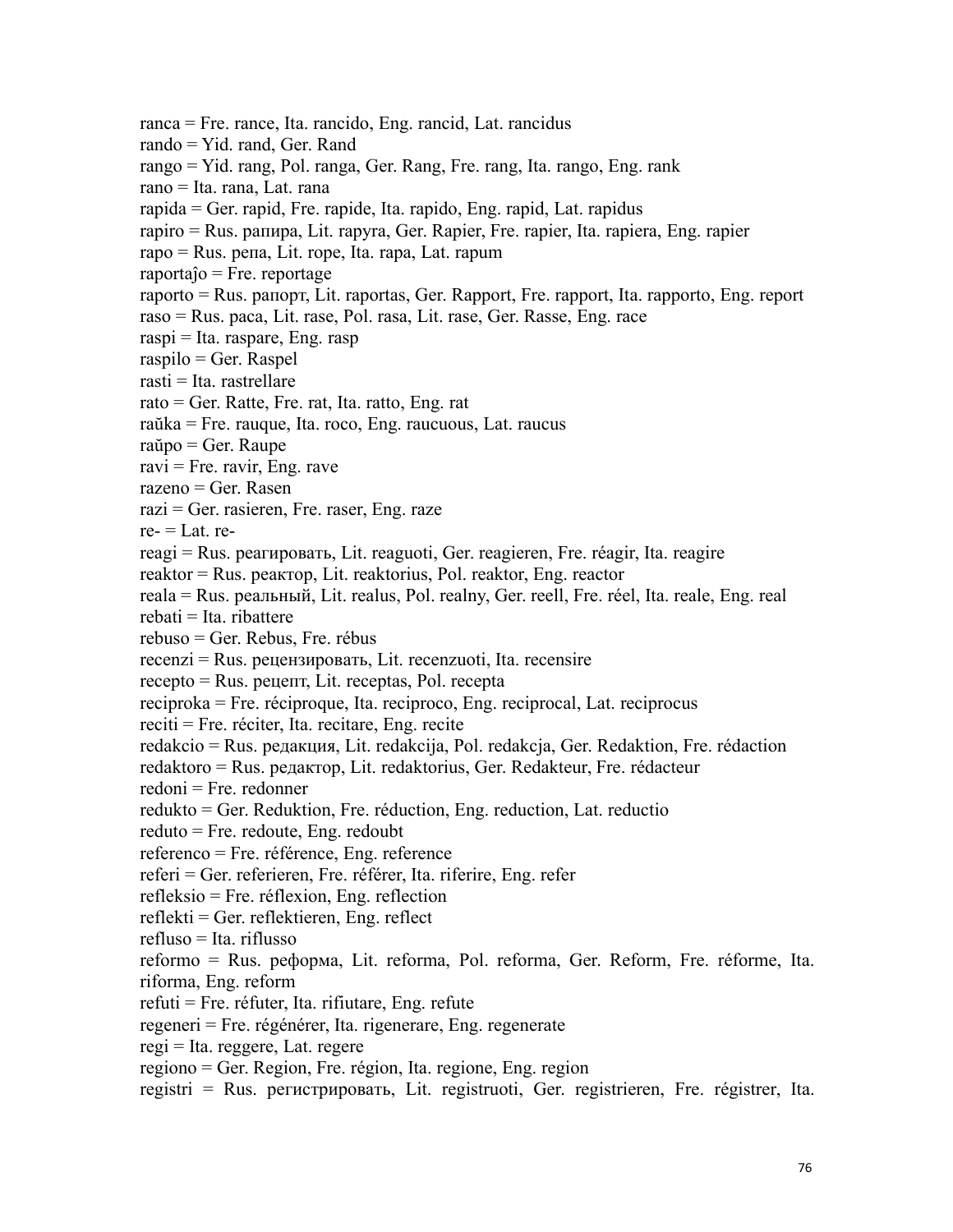registrare, Eng. register regno = Fre. règne, Ita. regno, Eng. reign, Lat. regnum regula = Rus. peгyляpный, Lit. reguliarus, Pol. regularny, Ger. regulär, Fre. régulier, Ita. regolare, Eng. regular regulo = Yid. regl,Pol. reguła, Ger. Regel, Ita. regola, Lat. regula reĝimo = Rus. peжим, Lit. režimas, Pol. reżim, Fre. régime, Ita. regime, Eng. regime reĝino = Ita. regina, Lat. regina reĝisoro = Rus. peжиccëp, Lit. režisierius, Pol. reżyser, Ger. Regisseur, Fre. régisseur  $reĝo = Lat. (pl.) reges$ reĵeti = Fre. rejeter reklamo = Yid. reklame, Rus. реклама, Lit. reklama, Pol. reklama, Ger. Reklame, Fre. réclame, Ita. reclame  $reko = Ger. Reck$ rekomendi = Yid. rekomendirn, Rus. peкoмeндoвaть, Lit. rekomenduoti, Ger. rekommendieren, Fre. recommender, Ita. raccomandare, Eng. recommend rekompenco = Ita. ricompensa, Fre. récompense, Eng. recompense rekoni = Fre. reconnaître, Ita. riconoscere, Eng. recognise rekonstrui = Fre. reconstruire rekordo = Rus. peкopд, Lit. rekordas, Pol. rekord, Ger. Rekord, Eng. record rekruto = Ger. Rekrut, Eng. recruit rekta = Lat. rectus rektangulo = Eng. rectangle religio = Yid. religie, Rus. религия, Lit. religija, Pol. religia, Ger. Religion, Fre. réligion, Ita. religione, Eng. religion, Lat. religio relo = Fre. rail, Eng. rail remburi = Fre. rembourrer rememori = Ita. rimembrare, Eng. remember remi = Ita. remare, Lat. remare remparo = Fre. rempart renkonti = Fre. rencontrer, Ita. rincontrare, Eng. encounter reno = Ita. rene, Lat. ren renomo = Fre. renom renovi = Ger. renovieren, Fre. rénover, Ita. rinnovare, Eng. renovate, Lat. renovare rento = Ger. Rente  $renversi = Fre. renverser$  $repaqi = Ita$ . ripagare repertuaro = Rus. peпepтyap, Lit. repertuaras, Ger. Repertoire, Fre. répertoire repliko = Fre. réplique, Ita. replica repreni = Fre. reprendre, Ita. riprendere reprezalio = Ger. Repressalien, Fre. représailles, Ita. rappresaglie, Eng. reprisal reprezenti = Ger. repräsentieren, Pol. reprezentować, Fre. représenter, Ita. rappresentare, Eng. represent reprodukto = Fre. reproduction, Eng. reproduction reputacio = Rus. peпyтaция, Lit. reputacija, Ger. Reputation, Fre. réputation, Eng. reputation

respekto = Ger. Respekt, Fre. respect, Eng. respect, Lat. respectus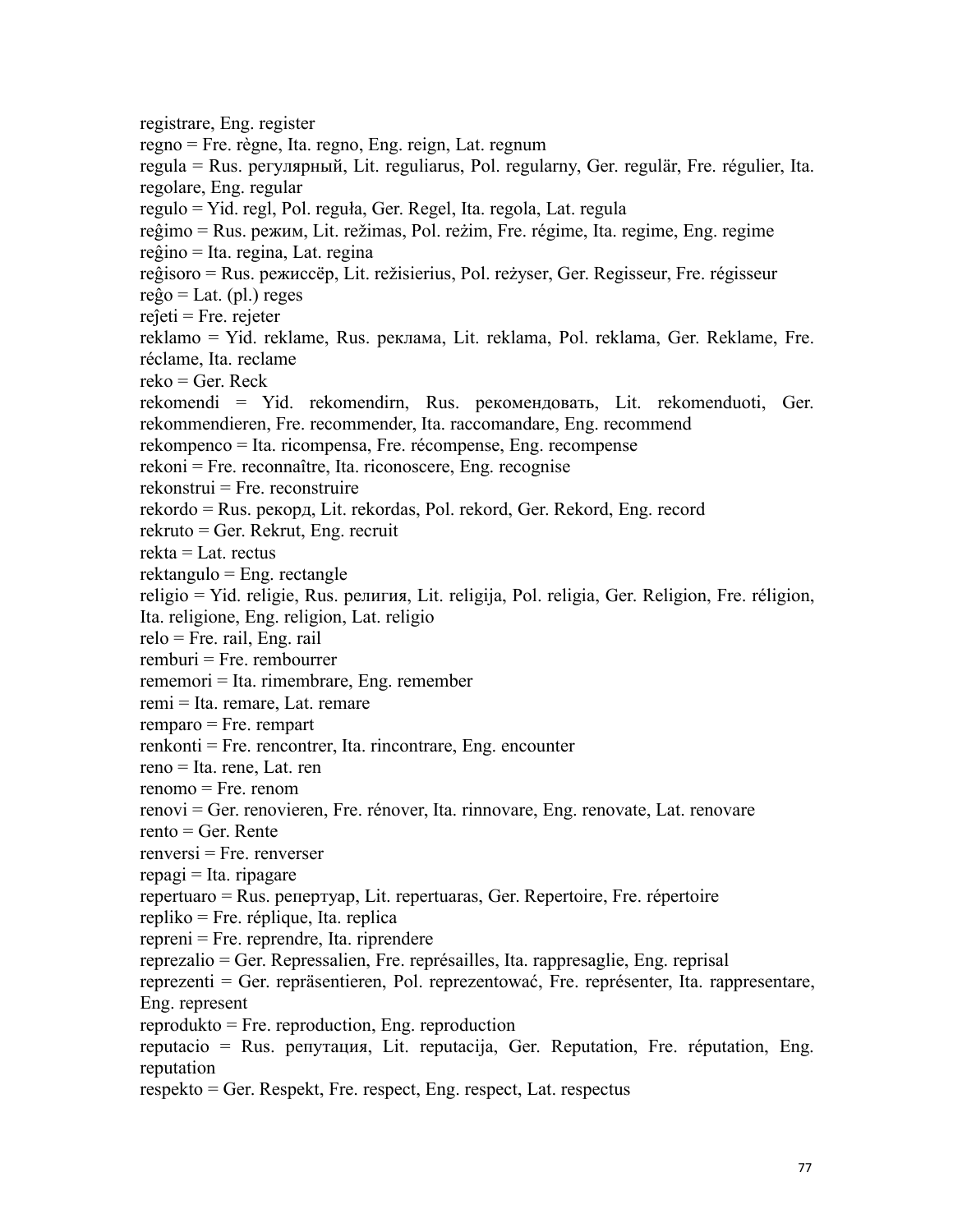respondi = Ita. rispondere, Eng. respond, Lat. respondere

respubliko = Rus. pecпyбликa, Lit. respublika, Lat. res publicae

resti = Fre. rester, Ita. restare, Eng. rest

resto = Yid. resht, Ger. Rest, Fre. reste, Ita. resto, Eng. rest

restoracio = Pol. restauracja

resumi = Fre. résumer

reteni = Fre. retenir, Ita. ritenere, Eng. retain

retiri = Fre. retirer, Ita. ritirare, Eng. retire

reto = Ita. rete, Lat. rete

 $retrovi = Fre. retrouver, Ita. ritrovare$ 

 $returni = Fre.$  retourner, Ita. ritornare, Eng. return

reŭmatismo = Rus. peвматизм, Lit. reumatismas, Pol. reumatyzm, Fre. rhéumatisme, Ita.

reumatismo, Eng. rheumatism

revendi = Fre. revendre, Ita. rivendere

reveni = Fre. revenir, Ita. rivenire

 $revi = Fre$ . rêver

 $revidi = Ita$ . rivedere

 $revivi = Fre.$  revivre, Eng. revive

revizo = Rus. peвизия, Lit. revizija, Pol. rewizja, Ger. Revision, Fre. révision, Ita. revisione, Eng. revision

revolucio = Rus. peвoлюция, Lit. revoliucija, Pol. rewolucja, Ger. Revolution, Fre. révolution, Ita. rivoluzione, Eng. revolution

revolvero = Rus. peвoльвep, Lit. revolveris, Pol. rewolwer, Ger. Revolver, Eng. revolver revuo = Fre. révue, Eng. review

rezervo = Rus. peзepв, Lit. rezervas, Pol. rezerwa, Ger. Reserve, Fre. réserve, Ita. riserva, Eng. reserve

rezervujo = Rus. peзepвyap, Lit. rezervuaras, Pol. rezerwuar, Ger. Reservoir, Fre. réservoir, Eng. reservoir

rezidi = Fre. résider, Eng. reside

rezigni = Ger. resignieren, Fre. resigner, Eng. resign

rezisti = Fre. résister, Ita. resistere, Eng. resist

rezolucio = Rus. peзoлюция, Lit. rezoliucija, Pol. rezolucja, Ger. Resolution, Fre. révolution, Ita. risoluzione, Eng. resolution

rezoni = Fre. raisonner, Eng. reason

rezultato = Rus. peзyльтaт, Lit. rezultatas, Pol. rezultat, Ger. Resultat, Fre. résultat, Ita. risultato

ribelo = Fre. rébellion, Ita. ribellione, Eng. rebellion

ribo = Ita. ribes, Lat. ribes

ricelo = Fre. recel

ricevi = Fre. récevoir, Ita. ricevere, Eng. receive

riĉa = Yid. rajch, Ger. reich, Fre. riche, Ita. ricco, Eng. rich

riĉeco = Fre. richesse, Ita. ricchezza, Eng. riches

ridi = Ita. ridere, Lat. ridere

rifo = Rus. риф, Lit. rifas, Ger. Riff

rifuĝejo = Fre. refuge, Ita. rifugio, Eng. refuge, Lat. refugium

rifuĝi = Fre. réfugier, Ita. rifugiare, Lat. refugire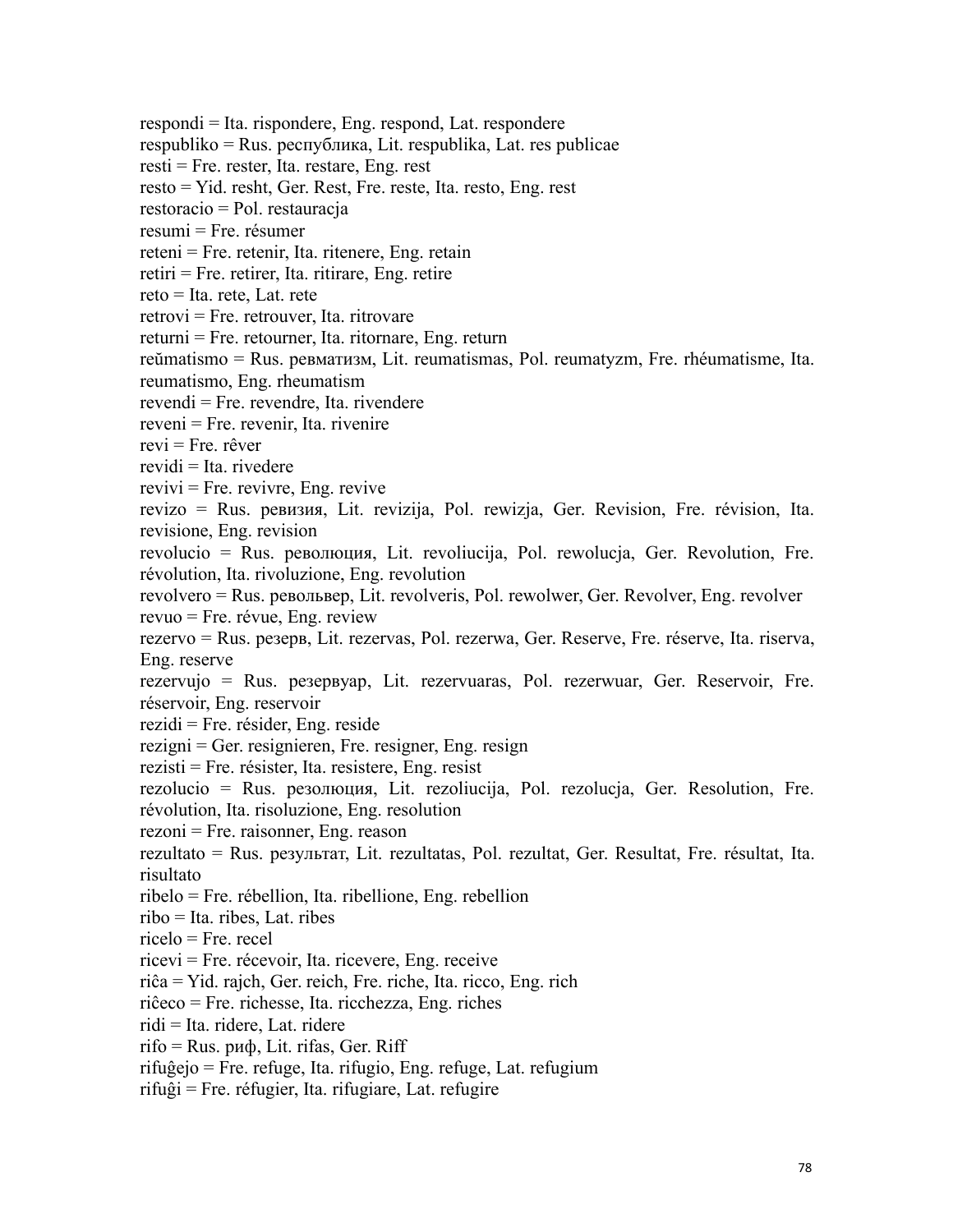rifuzi = Fre. refuser, Eng. refuse rigardi = Fre. régarder, Ita. riguardare, Eng. regard  $rigi = Eng. rig$ rigida = Fre. rigide, Ita. rigido, Eng. rigid, Lat. rigidus  $right = Ger.$  riegeln rikani = Fre. ricaner rikolto = Fre. récolte, Ita. raccolta rilato = Fre. rélation, Eng. relation, Ita. rilazione, Lat. relatio rimarki = Fre. rémarquer, Eng. remark rimedo = Fre. remède, Ita. rimedio, Eng. remedy rimeno = Rus. peмeнь, Ger. Riemen rimo = Lit. rimas, Pol. rym, Ger. Reim, Fre. rime, Ita. rima, Eng. rhyme ringo = Yid. ring, Ger. Ring, Eng. ring rinocero = Lat. rhinoceros ripari = Ger. reparieren, Fre. réparer, Ita. riparare, Eng. repair, Lat. reparare ripeti = Ger. repetieren, Fre. répéter, Ita. ripetere, Eng. repeat, Lat. repetere ripo = Yid. rip, Ger. Rippe, Eng. rib ripozo = Fre. repos, Ita. riposo riproĉi = Fre. reprocher, Eng. reproach risko = Rus. pиcк, Lit. rizika, Pol. ryzyko, Ger. Risiko, Fre. risque, Ita. risico, Eng. risk risorto = Fre. ressort ritmo = Yid. ritem, Rus. pитм, Lit. ritmas, Pol. rytm, Ger. Rhythmus, Fre. rythme, Ita. ritmo, Eng. rhythm rito = Fre. rit, Ita. rito, Eng. rito, Lat. ritus rivalo = Ger. Rival, Fre. rival, Ita. rivale, Eng. rival riveli = Fre. révéler, Ita. rivelare, Eng. reveal riverenco = Fre. révérence, Eng. reverence rivero = Fre. rivière, Eng. river rivoluo = Fre. révolution, Ita. rivoluzione, Eng. revolution, Lat. revolutio rizo = Yid. rajz, Rus.pиc, Lit. ryžiai, Pol. ryż, Ger. Reis, Fre. riz, Ita. riso, Eng. rice robo = Rus. poбa, Fre. robe, Ger. Robe, Eng. robe rodo = Ger. Reede  $roko = Fre. roc, Eng. rock$ rolo = Rus. poль, Lit. role, Ger. Rolle, Fre. rôle, Eng. role romano = Rus. poмaн, Lit. romanas, Ger. Roman rompi = Fre. rompre, Ita. rompere, Lat. rumpere ronda = Ger. rund, Fre. rond, Eng. round ronĝi = Fre. ronger  $ranko = Gre.$  rhonkhos rosmaro = Lat. rosmarus roso = Rus. poca, Lit. rasa, Pol. rosa, Fre. rosée, Lat. ros rosti = Ger. rösten, Ita. arrostire, Eng. roast rostro = Lat. rostrum roto = Rus. poтa, Ger. Rotte rozo = Rus. poзa, Lit. rože, Pol. róża, Ger. Rose, Fre. rose, Ita. rosa, Eng. rose, Lat. rosa

rubando = Fre. ruban, Eng. ribbon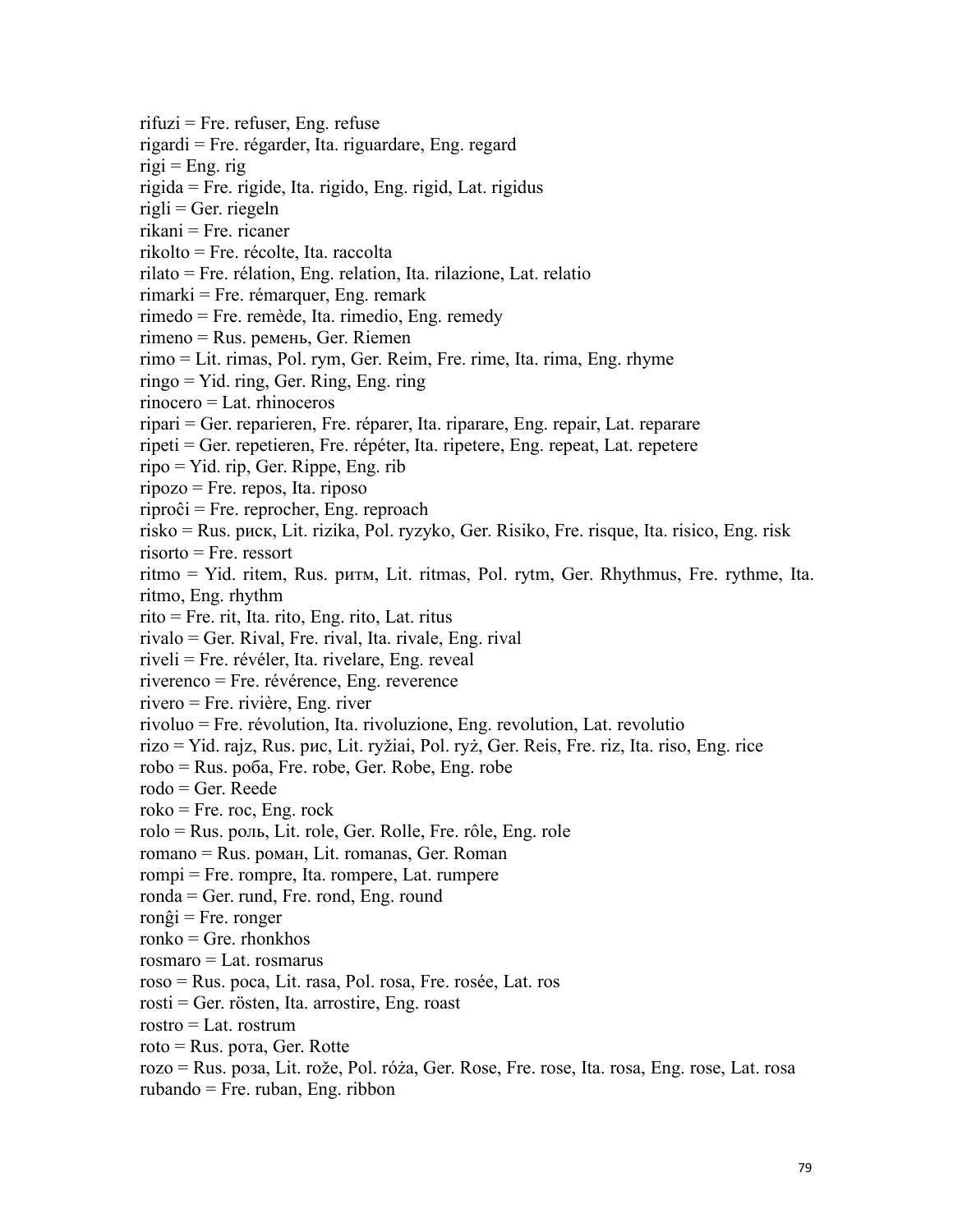rubeno = Rus. pyбин, Lit. rubinas, Ger. Rubin, Ita. rubino, Eng. ruby rubo = Eng. rubble rubriko = Yid. rubrik, Rus. pyбpикa, Lit. rubrika, Ger. Rubrik, Fre. rubrique, Ita. rubrica, Eng. rubric rubuso = Lat. rubus rudro = Ger. Ruder, Eng. rudder  $rufa = Lat.$  rufus  $ruĝa = Fre. rouge$ ruino = Yid. ruin, Pol. ruina, Ger. Ruine, Fre. ruine, Eng. ruin, Lat. ruina rukti = Ita. ruttare, Lat. ructare ruli = Ger. rollen, Fre. rouler, Ita. rullare, Eng. roll rumano = Rus. pyмын, Lit. rumunas, Pol. Rumun, Ger. Rumäne, Fre. roumain, Ita. rumeno rumo = Rus. poм, Lit. romas, Fre. rhum, Eng. rum ruso = Lit. rusas, Ger. Russe, Fre. russe, Ita. russo  $rusto = Ger. Rost, Eng. rust$ ruto = Lat. ruta  $ruzo = Fre. ruse, Eng. ruse$ S<sub>s</sub> and the state of  $\sim$ sabato = Yid. shabos, Rus. cyбботa, Pol. sobota, Ita. sabato  $sabb = Fre.$  sable  $safiro = Lit.$  safyras, Eng. sapphire sagaca = Fre. sagace, Ita. sagace, Eng. sagacious, Lat. sagax  $sago = Lat.$  sagitta saĝa = Fre. sage, Ita. saggio, Eng. sage  $sa\hat{g}eco = Ita. saggezza$ sako = Yid. zak, Ger. Sack, Fre. sac, Ita. sacco, Eng. sack salajro = Fre. salaire saliko = Ita. salice, Lat. salix salivo = Fre. salive, Ita. saliva, Eng. saliva, Lat. saliva  $salmo = Eng. salmon$ salo = Rus. coл, Pol. sól, Fre. sel, Ita. sale, Lat. sal salono = Rus. caлoн, Lit. salonas, Pol. salon, Ger. Salon, Fre. salon, Ita. salone salti = Ita. saltare, Lat. saltare saluti = Ita. salutare, Eng. salute, Lat. salutare saluto = Fre. salut, Ita. saluto, Eng. salute salvio = Ita. salvia sama = Rus. самый, Pol. sam, Eng. same sameo = Rus. саам sana = Fre. sain, Ita. sano, Eng. sane, Lat. sanus sandro = Ger. Zander sango = Fre. sang, Ita. sangue, Lat. sanguis sankta = Lat. sanctus  $sapei = Fre. saper$ sapo = Ita. sapone, Eng. soap

sarkasmo = Rus. сарказм, Ger. Sarkasmus, Fre. sarcasme, Ita. sarcasmo, Eng. sarcasm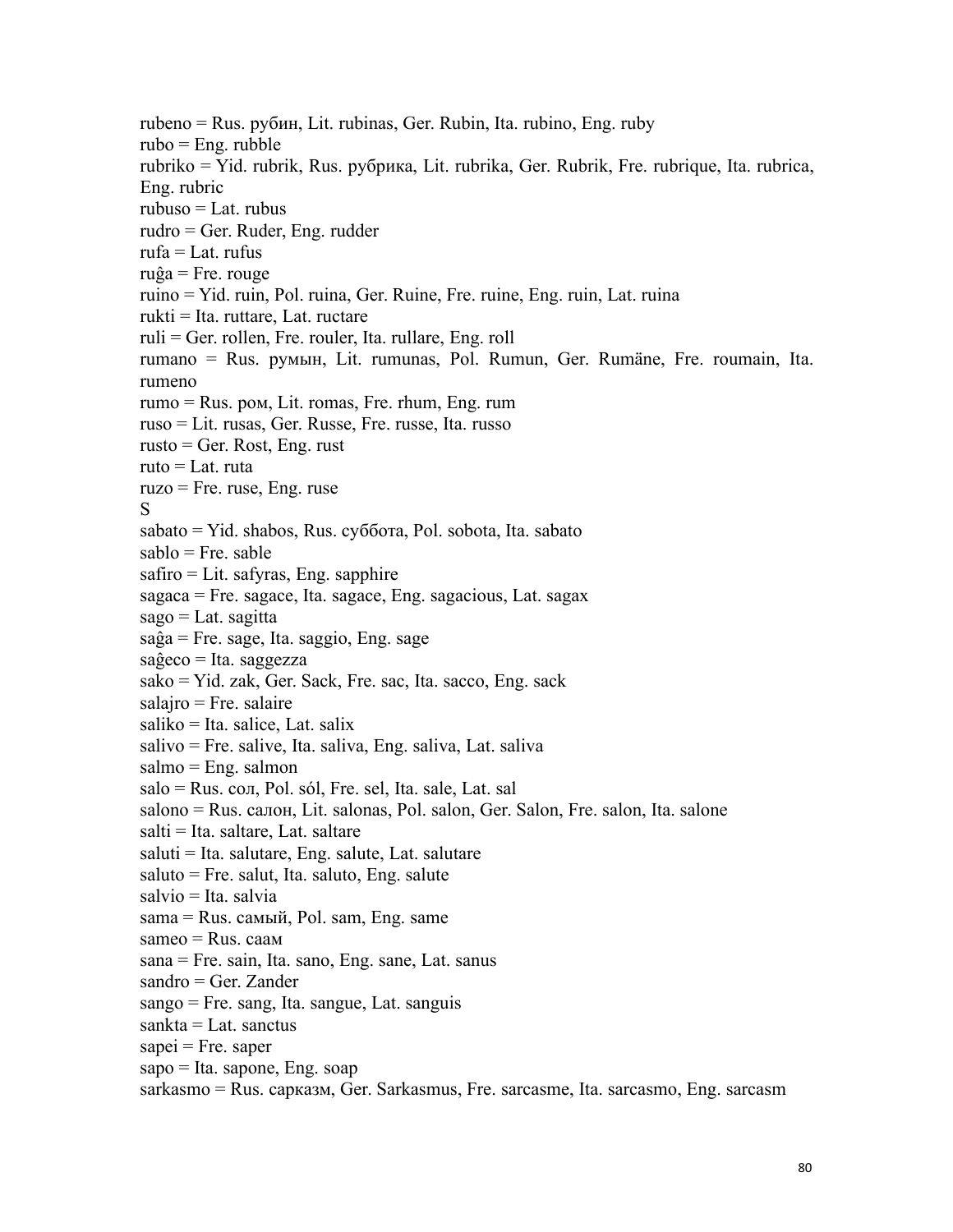sarkilo = Fre. sarcloir, Ita. sarchio, Lat. sarculum sata = Yid. zat, Ger. satt, Lat. satis satelito = Rus. caтeллит, Lit. satelitas, Ger. Satellit, Fre. satellite, Ita. satellite, Eng. satellite satiro = Rus. caтиpa, Lit. satyra, Ger. Satire, Fre. satire, Ita. satira, Eng. satire, Lat. satira satisfakcio = Fre. satisfaction, Eng. satisfaction, Lat. satisfactio  $saturi = Fre. saturer, Ita. saturare, Eng. saturate$ saŭco = Fre. sauce, Eng. sauce  $savi = Fre. sauver, Eng. save$ sceno = Rus. cцeнa, Lit. scena, Pol. scena, Fre. scène, Ita. scena, Eng. scene, Lat. scaena sceptro = Fre. sceptre, Eng. scepter, Lat. sceptrum  $s$ ciencisto = Eng. scientist scienco = Fre. science, Eng. science  $scii = Lat.$  sciere sciuro = Eng squirrel, Lat. sciurus  $se = Ita. se, Fre. si, Lat. si$ sebo = Lat. sebum  $sed = Lat. sed$ sedo = Lat. sedum segi = Ger. sägen, Ita. segare  $seĝo = Fre. siege, Ita. seggio$ seka = Fre. sec, Ita. secco, Lat. siccus sekalo = Fre. seigle, Ita. segala, Lat. secale sekci = Fre. sectioner, Eng. section sekcio = Rus. ceкция, Lit. sekcija, Pol. sekcja, Ger. Sektion, Fre. section, Eng. section sekretario = Rus. ceкpeтapь, Lit. sekretorius, Pol. sekretarz, Ger. Sekretär, Fre. sécretaire, Ita. segretario, Eng. secretary, Lat. secretum sekreto = Rus. ceкpeт, Lit. sekretas, Pol. sekret, Fre. sécret, Ita. segreto, Eng. secret, Lat. secretum  $sekso = Ger. Sex, Fre. sexe, Eng. sex, Lat. sexus$ sekto = Rus. ceктa, Lit. sekta, Ger. Sekte, Fre. secte, Eng. sect, Lat. secta sektoro = Rus. ceктop, Lit. sektorius, Ger. Sektor, Fre. secteur, Eng. sector, Lat. sector sekundo = Rus. ceкyндa, Lit. sekunde, Pol. sekunda, Ger. Sekunde, Fre. séconde, Ita. secondo, Eng. second sekura = Yid. zicher, Ger. sicher, Ita. sicuro sekvi = Lit. sekti, Ita. seguire, Lat. sequi  $select = Eng. select$ selo = Fre. selle, Ita. sella, Lat. sella semajno = Fre. semaine semi = Fre. semer, Ita. seminare, Lat. seminare semo = Rus. ceмя, Pol. siemię, Ita. seme, Lat. semen sen = Fre. sans, Ita. senza, Lat. sine senakcenta [calque of Rus. бeзyдapный, Lit. bekirtis] senakva [calque of Rus. бeзвoдный, Lit. bevandenis] senanima [calque of Rus. бeздyшный, Lit. bedvasis, Pol. bezduszny] senato = Rus. ceнaт, Ger. Senat, Fre. sénata, Ita. senato, Eng. senate, Lat. senatus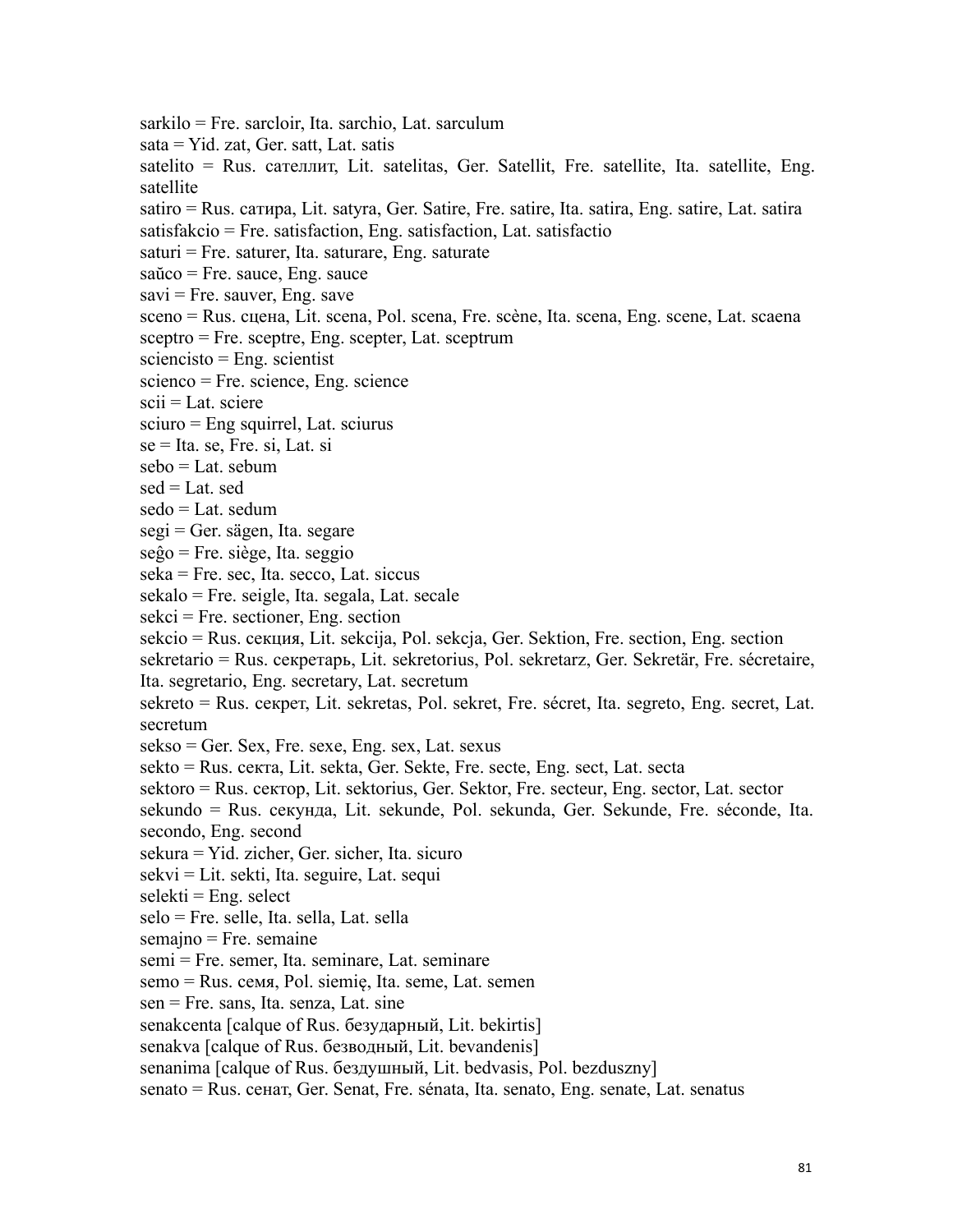senbaza [calque of Rus. бecпpичинный] senbrida [calque of Rus. бесшабашный] senbrua [calque of Rus. бесшумный, Lit. betriukšmis] sencela [calque of Rus. бecцельный, Lit. betikslis, Pol. bezcelowy] senco = Fre. sens, Ita. senso, Eng. sense, Lat. sensus senĉesa [calque of Rus. бecпpepывный, бecпpecтaнный] sendanĝera [calque of Rus. безопасный] sendefenda [calque of Rus. беззащитный, Pol. bezbronny] sendenta [calque of Rus. бeззyбный, Lit. bedantis] sendi = Eng. send, Ger. senden sendia [calque of Rus. бeзбoжный, Lit. bedievis] sendifekta [calque of Rus. безошибочный, Pol. bezbłędny] sendolora [calque of Rus. бeзбoлeзнeнный, Lit. beskausmis, Pol. bezbolesny] sendorma [calque of Rus. бессонный, Lit. bemiegis, Pol. bezsenny] sendube = Ita. senza dubbio senekzempla [calque of Rus. безпримерный] senespera [calque of Rus. бeзнaдëжный, Lit. beviltis, Pol. beznadziejny] senfadena [calque of Rus. беспроволочный, Lit. bevielis] senfara [calque of Rus. бeздeятeльный, Pol. bezczynny] senfina [calque of Rus. бесконечный, Lit. begalinis, Pol. bezkresny] senforma [calque of Rus. бecфopмeнный, Lit. beformis] senforta [calque of Rus. бессильный, Lit. bejegis, Pol. bezsilny] senfrukta [calque of Rus. бecплoдный, Lit. bevaisis, Pol. bezpłodny] senfunda [calque of Rus. бездонный, Pol. bezdenny] senglora [calque of Rus. бесславный] sengusta [calque of Rus. бeзвкycный, Lit. beskonis] senĝena = Fre. sans-gêne senĝoja [calque of Rus. безрадостный, безотрадный, Lit. bedžiaugsmis] senhejma [calque of Rus. бездомный, Lit. benamis, Pol. bezdomny] senhelpa [calque of Rus. беспомощный] senhoma [calque of Rus. безлюдный, Pol. bezludny] senhonta [calque of Rus. бeccтыдный, Lit. begedis, Pol. bezwstydny] senhorizonta [calque of Rus. бeзвыxoдный] senila = Fre. sénile, Ita. senile, Eng. senile, Lat. senilis seninterdependa [calque of Rus. бeccвязный] seninteresa [calque of Rus. безынтересный] seninterrompa [calque of Rus. бесперебойный] senindulga [calque of Rus. безжалостный] seninfana [calque of Rus. бeздeтный, Lit. bevaikis, Pol. bezdzietny] senkapa [calque of Rus. безголовый, Lit. begalvis, Pol. bezglowy] senkaraktera [calque of Rus. бecxapaктepный] senkolora [calque of Rus. бесцветный, Lit. bespalvis, Pol. bezbarwny] senkompara [calque of Rus. бecпoдoбный] senkompata [calque of Rus. безжалостный] senkondiĉa [calque of Rus. безусловный, Lit. besalyginis, Pol. bezwzględny] senkonscia [calque of Rus. бессознательный]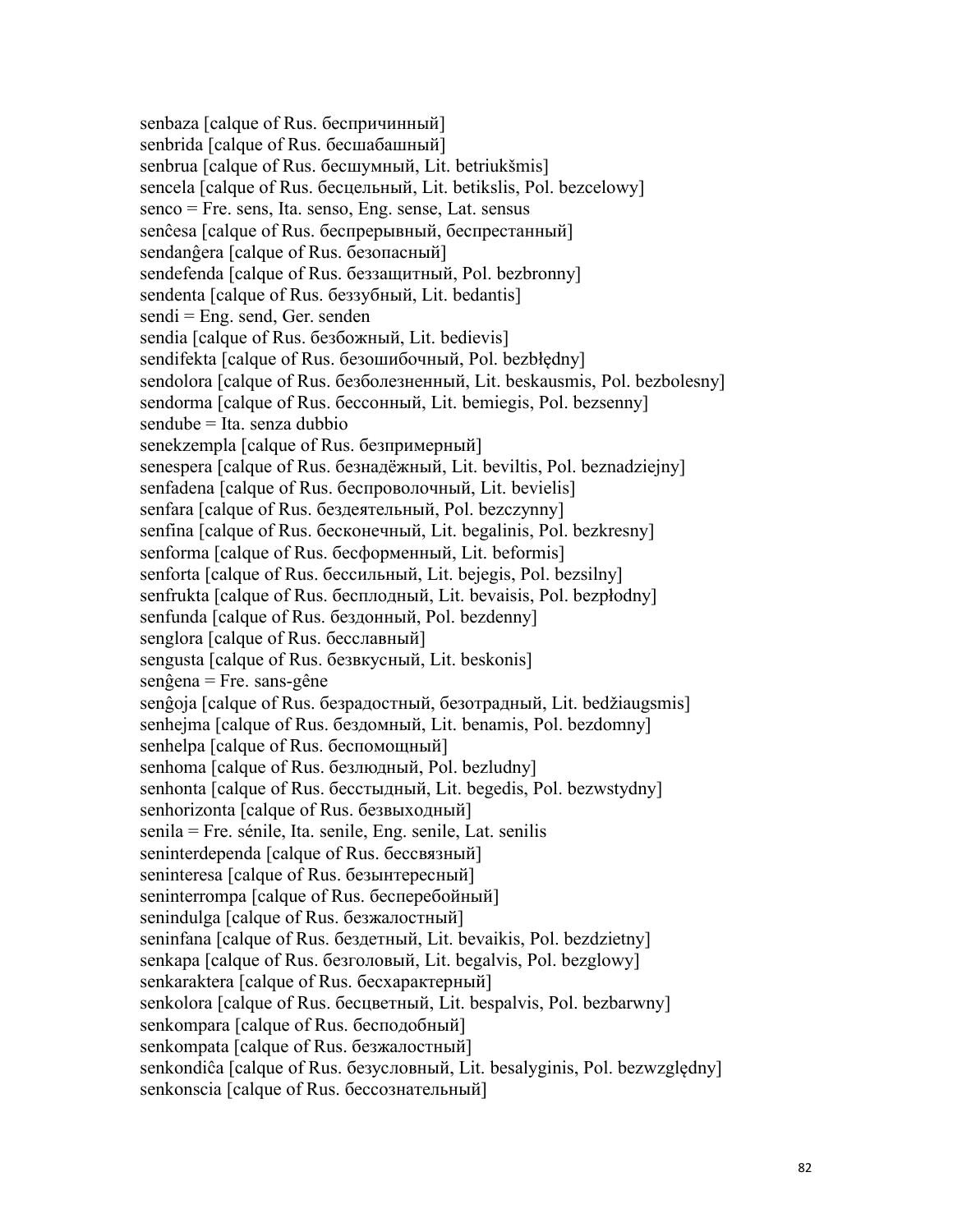senkonscienca [calque of Rus. бессовестный, Lit. besažinis] senkonsila [calque of Rus. беспомощный, Pol. bezradny] senkonsola [calque of Rus. безутешный] senkora [calque of Rus. бeccepдeчный, Lit. beširdis] senkorpa [calque of Rus. бecтeлecный, Lit. bekunis] senkulpa [calque of Rus. безвинный] senlabora [calque of Rus. безработный, Lit. bedarbis, Pol. bezrobotny] senlima [calque of Rus. безграничный, Lit. beribis, Pol. bezgraniczny] senmakula [calque of Rus. беспорочный, Lit. beydis] senmensa [calque of Rus. бeзyмный, Lit. beprotis, Pol. bezmyślny] senmezura [calque of Rus. бeзмepный, Lit. bematis] senmona [calque of Rus. безденежный, Lit. bepinigis] senmorala [calque of Rus. безнравственный] senmorta [calque of Rus. бeccмepтный] sennoma [calque of Rus. бeзымянный, Lit. bevardis, Pol. bezimienny] sennombra [calque of Rus. бесчисленный] senobstakla [calque of Rus. беспрепятственный] senodora [calque of Lit. bekvapis, Pol. bezwonny] senorda [calque of Rus. беспорядочный, Lit. betvarkis, Pol. bezładny] sennuba [calque of Rus. безоблачный, Pol. bezchmurny] senpaga [calque of Rus. бecплaтный] senpartia [calque of Rus. бecпpиcтpacтный, Lit. bešalis, Pol. bezstronny] senpasia [calque of Rus. бесстрастный, Lit. beaistris] senpatrujo = Ita. senzapatria senpeka [calque of Rus. бeзвинный] senpersona [calque of Rus. безличный, Lit. beasmenis] senpova [calque of Rus. безвластный, Lit. bevaldis, Pol. bezwładny] senprofita [calque of Rus. бecкopыcтный] senprospera [calque of Rus. бeзycпeшный, Pol. bezskuteczny] senprotekta [calque of Rus. бeззaщитный] senpuna [calque of Rus. бeзнaкaзaнный, Pol. bezkarny] senradika [calque of Rus. бecкopнeвoй, Lit. bešaknis] senrajta [calque of Rus. бecпpaвный, Lit. beteisis, Pol. bezprawny] senresponda [calque of Rus. безответный] senrezultata [calque of Rus. безрезультатный] senriproĉa [calque of Rus. безупречный, Lit. bepriekaistis] sensacio = Rus. ceнcaция, Lit. sensacija, Ger. Sensation, Fre. sensation, Eng. sensation sensenca [calque of Rus. бecтoлкoвый, Lit. beprasmis] sensenta [calque of Rus. бecчyвcтвeнный, Lit. bejausmis] sensistema [calque of Rus. бeccиcтeмный, Lit. besistemis] senso = Fre. sens, Ita. senso, Eng. sense, Lat. sensus sensona [calque of Rus. бeззвyчный, Lit. begarsis, Pol. bezdżwięczny] sensukcesa [calque of Rus. безуспешный, Pol. bezskuteczny] senŝirma [calque of Rus. бeззaщитный, Pol. bezbronny] sentakta [calque of Rus. бecтaктный, Lit. betaktis] sentalenta [calque of Rus. бeздapный]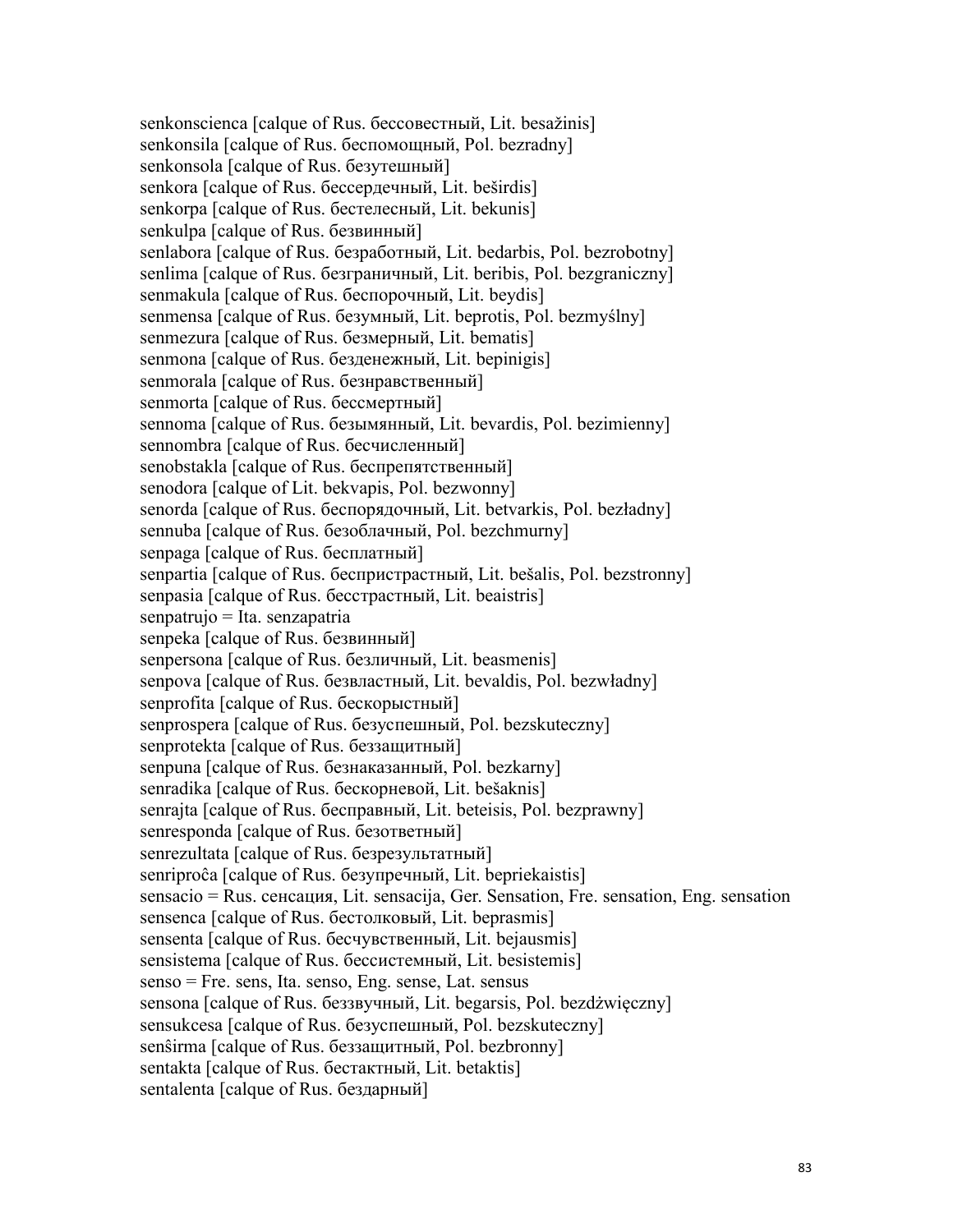sentenco = Fre. sentence, Eng. sentence senti = Fre. sentir, Ita. sentire, Lat. sentire sentimentala = Rus. ceнтиментальный, Pol. sentymentalny, Ger. sentimental, Fre. sentimental, Ita. sentimentale, Eng. sentimental senutila [calque of Rus. бecпoлeзный, Lit. benaudis] senvalora [calque of Lit. bevertis, Pol. bezwartościowy] senviva [calque of Rus. безжизненный] senvorta [calque of Rus. бeзмoлвный] senzorga [calque of Rus. бeззaбoтный, бecпeчный] sep = Lit. septyni, Fre. sept, Lat. septem separi = Ger. separieren, Fre. séparer, Ita. separare, Eng. separate, Lat. separare septembro = Ger. September, Fre. septembre, Eng. September, Lat. September serena = Fre. serein, Ita. sereno, Eng. serene, Lat. serenus  $ser\hat{c}$ i = Eng. search serio = Rus. cepия, Lit. serija, Pol. seria, Ger. Serie, Fre. série, Ita. serie, Eng. series, Lat. series serioza = Rus. cepьëзный, Ger. seriös, Fra. sérieux, Ita. serioso, Eng. serious sero = Ita. siero, Lat. serum serpento = Fre. serpent, Ita. serpente, Lat. (pl.) serpentes  $s$ erpo = Rus. cep $\pi$ , Pol. sierp seruro = Fre. serrure servi = Fre. servir, Ita. servire, Eng. serve, Lat. servire servico = Rus. cepвиз, Lit. servizas, Pol. serwis ses = Yid. zeks, Rus. шесть, Lit. šeši, Pol. szes, Ger. sechs, Fre. six, Eng. six, Lat. sex sesio = Rus. ceccия, Lit. sesija, Pol. sesja, Ger. Session, Fre. session, Ita. sessione, Eng. session, Lat. sessio severa = Eng. severe, Lat. severus sezono = Rus. ceзoн, Lit. sezonas, Pol. sezon, Fre. saison, Eng. season sfero = Rus. cфepa, Lit. sfera, Pol. sfera, Fre. sphère, Ita. sfera, Eng. sphere, Lat. sphaera  $si = Yid$ . zi, Ger. sich, Fre. se, soi, Ita. si, se sia = Yid. zajn, Ger. sein, Fre. son, Ita. suo, Lat. suus  $sibil = Lat.$  sibilare sidi = Rus. сидеть, Lit. sedeti, Pol. siedzieć, Ita. sedere, Lat. sedere sieĝo = Fre. siège, Eng. siege sigelo = Yid. zigl, Ger. Siegel, Ita. sigillo, Lat. sigillum signalo = Rus. сигнaл, Lit. signalas, Pol. sygnal, Ger. Signal, Fre. signal, Eng. signal  $signifi = Fre. signifier, Eng. signify$ signo = Fre. signe, Eng. sign, Ita. segno, Lat. signum silabo = Pol. sylaba, Fre. syllabe, Ita. sillaba, Eng. syllable, Lat. syllaba silento = Ger. Silentium, Fre. silence, Ita. silenzio, Eng. silence, Lat. silentium  $siliko = Eng. silica, Lat. (pl.) silices$ silko = Rus. шëлк, Lit. šilkas, Eng. silk silueto = Rus. cилуэт, Lit. siluetas, Pol. sylweta, Fre. silhouette siluro = Ita. siluro, Lat. silurus simbolo = Rus. cимбoл, Lit. simbolis, Pol. symbol, Ger. Symbol, Fre. symbole, Ita. simbolo, Eng. symbol, Lat. symbolum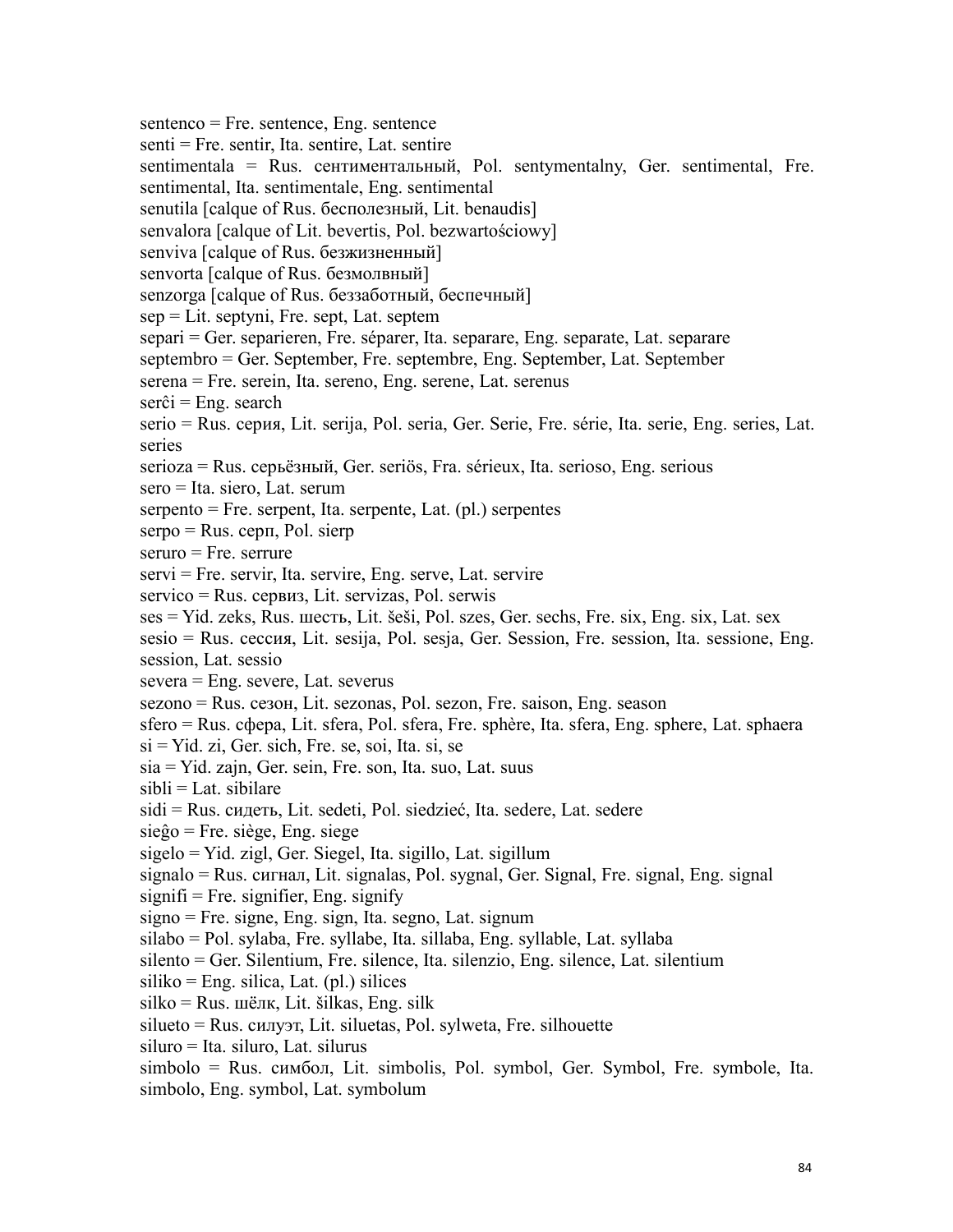simetrio = Rus. cиммeтpия, Lit. simetrija, Ger. Symmetrie, Fre. symétrie, Ita. simmetria, Eng. symmetry simfonio = Rus. cимфoния, Lit. simfonija, Pol. simfonia, Ger. Symphonie, Fre. symphonie, Eng. symphony simila = Ita. simile, Lat. similis simio = Ita. scimmia, Lat. simius simpatia = Rus. cимпaтичный, Lit. simpatiškas, Pol. sympatyczny, Ger. sympathisch, Fre. sympathique, Ita. simpatico simpla = Fre. simple, Ita. semplice, Eng. simple, Lat. simplex, simplus simptomo = Rus. cимптoм, Lit. simptomas, Pol. symptom, Ger. Symptom, Fre. symptôme, Eng. symptom sinagogo = Rus. cинaгoгa, Lit. sinagoga, Ger. Synagoge, Fre. synagogue, Ita. sinagoga, Eng. synagogue sincera = Fre. sincère, Ita. sincero, Eng. sincere, Lat. sincerus sindikato = Rus. cиндикaт, Lit. sindikatas, Ger. Syndikat, Fre. syndicat, Ita. sindacato, Eng. syndicate  $singulto = Lat.$  singultus sinjorino = Ita. signorina sinjoro = Ita. signore  $sinki = Ger.$  sinken, Eng. sink  $sino = Lat. \nsinus$ sinonimo = Rus. cинoним, Lit. sinonimas, Ger. Synonyme, Eng. synonym sintakso = Rus. cинтaкcиc, Lit. sintakse, Ger. Syntax, Eng. syntax sintezo = Rus. cинтeз, Lit. sinteze, Ger. Synthese, Fre. synthèse, Ita. sintese, Eng. synthesis sinuso = Rus. cинyc, Lit. sinusas, Ger. Sinus, Eng. sinus, Lat. sinus sireno = Rus. cиpeнa, Lit. sirena, Pol. syrena, Fre. sirène, Ita. sirena, Eng. siren, Lat. Siren  $siringo = Lat. (pl.)$  syringes siropo = Rus. cиpoп, Lit. sirupas, Pol. syrop, Ger. Sirup, Fre. sirop, Ita. sciroppo, Eng. syrup sismo = Gre. seismos sistemo = Rus. cиcтeмa, Lit. sistema, Pol. systema, Ger. System, Eng. system, Lat. systema sitelo = Lat. sitellus situacio = Rus. cитyaция, Lit. situacija, Ger. Situation, Fre. situation, Ita. situazione, Eng. situation situi = Fre. situer, Ita. situare, Eng. situate skabelo = Ita. sgabello, Lat. scamellum skabeno = Lat. scabinos skadro = Rus. эскaдpoн, Lit. eskadronas, Ger. Eskadron, Fre. escadre  $skafaldo = Eng. scaffold$ skalo = Ger. Skala, Ita. scala, Eng. scale skandalo = Rus. скaндaл, Lit. skandalas, Ger. Skandal, Fre. scandale, Ita. scandalo, Eng. scandal skarabo = Lat. scarabaeus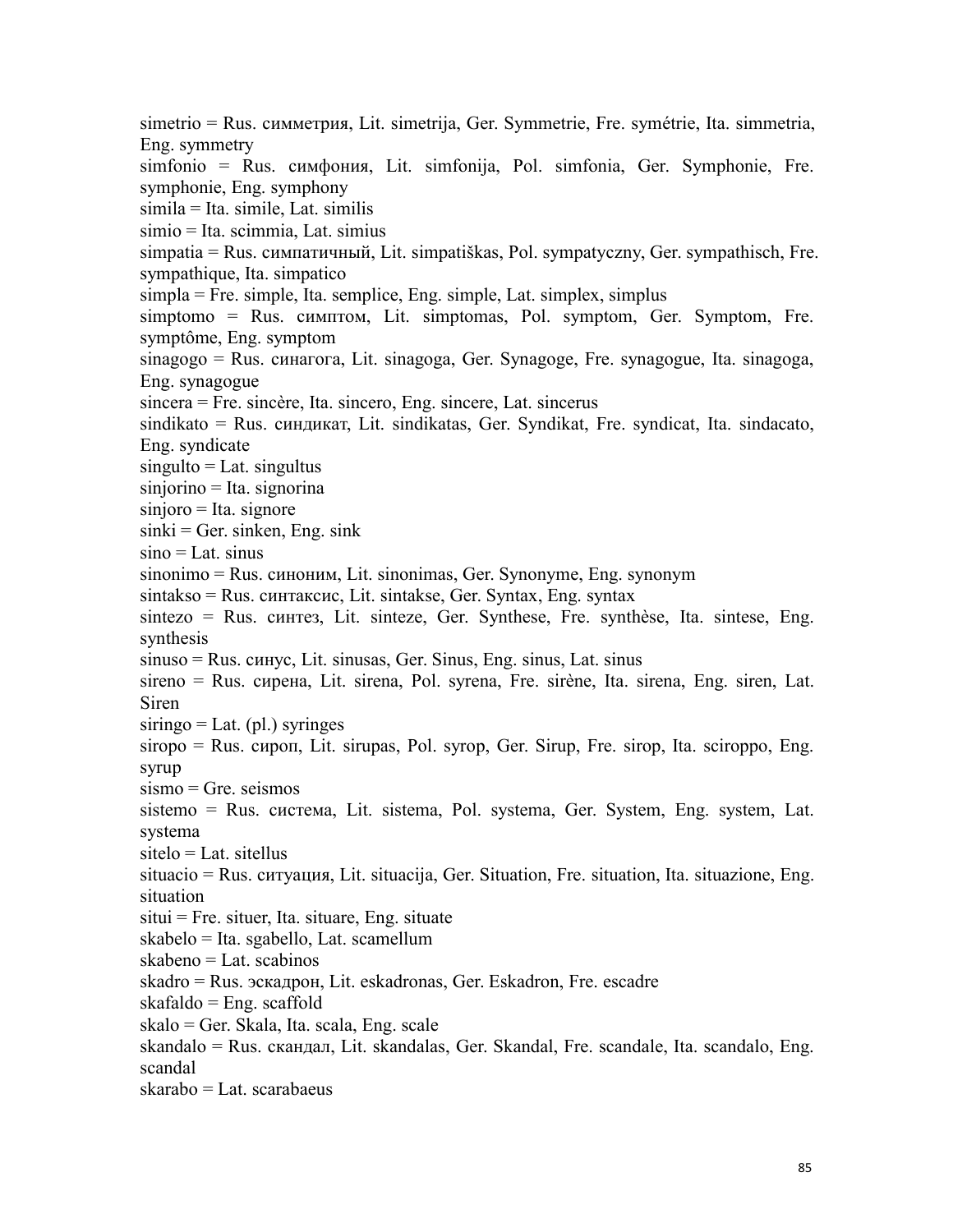skarpo = Fre. écharpe, Ita. sciarpa, Eng. scarf skatolo = Ger. Schachtel, Pol. szkatula, Ita. scatola skeleto = Rus. cкeлeт, Lit. skeletas, Ger. Skelett, Ita. scheletro, Eng. skeleton skemo = Ita. schema, Eng. scheme, Lat. schema skeptika = Rus. cкeптичecкий, Lit. skeptiškas, Ger. skeptisch, Eng. skeptical skermi = Fre. escrimer, Ita. schermire  $skio = Eng. ski$ skizo = Rus. эcкиз, Lit. eskizas, Pol. szkic, Ger. Skizze, Fre. esquisse, Ita. schizzo, Eng. sketch sklavo = Ger. Sklave, Fre. esclave  $skolto = Eng.$  scout  $skrapi = Eng.$  scrape skribi = Yid. shrajbn, Ger. schreiben, Lat. scribere skroto = Lat. scrotum skrupulo = Lit. skrupulas, Ger. Skrupel, Fre. scrupule, Eng. scruple, Ita. scrupolo, Lat. scrupulus  $skui = Fre. secouer$  $skulpti = Fre. sculpter, Eng. sculpt$ skurĝo = Eng. scourge skvamo = Ita. squama, Lat. squama  $s$ ledo = Eng. sled slovako = Rus. слoвaк,Lit. slovakas, Pol. Słowak, Ger. Slowak, Fre. slovaque, Ita. slovacco, Eng. Slovak smeraldo = Ita. smeraldo smirgi = Ger. schmirgeln, Ita. smerigliare sobra = Fre. sobre, Ita. sobrio, Eng. sober, Lat. sobrius sociala = Rus. coциальный, Lit. socialinis, Pol. socjalny, Ita. sociale, Eng. social societo = Fre. société, Ita. società, Eng. society sociologio = Rus. coциология, Lit. sociologija, Pol. sociologia, Fre. sociologie, Ita. sociologia, Eng. sociology sodo = Rus. coдa, Lit. soda, Pol. soda, Ger. Soda, Ita. soda, Eng. soda sofo = Rus. coфa, Lit. sofa, Ger. Sofa, Eng. sofa  $s$ oifo = Fre. soif sojlo = Fre. seuil, Ita. soglia  $soklo = Fre. \; socle$  $soko = Fre. soc$ sola = Fre. seul, Ita. solo, Lat. solus soldato = Rus. сoлдaт, Ger. Soldat, Fre. soldat, Ita. soldato solena = Ita. solenne solida = Rus. coлидный, Lit. solidus, Ger. solid, Fre. solide, Ita. solido, Eng. solid, Lat. solidus solidara = Rus. coлидаpный, Lit. solidarus, Ger. solidarisch, Ita. solidario solideco = Ita. solidezza solisto = Rus. coлиcт, Lit. solistas, Ger. Solist, Ita. solista  $solvi = Eng. solve, Lat. solvere$ sombra = Fre. sombre, Eng. somber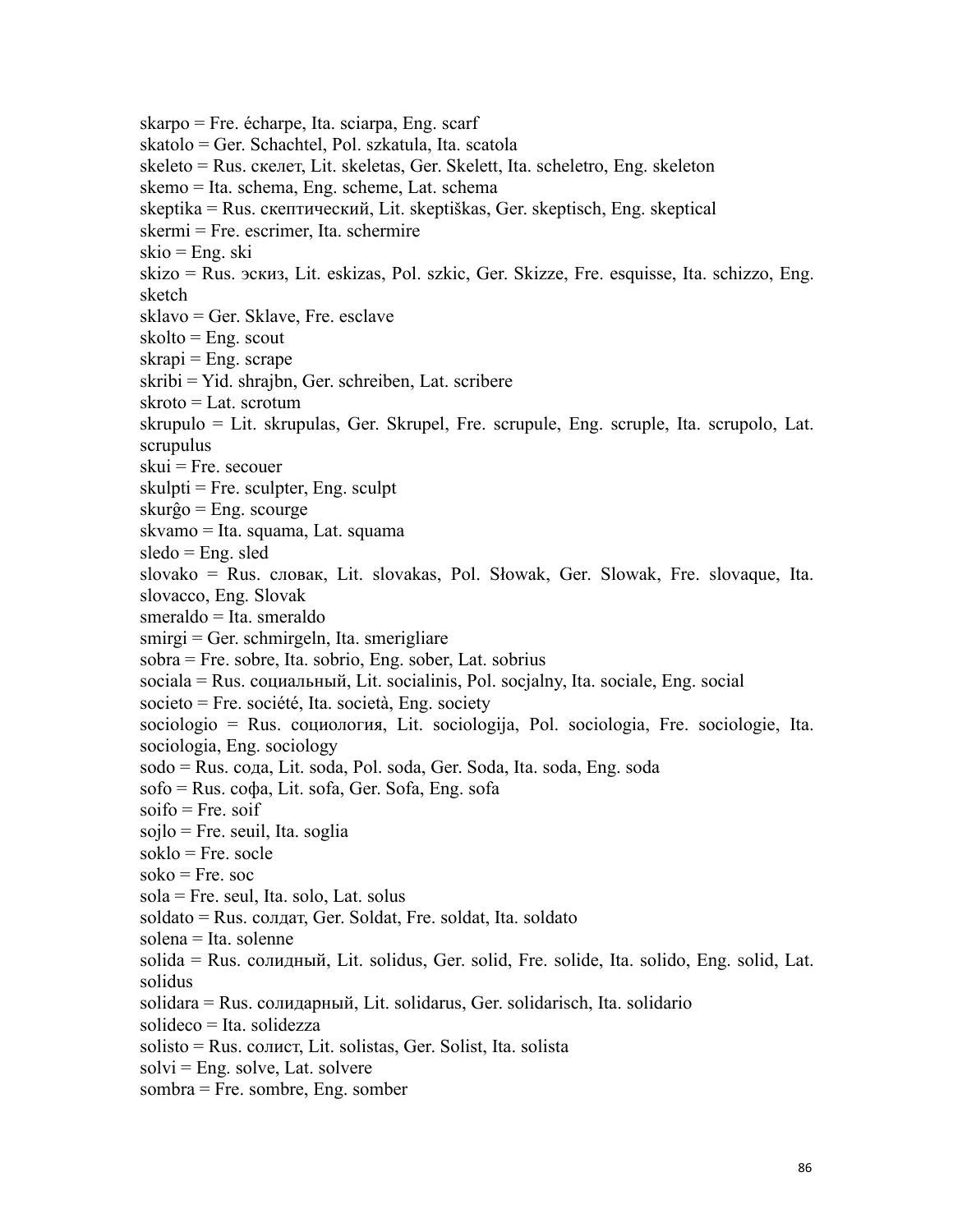somero = Yid. zumer, Ger. Sommer, Eng. summer sondi = Fre. sonder, Ita. sondare soneto = Rus. coнeт, Lit. sonetas, Pol. sonet, Ger. Sonett, Fre. sonnet, Ita. sonetto, Eng. sonnet sonĝo = Fre. songe, Ita. sogno sono = Fre. son, Ita. suono, Lat. sonus sonora = Fre. sonore, Eng. sonorous, Lat. sonorus sonoro = Ita. sonoro  $sopiro = Fre. soupir$  $sorbi = Lat.$  sorbere sorĉisto = Fre. sorcier sorgo = Fre. sorgho, Eng. sorghum soriko = Ita. sorcio, Lat. (pl.) sorices sorpo = Fre. sorbe, Ita. sorba, Lat. sorbum  $sorto = Fre. sort. Ita. sorte$ sortoŝanĝo = Fre. change du sort  $sova\hat{g}a = Fre$ . sauvage  $sozio = Fre. sosie$  $space = Fre. \space space, Eng. \space space$ spado = Pol. szpada, Ita. spada, Eng. spade spago = Rus. шпaгaт, Lit. špagatas, Pol. szpagat, Ger. Spagat, Ita. spago spaliro = Ita. spalliera spano = Ger. Spanne, Eng. span  $sparko = Eng.$  spark speciala = Rus. специальный, Lit. specialus, Pol. specjalny, Fre. spécial, Ita. speciale, Eng. special specializi = Rus. специализировать, Lit. specializuoti, Pol. specjalizować, Fre. spécialiser, Ita. specializzare, Eng. specialise specifa = Rus. специфичecкий, Lit. specifiškas, Fre. spécifique, Ita. specifico, Eng. specific speco = Ita. specie, Eng. species, Lat. species spegulo = Yid. shpigl, Ger. Spiegel, Lat. speculum spektaklo = Rus. спектакль, Lit. spektaklis, Ger. Spektakel, Fre. spectacle, Eng. spectacle  $spekti = Lat.$  spectare spekulacio = Rus. спекyляция, Lit. spekuliacija, Pol. spekulacja, Ger. Spekulation, Fre. spéculation, Ita. speculazione, Eng. speculation  $spelto = Eng.$  spelt sperta = Ita. esperto spezo = Ger. Spesen, Ita. spesa  $spico = Eng. spice$ spiko = Ita. spiga, Lat. spica  $spili = Eng. spill$ spinaco = Ita. spinaccia, Eng. spinach  $spindelo = Ger. Spindel, Eng. spindle$ spino = Ita. spina, Eng. spine, Lat. spina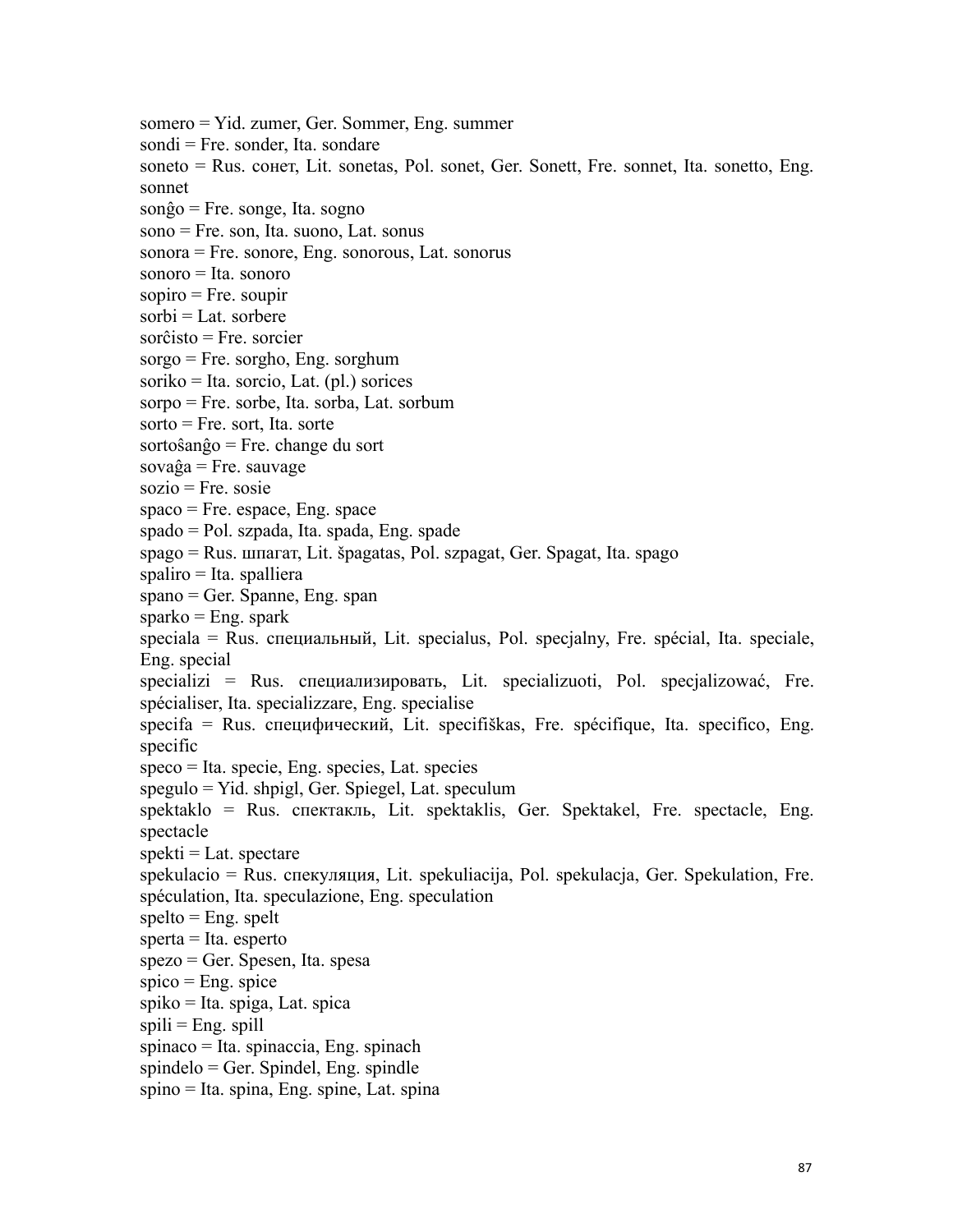spiono = Rus. шпиoн, Ger. Spion, Fre. espion spirala = Rus. cпиpaльный, Lit. spirališkas, Pol. spiralny, Ita. spirale, Eng. spiral spiri = Ita. spirare, Lat. spirare spirito = Rus. спpит, Lit. spiritas, Pol. spirytus, Ger. Spiritus, Fre. esprit, Ita. spirito  $spite = Eng.$  despite  $split = Eng.$  split spongo = Ita. spugna, Eng. sponge, Lat. spongia spontane = Fre. spontanément, Ita. spontaneamente, Eng. spontaneously, Lat. sponte sporto = Rus. спopт, Lit. sportas, Pol. sport, Ger. Sport, Fre. sport, Ita. sport, Eng. sport  $sprito = Pol.$  spryt sprono = Rus. шпopa, Ger. Sporn, Ita. sprone, Eng. spurn  $spuro = Ger. Spur$ sputi = Lit. spjauti, Ita. sputare, Eng. spit, Lat. sputare stablo = Fre. établi stabo = Rus. штaб, Lit. štabas, Pol. sztab, Ger. Stab  $stacio = Rus. cra$ нция, Pol. stacja, Fre. station, Ita. stazione, Eng. station stadio = Rus. стaдия, Lit. stadija, Ger. Stadium, Fre. stade, Ita. stadio, Lat. stadium stadiono = Rus. стaдион, Lit. stadionas, Pol. stadion, Ger. Stadion, Fre. stade, Ita. stadio, Lat. stadium stagni = Eng. stagnate, Lat. stagnare stako =  $Eng.$  stack stalo = Ger. Stall, Ita. stalla, Eng. stall stampo = Yid. shtempl, Ger. Stempel, Fre. estampille, Ita. stampiglia, Eng. stamp standardo = Pol. sztandar, Ger. Standarte, Ita. stendardo, Eng. standard stando = Ger. Stand, Eng. stand stango = Ger. Stange, Ita. stanga stano = Ita. stagno, Lat. stannum staplo = Ger. Stapel stari = Ita. stare, Lat. stare starto  $=$  Eng. start statistiko = Rus. cтaтиcтикa, Lit. statistika, Pol. statystyka, Fre. statistique, Ita. statistica, Eng. statistics  $stato = Ita. stato, Eng. state, Lat. status$ statuo = Rus. стaтyя, Fre. statue, Ita. statua, Eng. statue statuto = Rus. cтaтyт, Lit. statutas, Pol. statut, Fre. statut, Ita. statuto, Eng. statute  $stebi = Ger. steppen$ stelo = Ita. stella, Lat. stella stenografio = Rus. cтeнoгpaфия, Lit. stenografija, Pol. stenografia, Fre. sténographie, Ita. stenografia stepo = Rus. cтeпь, Lit. stepe, Pol. step, Ger. Steppe, Fre. steppe, Ita. steppa, Eng. steppe sterko = Ita. sterco, Lat. stercus sterledo = Rus. cтepлядь, Fre. sterlet, Eng. sterlet sterni = Lat. sternere  $stifto = Ger. Stift$ stigmato  $=$  Fre. stigmate stilo = Rus. cтиль, Lit. stilius, Pol. styl, Fre. style, Ita. stile, Eng. style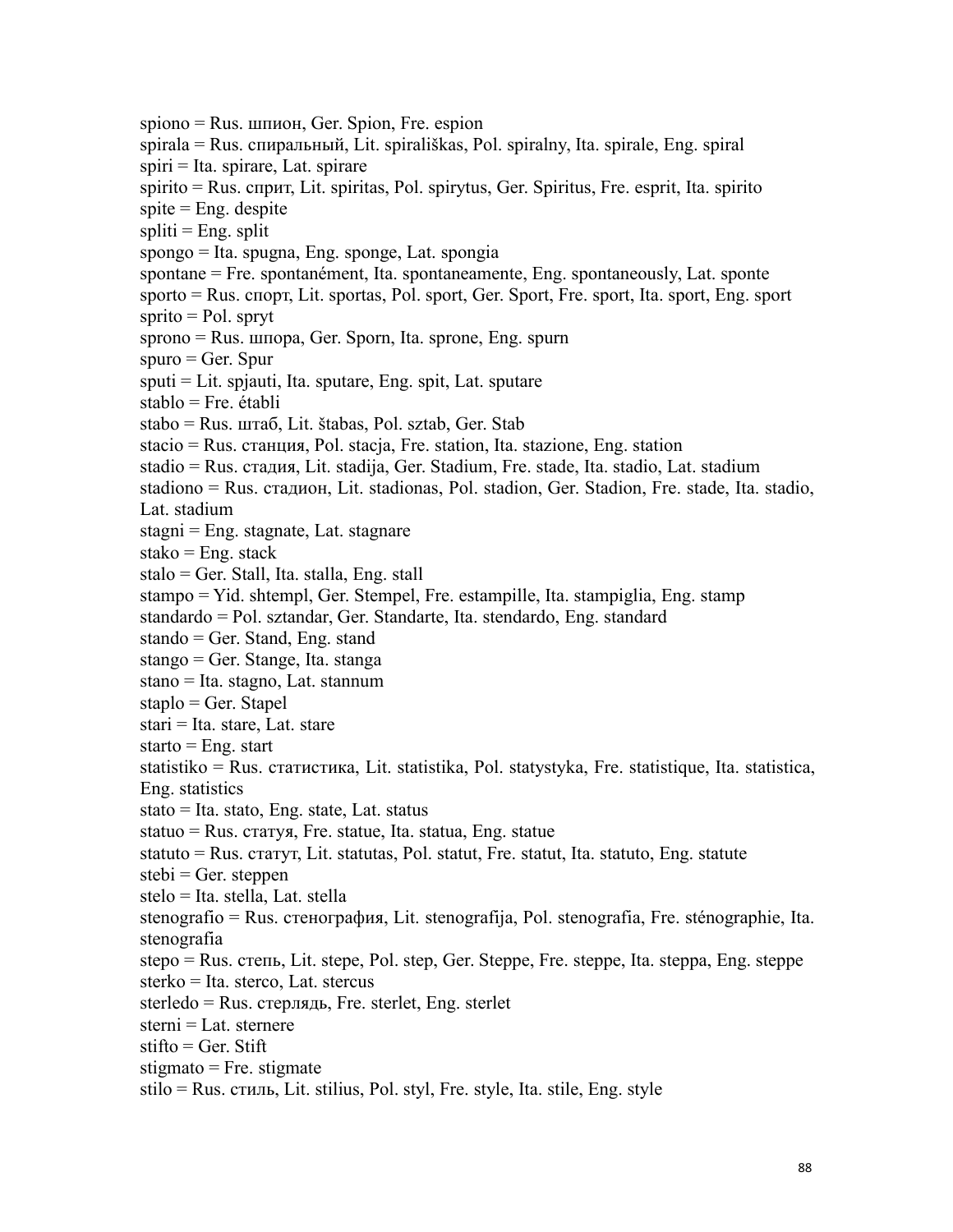stilzo = Ger. Stelze stimuli = Rus. cтимyлировать, Lit. stimuliuoti, Ger. stimulieren, Fre. stimuler, Ita. stimolare, Eng. stimulate, Lat. stimulare stipendio = Rus. cтипeндия, Lit. stipendija, Pol. stypendium  $stiri = Ger. steuern, Eng. steer$  $stoko = Eng. stock$ stomako = Fre. estomac, Ita. stomaco, Eng. stomach, Lat. stomachus stomatologio = Rus. cтoмaтoлoгия, Lit. stomatologija, Pol. stomatologia, Ger. Stomatologie, Fre. stomatologie, Ita. stomatologia, Eng. stomatology stovo = Ita. stufa, Eng. stove straba = Ita. strabico strando = Ger. Strand stranga = Eng. strange  $strangoli = Eng. strangulate$ strategio = Rus. стpaтeгия, Lit. strategija, Ger. Strategie, Fre. stratégie, Ita. strategia, Eng. strategy, Lat. strategia strato = Ita. strada, Eng. street, Dut. straat strebi = Yid. shtrebn, Ger. streben  $streĉi = Eng. stretch$ streki = Yid. shtrajchn, Ger. streichen, Eng. strike streko = Ger. Strich, Eng. strike stridi = Ita. stridere, Lat. stridere strigo = Ita. strige, Lat. (pl.) striges striko = Ger. Streik, Eng. strike strikta = Ger. strikt, Fre. strict, Eng. strict, Lat. strictus strio = Ita. stria, Fre. strie, Lat. stria strobilo = Gre. strobilos strukturo = Rus. стpуктypa, Lit. struktura, Ger. Struktur, Fre. structure, Eng. structure, Lat. structura struto = Lat. struthio studento = Rus. студент, Lit. studentas, Pol. student, Ger. Student, Ita. studente, Eng. student studi = Yid. shtudirn, Rus. штyдировать, Lit. studijuoti, Pol. studiować, Ger. studieren, Ita. studiare, Eng. study, Lat. studiare  $stufi = Ita.$  stufare  $stuki = Ita. stuccare$ stulta = Ita. stolto, Lat. stultus stulteco = Ita. stoltezza  $stumbli = Eng.$  stumble stumpo  $=$  Eng. stump stupo = Lat. stuppa sturgo = Fre. esturgeon, Eng. sturgeon sturmi = Ger. stürmen, Eng. storm sturno = Ita. storno, Lat. sturnus  $sub = Lat. sub$ subita = Ita. subito, Lat. subitus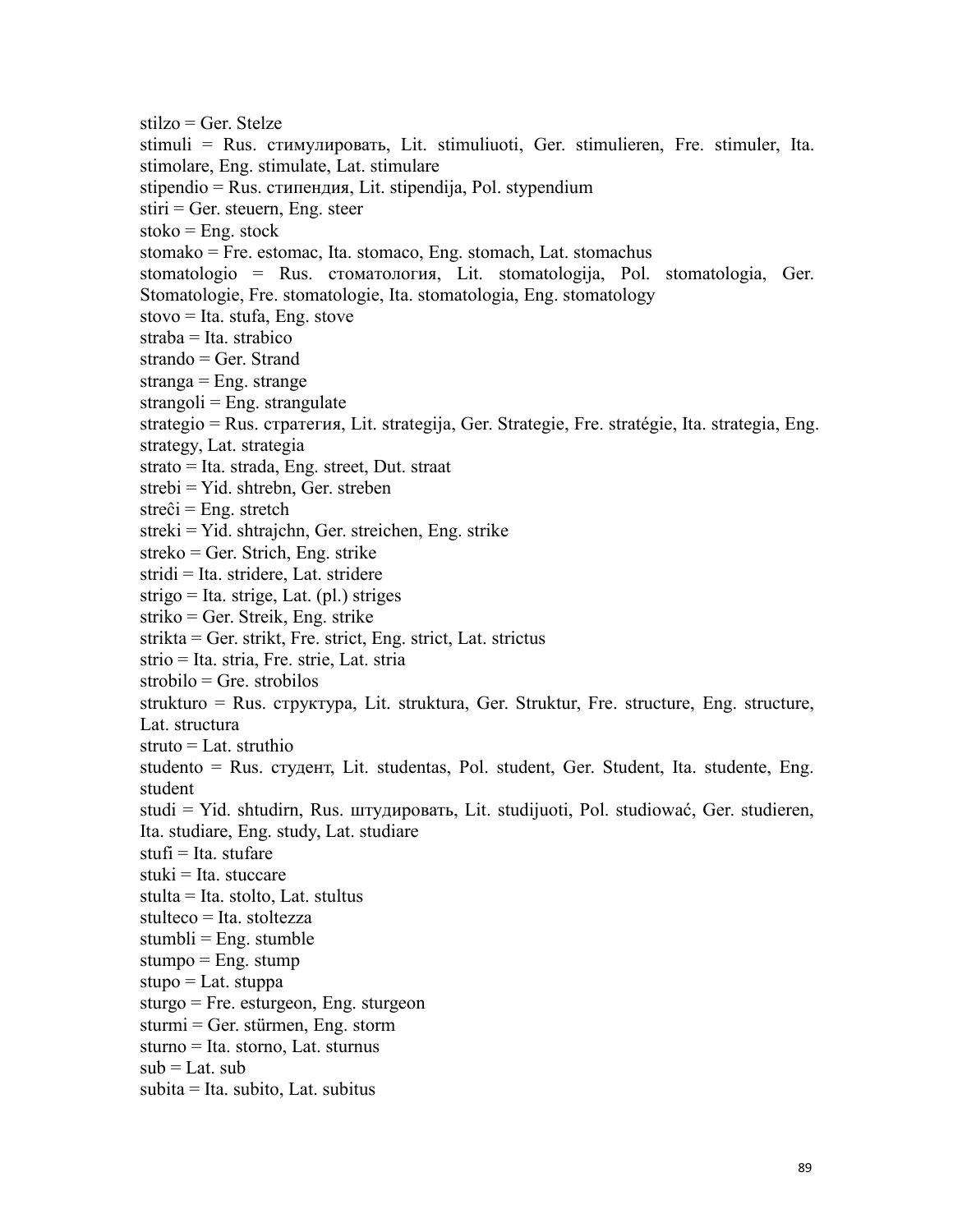subjekto = Rus. cyбьeкт, Lit. subjektas, Pol. subiekt, Ger. Subjekt, Eng. subject, Lat. subjectum  $sublima = Lat.$  sublimis  $submara = Eng. submarine$ submeti = Eng. submit, Lat. submittere subporti = Fre. supporter, Ita. sopportare, Eng. support subpremi = Fre. supprimer, Ita. sopprimere, Lat. supprimere subskribi = Lat. subscribere substanco = Pol. substancja, Fre. substance, Eng, substance  $substitui = Ger. substituieren, Eng. substitute, Lat. substituere$ subteni = Fre. soutenir, Ita. sostenere, Eng. sustain, Lat. sustinere subtera = Eng. subterranean, Lat. subterraneus subtila = Lit. subtilus, Pol. subtelny, Ger. subtil, Fre. subtil, Eng. subtle, Lat. subtilis  $subtrain = Ger. subtrahieren$ subvencio = Ger. Subvention, Fre. subvention  $su\hat{c}$  = Fre. sucer, Ita. succhiare, Eng. suck sudo = Ger. Süden, Fre. sud, Ita. sud, Eng. south suferi = Fre. suffrir, Ita. soffrire, Eng. suffer, Lat. sufferre sufiĉa = Ita. sufficiente, Eng. sufficient, Lat. sufficiens  $sufikso = Ger. Suffix, Fre. suffix, Eng. suffix$ sufoki = Fre. suffoquer, Ita. soffocare, Eng. suffocate, Lat. suffocare sugestio = Lit. sugestija, Pol. sugestia, Fre. suggestion, Ita. suggestione, Eng. suggestion, Lat. suggestio sukceno = Fre. succin sukceso = Fre. succès, Ita. successo, Eng. success sukero = Yid. tsuker, Lit. cukrus, Pol. cukier, Ger. Zucker, Fre. sucre, Ita. zucchero, Eng. sugar suko = Rus.  $\cos$ , Pol. sok, Fre. suc, Ita. succo, sugo, Lat. sucus  $sulfo = Ita. zolfo. Lat. sulfur$ sulko = Ita. solco, Lat. sulcus sumo = Rus. cyммa, Lit. suma, Pol. suma, Ger. Summe, Fre. somme, Ita. somma, Eng. sum, Lat. summa suno = Yid. zun, Rus. солнце, Pol. słońce, Ger. Sonne, Eng. sun  $super = Ita. sopra, Lat. super$ superflua = Fre. superflu, Ita. superfluo, Eng. superfluous superstiĉo = Fre. superstition, Ita. superstizione, Eng. superstition supo = Yid. zup, Ger. Suppe, Fre. soup, Ita. zuppa, Eng. soup  $supozi$  = Fre. supposer, Eng. suppose  $sur = Fre. sur$ surbaze = Fre. sur la base de surda = Fre. sourd, Ita. sordo, Lat. surdus surfaco = Fre. surface, Eng. surface surogato = Rus. cyppoгaт, Lit. surogatas, Pol. surogat, Ger. Surrogat, Ita. surrogato, Eng. surrogate surprizo = Fre. surprise, Ita. sorpresa, Eng. surprise  $suspekti = Eng.$  suspecter, Eng. suspect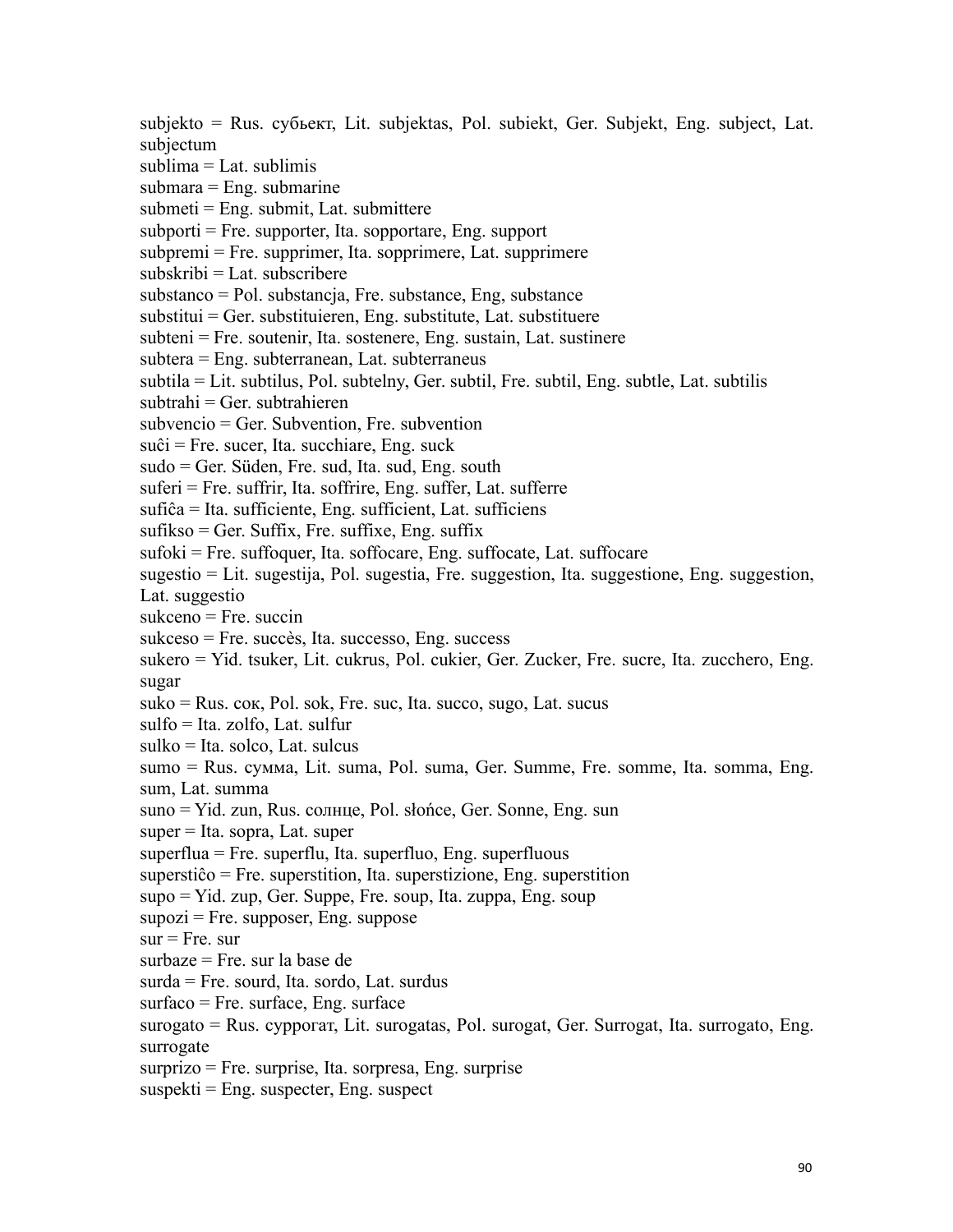suspiro = Ita. sospiro, Lat. suspirium susuri = Fre. susurrer, Ita. sussurrare, Lat. susurrare suverena = Rus. cyвepeнный, Lit. suverenus, Ger. souverän, Fre. souverain, Ita. sovrano, Eng. sovereign svarmo = Ger. Schwarm, Eng. swarm  $s$ vati = Rus. сватать svedo = Lit. švedas, Pol. Szwed, Ger. Schwede, Eng. Swede svelta = Fre. svelte, Ita. svelto svelteco = Fre. svelte, Ita. sveltezza sveni = Ita. svenire, Eng. swoon  $svingi = Ger.$  schwingen, Eng. swing Ŝ ŝablono = Rus. шaблoн, Lit. šablonas, Pol. szablon, Ger. Schablon, Fre. chablon ŝafo = Yid. shof, Ger. Schaf ŝaho = Rus. шaх, Lit.šachas, Ger. Schah, Ita. scià, Eng. shah  $s_{\text{a}}$ jni = Ger. scheinen ŝakalo = Rus. шaкaл, Lit. šakaklas, Pol. szakal, Ger. Schakal, Eng. jackal ŝako = Yid. shoch, Rus. шaх, Pol. szach, Ger. Schach ŝalo = Yid. shal, Rus. шaль, Pol. szal, Ger. Schal, Fre. châle, Ita. scialle, Eng. shawl ŝanceli = Fre. chanceler ŝanco = Yid. shans, Rus. шaнc, Lit. šansas, Pol. szansa, Fre. chance, Eng. chance ŝanĝi = Fre. changer, Eng. change ŝarĝi = Fre. charger, Eng. charge  $\hat{\text{s}}$ arko = Eng. shark ŝati = Yid. shetsn, Ger. schätzen ŝaŭmo = Yid. shojm, Ger. Schaum, Ita. schiuma ŝelko = Pol. szelki ŝelo = Ger. Schale, Eng. shell  $\text{Serci} = \text{Ger. scherzen}$ , Ita. scherzare  $\hat{s}$ i = Eng. she, Ger. sie ŝildo = Yid. shild, Ger. Schild, Eng. shield ŝimo = Yid. shiml, Ger. Schimmel ŝindo = Yid. shindl, Ger. Schindel ŝinko = Pol. szynka, Ger. Schinken  $\hat{s}$ ipo = Yid. shif, Eng. ship, Ger. Schiff ŝiri = Fre. déchirer ŝirmilo = Yid. shirem, Ger. Schirm ŝlimo = Lit. šlamas, Pol. szlam, Ger. Schlamm ŝlosilo = Yid. shlisl, Ger. Schlüssel ŝmiri = Yid. shmirn, Ger. schmieren, Eng. smear ŝnuro = Yid. shnur, Rus. шнyp, Lit. šniuras, Pol. sznur, Ger. Schnur ŝoforo = Rus. шoфëp, Lit. šoferis, Fre. chauffeur  $\hat{s}$ oko = Eng. shock ŝoseo = Yid. shosej, Rus. шocce, Pol. szosa, Fre. chaussée  $\text{Sovelo} = \text{Ger}$ . Schaufel, Eng. shovel  $\hat{s}$ ovi = Eng. shove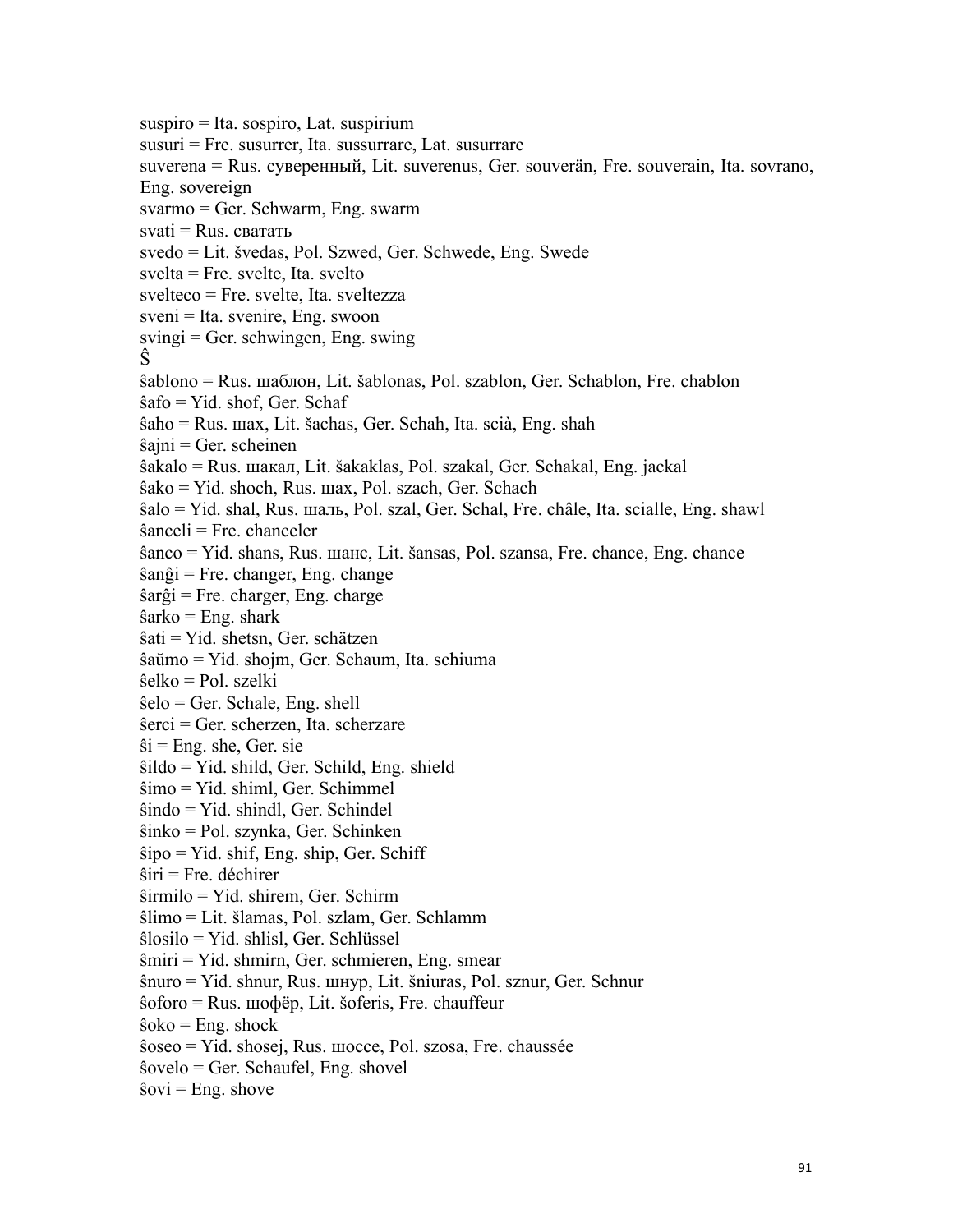ŝpari = Yid. shporn, Ger. sparen  $\hat{s}$ pini = Ger. spinnen, Eng. spin ŝpruci = Yid. shpritsn, Ger. spritzen ŝranko = Ger. Schrank ŝraŭbo = Pol. śruba, Ger. Schraube  $\hat{\mathbf{s}}$ rumpi = Ger. schrumpfen ŝtalo = Yid. shtol, Rus. cтaль, Pol. stal, Ger. Stahl, Eng. steel ŝtato = Yid. shtat, Rus. штaт, Ger. Staat, Ita. stato, Eng. state  $\hat{\sigma}$ steli = Ger. stehlen, Eng. steal  $\hat{\text{stipo}}$  = Ita. stipa, Lat. stipes ŝtofo = Yid. shtof, Ger. Stoff, Fre. étoffe, Ita. stoffa ŝtono = Yid. shtajn, Ger. Stein, Eng. stone  $\text{stopi} = \text{Ger. stopfen}, \text{Eng. stop}$ ŝtrumpo = Ger. Strumpf ŝtupo = Ger. Stufe, Eng. step ŝuldo = Ger. Schuld ŝultro = Ger. Schulter, Eng. shoulder ŝuo = Yid. shuch, Ger. Schuh, Eng. shoe  $\hat{\mathbf{s}}$ uti = Yid. shitn, Ger. schütten ŝvebi = Yid. shvebn, Ger. schweben ŝveli = Ger. schwellen, Eng. swell  $s$ viti = Yid. shvitsn, Ger. schwitzen, Eng. sweat T<sub>1</sub> tabako = Yid. tabak, Rus. тaбaк, Lit. tabakas, Ger. Tabak, Fre. tabac, Ita. tabacco, Eng. tobacco tabano = Lat. tabanus  $tableo = Rus.$  таблица, Pol. tabela, Fre. tabelle, Eng. table  $tablo = Fre. table, Eng. table$ tablojdo = Rus. тaблeткa, Lit. tablete, Fre. tablette, Eng. tablet  $tabulo = Fre. table$  $tabureto = Fre. tabouret$ tago = Yid. tog, Ger. Tag  $tajdo = Eng. tide$ tajloro = Fre. tailleur, Eng. tailor  $tajpi = Eng.$  type  $taksi = Ger. taxieren$ taksio = Rus. тaкcи, Lit. taksis, Ger. Taxi, Fre. taxi, Eng. taxi taksuso = Lat. taxus  $t$ akto = Rus. такт, Lit. taktas, Ger. Takt, Fre. tact, Eng. tact talento = Rus. тaлaнт, Lit. talentas, Pol. talent, Ger. Talent, Eng. talent, Lat. talentum  $t$ alio = Fre. taille talpo = Ita. talpa, Lat. talpa  $taluso = Fre.$  talus tamburo = Ita. tamburo  $tamen = Lat.$  tamen tani = Ger. tannieren, Fre. tanner, Eng. tan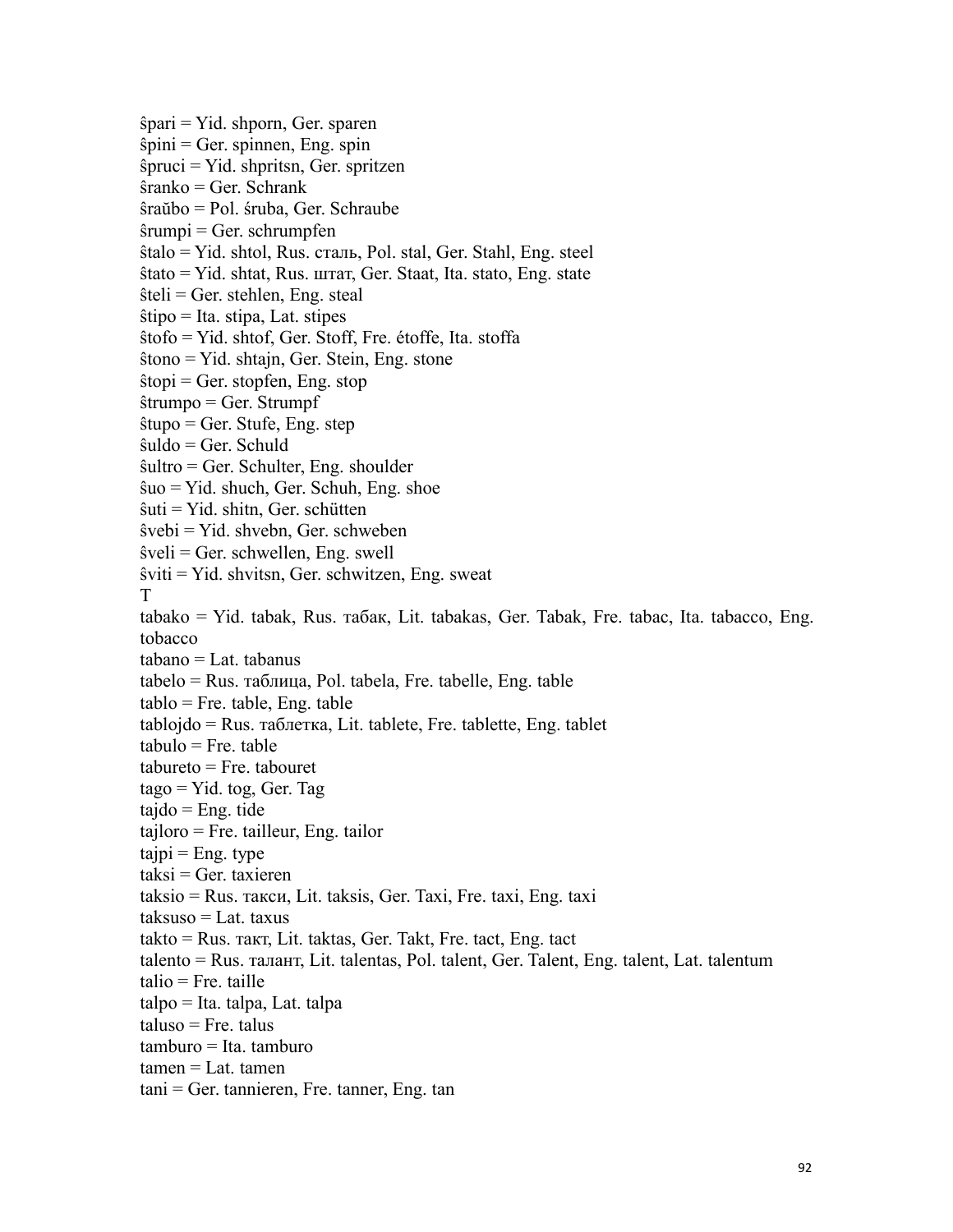tanko = Rus. тaнк, Lit. tankas, Ger. Tank, Eng. tank tapiŝo = Yid. tepech, Ger. Teppich, Fre. tapis  $tasko = Eng. task$ taso = Yid. tats, Ger. Tasse, Fre. tasse  $taŭgi = Yid. toign, Ger. taugen$ taŭro = Fre. taureau, Lat. taurus taŭtologio = Rus. тaвтология, Lit. tautologija, Pol. tautologia, Ger. Tautologie, Fre. tautologie, Ita. tautologia, Eng. tautology  $\text{taŭzi} = \text{Eng.}$  tousle tavolo = Ita. tavolo  $teamo = Eng. team$ teatro = Rus. тeaтp, Lit. teatras, Pol. teatr, Ger. Theater, Fre. théatre, Ita. teatro, Eng. theater, Lat. theatrum tedo = Ita. tedio, Lat. taedium  $tegi = Lat. tegere$  $tegmento = Lat. tegmentum$ tegolo = Ita. tegolo, Lat. tegulum tekniko = Rus. техника, Lit. technika, Pol. technika, Ger. Technik, Fre. technique, Ita. tecnica, Eng. technique, technics teknologio = Rus. технoлoгия, Lit. technologija, Pol. technologia, Ger. Technologie, Fre. technologie, Ita. tecnologia, Eng. technology  $teko = Lat.$  theca teksi = Lat. texere teksto = Rus. текст, Lit. tekstas, Pol. tekst, Ger. Text, Fre. texte, Ita. testo, Eng. text, Lat. textus telefono = Yid. telefon, Rus. телефон, Lit. telefonas, Pol. telefon, Ger. Telephon, Telefon, Fre. téléphone, Ita. telefono, Eng. telephone telegrafisto = Rus. телегpaфиcт, Lit. telegrafistas, Ger. Telegraphist, Fre. télégraphiste telegrafo = Rus. телегpaф, Lit. telegrafas, Pol. telegraf, Ger. Telegraph, Fre. télégraphe, Ita. telegrafo, Eng. telegraph telegramo = Rus. телегpaммa, Lit. telegrama, Pol. telegram, Ger. Telegramm, Fre. télégramme, Ita. telegramma, Eng. telegram telero = Yid. teler, Pol. talerz, Ger. Teller televizio = Lit. televizija, Pol. telewizja, Fre. télévision, Ita. televisione, Eng. television temo = Rus. тема, Lit. tema, Ger. Thema, Fre. thème, Ita. tema, Eng. theme temperamento = Rus. темпepaмeнт, Lit. temperamentas, Ger. Temperament, Fre. tempérament, Ita. temperamento, Eng. temperament, Lat. temperamentum temperaturo = Rus. температура, Lit. temperatura, Ger. Temperatur, Fre. température, Ita. temperatura, Eng. temperature, Lat. temperatura tempesto = Ita. tempesta, Eng. tempest, Lat. tempestas tempio = Ita. tempie templo = Ger. Tempel, Fre. temple, Eng. temple, Lat. templum tempo = Fre. temps, Ita. tempo, Lat. tempus  $t$ endenco = Fre. tendence, Eng. tendence tendeno = Fre. tendon, Ita. tendine, Eng. tendon tendo = Fre. tente, Ita. tenda, Eng. tent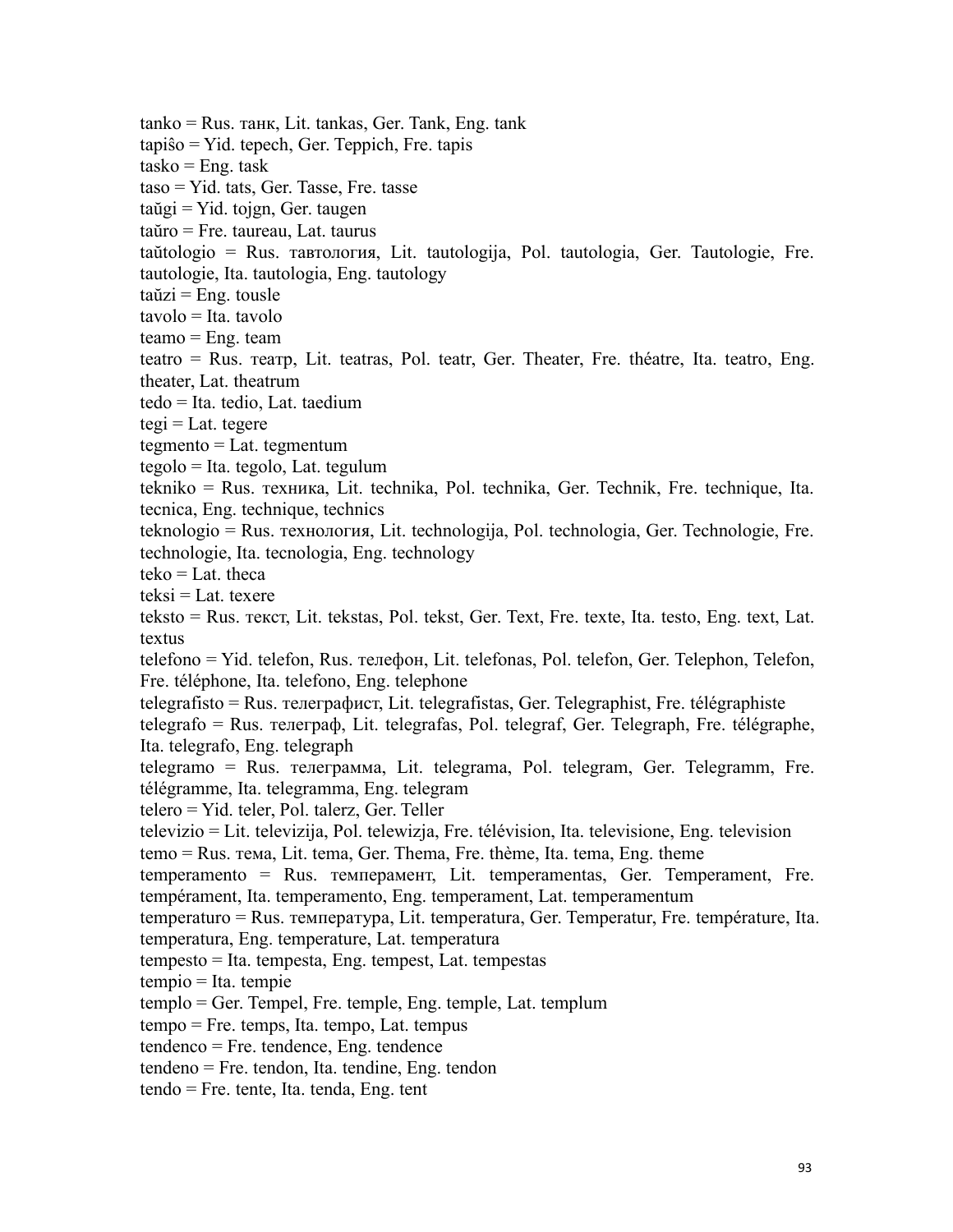tenera = Ita. tenere, Lat. tener teni = Fre. tenir, Ita. tenere, Lat. tenere teniso = Yid. tenis, Rus. тeнниc, Lit. tenisas, Eng. tennis tenti = Ita. tentare teo = Yid. tej, Ger. Tee, Fre. thé, Ita. tè, Eng. tea teologio = Rus. теoлoгия, Lit. teologija, Pol. teologia, Ger. Theologie, Fre. théologie, Ita. teologia, Eng. theology teorio = Rus. тeopия, Lit. teorija, Pol. teoria, Ger. Theorie, Fre. théorie, Ita. teoria, Eng. theory tereno = Ger. Terrain, Fre. terrain, Ita. terreno, Eng. terrain teritorio = Rus. тepитopия, Lit. teritorija, Pol. terytorium, Ger. Territorium, Fre. territoire, Ita. territorio, Eng. territory, Lat. territorium termino = Rus. тepмин, Lit. terminas, Pol. termin, Ger. Termin, Fre. terme, Ita. termine, Eng. term, Lat. terminus termometro = Rus. тepмoмeтp, Lit. termometras, Pol. termometr, Ger. Thermometer, Fre, thermomètre, Ita. termometro, Eng. thermometre terni = Fre. éternuer tero = Fre. terre, Ita. terra, Lat. terra teroro = Fre. terreur, Ita. terrore, Lat. terror terpomo = Fre. pomme de terre teruro = Rus. тeppop, Lit. teroras, Pol. terror, Ger. Terror, Fre. terreur, Ita. terrore, Eng. terror testamento = Lit. testamentas, Ita. testamento, Lat. testamentum testiko = Ita. testicolo, Eng. testicle, Lat. testiculus testudo = Ita. testuggine, Lat. testudo tetro  $=$  Lat. tetrao tezo = Rus. тeзиc, Lit. teze, Pol. teza, Ger. Thesis, Fre. thèse, Ita. tese, Eng. thesis, Lat. thesis  $tiam = Eng.$  then, Lat. tum tibio = Lat. tibia tie = Rus. тaм, Lit. ten, Pol. tam, Eng. there tifo = Rus. тиф, Pol. tyfus, Ger. Typhus, Fre. typhus, Ita. tifo, Eng. typhus, Lat. typhus tigro = Rus. тигp, Lit. tigras, Ger. Tiger, Fre. tigre, Ita. tigre, Eng. tiger, Lat. tigris  $tikli = Eng.$  tickle tilio = Fre. tilleul, Ita. tiglia, Lat. tilia timo = Ita. tema, timore, Lat. timor timone = Ita. timono tineo = Fre. teigne, Ita. tignola, Lat. tinea  $tinto = Lat.$  tinnitus tinuso = Rus. тyнeц, Lit. tunas, Pol. tuna, Ger. Thun, Fre. thon, Ita. tonno, Eng. tuna, Lat. thynnus tio = Rus. то, Lit. ta, Pol. to, Eng. that tipo = Rus. тип, Lit. tipas, Pol. typ, Ger. Typ, Fre. type, Ita. tipo, Eng. type, Lat. typus tiri = Fre. tirer, Ita. tirare titolo = Rus. титyл, Lit. titulas, Pol. tytul, Ger. Titel, Ita. titolo, Eng. title, Lat. titulus tokso = Rus. тoкcин, Lit. toksinas, Ger. Toxin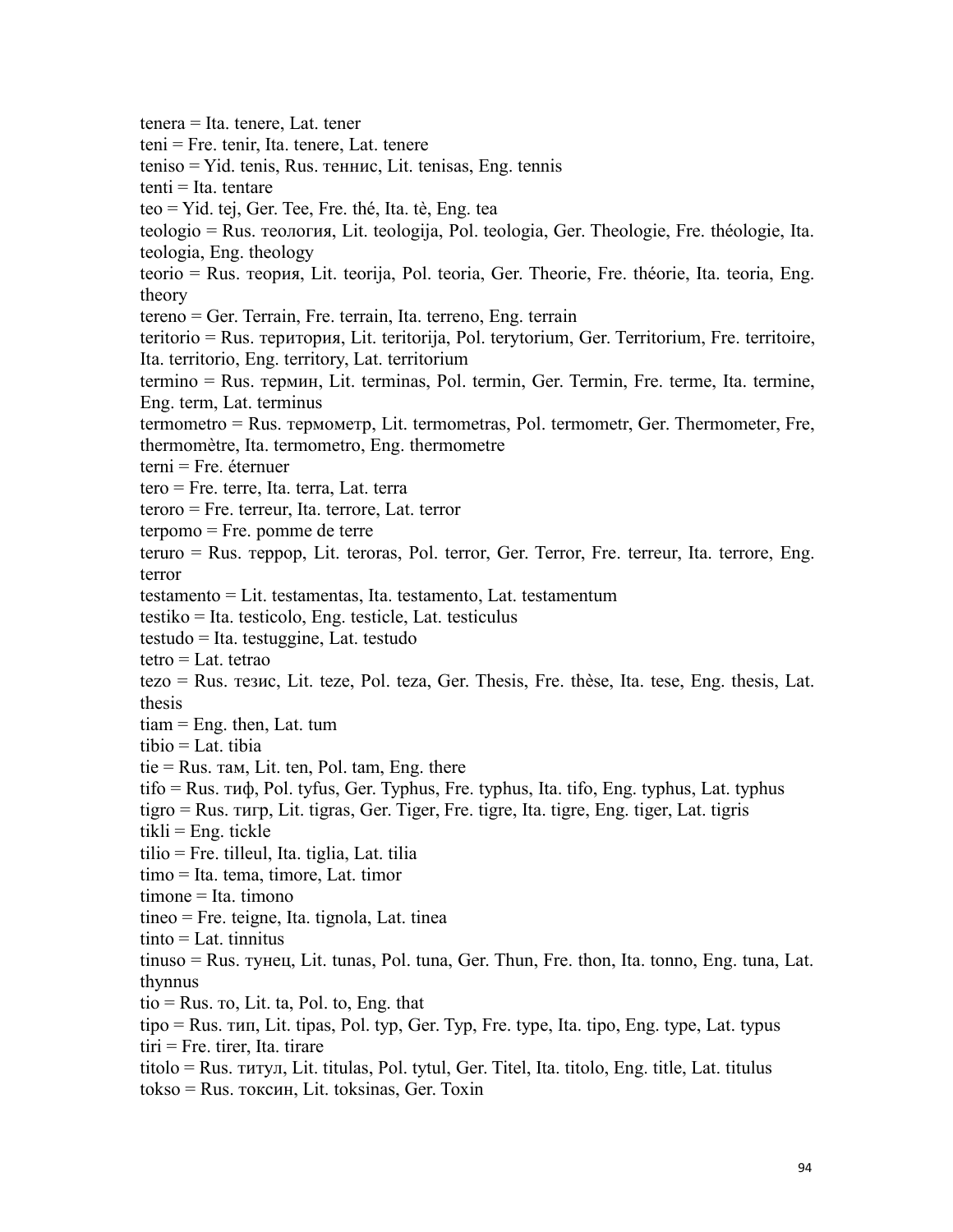toleri = Ger. tolerieren, Fre. tolérer, Ita. tolerare, Eng. tolerate, Lat. tolerare tolo = Fre. toile, Ita. tela, Lat. tela tomato = Yid. tomat, Ger. Tomate, Eng. tomato tombo = Fre. tombeau, Ita. tomba, Eng. tomb  $tondi = Lat.$  tondere tondri = Fre. tonner, Ita. tonare, Eng. thunder, Lat. tonare tono = Rus. тoн, Lit. tonas, Pol. ton, Ger. Ton, Fre. tonne, Eng. tone, Lat. tonus  $topo = Eng. top$ topografio = Rus. тoпография, Lit. topografija, Pol. topografia, Ger. Topographie, Fre. topographie, Ita. topografia, Eng. topography torĉo = Fre. torche, Ita. torcia, Eng. torch  $total = Fre.$  tordre  $t$ torento = Fre. torrent, Ita. torrente, Eng. torrent, Lat.  $(\text{pl.})$  torrentes  $torfo = Ger.$  Torf torni = Fre. tourner, Ita. tornire, Lat. tornare tornistro = Ger. Tornister torpedo = Rus. торпeдa, Lit. torpeda, Pol. torpeda, Ger. Torpedo, Eng. torpedo torto = Rus. торт, Lit. tortas, Pol. tort, Ger. Torte, Fre. tarte, tourte, Ita. torta, Eng. tart  $t$ osto = Rus.  $\text{roc}$ , Lit. tostas, Eng. toast totala = Rus. тотaльный, Lit. totalinis, Ger. total, Fre. total, Ita. totale, Eng. total, Lat. totalis tra = Fre. à travers, Ita. attraverso  $trabo = Lat.$  trabes tradicio = Rus. тpaдиция, Lit. tradicija, Pol. tradycja, Ger. Tradition, Fre. tradition, Ita. tradizione, Eng. tradition, Lat. traditio trado = Eng. trade wind  $traduki = Lat. traducere$ trafi = Pol. trafać, Ger. treffen trafiko = Fre. trafic, Ita. traffico, Eng. traffic tragedio = Rus. тpaгeдия, Lit. tragedija, Pol. tragedia, Ger. Tragödie, Fre. tragédie, Ita. tragedia, Eng. tragedy, Lat. tragoedia tragika = Rus. тpaгичecкий, Lit. tragiškas, Pol. tragiczny, Ger. tragisch, Fre. tragique, Ita. tragico, Eng. tragic trajno = Fre. train, Ita. treno, Eng. train  $traito = Fre. trait, Eng. trait$  $trako = E<sub>n</sub>g$ , track trakti = Rus. тpaктовать, Pol. traktować traktoro = Rus. тpaктоp, Lit. traktorius, Eng. tractor  $trano = Eng. tran$ tramvojo = Rus. тpaмвaй, Lit. tramvajus, Pol. tramwaj, Eng. tramway tranĉi = Fre. trancher, Ita. trinciare trankvila = Fre. tranquille, Ita. tranquillo, Eng. tranquil, Lat. tranquillus  $trans = Lat.trans$ transformi = Rus. тpaнcфopмировать, Lit. transformuoti, Ger. transformieren, Fre. transformer, Eng. transform, Lat. transformare transito = Rus. тpaнзит, Lit. tranzitas, Ger. Transit, Fre. transit, Ita. transito, Eng. transit,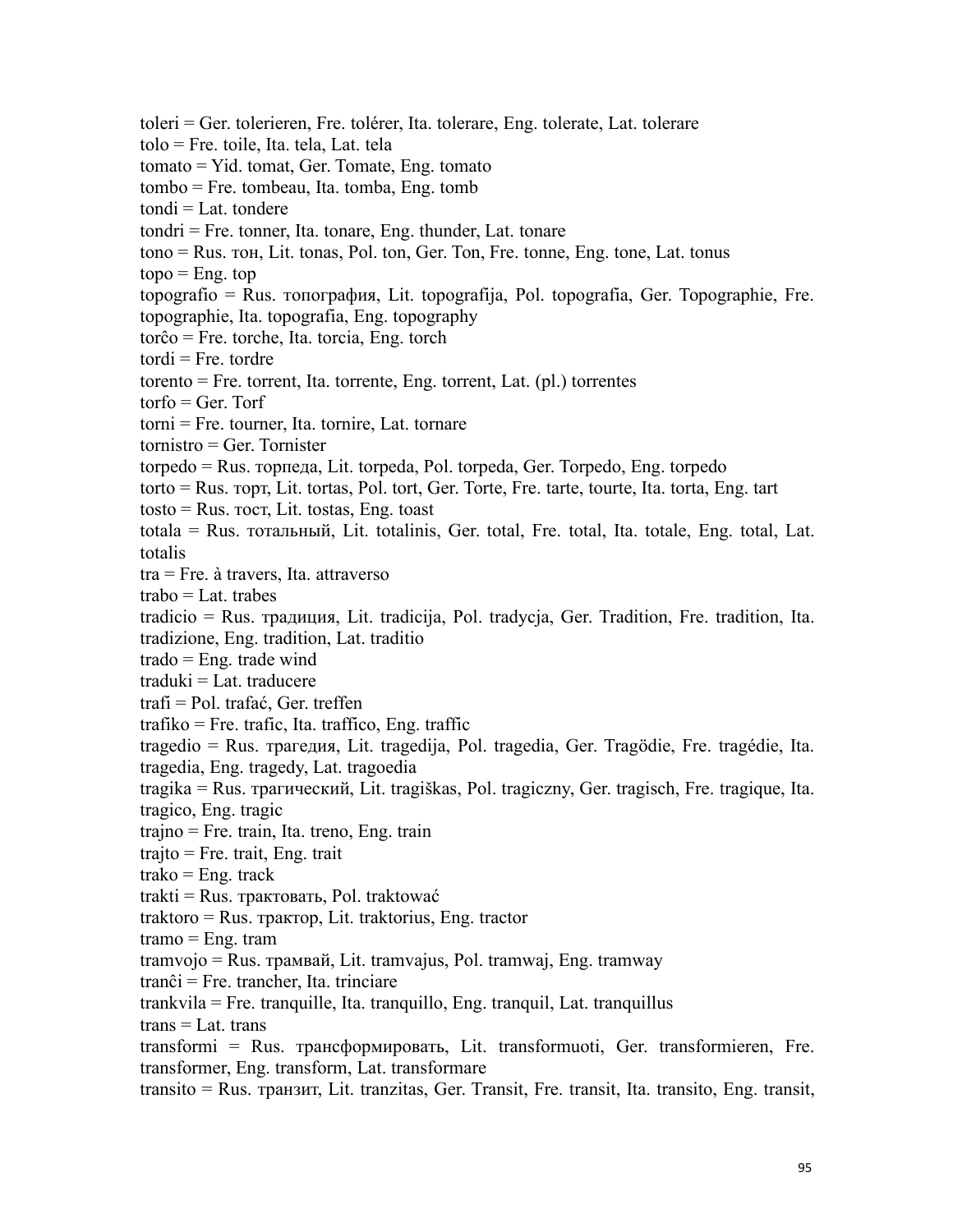Lat. transitus transporto = Rus. тpaнcпopт, Lit. transportas, Pol. transport, Ger. Transport, Fre. transport, Eng. transport  $trapasi = Ita. trapasare$  $tre = Fre. très$ tredi  $=$  Eng. thread trefo = Ger. Treff, Fre. trèfle  $trejni = Eng. train$ tremi = Fre. trembler, Ita. tremare, Eng. tremble, Lat. tremere  $trempi = Fre.$  tremper treni = Fre. traîner treti = Yid. tretn, Ger. treten trezoro = Fre. trésor, Eng. treasure  $tri = Rus.$  три, Lit. trys, Ita. tre, Eng. three, Lat. tres triangulo = Fre. triangle, Ita. triangolo, Eng. triangle, Lat. triangulum tribo = Fre. tribu, Ita. tribù, Eng. tribe, Lat. tribus tribunalo = Rus. тpибyнaл, Lit. tribunolas, Pol. trybunal, Ger. Tribunale, Fre. tribunal, Ita. tribunale, Eng. tribunal tribuno = Rus. тpибyнa, Lit. tribuna, Pol. trybuna, Ger. Tribüne, Fre. tribune, Ita. tribuna, Eng. tribune tributo = Fre. tribut, Ita. tributo, Eng. tribute, Lat. tributum trifolio = Fre. trèfle, Ita. trifoglio, Lat. trifolium  $triki = Fre. triquer$ trinki = Yid. trinkn, Ger. trinken triobla = Eng. treble trista = Fre. triste, Ita. triste, Lat. tristis tristeco = Fre. tristesse, Ita. tristezza, Lat. tristitia tritiko = Lat. triticum triumfo = Rus. триyмф, Lit. triumfas, Pol. triumf, Ger. Triumph, Fre. triomphe, Eng. triumph, Lat. triumphus  $tro = Fre. trop$  $trogo = Ger. Trog, Ita. trogolo, Eng. trough$  $t$ rompi = Fre. tromper trono = Rus. трoн, Pol. tron, Ger. Thron, Fre. trône, Ita. trono, Eng. throne, Lat. thronus tropiko = Rus. тpoпик, Lit. tropikas, Fre. tropique, Ita. tropico, Eng. tropic troti = Fre. trotter, Ita. trottare, Eng. trot trotuaro = Rus. трoтyap, Ger. Trottoir, Fre. trottoir trovi = Yid. trefn, Ger. treffen, Fre. trouver, Ita. trovare  $true = Fre$ . trou trudi = Lat. trudere truko = Ger. Trick, Fre. truc, Ita. trucco, Eng. trick  $trunko = Fre.$  tronc, Ita. tronco, Eng. trunk trupo = Lit. trupe, Fre. troupe, Eng. troop  $true = Ita. trota, Eng. trout$ tualeto = Rus. тyaлeт, Lit. tualetas, Pol. toaleta, Ger. Toilette, Fre. toilette tuberkulozo = Rus. тyбepкyлëз, Lit. tuberkulioze, Ger. Tuberculose, Fre. tuberculose, Ita.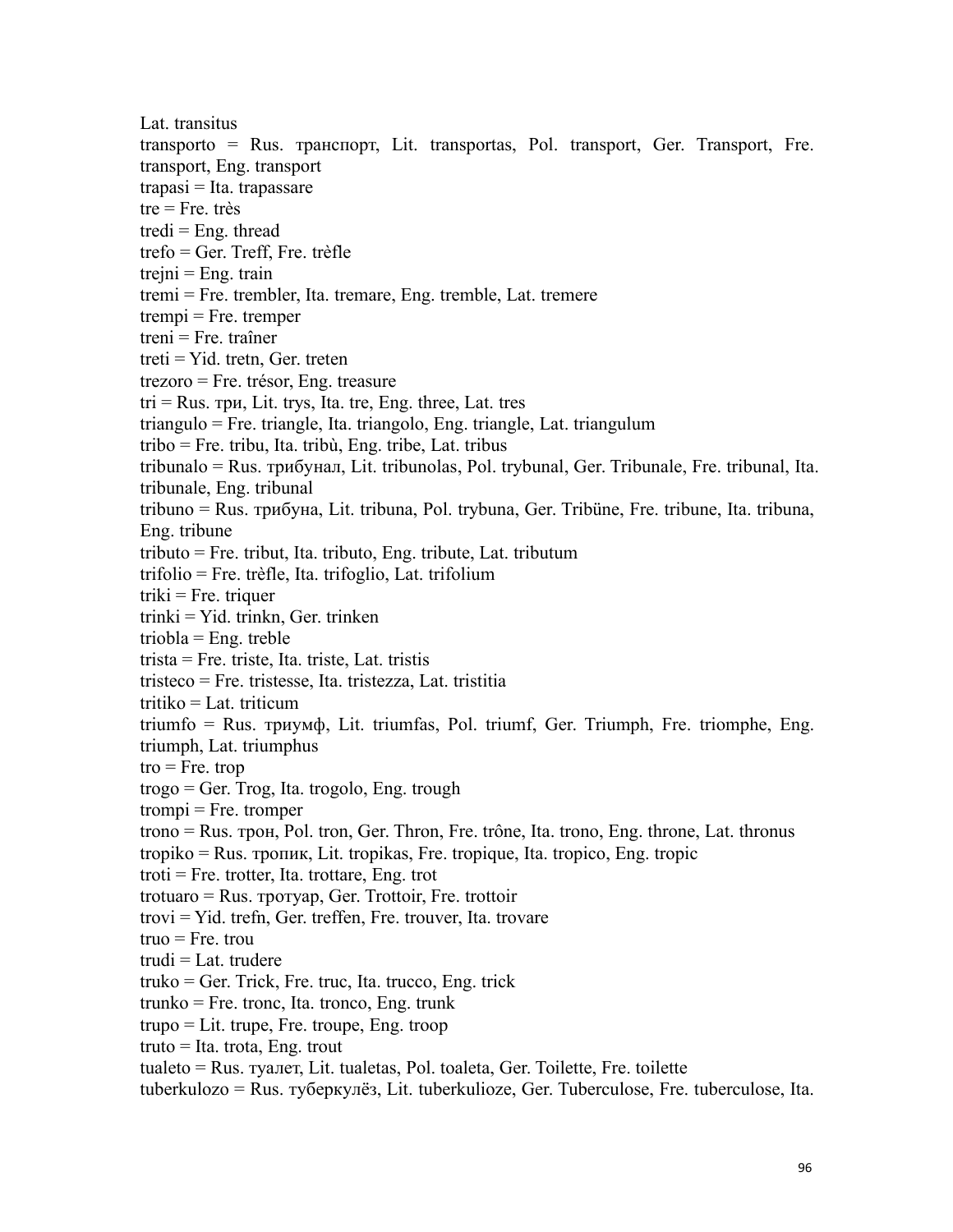tuberculosi, Eng. tuberculosis tubo = Fre. tube, Ita. tubo, Eng. tube, Lat. tubus  $tuj = Lit. tuoj, Fre. tout de suit$ tuko = Yid. tuch, Ger. Tuch tumulto = Ger. Tumult, Fre. tumulte, Ita. tumulto, Eng. tumult, Lat. tumultus tunelo = Rus. туннель, Lit. tunelis, Pol. tunel, Ger. Tunnel, Fre. tunnel, Eng. tunnel tuno = Rus. тoннa, Lit. tona, Ger. Tonne, Fre. tonne, Eng. ton turbano = Ger. Turban, Eng. turban turbino = Rus. тypбинa, Lit. turbina, Ger. Turbine, Fre. turbine, Ita. turbina, Eng. turbine turdo = Ita. tordo, Lat. turdus turisto = Rus. тypиcт, Lit. turistas, Pol. turysta, Ger. Turist, Fre. touriste, Eng. tourist turko = Rus. тypoк, Lit. turkas, Ger. Türk, Fre. turc, Ita. turco, Eng. Turk turmento = Fre. torment, Ita. tormento, Eng. torment, Lat. tormentum turni = Fre. tourner, Ita. tornare, Eng. turn turniro = Rus. турнир, Lit. turnyras  $turo = Fre. tour, Ita. torre, Eng. tower, Lat. turris$ tusi = Fre. tousser, Ita. tossire, Lat. tussire  $tu\hat{s}$ i = Fre. toucher tuta = Fre. tout, Ita. tutto, Lat. totus U version of the set of the set of the set of the set of the set of the set of the set of the set of the set of the set of the set of the set of the set of the set of the set of the set of the set of the set of the set of ulcero = Fre. ulcère, Ita. ulcera, Eng. ulcer ulmo = Rus. ильм, Ger. Ulme, Ita. olmo, Eng. elm, Lat. ulmus umbiliko = Fre. ombilic, Ita. ombelico, Lat. umbilicus unco = Ger. Unze, Fre. once, Ita. oncia, Eng. ounce, Lat. uncia ungo = Ita. unghia, Lat. unguis ungobroso = Fre. brosse à ongles ungoverniso = Fre. vernis à ongles ungvento = Ita. unguento, Lat. unguentum uniformo = Lit. uniforma, Ger. Uniform, Fre. uniforme, Ita. uniforme, Eng. uniform unika = Fre. unique, Ita. unico, Lat. unicus universala = Rus. универсaльный, Lit. universalus, Ger. universal, Fre. universel, Ita. universale, Eng. universal universitato = Rus. университет, Lit. universitetas, Pol. uniwersytet, Ger. Universität, Fre. université, Ita. università, Eng. university, Lat. universitas universo = Ita. universo, Eng. universe, Lat. universum unu = Yid. ejn, Ger. ein, Fre. un, Ita. uno, Eng. one, Lat. unus unuanima = Fre. unanime, Ita. unanime, Eng. unanimous, Lat. unanimus unufoje  $=$  Fre. une fois  $unu forma = Fre. uniforme, Ita. uniforme, Eng. uniform, Lat. uniformis$  $unukolora = Lat.$  unicolor unumana = Lat. unimanus unuvoĉa = Ita. univoco, Lat. unguis upupo = Ita. upupa, Lat. upupa uragano = Rus. уpaгaн, Lit. uraganas, Fre. ouragan, Ita. uragano  $urbo = Lat. urbs$ urĝa = Fre. urgent, Ita. urgente, Eng. urgent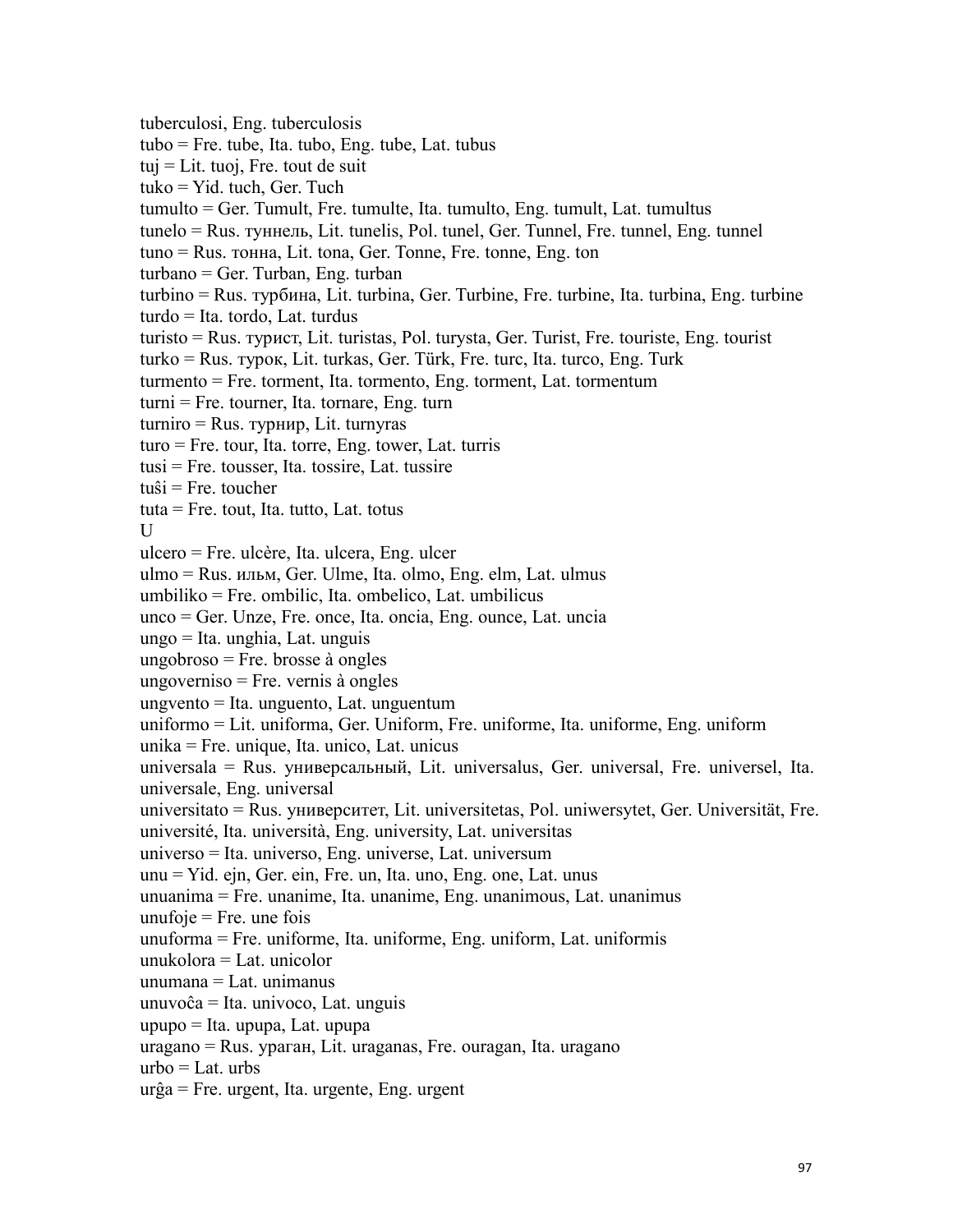```
ur\hat{g}i = Eng. urge
urino = Ger. Urin, Fre. urine, Ita. orina, Eng. urine, Lat. urina
urno = Ger. Urne, Fre. urne, Ita. urna, Eng. urn, Lat. urna
uro = Ger. Ur, Ita. uro
urogalo = Ita. urogallo, Lat. urogallus
urologio = Rus. ypoлoгия, Lit. urologija, Pol. urologia, Ger. Urologie, Fre. urologie, Ita. urologia, Eng. urology
urso = Fre. ours, Ita. orso, Lat. ursus
urtiko = Ita. ortica, Lat. urtica
utila = Eng. utile, Ita. utile, Lat. utilis
u_\text{t} = Ita. u_\text{t}. Lat. u_\text{t}utopio = Rus. yтoпия, Lit. utopija, Ger. Utopie, Fre. utopie, Ita. utopia, Eng. utopia
uzi = Fre. user, Ita. usare, Eng. use
uzino = Fre. usine
V
vadi = Eng. wade, Lat. vadere
vaflo = Ger. Waffel
vagi = Fre. vaguer, Ita. vagare, Lat. vagari
vagino = Fre. vagine, Ita. vagina, Lat. vagina
vagono = Rus. вагон, Lit. vagonas, Pol. wagon, Ger. Waggon, Fre. wagon, Ita. vagone, Eng. waggon
vaka = Ita. vacuo, Lat. vacuus
vakso = Ger. Wachs, Eng. wax
valizo = Fre. valise, Ita. valiggia
valo = Fre. vallée, Ita. valle, Eng. valley, Lat. vallis
valoro = Fre. valeur, Ita. valore, Eng. valour, Lat. valor
valso = Fre. valse, Eng. waltz
valuto = Rus. валютa, Lit. valiutas, Pol. waluta, Ger. Valuta
valvo = Fre. valve, Ita. valvola, Eng. valve
vana = Fre. vain, Ita. vano, Eng. vain, Lat. vanus
vando = Ger. Wand
vanelo = Lat. vanellus
vango = Ger. Wange
vanta = Fre. vaniteux, Ita. vanitoso
vaporo = Fre. vapeur, Ita. vapore, Eng. vapor, Lat. vapor
varbi = Ger. werben
varfo = Eng. wharf
varia = Fre. varié, Ita. vario, Eng. various
varma = Yid. varem, Ger. warm, Eng. warm
varo = Ger. Ware, Eng. ware
varpo = Eng. warp
\text{varti} = \text{Ger.} warten
vasta = Fre. vaste, Ita. vasto, Eng. vast, Lat. vastusvato = Rus. bara, Lit. vata, Pol. wata, Ger. Watte
vazo = Yid. vaze, Rus. вазa, Lit. vaza, Ger. Vase, Eng. vase
```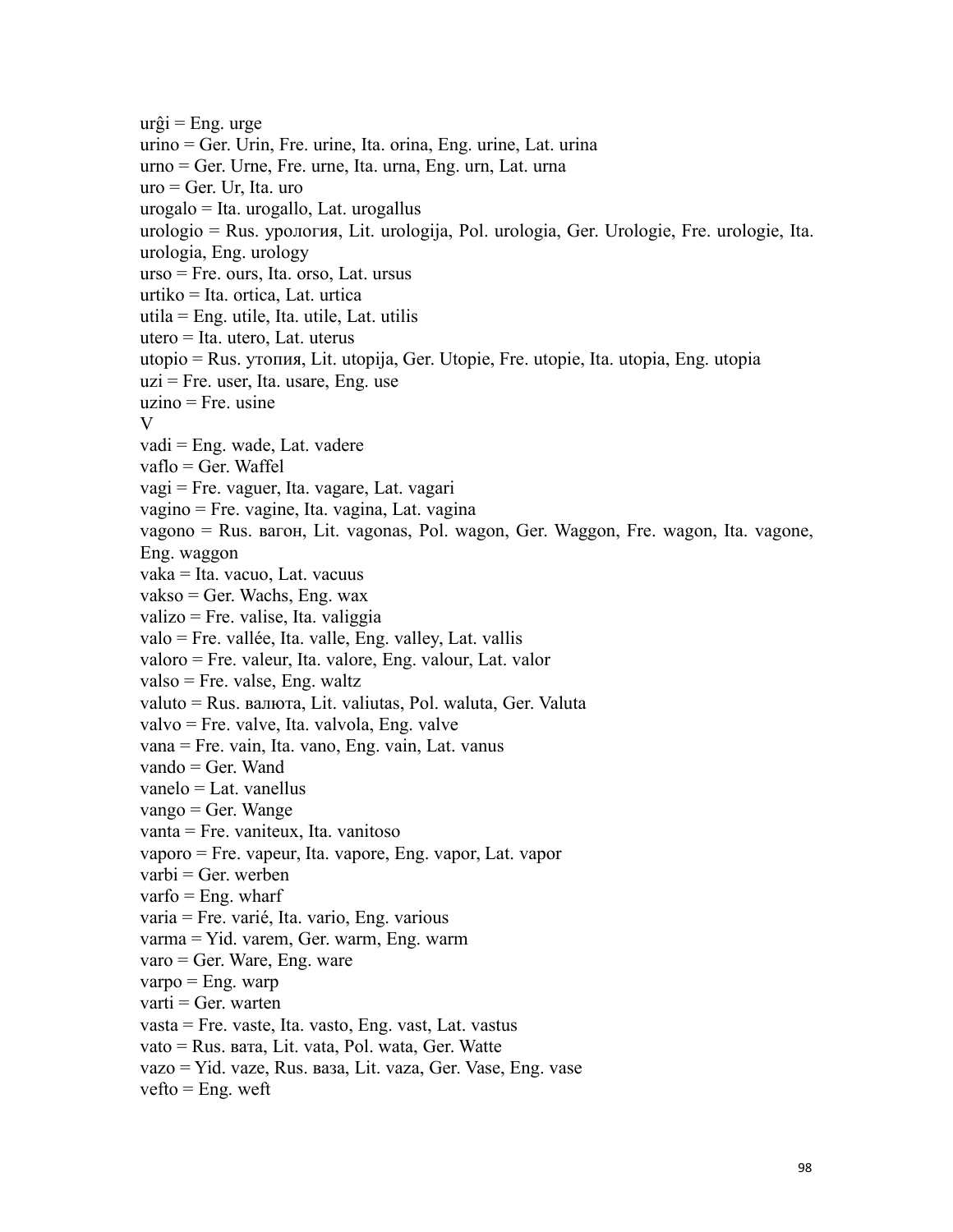vejno = Fre. veine, Eng. vein, Ita. vena, Lat. vena veki = Yid. vekn, Ger. wecken, Eng. wake  $vekto = Lat.$  vectis  $velki = Ger.$  welken velo = Ita. velo, Lat. velum veluro = Fre. velours vendi = Fre. vendre, Ita. vendere vendredo = Fre. vendredi veneno = Fre. venin, Lat. venenum venera = Eng. venereal, Ita. venereo, Lat. venereus  $ven\hat{g}o = Fre.$  revanche, Eng. revenge veni = Fre. venir, Ita. venire, Lat. venire  $venki = Fre. \ vaincre, Eng. \ vanguish$ vento = Yid. vint, Ger. Wind, Fre. vent, Ita. vento, Eng. wind, Lat. ventus ventoli = Ita. ventilare, sventolare, Eng. ventillate, Lat. ventilare ventro = Fre. ventre, Ita. ventre, Lat. venter  $veo = Eng.$  woe, Lat. vae  $vepro = Lat.$  vepres vera = Ger. wahr, Ita. vero, Lat. verus verbo = Fre. verbe, Ita. verbo, Eng. verb, Lat. verbum verda = Fre. vert, Ita. verde, Lat. viridis verdikto = Ger. Verdikt, Fre. verdict, Eng. verdict vergo = Fre. verge, Ita. verga, Lat. virga verko = Yid. verk, Ger. Werk, Eng. work vermo = Yid. vorem, Ger. Wurm, Ita. verme, Eng. worm, Lat. vermis verso = Fre. vers, Ita. verso, Eng. verse verŝi = Fre. verser, Ita. versare  $vertex_1 = Lat.$  vertagus  $vertexo = Lat.$  vertragus vertebro = Fre. vertèbre, Ita. vertebra, Lat. vertebra vertiĝo = Fre. vertige, Ita. vertigine, Lat. vertigo vertikala = Rus. вepтикaльный, Lit. vertikalus, Fre. vertical, Ita. verticale, Eng. vertical verto = Ita. vertice, Lat. vertex veruko = Ita. verruca, Lat. verruca  $vervo = Fre$ . verve  $vespero = Lat.$  vesper vesperto = Lat. vespertilio vespo = Ger. Wespe, Ita. vespa, Eng. wasp, Lat. vespa vesti = Ita. vestire, Lat. vestire vestiblo = Fre. vestibule, Ita. vestiblo, Eng. vestibule, Lat. vestibulum  $vesto = Ita. veste, Lat.vestis$ veŝto = Ger. Weste, Fre. veste, Eng. vest veterano = Ger. Veteran vetero = Yid. veter, Ger. Wetter, Eng. weather  $v_i = Yid$ . vetn, Ger. wetten

veto = Yid. vet, Ger. Wette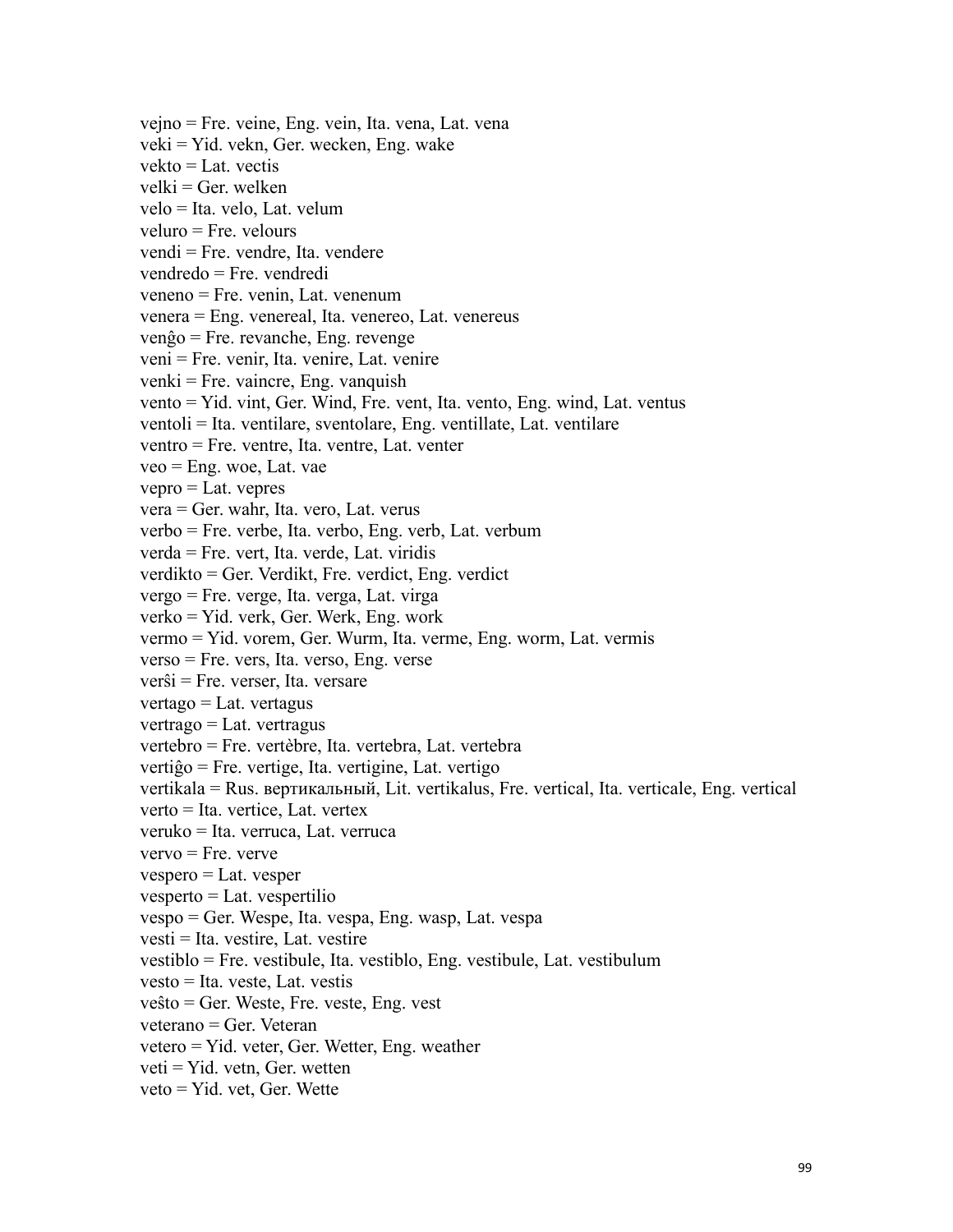veto = Ger. Veto, Ita. veto, Eng. veto veturilo = Ita. vettura veziko = Fre. vèsicule, Ita. vescica, Eng. vesicle, Lat. vesica vi = Rus. вы, Pol. wy, Fre. vous, Ita. voi, Lat. vos viando = Fre. viande vibri = Ger. vibrieren, Fre. vibrer, Ita. vibrare, Eng. vibrate, Lat. vibrare vicadmiralo = Eng. vice-admiral vicio = Fre. vesce, Ita. veccia, Eng. vetch, Lat. vicia  $vico = Lat.$  vicis vicprezidanto = Fre. vice-président, Ita. vicepresidente, Eng. vice-president vidi = Rus. видеть, Pol. widzieć, Ita. vedere, Lat. videre vidvino = Rus. вдoвa, Pol. wdowa, Ger. Witwe, Ita. vedova, Eng. widow, Lat. vidua vigla = Ita. vigile, Lat. vigilis viktimo = Fre. victime, Eng. victim, Lat. victima vikto = Lat. victus vilaĝo = Fre. village, Ita. villaggio, Eng. village villo = Ger. Villa, Ita. villa, Lat. villa vilo = Ita. villo, Lat. villus vimeno = Ita. vimine, Lat. vimen vinaĉo = Ita. vinaccia vinagro = Fre. vinaigre, Eng. vinager vinbero = Ger. Weinbeere  $vindi = Ger.$  winden, Eng. wind vino = Yid. vajn, Rus. винo, Lit. vynas, Pol. wino, Ger. Wein, Fre. vin, Ita. vino, Eng. wine, Lat. vinum vintro = Yid. vinter, Ger. Winter, Eng. winter violenta = Fre. violent, Ita. violento, Eng. violent, Lat. (pl.) violentes violo = Fre. violette, Ita. viola, Eng. violet, Lat. viola violono = Fre. violon, Ita. violino, Eng. violin  $vipo = Eng. whip$ vipuro = Fre. vipère, Ita. vipera, Eng. viper, Lat. vipera virga = Fre. vierge, Ita. vergine, Eng. virgin viro = Lit. vyras, Lat. vir  $v$ irto = Fre. vertu, Ita. virtù, Eng. virtue, Lat. virtus viruso = Lit. virusas, Lat. virus visko = Ita. vischio, Lat. viscus viŝi = Yid. vishn, Ger. wischen viŝtuko = Yid. vishtuch, Ger. Wischtuch vito = Ita. vite, Lat. vitis vitrino = Rus. витpинa, Lit. vitrina, Ger. Vitrine, Fre. vitrine, Ita. vetrina  $vitro = Ita. vetro, Lat. vitrum$ vivĝojo = Fre. joie de vivre  $vivi = Fre.$  vivre, Ita. vivere, Lat. vivere vizaĝo = Fre. visage viziti = Lit. vizituoti, Pol. wizytować, Fre. visiter, Ita. visitare, Eng. visit

vizo = Rus. визa, Lit. viza, Ger. Visum, Fre. visa, Eng. visa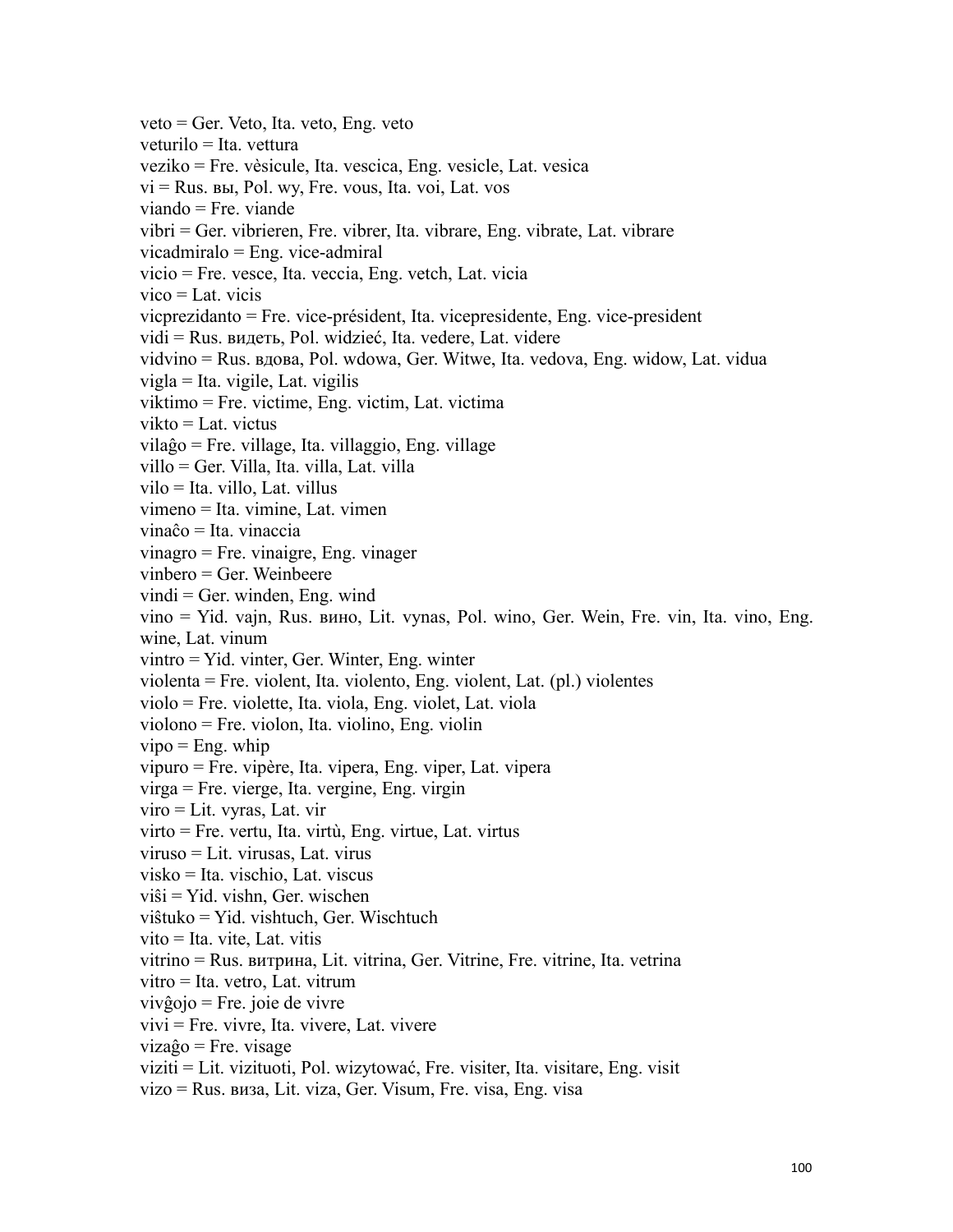voĉdoni = Fre. donner la voix voĉo = Fre. voix, Ita. voce, Lat. (pl.) voces vojaĝo = Fre. voyage, Eng. voyage  $vojo = Fre. voie$  $voki = Lat.$  vocare volbo = Ger. Wölbe voli = Yid. velen, Ger. wollen, Fre. vouloir, Ita. volere volo = Yid. vel, Rus. вoля, Lit. valia, Pol. wola, Ger. Wille, Fre. volonté, Ita. volontà, Eng. will, Lat. voluntas volonte = Ita. volentieri volumo = Eng. volume volupto = Fre. volupté, Lat. voluptas  $volvi = Lat.$  volvere vomi = Lit. vemti, Fre. vomir, Ita. vomitare, Eng. vomit, Lat. vomere  $\text{vori} = \text{Lat.}$  vorare vortico = Ita. vortice, Lat. (pl.) vortices vorto = Yid. vort, Ger. Wort, Eng. word  $v$ osto = Rus. xboct  $vualo = Fre.$  voile vulgara = Ger. vulgär, Fre. vulgaire, Ita. volgare, Eng. vulgar, Lat. vulgaris vulkano = Ger. Vulkan, Fre. volcan, Ita. vulcano, Eng. volcano vulpo = Ita. volpe, Lat. vulpes vulturo = Eng. vulture, Lat. vultur vundi = Ger. wunden, Eng. wound vundo = Yid. vund, Ger. Wund, Eng. wound Z<sub>2</sub> and the set of the set of the set of the set of the set of the set of the set of the set of the set of the set of the set of the set of the set of the set of the set of the set of the set of the set of the set of the zebro = Rus. зeбpa, Lit. zebras, Ger. Zebra, Fre. zèbre, Ita. zebra, Eng. zebra zefiro = Rus. зeфиp, Lit. zefyras, Ita. zeffiro, Eng. zephyr, Lat. zephyrus zenito = Rus. зeнит, Lit. zenitas, Ger. Zenit, Fre. zénith, Ita. zenit, Eng. zenith zinko = Ger. Zink, Fre. zinc, Ita. zinco, Eng. zinc zono = Rus. зoнa, Lit. zona, Ger. Zone, Fre. zone, Ita. zona, Eng. zone, Lat. zona zoologio = Rus. зooлoгия, Lit. zoologija, Ger. Zoologie, Fre. zoologie, Ita. zoologia, Eng. zoology  $zorgi = Yid. zorgn, Ger. sorgen$ zorgo = Yid. zorg, Ger. Sorge  $zumi = Ger. summen$ 

Notes :

(1)

E.D.E.L. is not an Esperanto – English dictionary; it is for speakers of both English and Esperanto. Therefore I chose to omit the explanation of the meaning of the Esperanto words. If in doubt about the meaning of an Esperanto word, please consult an Esperanto dictionary.

(2)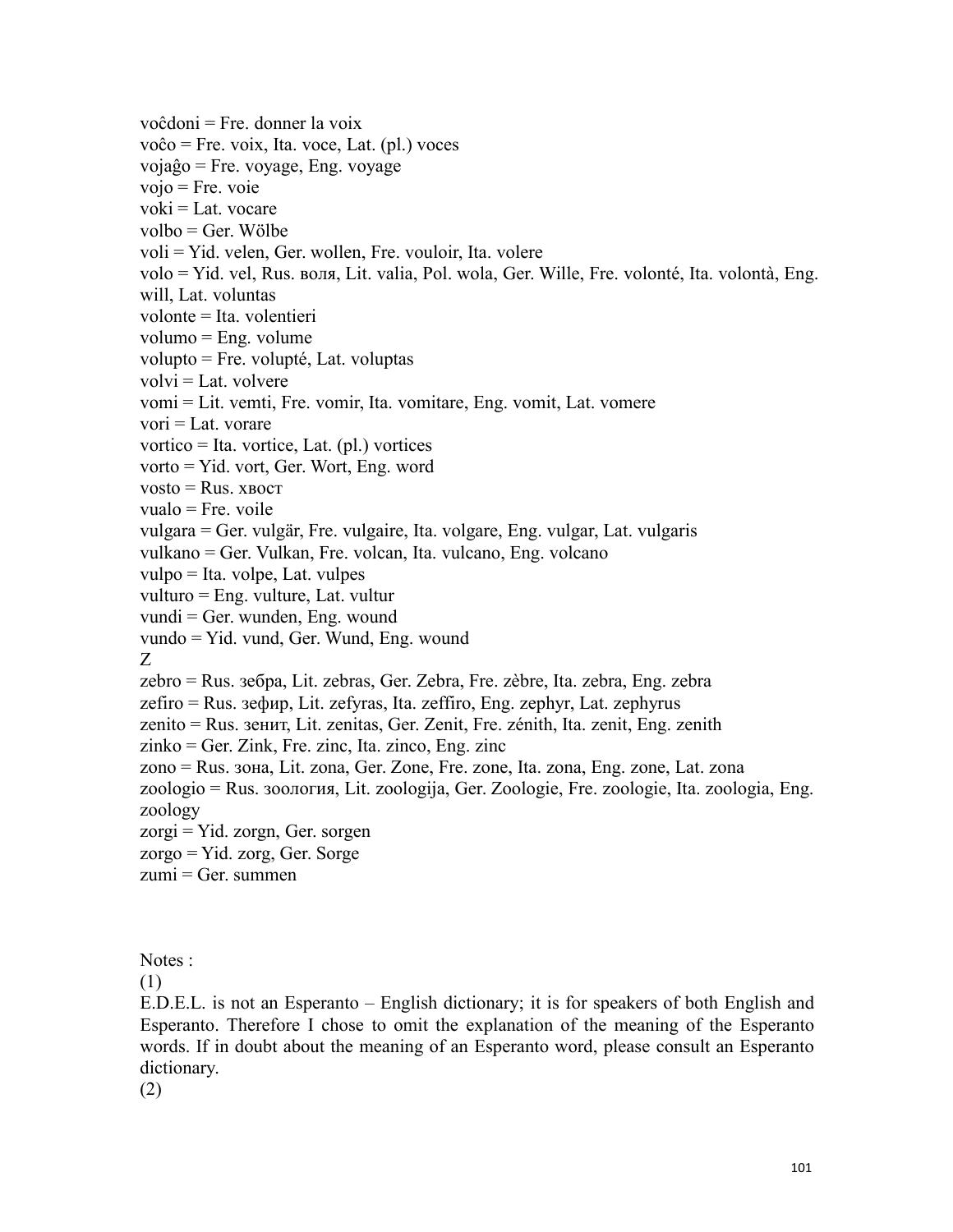## The Zamenhof Languages

In my opinion, Zamenhof spoke only four languages well. Of these, three were his native languages: Yid. (Yiddish, in his lifetime the language of the Jews living in Bialystok and later in Warsaw), Rus. (his father talked to his family at home in Russian; apart from that, this was the official language of Poland that time, also at school) and Pol. (Polish, the language of the common people living in Warsaw, both Jewish and Gentile). In addition, Zamenhof spoke very well Ger. (German), a language whose perfect command had been a must for all educated Jews living in Warsaw.

As his family hailed from Lithuania, Zamenhof had a keen interest in Lit. (Lithuanian), and although he never spoke this language fluently, his knowledge of Lit. words was clearly reflected in the vocabulary of Esperanto. In addition, it is clear he liked the sounds of this language: Esperanto phonology is obviously following the phonological patterns of Lit. The idea that all Esperanto nouns should end with an -o was – at least in part – borrowed from the masculine ending of Lit. nouns, e.g. fokuso  $=$  Lit. fokusas; kokoso  $=$ Lit. kokosas; lotuso = Lit. lotosas; patoso = Lit. patosas; radiuso = Lit. radiusas; sinuso = Lit. sinusas; viruso = Lit. virusas.

I started my etymologies with equivalents in the 5 languages cited above.

In his childhood, Zamenhof learned Fre. (French), a language which, at that time, was very much in vogue among educated people all over the Russian Empire, including Poland.

At secondary school and the university, Zamenhof must have picked up a lot ofwords in Lat. (Latin), and during that time or later on he learned to speak passably Ita. and Eng. (Italian and English). So the second group of my etymologies include the equivalents in these 4 languages.

Zamenhof also learned some classical Greek, but I found only a few traces of this language among the Esperanto words he had constructed. As a consequence, in all instances where the classical Greek word was borrowed by Latin, I included the Latin word, but not the classical Greek word, considering the latter as a redundancy. I included classical Greek only where the etymology is clearly classical Greek, i.e. not a later borrowing by Latin or Romance languages, e.g. amelo  $=$  Gre. amylon; ek- $=$  Gre. ek-; hepato = Gre. hepar; kaj = Gre. kai; kripta = Ger. kryptos; osto = Gre. osteon; ronko = Gre. rhonkhos.

As all 10 languages cited above are Indo-European languages, we might fairly assume that Esperanto is also an Indo-European language. Consequently, I have deliberately omitted any reference to Hebrew and Aramaic – two clearly non-Indo-European Zamenhof Languages.

The 13th Zamenhof Language was Spa. (Spanish). However, as I found hardly any traces of this language among the Esperanto words, I deliberately omitted Spa. words from my list. I still made some rare exceptions from this rule is, e.g. ĉino = Spa. chino; iri = Spa. ir; flano  $=$  Spa. flan.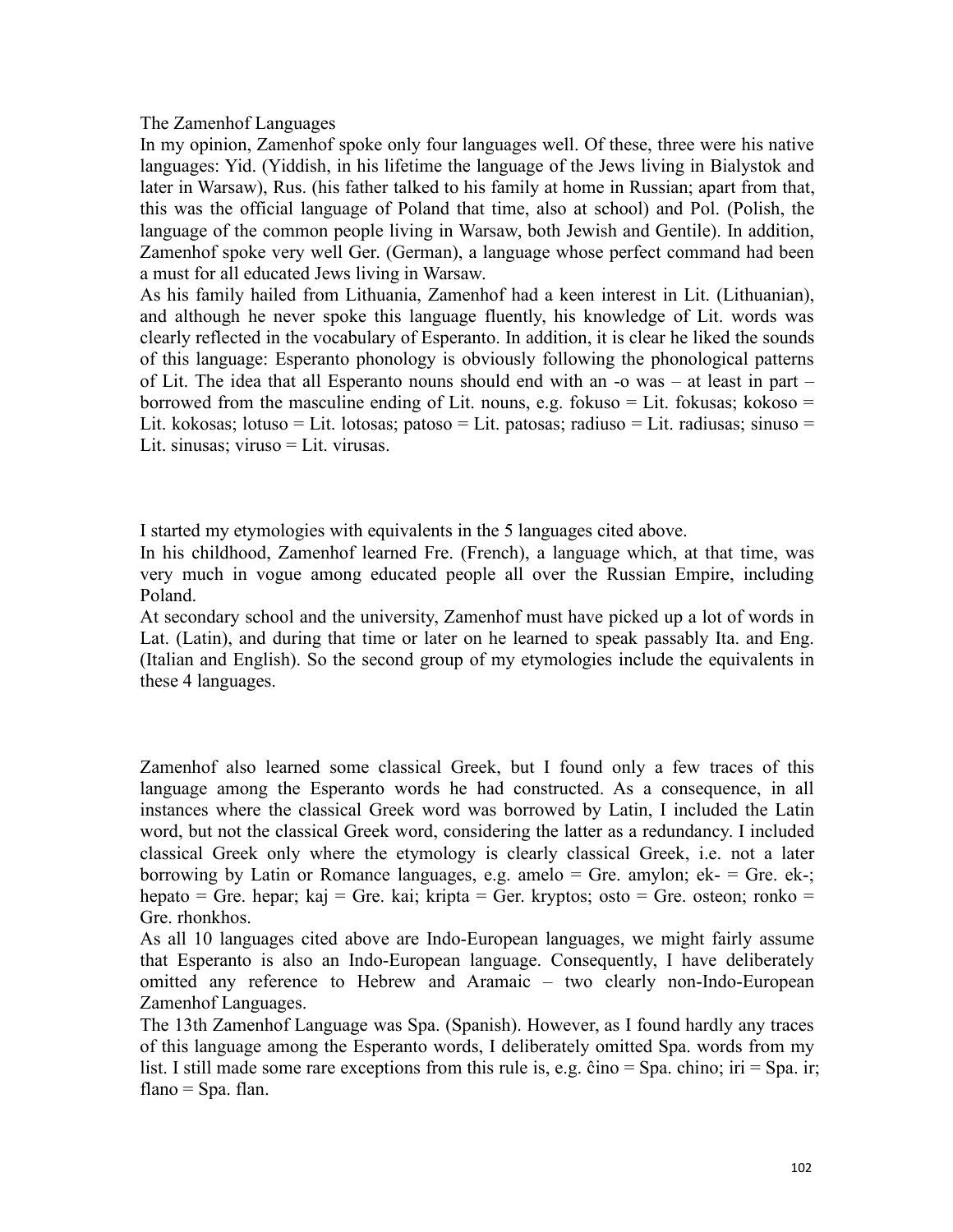Dut. (Dutch) was definitively not a Zamenhof Language. However, I still felt some words should be included; Zamenhof must have heard or rather read some Dut. in his youth, e.g. gisto = Dut. gist; strato = Dut. straat.

(3)

**Semantics** 

In many cases, Zamenhof deliberately chose, in comparison with his source language, another meaning for his words. A good example is sinjorino  $=$  Ita. signorina: while sinjorino means 'mrs.', Ita. signorina means 'young lady'. In such cases, the etymology is clearly following the form, not the meaning. In other cases, where the Esperanto meaning is too far-off, I chose not to list these in my E.D.E.L.

(4)

In harmony with some renowned dictionaries (e.g. Oxford, Webster, etc.), for Gre. words I chose to drop the Gre. script, replacing it with transcription. In written Esperanto (as in written Lat.) there seems to be no difference between long and short e and o (that is, between epsilon and êta, and omicron and ômega), so I decided not to mark these.

I also decided to Latinize Yiddish, using ts (and not tz, because ts is usually not Hebrew tsadey, but rather Hebrew tet  $+$  samekh) wherever appropriate. The diphtongs ai, ei and oi are spelled as in Esperanto, i.e. aj, ej and oj.

(5)

Lat. consonant clusters: as Zamenhof seemed to insist on keeping all double and multiple consonants, I excluded words with only simple consonants from my list, e.g. perfekta  $=$ Ger. perfekt, Eng. perfect, Lat. perfectus (without Fre. parfait, Ita. perfetto); plumo = Fre. plume, Lat. pluma (without Italian piuma); adapti = Rus. адаптировать, Lit. adaptuoti, Fre. adapter, Eng. adapt, Lat. adaptare (without Ita. adattare).

Lat. final -ns: when declined, Lat. final -ns gets substituted with a -nt-. As a consequence, I decided to include in such cases not the basic Lat. word, but rather its pl. (plural) to show the  $-nt$ - "hidden" behind the ns: e.g. dento  $=$  Lat. (pl.) dentes; aroganta  $=$  Lat. (pl.) arrogantes.

Lat. final -s: when declined, Lat. final -s gets sometimes substituted with an -r-. As a consequence, I decided to include in such cases not the basic Lat. word, but rather its pl. (plural) to show the -r- "hidden" behind the -s: floro = Lat. (pl.) flores; kruro = Lat. (pl.) crures.

Lat. final -tia: as Zamenhof decided to use -co, I included only variants with c, excluding variants with z and ti, e.g. distanco  $=$  Fre. distance, Eng. distance (without Ger. Distanz, Ita. distanza, Lat. distantia). Exception from this rule is the omnipresent Esperanto suffix -eco, where I included all variants, including Ita. -ezza and Lat.-tia, e.g. avareco = Fre. avarice, Ita. avarezza, Eng. avarice, Lat. avaritia.

Lat. final -tio: Zamenhof decided to use -cio,I included all variants, including Ita. -zione, e.g. deklinacio = Lit. deklinacija, Pol. deklinacja, Ger. Deklination, Fre. déclination, Ita. declinazione, Eng. declination.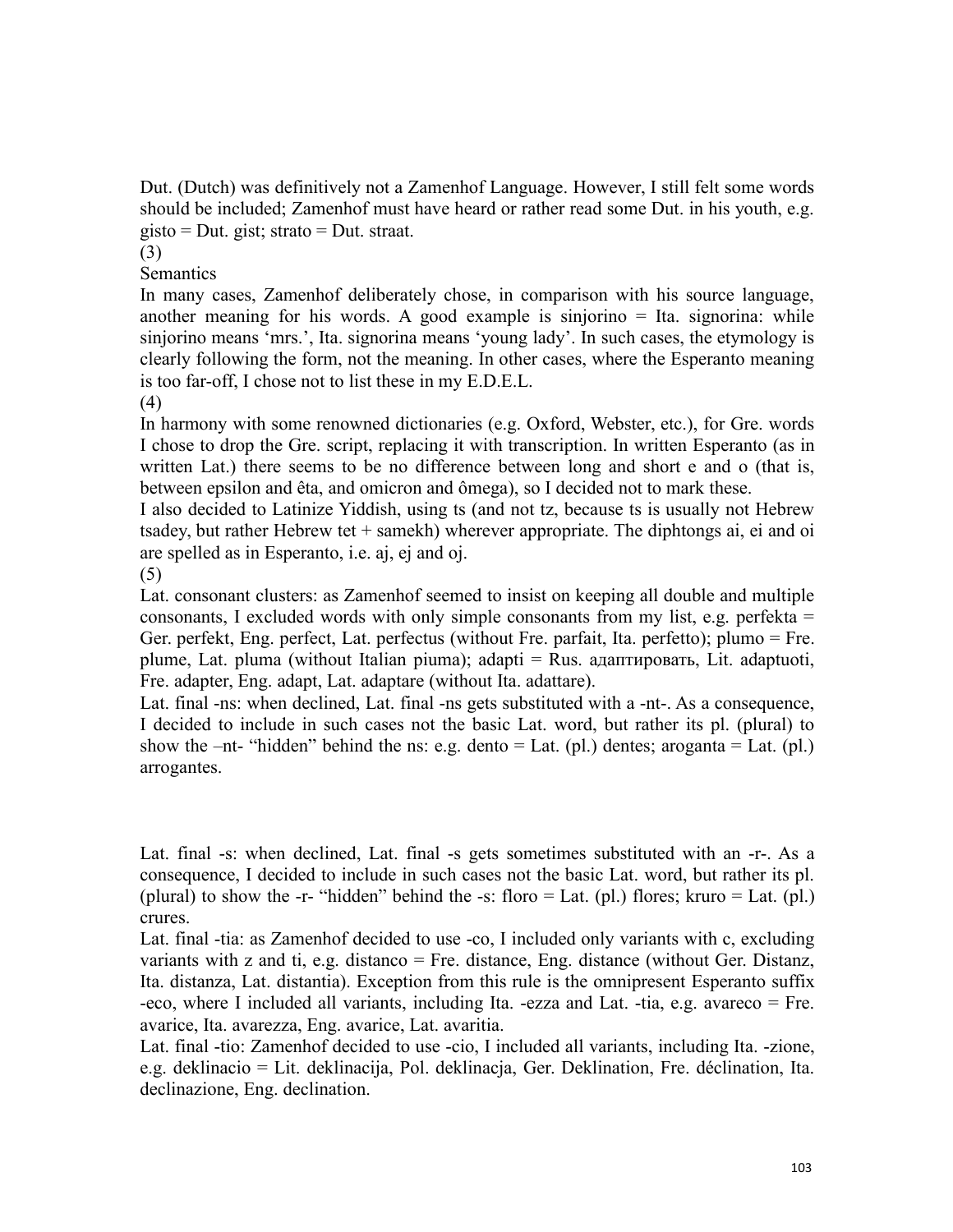Lat. final -x: when declined, Latin final -x gets substituted with either -c- or -g-. As a consequence, I decided to include not the basic Lat. word, but rather its pl. (plural) to show the -c- or -g- "hidden" behind the -x, e.g. grego = Lat. (pl.) greges; leĝo = Lat. (pl.) leges; reĝo = Lat. (pl.) reges; faŭko = Lat. (pl.) fauces; feliĉa = Lat. (pl.) felices.

Lat. initial h's: as Zamenhof seemed to insist on keeping all initial h's, I excluded words without inital h from my list, e.g. havi  $=$  Eng. have (without Fre. avoir, Ita. avere); historio = Pol. historia, Fre. histoire, Eng. history (without Rus. иcтopия, Ita. istoria). As Russian changed these initial h to г, I left them out as well.

b/v alternations: as Zamenhof was reluctant to replace b's with v's and vice versa, I excluded such words from my list, e.g. havi  $=$  Eng. have (without Yid. hobn, Ger. haben, Lat. habere).

Lit. final ė and e are assumed to be equivalent, e.g. akvarelo = Lit. akvarele; bazo = Lit. baze; bulko = Lit. bulkute; dozo = Lit. doze; flanelo = Lit. flanele; muso = Lit. muse.

f/v alternations: as Zamenhof did not hesitate to alternate f and v (cf. haveno instead of \*hafeno, etc.), I also included all such words in my list, e.g. haveno = Ger. Hafen, Eng. haven; lafo = Ita. lava.

 $k/g$  and t/d alternations: as Zamenhof did not hesitate to alternate k and g, and t and d before the final vowel (cf. pego instead of \*peko, pordo instead of \*porto, etc.), I also included all such words in my list, e.g. vorto = Yid. vort, Ger. Wort, Eng. word. On the other hand, if the alternation occurs in an initial position, I excluded such words from my list, e.g. danci = Eng. dance (without Rus. танцевать, Ger. tanzen); trinki = Yid. trinkn, Ger. trinken (without Eng. drink). Exemption from this rule is e.g. krifo = Fre. griffe.

Ger. initial pf and f are assumed to be equivalent, e.g. fajfi = Yid. fayfn, Ger. pfeifen; flegi = Ger. pflegen; fosto = Ger. Pfosten; funto = Rus.  $\phi$ yHT, Ger. Pfund; fuŝi = Ger. pfuschen.

s/z alternations: as Zamenhof did not hesitate to alternate s and z, I also included all such words in my list, e.g. dozo = Rus. дозa, Lit. doze, Pol. doza, Ger. Dose, Fre. dose, Ita. dose, Eng. dose, Gre. dosis; zorgi = Yid. zorgn, Ger. sorgen.

Ger.  $\beta$  and ss are assumed to be equivalent, e.g. amboso = Ger. Amboss; baso = Ger. Bass; ekspreso = Ger. Express; floso = Ger. Floss; futbalo = Ger. Fussball; kiso = Ger. Kuss; kompaso = Ger. Kompass; kompromiso = Ger. Kompromiss; kongreso = Ger. Kongress;  $nukso = Ger. Nuss.$ 

Eng. initial th and t are assumed to be equivalent, e.g. tiam  $=$  Eng. then, Lat. tum; tie  $=$ Rus. там, Lit. ten, Pol. tam, Eng. there; tio = Rus. то, Lit. ta, Pol. to, Eng. that; tondri = Fre. tonner, Ita. tonare, Eng. thunder, Lat. tonare; tri  $=$  Rus. три, Lit. trys, Fre. trois, Ita. tre, Eng. three, Lat. tres.

Ger./Ita. z: as Esperanto uses only c where German orthography replaced c with z, and the same goes for Italian in a lot of instances, I decided, as a rule, to omit such Ger./Ita. words, e.g. danci  $=$  Eng. dance (without Ita. danzare). One exception from this rule is the Italian ending -ezza, e.g. akuteco = Ita. acutezza. Exceptions from this rule are Ger. words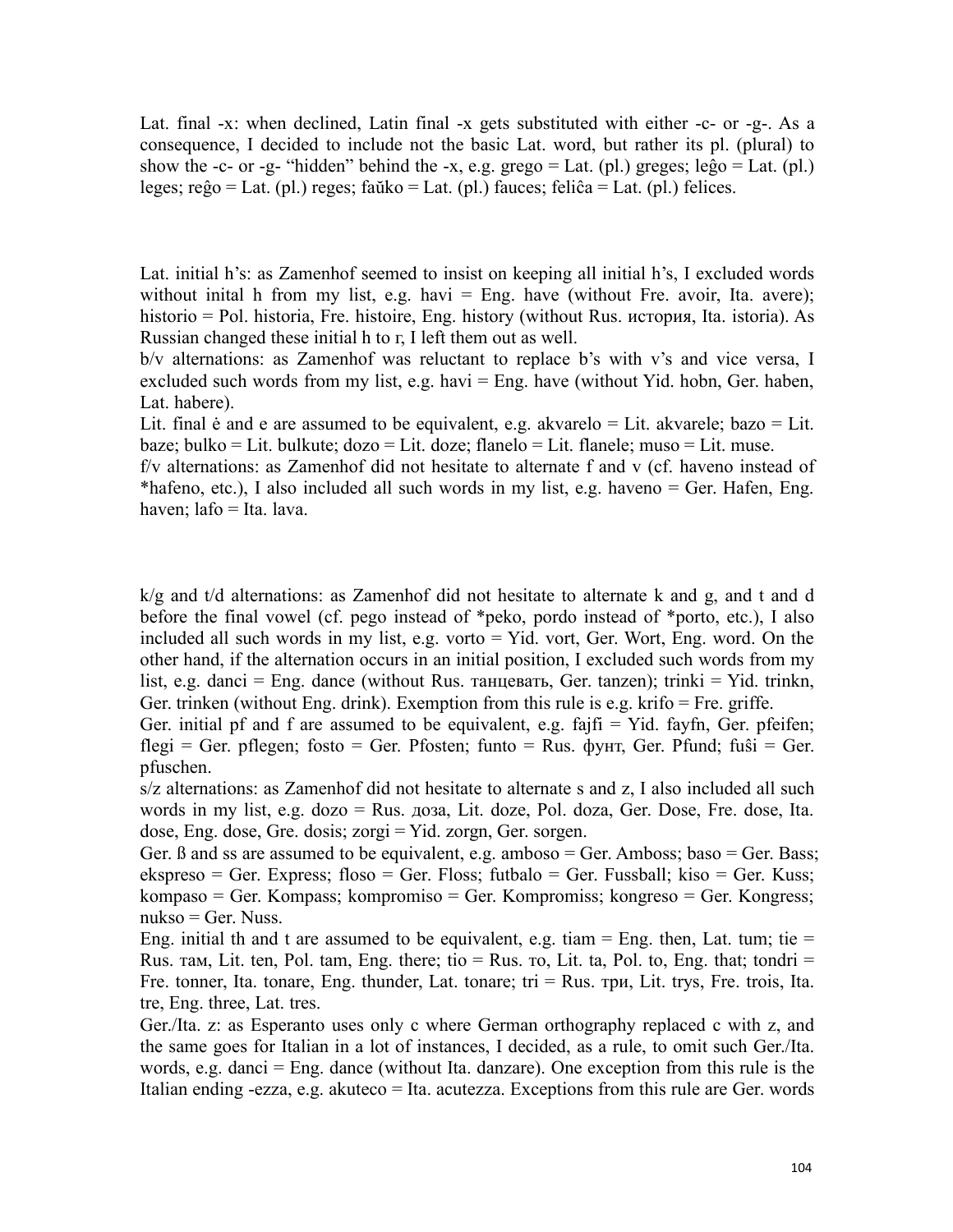of non-Lat. origin, such as caro  $=$  Rus. царь, Ger. Zar, Fre. tsar, Ita. zar, Eng. tsar; celo  $=$ Yid. tsil, Rus. цель, Pol. cel, Ger. Ziel; colo = Yid. tsol, Lit. colis, Ger. Zoll. (6) Prefiksoj, sufiksoj kaj finaĵoj -aĉo (e.g. vinaĉo) -ado (e.g. blokado, promenado) -aĵo (e.g. baraĵo, dekoltaĵo, luaĵo, pakaĵo, raportaĵo) -ano (e.g. afrikano, amerikano, aziano, eŭropano, kapelano, kristano, mahometano) -anta (e.g. pikanta) -anto (e.g. amanto, aspiranto, prezidanto) -aro (e.g. horaro, libraro) -ata (e.g. aplikata) -ato (e.g. delegato) -ĉjo (Rus. -ша) -ebla (see ebla) -eco (e.g. avareco, tristeco) -ejo (e.g. grenejo, librejo, rifuĝejo) -ema -enda (Lat. -endus) -ero (Fre. -aire, Gre. meros) -eto (e.g. libreto, paketo, tabureto)  $fi$ - (Lat.  $fi$ ) -ido (Gre. -ides, Lat. -idae) -igi (Ger. -ig-, Lat. -ig-) -iĝi (e.g. pariĝi) -ilo (e.g. ĉizilo, flugilo, fusilo, raspilo, ŝlosilo) -ino (e.g. carino, heroino, hundino, kamaradino, reĝino, sinjorino) -inda (Lat. -iendus) -ingo (Ger. -ling) -isto (e.g. dentisto, egoisto, sciencisto) -ita (e.g. konstruita, perdita) -izmo (e.g. egoizmo) -njo (Rus. -ня) -no (e.g. naŭno) -obla (e.g. duobla, triobla) -opa (Lit. -ópas) -stro (e.g. majstro) -ujo (e.g. patrujo, rezervujo) -ulo (Rus. -ул-, Lat. -ulus, Lat. ullus) -uma (Lat. -um) Literature Cherpillod A.: Konciza etimologia vortaro, Roterdamo: Universala Esperanto-Asocio, 2003 Vilborg E.: EVE (Etimologia Vortaro de Esperanto), en 5 vol., Malmö, Stockholm: Eldona Societo Esperanto, 1989-2001